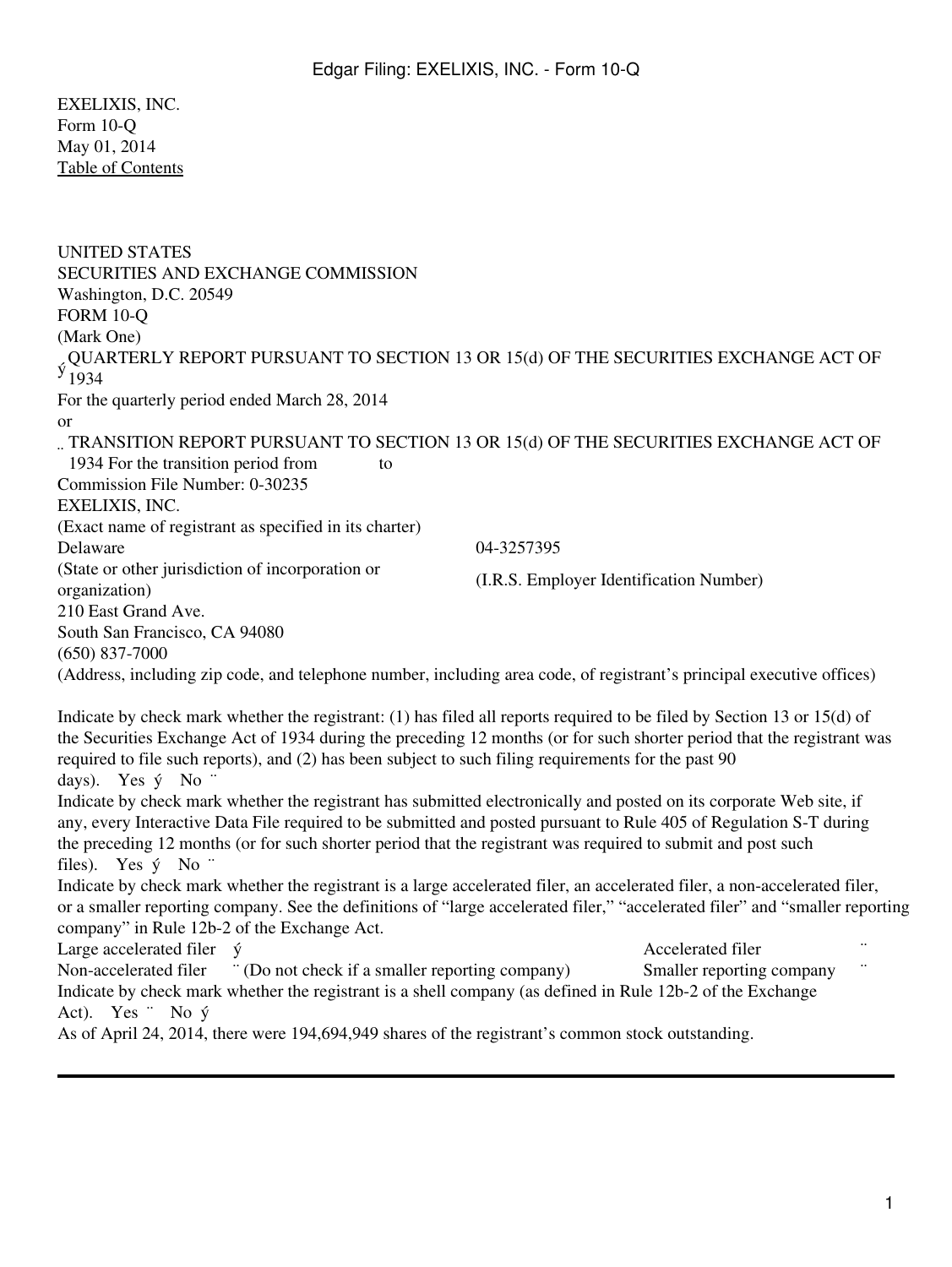<span id="page-1-0"></span>

| EXELIXIS, INC.       |                                                                                                 |                  |
|----------------------|-------------------------------------------------------------------------------------------------|------------------|
|                      | <b>QUARTERLY REPORT ON FORM 10-Q</b>                                                            |                  |
| <b>INDEX</b>         |                                                                                                 |                  |
|                      | PART I - FINANCIAL INFORMATION                                                                  |                  |
| Item 1.              | <b>Financial Statements</b>                                                                     |                  |
|                      | <u>Condensed Consolidated Balance Sheets - March 31, 2014 and December 31, 201</u> 3            | $\frac{3}{2}$    |
|                      | Condensed Consolidated Statements of Operations - Three Months Ended March 31, 2014<br>and 2013 | $\overline{4}$   |
|                      | Condensed Consolidated Statements of Comprehensive Loss - Three Months Ended March              |                  |
|                      | 31, 2014 and 2013                                                                               |                  |
|                      | <u> Condensed Consolidated Statements of Cash Flows - Three Months Ended March 31, 2014</u>     |                  |
|                      | and 2013                                                                                        |                  |
|                      | <b>Notes to Condensed Consolidated Financial Statements</b>                                     | $6 \overline{6}$ |
| Item 2.              | <u>Management's Discussion and Analysis of Financial Condition and Results of Operations</u>    | 17               |
| Item 3.              | <b>Quantitative and Qualitative Disclosures About Market Risk</b>                               | $\overline{29}$  |
| Item 4.              | <b>Controls and Procedures</b>                                                                  | 30               |
|                      | PART II - OTHER INFORMATION                                                                     |                  |
| Item 1.              | <b>Legal Proceedings</b>                                                                        | <u>31</u>        |
| Item 1A.             | <b>Risk Factors</b>                                                                             | <u>31</u>        |
| Item 2.              | <u>Unregistered Sales of Equity Securities and Use of Proceeds</u>                              | 47               |
| Item 3.              | Defaults Upon Senior Securities                                                                 | $\overline{48}$  |
| Item 4.              | <b>Mine Safety Disclosures</b>                                                                  | 49               |
| Item 5.              | Other Information                                                                               | 49               |
| Item 6.              | <b>Exhibits</b>                                                                                 | 49               |
| <b>SIGNATURES</b>    |                                                                                                 |                  |
| <b>EXHIBIT INDEX</b> |                                                                                                 |                  |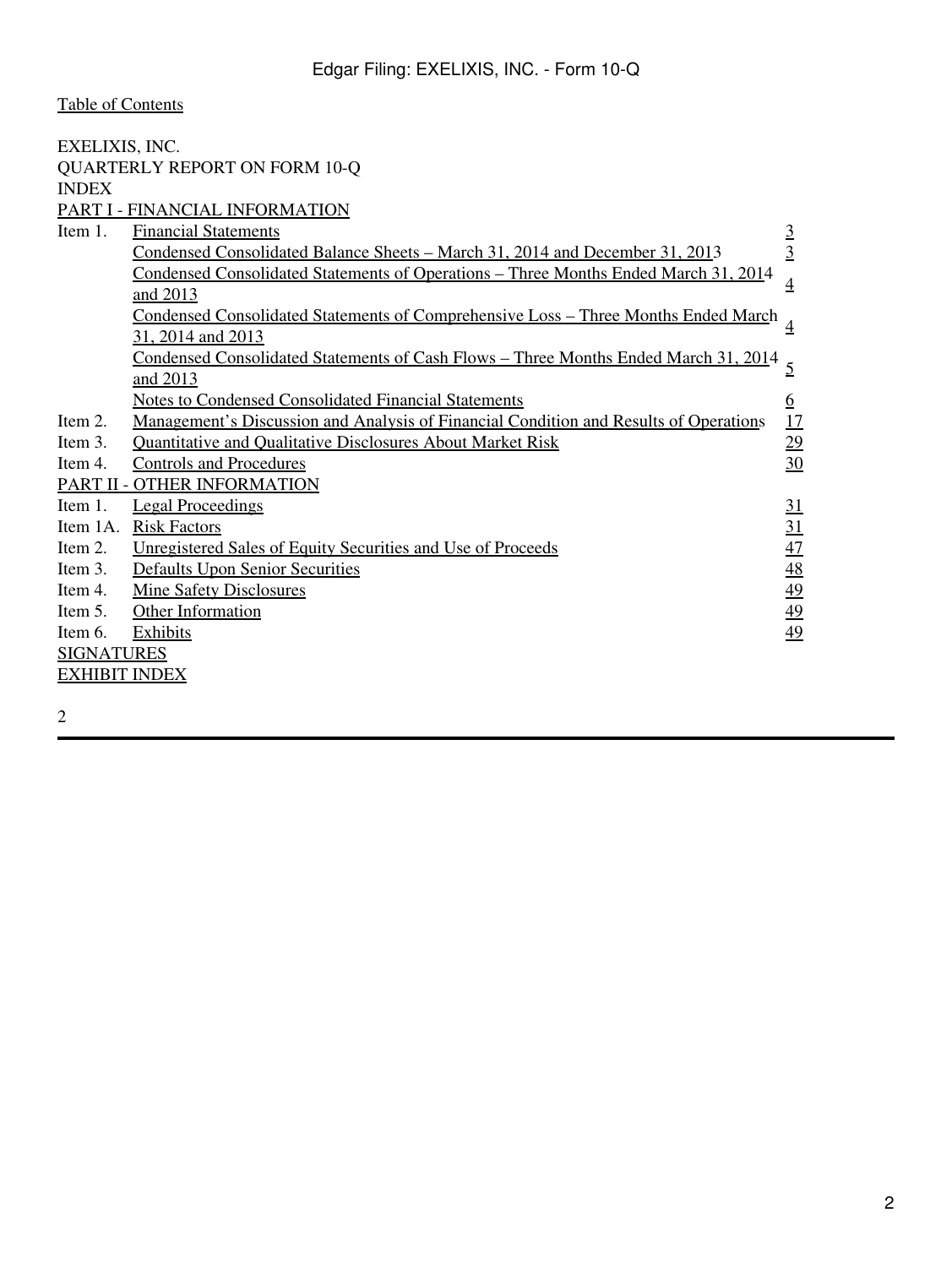March 31,

## <span id="page-2-0"></span>[Table of Contents](#page-1-0)

## <span id="page-2-2"></span><span id="page-2-1"></span>PART I - FINANCIAL INFORMATION Item 1. Financial Statements EXELIXIS, INC. CONDENSED CONSOLIDATED BALANCE SHEETS (in thousands, except share and per share data)

|                                                                             | **************<br>2014 | December 31, |
|-----------------------------------------------------------------------------|------------------------|--------------|
|                                                                             | (unaudited)            | 2013*        |
| <b>ASSETS</b>                                                               |                        |              |
| Current assets:                                                             |                        |              |
| Cash and cash equivalents                                                   | \$157,539              | \$103,978    |
| Short-term investments                                                      | 116,033                | 138,475      |
| Short-term restricted cash and investments                                  | 12,208                 | 12,213       |
| Trade and other receivables                                                 | 4,457                  | 3,941        |
| Inventory                                                                   | 2,686                  | 2,890        |
| Prepaid expenses and other current assets                                   | 5,386                  | 5,112        |
| Total current assets                                                        | 298,309                | 266,609      |
| Long-term investments                                                       | 111,155                | 144,299      |
| Long-term restricted cash and investments                                   | 10,814                 | 16,897       |
| Property and equipment, net                                                 | 4,685                  | 4,910        |
| Goodwill                                                                    | 63,684                 | 63,684       |
| Other assets                                                                | 8,918                  | 6,888        |
| Total assets                                                                | \$497,565              | \$503,287    |
| LIABILITIES AND STOCKHOLDERS' EQUITY                                        |                        |              |
| Current liabilities:                                                        |                        |              |
|                                                                             | \$4,943                | \$9,345      |
| Accounts payable<br>Accrued clinical trial liabilities                      | 39,118                 |              |
|                                                                             | 8,088                  | 34,958       |
| Accrued compensation and benefits<br>Other accrued liabilities              | 11,974                 | 12,797       |
|                                                                             |                        | 13,116       |
| Current portion of convertible notes                                        |                        | 10,000       |
| Current portion of loans payable                                            | 1,392                  | 1,762        |
| Current portion of restructuring                                            | 4,298                  | 4,425        |
| Deferred revenue                                                            | 1,243                  | 1,450        |
| Total current liabilities                                                   | 71,056                 | 87,853       |
| Long-term portion of convertible notes                                      | 261,408                | 255,147      |
| Long-term portion of loans payable                                          | 80,219                 | 80,328       |
| Long-term portion of restructuring                                          | 7,933                  | 9,047        |
| Other long-term liabilities                                                 | 5,467                  | 4,674        |
| <b>Total liabilities</b>                                                    | 426,083                | 437,049      |
| Commitments                                                                 |                        |              |
| Stockholders' equity:                                                       |                        |              |
| Preferred stock                                                             |                        |              |
| Common stock, \$0.001 par value; 400,000,000 shares authorized; issued and  |                        |              |
| outstanding:                                                                | 194                    | 184          |
| 194,652,943 and 184,533,651 shares at March 31, 2014 and December 31, 2013, |                        |              |
| respectively                                                                |                        |              |
| Additional paid-in capital                                                  | 1,644,516              | 1,564,670    |
| Accumulated other comprehensive income                                      | 153                    | 146          |
| Accumulated deficit                                                         | (1,573,381)            | (1,498,762)  |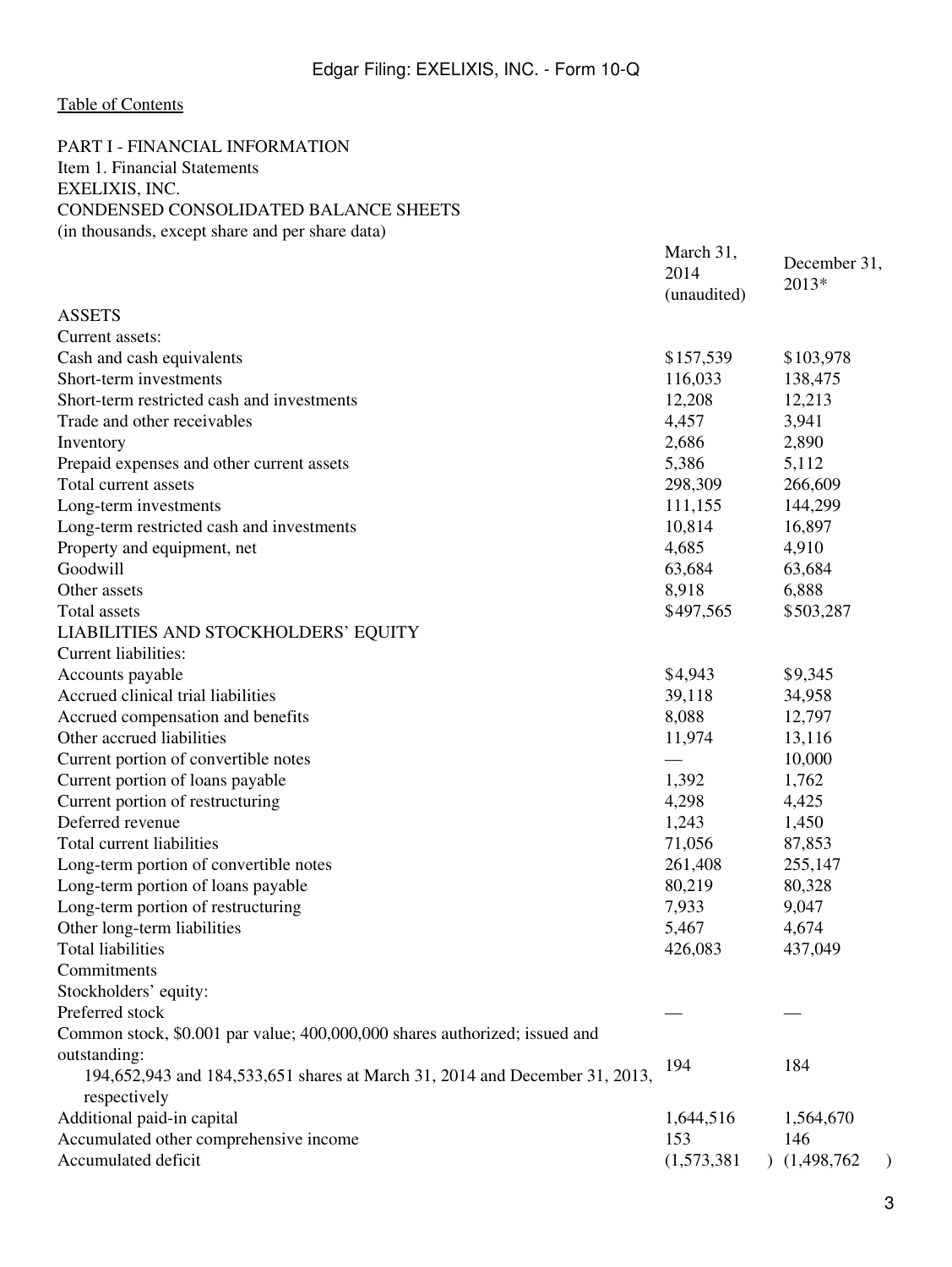Total stockholders' equity and stockholders' equity and stockholders' equity and stockholders' equity and the stockholders' equity and stockholders' equity and stockholders' equity and stockholders' equity and stockholders Total liabilities and stockholders' equity \$497,565 \$503,287 The condensed consolidated balance sheet as of December 31, 2013 has been derived from the audited financial<br>externents as of that data statements as of that date.

The accompanying notes are an integral part of these consolidated financial statements.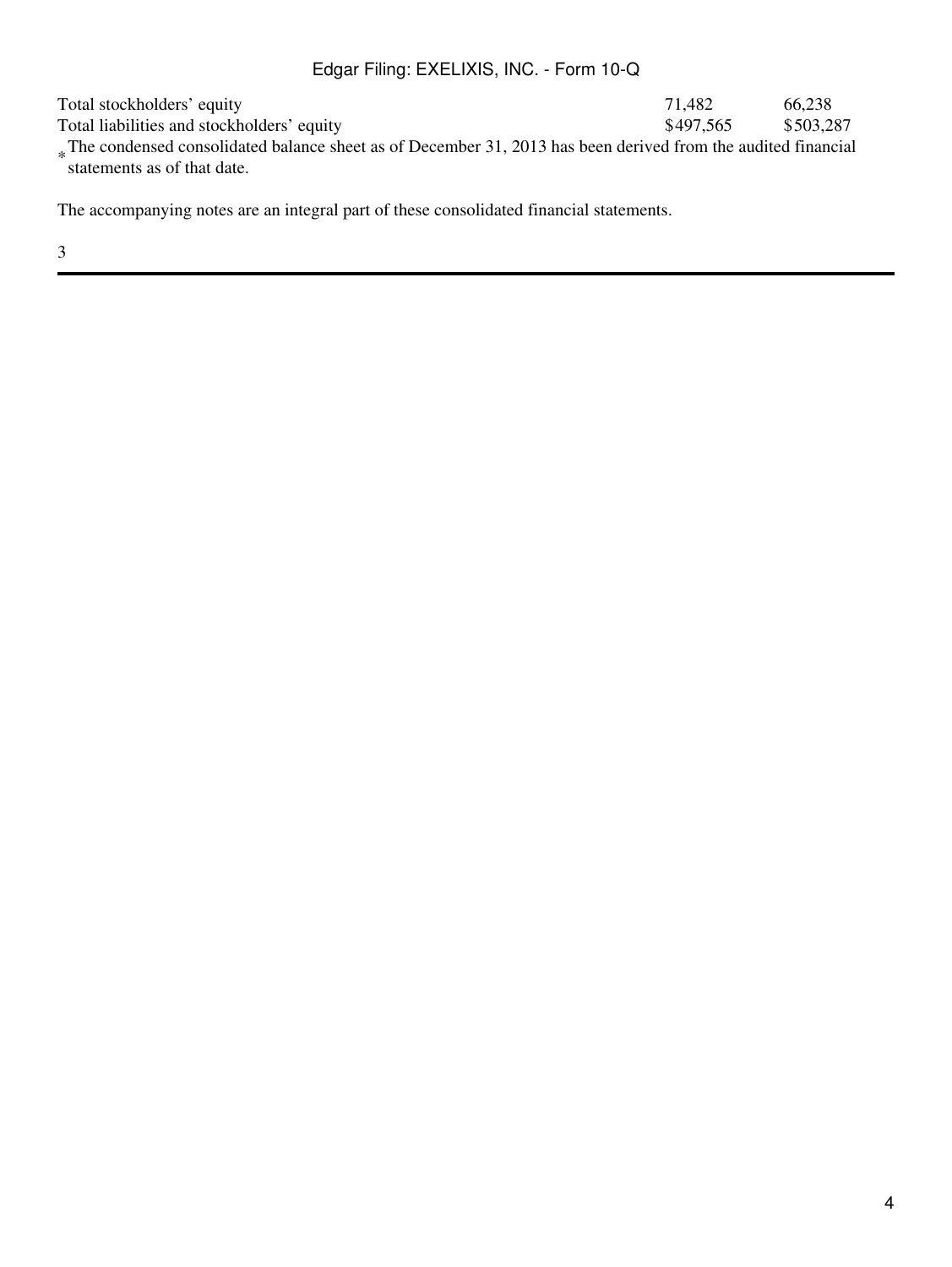<span id="page-4-0"></span>EXELIXIS, INC. CONDENSED CONSOLIDATED STATEMENTS OF OPERATIONS (in thousands, except per share data) (unaudited)

|                                                                                         | Three Months Ended March 31, |            |  |
|-----------------------------------------------------------------------------------------|------------------------------|------------|--|
|                                                                                         | 2014                         | 2013       |  |
| Revenues:                                                                               |                              |            |  |
| Net product revenues                                                                    | \$4,905                      | \$1,856    |  |
| License and contract revenues                                                           |                              | 7,813      |  |
| Total revenues                                                                          | 4,905                        | 9,669      |  |
| Operating expenses:                                                                     |                              |            |  |
| Cost of goods sold                                                                      | 309                          | 280        |  |
| Research and development                                                                | 54,847                       | 32,735     |  |
| Selling, general and administrative                                                     | 14,691                       | 10,545     |  |
| Restructuring charge                                                                    | 46                           | 119        |  |
| Total operating expenses                                                                | 69,893                       | 43,679     |  |
| Loss from operations                                                                    | (64,988)                     | (34,010)   |  |
| Other income (expense), net:                                                            |                              |            |  |
| Interest income and other, net                                                          | 2,131                        | 338        |  |
| Interest expense                                                                        | (11,762)                     | (11,057)   |  |
| Total other income (expense), net                                                       | (9,631)                      | (10,719)   |  |
| Net loss                                                                                | \$(74,619)                   | \$(44,729) |  |
| Net loss per share, basic and diluted                                                   | $$^{(0.39)}$                 | \$0.24     |  |
| Shares used in computing basic and diluted net loss per share                           | 191,699                      | 183,742    |  |
| The accompanying notes are an integral part of these consolidated financial statements. |                              |            |  |

<span id="page-4-1"></span>EXELIXIS, INC.

CONDENSED CONSOLIDATED STATEMENTS OF COMPREHENSIVE LOSS (in thousands)

(unaudited)

|                                | Three Months Ended March 31, |                       |  |
|--------------------------------|------------------------------|-----------------------|--|
|                                | 2014                         | 2013                  |  |
| Net loss                       | \$(74,619)                   | \$(44,729)            |  |
| Other comprehensive income (1) |                              | 194                   |  |
| Comprehensive loss             | \$(74,612)                   | $\frac{\$(44,535)}{}$ |  |
|                                |                              |                       |  |

Other comprehensive income consisted solely of unrealized gains or losses, net on available for sale securities

 $(1)$  arising during the periods presented. There were no reclassification adjustments to net loss resulting from realized  $(1)$  gains or losses on the sele of sequrities and there were no income to generalized to other c gains or losses on the sale of securities and there was no income tax expense related to other comprehensive income during those periods.

The accompanying notes are an integral part of these consolidated financial statements.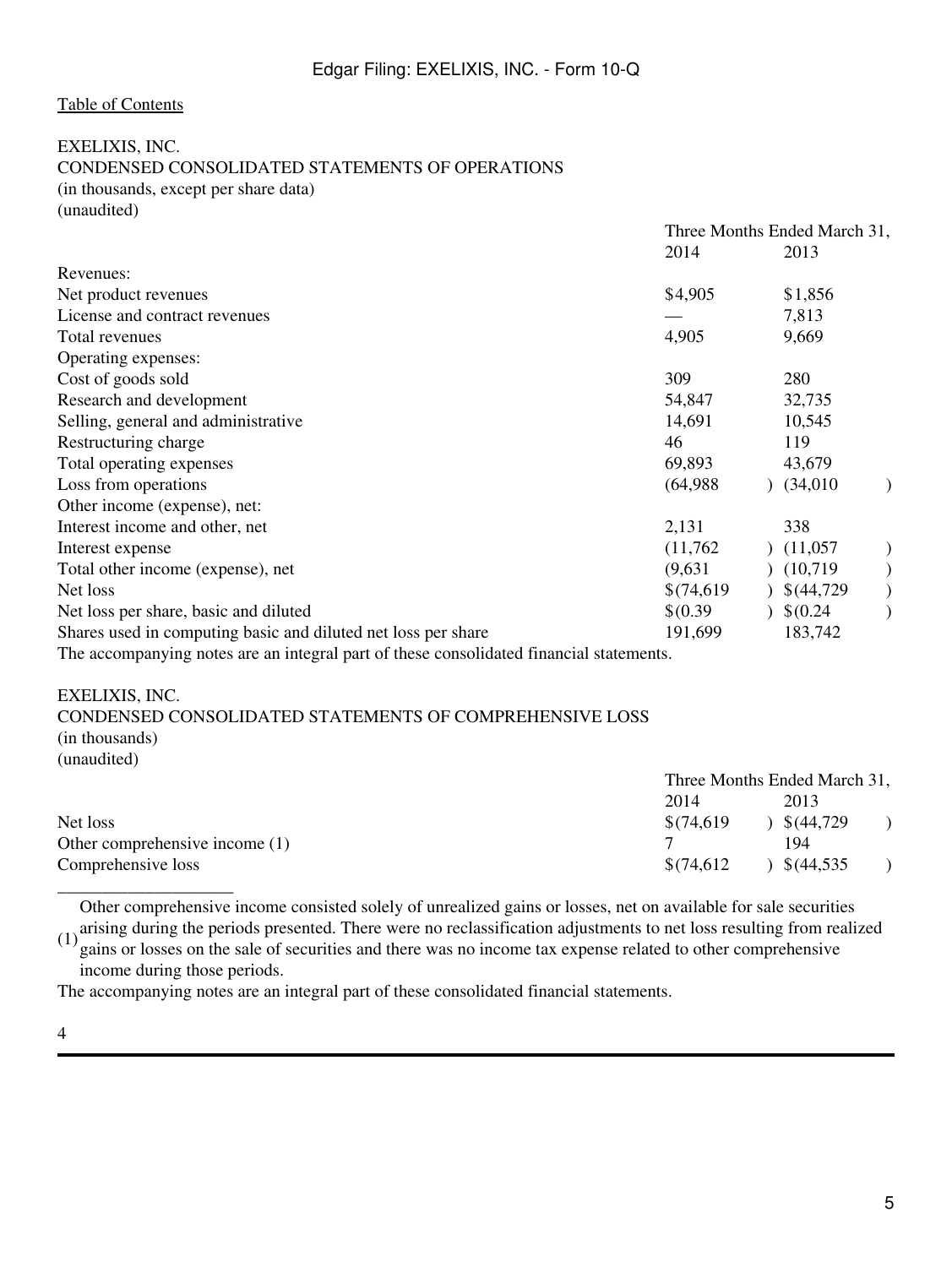## <span id="page-5-0"></span>EXELIXIS, INC. CONDENSED CONSOLIDATED STATEMENTS OF CASH FLOWS (in thousands) (unaudited)

|                                                                                         | 2014       | 2013                     | Three Months Ended March 31, |  |
|-----------------------------------------------------------------------------------------|------------|--------------------------|------------------------------|--|
| Cash flows from operating activities:                                                   |            |                          |                              |  |
| Net loss                                                                                | \$(74,619) | $\frac{1}{2}$ \$(44,729) | $\lambda$                    |  |
| Adjustments to reconcile net loss to net cash used in operating activities:             |            |                          |                              |  |
| Depreciation and amortization                                                           | 498        | 842                      |                              |  |
| Stock-based compensation expense                                                        | 3,758      | 2,679                    |                              |  |
| Accretion of debt discount                                                              | 6,988      | 6,314                    |                              |  |
| Gain on warrants                                                                        | (1,739)    | $\overline{\phantom{0}}$ |                              |  |
| Other                                                                                   | 1,475      | 1,733                    |                              |  |
| Changes in assets and liabilities:                                                      |            |                          |                              |  |
| Trade and other receivables                                                             | (516)      | (1,114)                  | $\mathcal{Y}$                |  |
| Inventory                                                                               | 204        | (280)                    |                              |  |
| Prepaid expenses and other current assets                                               | (359)      | (4,757)                  |                              |  |
| Other assets                                                                            | (5)        |                          |                              |  |
| Accounts payable, accrued compensation, and other accrued liabilities                   | (10,254)   | (4,769)                  |                              |  |
| Clinical trial liabilities                                                              | 4,160      | (703)                    | $\mathcal{E}$                |  |
| Restructuring liability                                                                 | (1,241)    | (2,378)                  |                              |  |
| Other long-term liabilities                                                             | (229)      | (143)                    |                              |  |
| Deferred revenue                                                                        | (207)      | (7,110)                  |                              |  |
| Net cash used in operating activities                                                   | (72,086)   | (54, 415)                |                              |  |
| Cash flows from investing activities:                                                   |            |                          |                              |  |
| Purchases of property and equipment                                                     | (384)      | (729)                    |                              |  |
| Proceeds from sale of property and equipment                                            | 276        |                          |                              |  |
| Proceeds from maturities of restricted cash and investments                             | 6,598      | 6,647                    |                              |  |
| Purchase of restricted cash and investments                                             | (504)      | $)$ (504)                | $\mathcal{F}$                |  |
| Proceeds from maturities of investments                                                 | 90,311     | 157,096                  |                              |  |
| Purchases of investments                                                                | (35, 937)  | (96, 157)                | $\lambda$                    |  |
| Net cash provided by investing activities                                               | 60,360     | 66,353                   |                              |  |
| Cash flows from financing activities:                                                   |            |                          |                              |  |
| Proceeds from issuance of common stock, net                                             | 75,646     |                          |                              |  |
| Proceeds from exercise of stock options and warrants                                    | 120        | 16                       |                              |  |
| Principal payments on debt                                                              | (10, 479)  | (10,791)                 |                              |  |
| Net cash provided by (used in) financing activities                                     | 65,287     | (10,775)                 |                              |  |
| Net increase in cash and cash equivalents                                               | 53,561     | 1,163                    |                              |  |
| Cash and cash equivalents at beginning of period                                        | 103,978    | 170,069                  |                              |  |
| Cash and cash equivalents at end of period                                              | \$157,539  | \$171,232                |                              |  |
| Supplemental cash flow disclosure - non-cash financing activity:                        |            |                          |                              |  |
| Issuance of warrants in connection with amendment to convertible notes                  | \$2,762    | $\frac{\S}{\S}$          |                              |  |
| The accompanying notes are an integral part of these consolidated financial statements. |            |                          |                              |  |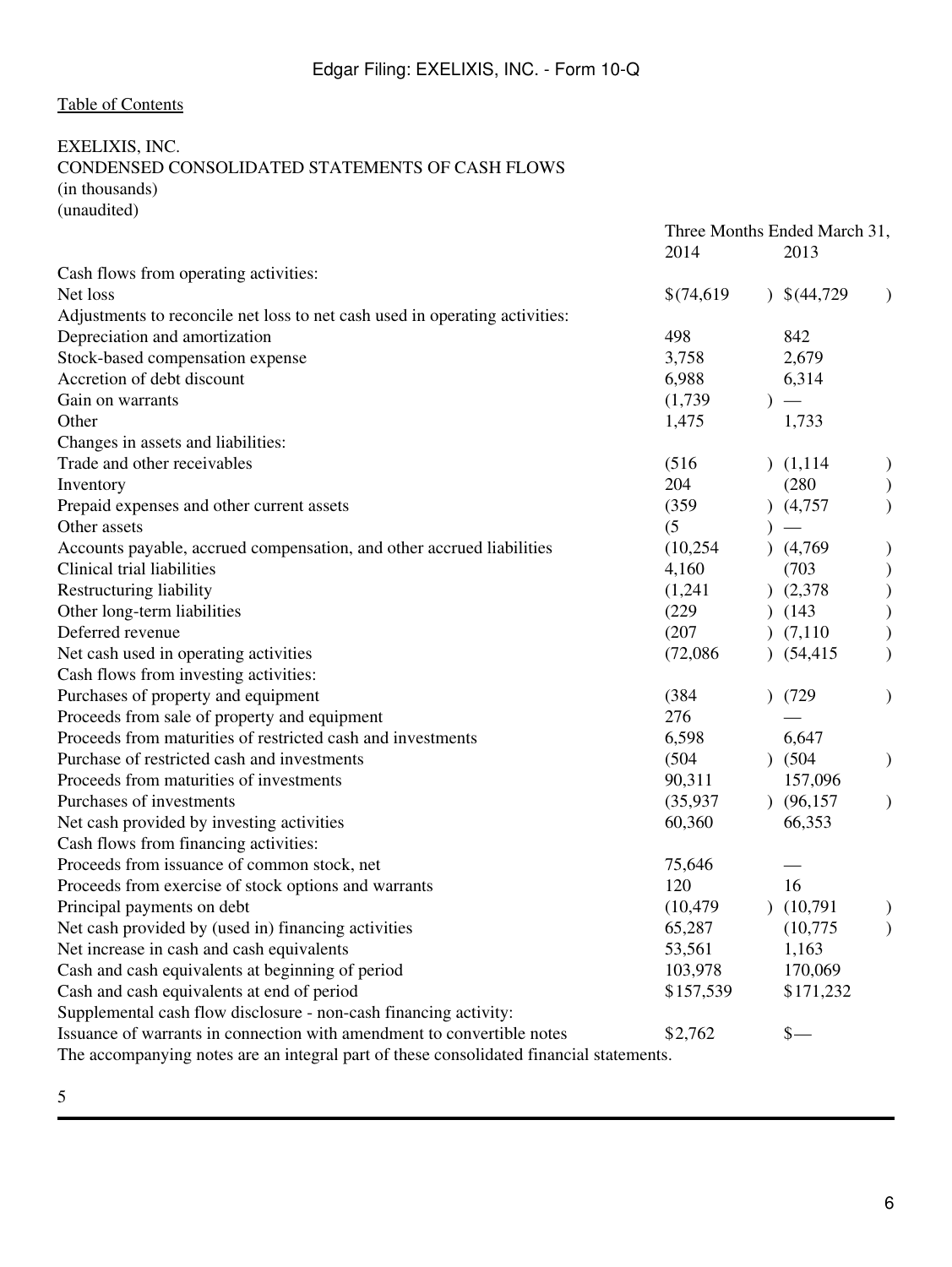## <span id="page-6-0"></span>EXELIXIS, INC.

## NOTES TO CONDENSED CONSOLIDATED FINANCIAL STATEMENTS

(unaudited)

#### NOTE 1. ORGANIZATION AND SUMMARY OF SIGNIFICANT ACCOUNTING POLICIES Organization

Exelixis, Inc. ("Exelixis," "we," "our" or "us") is a biopharmaceutical company committed to developing small molecule therapies for the treatment of cancer. Our two most advanced assets, COMETRIQ® (cabozantinib), our wholly-owned inhibitor of multiple receptor tyrosine kinases, and cobimetinib (GDC-0973/XL518), a potent, highly selective inhibitor of MEK, which we out-licensed to Genentech, Inc. (a member of the Roche Group) ("Genentech"), are currently the subject of six ongoing phase 3 pivotal trials.

We are focusing our development and commercialization efforts primarily on COMETRIQ (cabozantinib), which was approved by the U.S. Food and Drug Administration ("FDA") on November 29, 2012, for the treatment of progressive, metastatic medullary thyroid cancer ("MTC") in the United States, where it became commercially available in late January 2013. In March 2014, the European Commission approved COMETRIQ for the treatment of adult patients with progressive, unresectable locally advanced or metastatic MTC. The European Commission granted conditional marketing authorization following a positive opinion from the European Committee for Medicinal Products for Human Use ("CHMP") issued in December 2013.

Basis of Consolidation

The consolidated financial statements include the accounts of Exelixis and those of our wholly-owned subsidiaries. These entities' functional currency is the U.S. dollar. All intercompany balances and transactions have been eliminated. Basis of Presentation

The accompanying unaudited consolidated financial statements have been prepared in accordance with accounting principles generally accepted in the United States for interim financial information and pursuant to Form 10-Q and Article 10 of Regulation S-X of the Securities and Exchange Commission ("SEC"). Accordingly, they do not include all of the information and footnotes required by U.S. generally accepted accounting principles for complete financial statements. In our opinion, all adjustments (consisting only of normal recurring adjustments) considered necessary for a fair presentation of the results of operations and cash flows for the period presented have been included. Exelixis adopted a 52- or 53-week fiscal year that generally ends on the Friday closest to December 31st. Fiscal year 2013, a 52-week year, ended on December 27, 2013, and fiscal year 2014, a 53-week year, will end on January 2, 2015. For convenience, references in this report as of and for the fiscal quarters ended March 29, 2013 and March 28, 2014, and as of the fiscal year ended December 27, 2013, are indicated as ended March 31, 2013, March 31, 2014, and December 31, 2013, respectively.

Operating results for the three months ended March 31, 2014 are not necessarily indicative of the results that may be expected for the fiscal year ending January 2, 2015 or for any future period. These financial statements and notes should be read in conjunction with the consolidated financial statements and notes thereto for the year ended December 31, 2013, included in our Annual Report on Form 10-K filed with the SEC on February 20, 2014. Segment Information

We operate as a single reportable segment.

Use of Estimates

The preparation of our consolidated financial statements is in conformity with accounting principles generally accepted in the United States which requires management to make judgments, estimates and assumptions that affect the reported amounts of assets, liabilities, revenue and expenses, and related disclosures. On an ongoing basis, management evaluates its estimates including, but not limited to, those related to inventory, revenue recognition, valuation of long-lived assets, certain accrued liabilities including clinical trial accruals and restructuring liability, valuation of warrants, share-based compensation and the valuation of the debt and equity components of our convertible debt at issuance. We base our estimates on historical experience and on various other market-specific and other relevant assumptions that we believe to be reasonable under the circumstances, the results of which form the basis for making judgments about the carrying values of assets and liabilities that are not readily apparent from other sources. Actual results could differ materially from those estimates.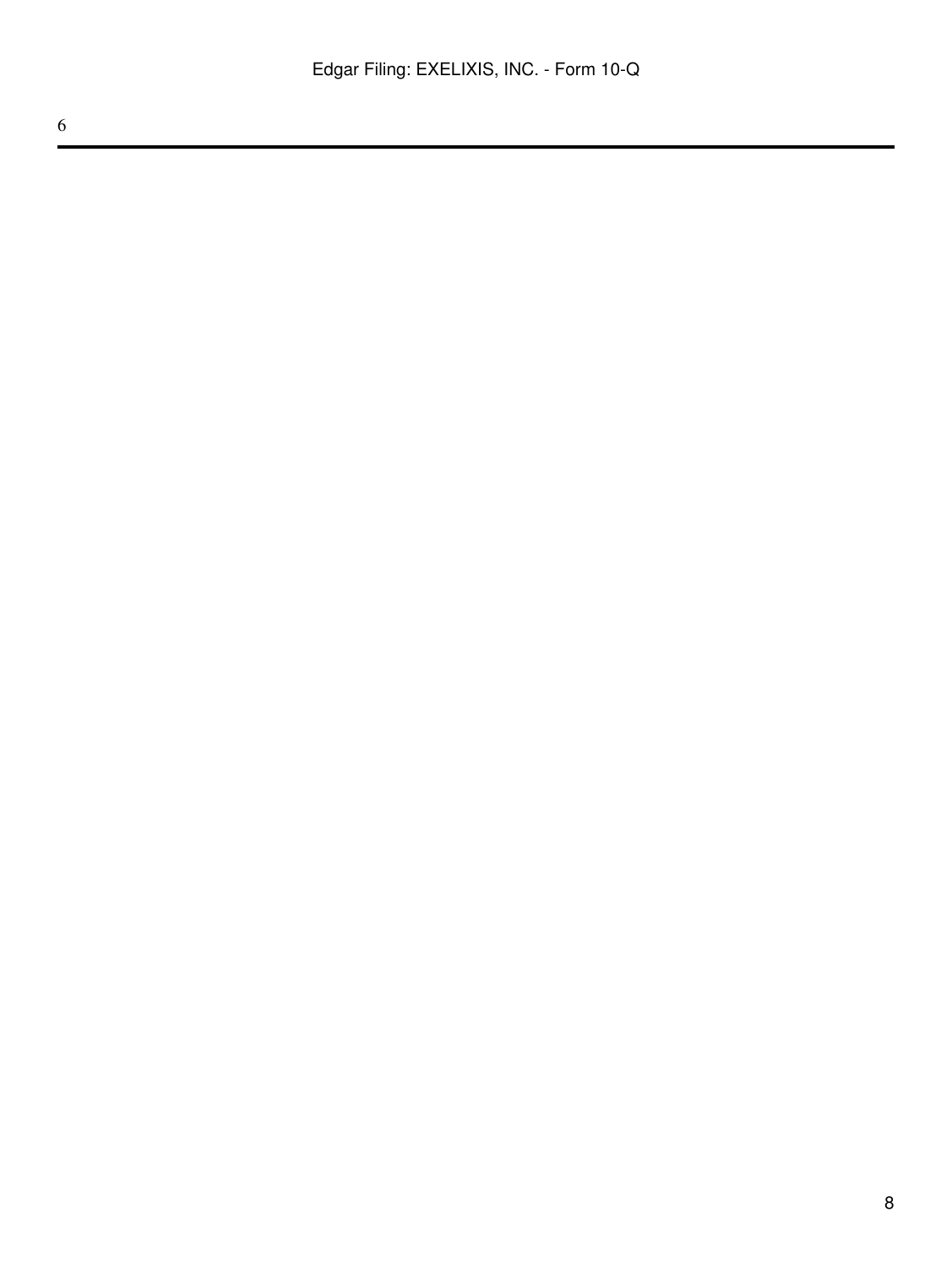## Revenue Recognition

We recognize revenue from the sale of COMETRIQ and from license fees and milestones earned on research and collaboration arrangements. See "Note 1 - Organization and Summary of Significant Accounting Policies" to our Consolidated Financial Statements included in our Annual Report on Form 10-K for the year ended December 31, 2013 for a description of our policies for revenue recognition on research and collaboration agreements. We did not enter into any new collaboration agreements during the three months ended March 31, 2014. See "Note 2 - Research and Collaboration Agreements" to our Consolidated Financial Statements included in our Annual Report on Form 10-K for the year ended December 31, 2013 for a description of our existing collaboration agreements. Net Product Revenues

We recognize revenue when it is both realized or realizable and earned, meaning persuasive evidence of an arrangement exists, delivery has occurred, title has transferred, the price is fixed or determinable, there are no remaining customer acceptance requirements, and collectability of the resulting receivable is reasonably assured. For product sales in the United States, this generally occurs upon shipment of the product to the patient by our distributor. For product sales in Europe, this occurs when our European distribution partner has accepted the product. We sell our product, COMETRIO, in the United States to a specialty pharmacy that benefits from customer incentives and has a right of return. We have a limited sales history and cannot reliably estimate expected returns of the product nor the discounts and rebates due to payors at the time of shipment to the specialty pharmacy. Accordingly, upon shipment to the specialty pharmacy, we record deferred revenue on our Consolidated Balance Sheets. We recognize revenue when the specialty pharmacy provides the product to a patient based on the fulfillment of a prescription. We record revenue using an analysis of prescription data from our specialty pharmacy to ascertain the date of shipment and the payor mix. This approach is frequently referred to as the "sell-through" revenue recognition model. Once the prescription has been provided to the patient, it is not subject to return unless the product is damaged. Product sales to our European distribution partner are generally not subject to customer incentives, rights of return or discounts and allowances. We record revenue at the time our European distribution partner has accepted the product, a method also known as the "sell-in" revenue recognition model.

#### Product Sales Discounts and Allowances

We calculate gross product revenues based on the price that we charge our United States specialty pharmacy and our European distribution partner. We estimate our net product revenues by deducting from our gross product revenues (a) trade allowances, such as discounts for prompt payment, (b) estimated government rebates and chargebacks, and (c) estimated costs of patient assistance programs. We initially record estimates for these deductions at the time we recognize the gross revenue. We update our estimates on a recurring basis as new information becomes available. These discounts and allowances apply only to gross product revenues earned in the United States. See "Note 1 - Organization and Summary of Significant Accounting Policies" to our Consolidated Financial Statements included in our Annual Report on Form 10-K for the year ended December 31, 2013 for a further description of those discounts and allowances.

## Cost of Goods Sold

Cost of goods sold is related to our product revenues and consisted primarily of a 3% royalty and indirect labor costs, and to a lesser extent, the cost of manufacturing and other third party logistics costs of our product. A significant portion of the manufacturing costs for product sales were incurred prior to regulatory approval of COMETRIQ for the treatment of progressive, metastatic MTC and, therefore, were expensed as research and development costs when those costs were incurred, rather than capitalized as inventory.

In accordance with our product development and commercialization agreement with GlaxoSmithKline, we are required to pay GlaxoSmithKline a 3% royalty on the Net Sales of any product incorporating cabozantinib, including COMETRIQ. Net Sales is defined in the product development and commercialization agreement generally as the gross invoiced sales price less customer credits, rebates, chargebacks, shipping costs, customs duties, and sales tax and other similar tax payments we are required to make.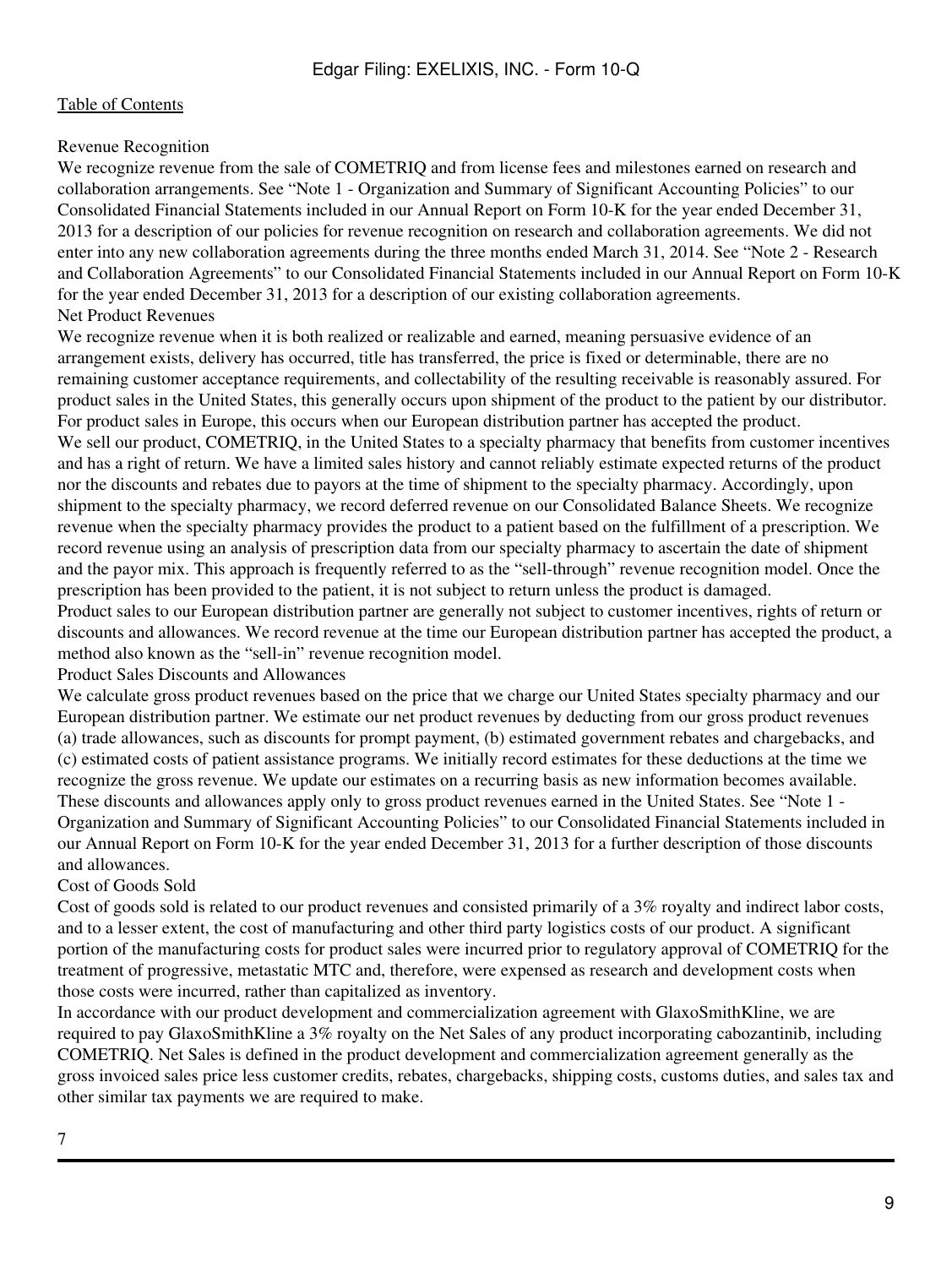## NOTE 2: RESTRUCTURINGS

Between March 2010 and May 2013, we implemented five restructurings (referred to collectively as the "Restructurings") as a consequence of our decision to focus our proprietary resources and development efforts on the development and commercialization of cabozantinib and strategy to manage costs. The aggregate reduction in headcount from the Restructurings was 429 employees. Charges and credits related to the Restructurings were recorded in periods other than those in which the Restructurings were implemented as a result of sublease activities for certain of our buildings in South San Francisco, California, changes in assumptions regarding anticipated sublease activities, the effect of the passage of time on our discounted cash flow computations, previously planned employee terminations, and sales of excess equipment and other assets.

We have recorded aggregate restructuring charges of \$53.3 million in connection with the Restructurings, of which \$29.4 million related to facility charges, \$21.7 million related to termination benefits, \$2.2 million related to the impairment of excess equipment and other assets, and an additional minor amount related to legal and other fees. For the three months ended March 31, 2014 and 2013, we recorded restructuring charges of \$46 thousand and \$0.1 million, respectively. The charges for both periods presented were related to the effect of the passage of time on our discounted cash flow computations. During the three months ended March 31, 2014, those charges were partially offset by \$0.1 million in recoveries recorded in connection with the sale of excess equipment and other assets. The total outstanding restructuring liability related to the Restructurings is included in the current and long-term portion of restructuring on the accompanying Consolidated Balance Sheets. The components and changes of these liabilities during the annual periods from inception of the restructuring activities through the year ended December 31, 2013 and during the three months ended March 31, 2014 are summarized in the following table (in thousands):

|                                                                         | Facility<br>Charges | Other | Total    |  |
|-------------------------------------------------------------------------|---------------------|-------|----------|--|
| Restructuring liability as of December 31, 2012                         | \$19,202            | \$20  | \$19,222 |  |
| Restructuring charge                                                    | 662                 | 569   | 1,231    |  |
| Cash payments                                                           | (6, 331)            | (434) | (6,765)  |  |
| Adjustments or non-cash credits including stock compensation<br>expense | (73)                | (238) | (311)    |  |
| Proceeds from sale of assets                                            |                     | 95    | 95       |  |
| Restructuring liability as of December 31, 2013                         | 13,460              | 12    | 13,472   |  |
| Restructuring charge (credit)                                           | 159                 | (113) | 46       |  |
| Cash payments                                                           | (1,403)             | (6)   | (1,409)  |  |
| Adjustments or non-cash credits                                         | 9                   | (86   | (77)     |  |
| Proceeds from sale of assets                                            |                     | 199   | 199      |  |
| Restructuring liability as of March 31, 2014                            | \$12,225            | \$6   | \$12,231 |  |

We expect to pay accrued facility charges of \$12.2 million, net of cash received from our subtenants, through the end of our lease terms of the buildings, the last of which ends in 2017. With respect to our Restructurings, we expect to incur additional restructuring charges of approximately \$2.5 million which relates to the effect of the passage of time on our discounted cash flow computations for the exit, in prior periods, of certain of our South San Francisco buildings. These charges will be recorded through the end of the building lease terms, the last of which ends in 2017. The Restructurings have resulted in aggregate cash expenditures of \$36.6 million, net of \$11.3 million in cash received from subtenants and \$2.9 million in cash received in connection with the sale of excess equipment and other assets. Net cash expenditures for the Restructurings were \$1.2 million and \$2.4 million during the three months ended March 31, 2014 and 2013, respectively.

The restructuring charges that we expect to incur in connection with the Restructurings are subject to a number of assumptions, and actual results may materially differ. We may also incur other material charges not currently contemplated due to events that may occur as a result of, or associated with, the Restructurings.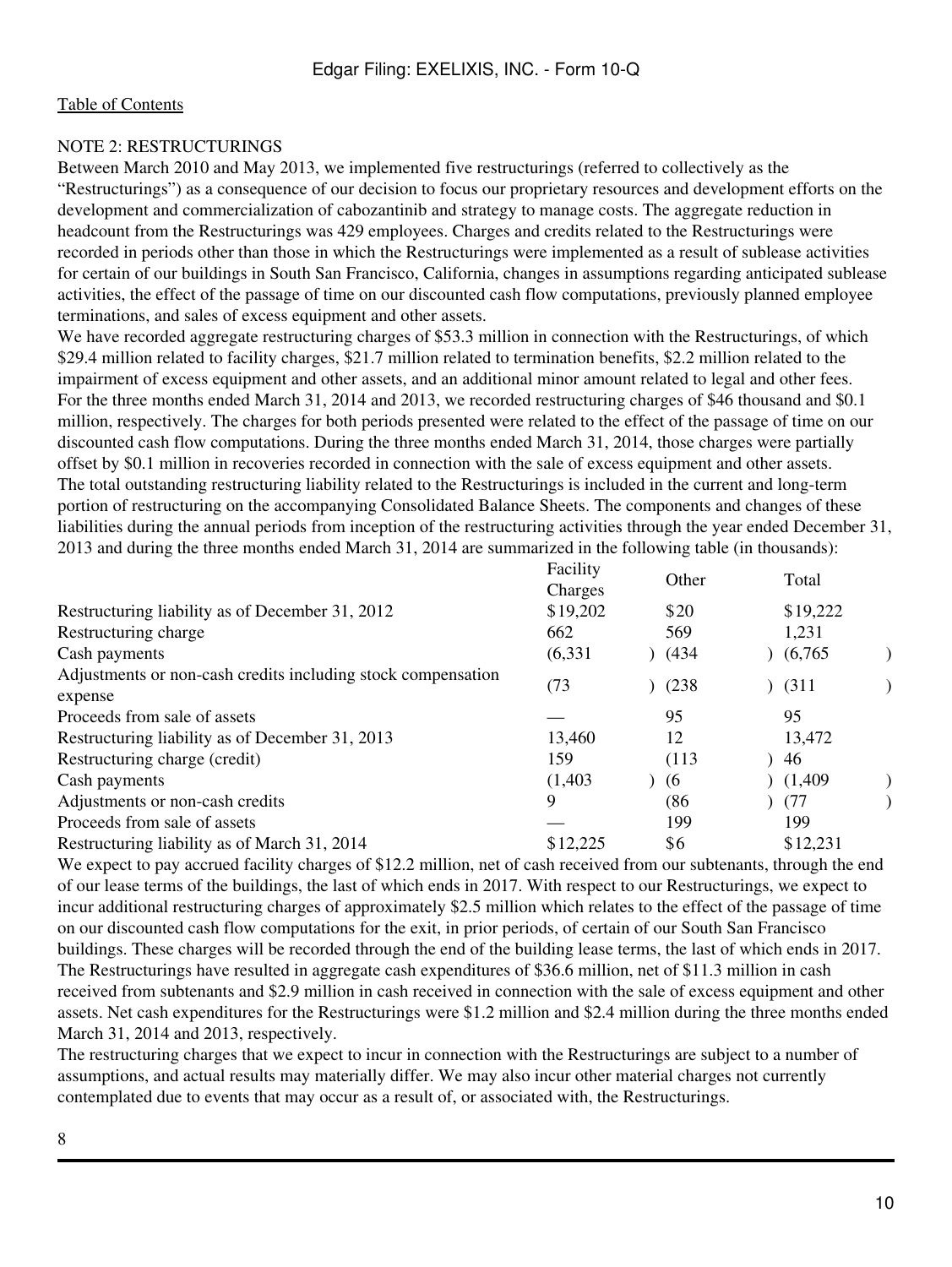### NOTE 3. CASH AND INVESTMENTS

The following table summarizes cash and cash equivalents, investments, and restricted cash and investments by balance sheet line item as of March 31, 2014 and December 31, 2013 (in thousands):

|                                            | March 31, 2014    |                              |                               |            |
|--------------------------------------------|-------------------|------------------------------|-------------------------------|------------|
|                                            | Amortized<br>Cost | Gross<br>Unrealized<br>Gains | Gross<br>Unrealized<br>Losses | Fair Value |
| Cash and cash equivalents                  | \$157,538         | \$1                          | $\frac{1}{2}$                 | \$157,539  |
| Short-term investments                     | 115,931           | 119                          | (17)                          | 116,033    |
| Short-term restricted cash and investments | 12,142            | 66                           |                               | 12,208     |
| Long-term investments                      | 111,110           | 54                           | (9)                           | 111,155    |
| Long-term restricted cash and investments  | 10,768            | 46                           |                               | 10,814     |
| Total cash and investments                 | \$407,489         | \$286                        | $$^{(26)}$                    | \$407,749  |
|                                            | December 31, 2013 |                              |                               |            |
|                                            | Amortized<br>Cost | Gross<br>Unrealized<br>Gains | Gross<br>Unrealized<br>Losses | Fair Value |
| Cash and cash equivalents                  | \$103,978         | $s-$                         | $\frac{1}{2}$                 | \$103,978  |
| Short-term investments                     | 138,403           | 94                           | (22)                          | 138,475    |
| Short-term restricted cash and investments | 12,173            | 40                           |                               | 12,213     |
| Long-term investments                      | 144,226           | 106                          | (33)                          | 144,299    |
| Long-term restricted cash and investments  | 16,837            | 60                           |                               | 16,897     |
| Total cash and investments                 | \$415,617         | \$300                        | \$ (55)                       | \$415,862  |

Under our loan and security agreement with Silicon Valley Bank, we are required to maintain compensating balances on deposit in one or more investment accounts with Silicon Valley Bank or one of its affiliates. The total collateral balances as of March 31, 2014 and December 31, 2013 were \$83.2 million and \$83.7 million, respectively, and are reflected on the accompanying Consolidated Balance Sheets in short- and long-term investments. See "Note 8 - Debt" to our Consolidated Financial Statements included in our Annual Report on Form 10-K for the year ended December 31, 2013, for more information regarding the collateral balance requirements under our Silicon Valley Bank loan and security agreement.

All of our cash equivalents and investments are classified as available-for-sale. The following table summarizes our cash equivalents and investments by security type as of March 31, 2014 and December 31, 2013. The amounts presented exclude cash, but include investments classified as cash equivalents (in thousands):

March 31, 2014

|                                                       | Amortized<br>Cost  | Gross<br>Unrealized<br>Gains | Gross<br>Unrealized<br>Losses | <b>Fair Value</b>  |
|-------------------------------------------------------|--------------------|------------------------------|-------------------------------|--------------------|
| Money market funds                                    | \$71,150           | $s-$                         | $S-$                          | \$71,150           |
| Commercial paper                                      | 103,273            |                              |                               | 103,273            |
| Corporate bonds                                       | 208,208            | 166                          | (26)                          | 208,348            |
| U.S. Treasury and government sponsored<br>enterprises | 21,372             | 116                          |                               | 21,488             |
| Municipal bonds<br>Total investments                  | 2,752<br>\$406,755 | 4<br>\$286                   | $$^{(26)}$                    | 2,756<br>\$407,015 |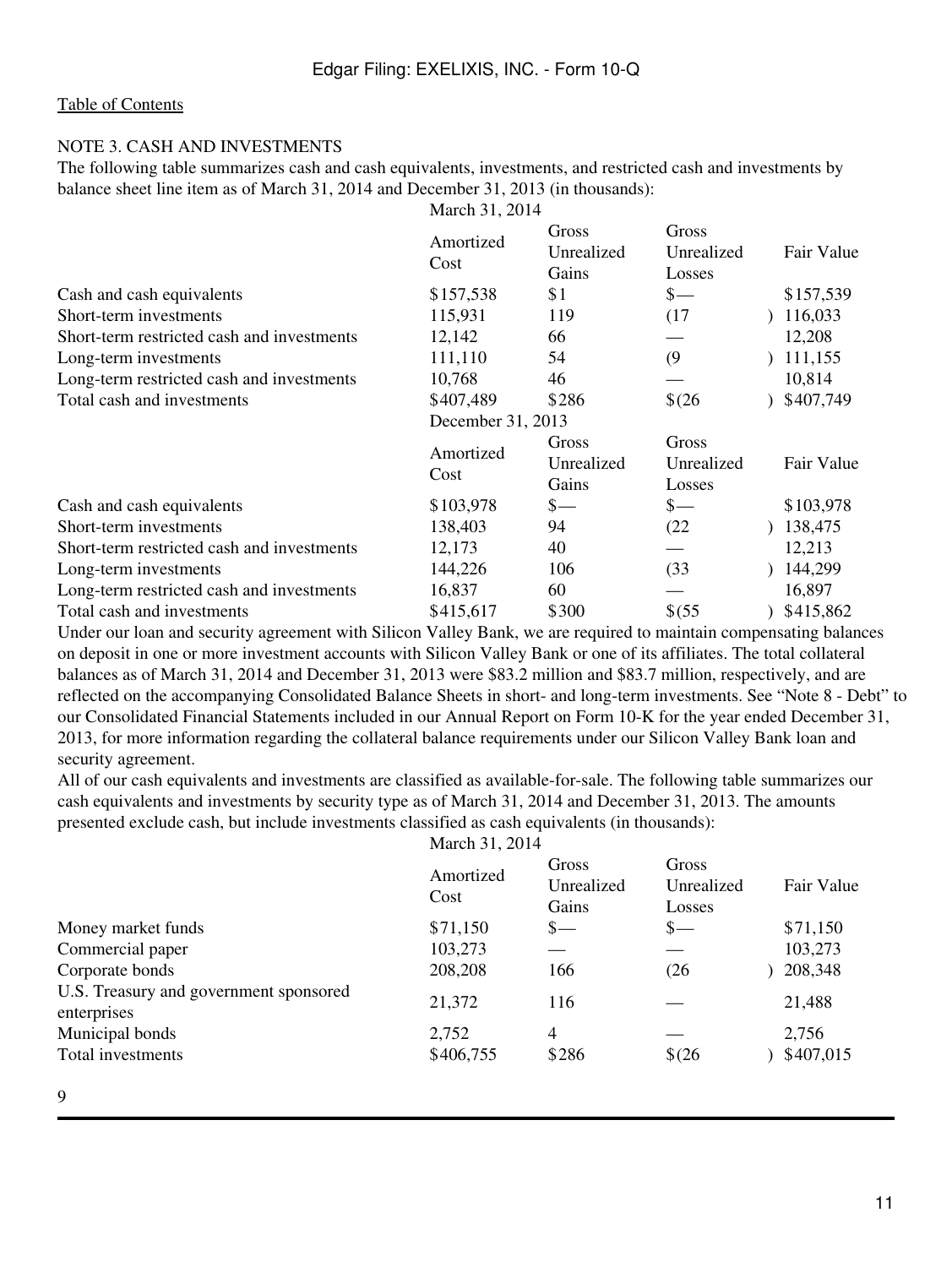|                                                       | December 31, 2013 |                              |                               |            |
|-------------------------------------------------------|-------------------|------------------------------|-------------------------------|------------|
|                                                       | Amortized<br>Cost | Gross<br>Unrealized<br>Gains | Gross<br>Unrealized<br>Losses | Fair Value |
| Money market funds                                    | \$24,813          | $s-$                         | $S-$                          | \$24,813   |
| Commercial paper                                      | 94,682            |                              |                               | 94,682     |
| Corporate bonds                                       | 239,937           | 190                          | (55)                          | 240,072    |
| U.S. Treasury and government sponsored<br>enterprises | 44,284            | 102                          |                               | 44,386     |
| Municipal bonds                                       | 6,005             | 8                            |                               | 6,013      |
| Total investments                                     | \$409,721         | \$300                        | \$ (55)                       | \$409,966  |

There were no gains or losses on the sales of investments during the three months ended March 31, 2014 and 2013. All of our investments are subject to a quarterly impairment review. During the three months ended March 31, 2014 and 2013, we did not record any other-than-temporary impairment charges on our available-for-sale securities. As of March 31, 2014, there were 27 investments in an unrealized loss position with an aggregate fair value \$39.5 million. All of our investments in an unrealized loss position are corporate bonds. All of our investments in an unrealized loss position have been so for less than one year and the unrealized losses were not attributed to credit risk, but rather associated with the changes in interest rates. Based on the scheduled maturities of our investments, we concluded that the unrealized losses in our investment securities are not other-than-temporary, as it is more likely than not that we will hold these investments for a period of time sufficient for a recovery of our cost basis.

The following summarizes the fair value of securities classified as available-for-sale by contractual maturity as of March 31, 2014 (in thousands):

|                                                    | Mature within<br>One Year | After One Year<br>through Two<br>Years | Fair Value |
|----------------------------------------------------|---------------------------|----------------------------------------|------------|
| Money market funds                                 | \$71,150                  | $S-$                                   | \$71,150   |
| Commercial paper                                   | 103,273                   |                                        | 103,273    |
| Corporate bonds                                    | 168,772                   | 39,576                                 | 208,348    |
| U.S. Treasury and government sponsored enterprises | 15,400                    | 6,088                                  | 21,488     |
| Municipal bonds                                    |                           | 2,756                                  | 2.756      |
| Total investments                                  | \$358,595                 | \$48,420                               | \$407,015  |

Cash is excluded from the table above. The classification of certain compensating balances and restricted investments are dependent upon the term of the underlying restriction on the asset and not the maturity date of the investment. Therefore, certain long-term investments and long-term restricted cash and investments have contractual maturities within one year.

NOTE 4. INVENTORY

Inventory consists of the following (in thousands):

|                 | March 31, | December 31, |
|-----------------|-----------|--------------|
|                 | 2014      | 2013         |
| Raw materials   | \$678     | \$529        |
| Work in process | 1,665     | 2,280        |
| Finished goods  | 343       | 81           |
| Total           | \$2,686   | \$2,890      |

We received regulatory approval for our first product, COMETRIQ, on November 29, 2012. A significant portion of the manufacturing costs for our inventory were incurred prior to regulatory approval of COMETRIQ for the treatment of progressive, metastatic MTC and, therefore, were expensed as research and development costs when those costs were incurred, rather than capitalized as inventory.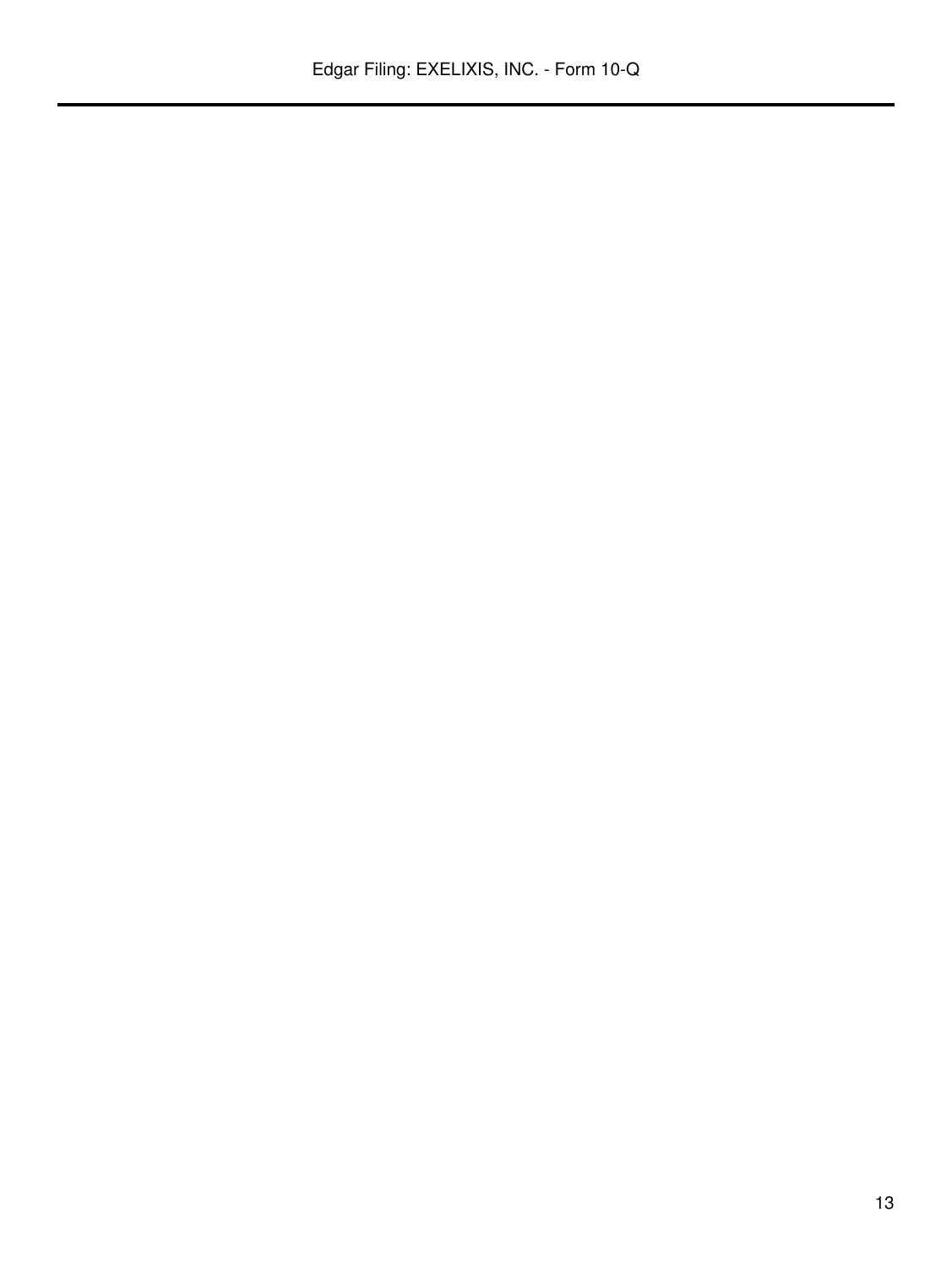## NOTE 5. DEBT

The amortized carrying amount of our debt consists of the following (in thousands):

|                                                | March 31, | December 31, |
|------------------------------------------------|-----------|--------------|
|                                                | 2014      | 2013         |
| Convertible Senior Subordinated Notes due 2019 | \$169,415 | \$165,296    |
| Secured Convertible Notes due 2015             | 91,993    | 99,851       |
| Silicon Valley Bank term loan                  | 80,000    | 80,000       |
| Silicon Valley Bank line of credit             | 1,611     | 2,090        |
| Total debt                                     | 343,019   | 347,237      |
| Less: current portion                          | (1,392)   | (11,762)     |
| Long-term debt                                 | \$341,627 | \$335,475    |

See "Note 8 - Debt" to our Consolidated Financial Statements included in our Annual Report on Form 10-K for the year ended December 31, 2013, for additional information on the terms of our debt, including a description of the conversion features of the of 4.25% Convertible Senior Subordinated Notes due 2019 (the "2019 Notes") and our Secured Convertible Notes due June 2015 (the "Deerfield Notes").

Convertible Senior Subordinated Notes due 2019

In August 2012, we issued and sold \$287.5 million aggregate principal amount the 2019 Notes. As of March 31, 2014, the entire principal balance remains outstanding. The following is a summary of the liability component of the 2019 Notes (in thousands):

|                                                 | March 31, | December 31, |
|-------------------------------------------------|-----------|--------------|
|                                                 | 2014      | 2013         |
| Net carrying amount of the liability component  | \$169,415 | \$165,296    |
| Unamortized discount of the liability component | 118.085   | 122,204      |
| Face amount of the 2019 Notes                   | \$287.500 | \$287,500    |

The debt discount and debt issuance costs will be amortized as interest expense through August 2019. During the three months ended March 31, 2014, total interest expense was \$7.4 million, including stated coupon interest of \$3.1 million and the amortization of the debt discount and debt issuance costs of \$4.3 million. During the three months ended March 31, 2013, total interest expense was \$7.0 million including stated coupon interest of \$3.1 million and the amortization of the debt discount and debt issuance costs of \$3.9 million. The balance of unamortized fees and costs was \$3.8 million and \$4.0 million as of March 31, 2014 and December 31, 2013, respectively, which is included in Other assets on the accompanying Consolidated Balance Sheets.

Secured Convertible Notes due June 2015

In June 2010, we entered into a note purchase agreement with entities affiliated with Deerfield Management Company, L.P. ("Deerfield"), pursuant to which, on July 1, 2010, we sold to Deerfield an aggregate of \$124.0 million initial principal amount of the Deerfield Notes. As of March 31, 2014 and December 31, 2013, the remaining outstanding principal balance on the Deerfield Notes was \$104.0 million and \$114.0 million, respectively, which, subject to certain limitations, is payable in cash or in stock at our discretion. During the three months ended March 31, 2014, and 2013, total interest expense for the Deerfield Notes was \$4.2 million and \$3.9 million, respectively, including the stated coupon rate and the amortization of the debt discount and debt issuance costs. The non-cash expense relating to the amortization of the debt discount and debt issuance costs was \$2.7 million and \$2.4 million, during the three months ended March 31, 2014 and 2013, respectively. The balance of unamortized fees and costs was \$3.6 million and \$1.4 million as of March 31, 2014 and December 31, 2013, respectively, which is included in Other assets on the accompanying Consolidated Balance Sheets.

On January 22, 2014, the note purchase agreement was amended to provide us with an option to extend the maturity date of our indebtedness under the note purchase agreement to July 1, 2018 (the "Extension Option"). Under the terms of the Extension Option, which expires on March 31, 2015, we have the right to require Deerfield Partners, L.P. and Deerfield International Master Fund, L.P. (the "New Deerfield Purchasers") to acquire \$100 million principal amount of the Deerfield Notes and extend the maturity date to July 1, 2018. If we exercise the Extension Option, the Deerfield Notes would bear interest on and after July 2, 2015 at the rate of 7.5% per annum to be paid in cash, quarterly in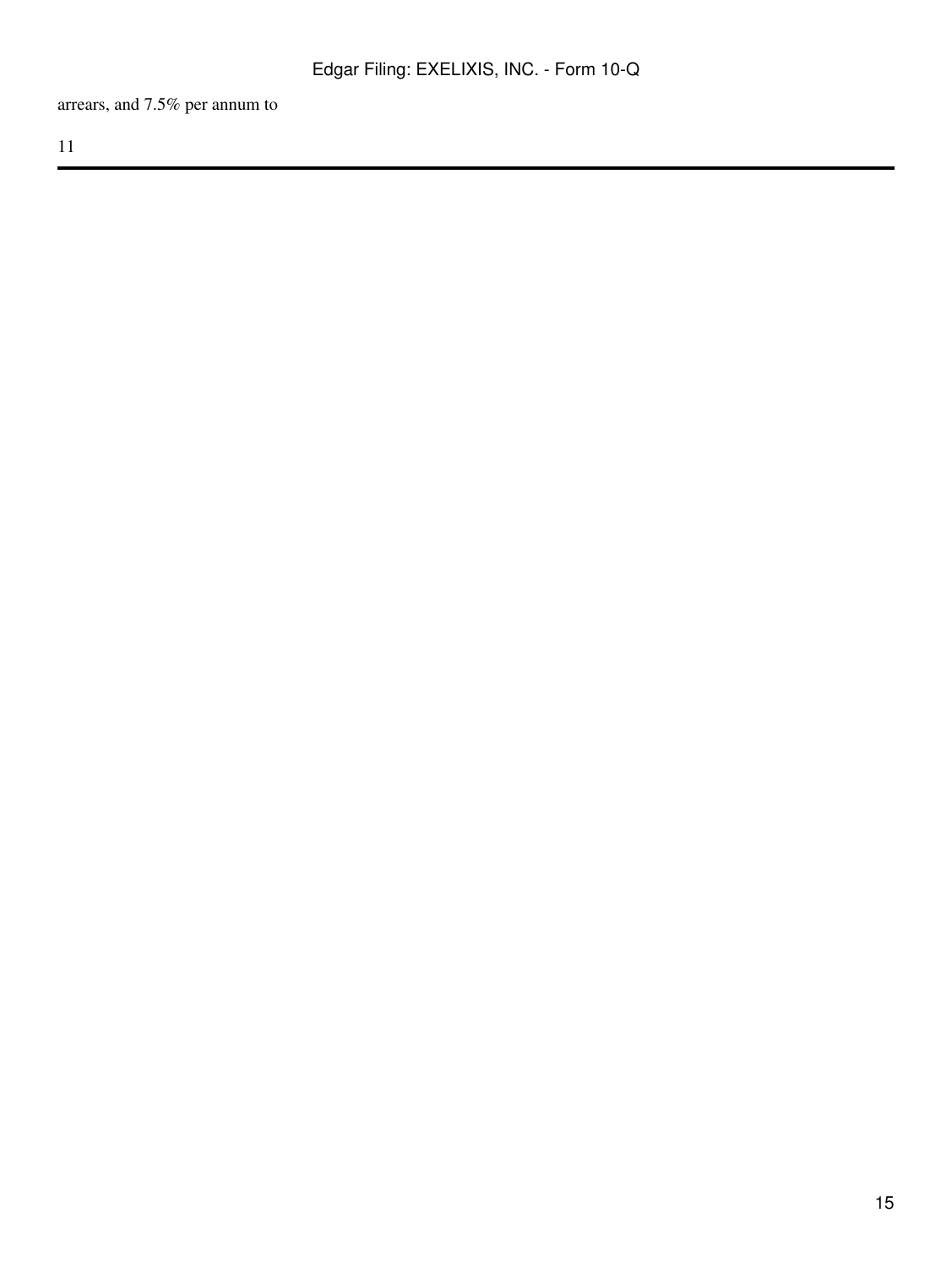be paid in kind, quarterly in arrears, for a total interest rate of 15% per annum. We are under no obligation to exercise the Extension Option.

In connection with the amendment to the note purchase agreement, on January 22, 2014 we issued to the New Deerfield Purchasers two-year warrants (the "2014 Deerfield Warrants") to purchase an aggregate of 1,000,000 shares of our common stock at an exercise price of \$9.70 per share, which exercise price is subject to change in the event we exercise the Extension Option. See "Note 6 - Common Stock and Warrants" for further information on those warrants. We determined that the amendment resulted in the Deerfield Notes being modified. In connection with the amendment, we recorded a \$2.8 million deferred commitment fee upon the issuance of the 2014 Deerfield Warrants. See "Note 6 - Common Stock and Warrants" for further information on those warrants. The deferred commitment fee is included in Other assets and will be amortized into interest expense as a yield adjustment through the current maturity date of the Deerfield Notes, July 1, 2015. Third-party expenses, comprised primarily of legal and accounting fees, were expensed as of the date of the amendment.

### NOTE 6. COMMON STOCK AND WARRANTS

Sale of Shares of Common Stock

In January 2014 we completed a registered underwritten public offering of 10.0 million shares of our common stock at a price of \$8.00 per share pursuant to a shelf registration statement previously filed with the SEC, which the SEC declared effective on June 8, 2012. We received \$75.6 million in net proceeds from the offering after deducting the underwriting discount and related offering expenses.

Warrants

On January 22, 2014, in connection with the amendment to the note purchase agreement to provide us with the Extension Option, we issued to the New Deerfield Purchasers the 2014 Deerfield Warrants to purchase an aggregate of 1,000,000 shares of our common stock at an exercise price of \$9.70 per share. If we exercise the Extension Option, the term of the 2014 Deerfield Warrants will be extended by two years and the exercise price will be reset to the lower of (i) the existing exercise price and (ii) 120% of the volume weighted average price of our common stock for the ten trading days immediately following the date of such extension election. Due to the potential increase in term and decrease of the exercise price, the 2014 Deerfield Warrants were recorded as a liability which is included in Other long-term liabilities. The 2014 Deerfield Warrants are recorded at fair value, on a recurring basis, which was \$1.0 million and \$2.8 million as of March 31, 2014 and January 22, 2014, respectively. We recorded an unrealized gain on the warrants of \$1.7 million during the three months ended March 31, 2014 which is included in Interest income and other, net. See "Note 7 - Fair Value Measurements" for more information on the valuation of these warrants. At March 31, 2014, the following warrants to purchase common stock were outstanding and exercisable:

| Date Issued      | Exercise        |                        | Number    |
|------------------|-----------------|------------------------|-----------|
|                  | Price per Share | <b>Expiration Date</b> | of Shares |
| June 4, 2008     | \$7.40          | June 4, 2014           | 1,000,000 |
| June 10, 2009    | \$6.05          | June 10, 2014          | 186.362   |
| January 22, 2014 | \$9.70          | January 22, 2016       | 1,000,000 |
|                  |                 |                        | 2.186.362 |

The warrants issued in June 2008 and January 2014 are Participating Securities. The warrant holders do not have a contractual obligation to share in our losses.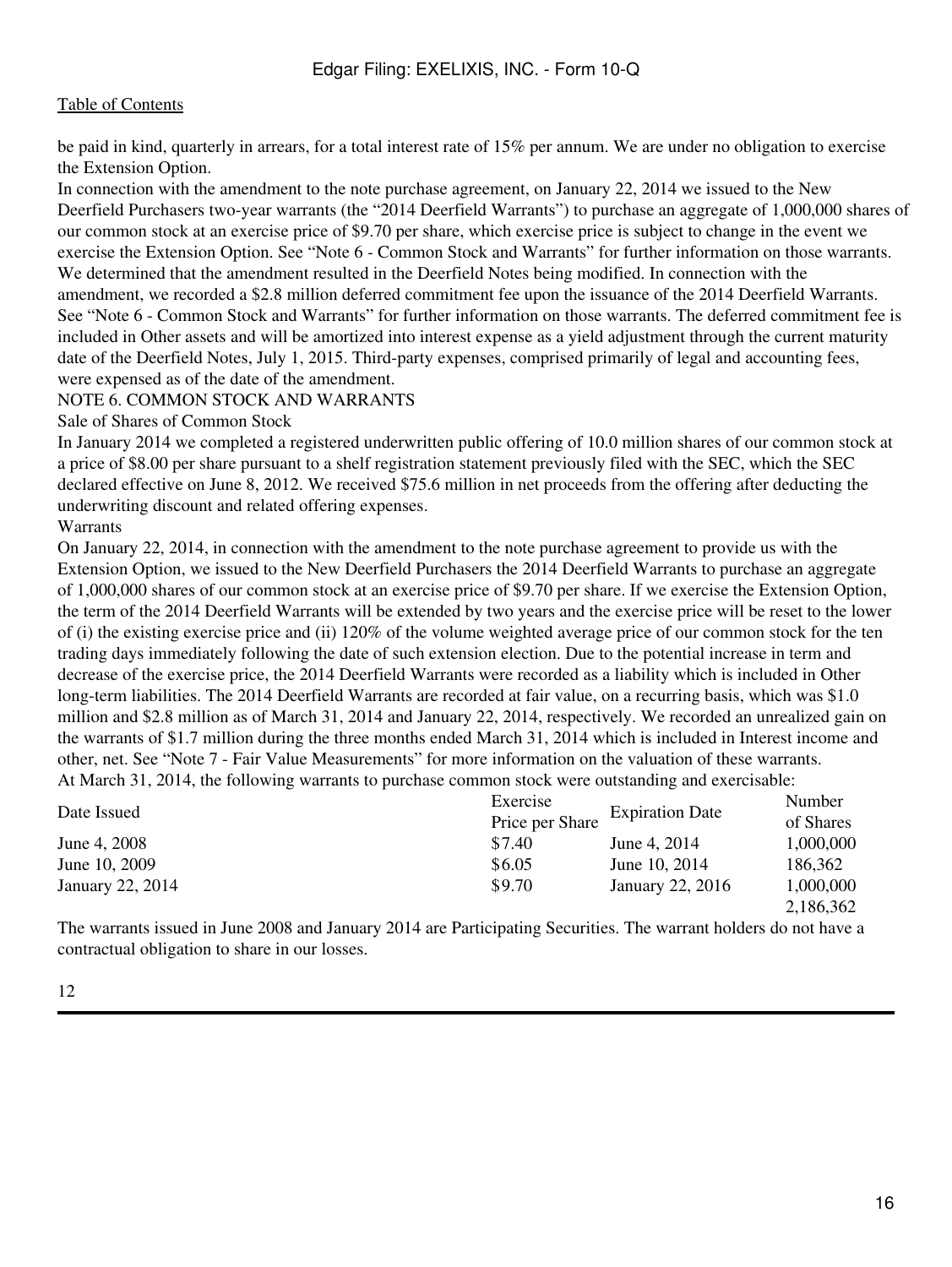#### NOTE 7. FAIR VALUE MEASUREMENTS

The following table sets forth the fair value of our financial assets and liabilities that were measured and recorded on a recurring basis as of March 31, 2014 and December 31, 2013. We did not have any financial liabilities that were measured and recorded on a recurring basis or Level 3 investments as of December 31, 2013. The amounts presented exclude cash, but include investments classified as cash equivalents (in thousands):

|                                                       | March 31, 2014 |                   |               |           |
|-------------------------------------------------------|----------------|-------------------|---------------|-----------|
|                                                       | Level 1        | Level 2           | Level 3       | Total     |
| Financial assets:                                     |                |                   |               |           |
| Money market funds                                    | \$71,150       | $_{s-}$           | $_{\rm s-}$   | \$71,150  |
| Commercial paper                                      |                | 103,273           |               | 103,273   |
| Corporate bonds                                       |                | 208,348           |               | 208,348   |
| U.S. Treasury and government sponsored<br>enterprises |                | 21,488            |               | 21,488    |
| Municipal bonds                                       |                | 2,756             |               | 2,756     |
| Total financial assets                                | \$71,150       | \$335,865         |               | \$407,015 |
| Financial liabilities:                                |                |                   |               |           |
| Warrants                                              |                |                   | \$1,022       | \$1,022   |
| Total financial liabilities                           |                |                   | \$1,022       | \$1,022   |
|                                                       |                | December 31, 2013 |               |           |
|                                                       |                | Level 1           | Level 2       | Total     |
| Money market funds                                    |                | \$24,813          | $\frac{1}{2}$ | \$24,813  |
| Commercial paper                                      |                |                   | 94,682        | 94,682    |
| Corporate bonds                                       |                |                   | 240,072       | 240,072   |
| U.S. Treasury and government sponsored enterprises    |                |                   | 44,386        | 44,386    |
| Municipal bonds                                       |                |                   | 6,013         | 6,013     |
| Total financial assets                                |                | \$24,813          | \$385,153     | \$409,966 |

There were no transfers between any of the fair value hierarchies, as determined at the end of each reporting period. The estimated fair values of our financial instruments that are carried at amortized cost for which it is practicable to determine a fair value were as follows (in thousands):

|                                    | March 31, 2014                   |           | December 31, 2013 |            |
|------------------------------------|----------------------------------|-----------|-------------------|------------|
|                                    | Carrying<br>Fair Value<br>Amount |           | Carrying          | Fair Value |
|                                    |                                  | Amount    |                   |            |
| 2019 Notes                         | \$169,415                        | \$255,731 | \$165,296         | \$339,883  |
| Silicon Valley Bank term loan      | \$80,000                         | \$79,900  | \$80,000          | \$79,946   |
| Silicon Valley Bank line of credit | \$1,611                          | \$1,611   | \$2,090           | \$2,090    |

We believe it is not practicable to determine the fair value of the Deerfield Notes due to the unique structure of the instrument that was financed by entities affiliated with Deerfield.

The carrying amounts of cash, trade and other receivables, accounts payable and accrued clinical trial liabilities approximate their fair values and are excluded from the tables above.

The following methods and assumptions were used to estimate the fair value of each class of financial instrument for which it is practicable to estimate a value:

• interest rates and yield curves observable at commonly quoted intervals of similar assets as observable inputs for When available, we value investments based on quoted prices for those financial instruments, which is a Level 1 input. Our remaining investments are valued using third-party pricing sources, which use observable market prices, pricing, which is a Level 2 input.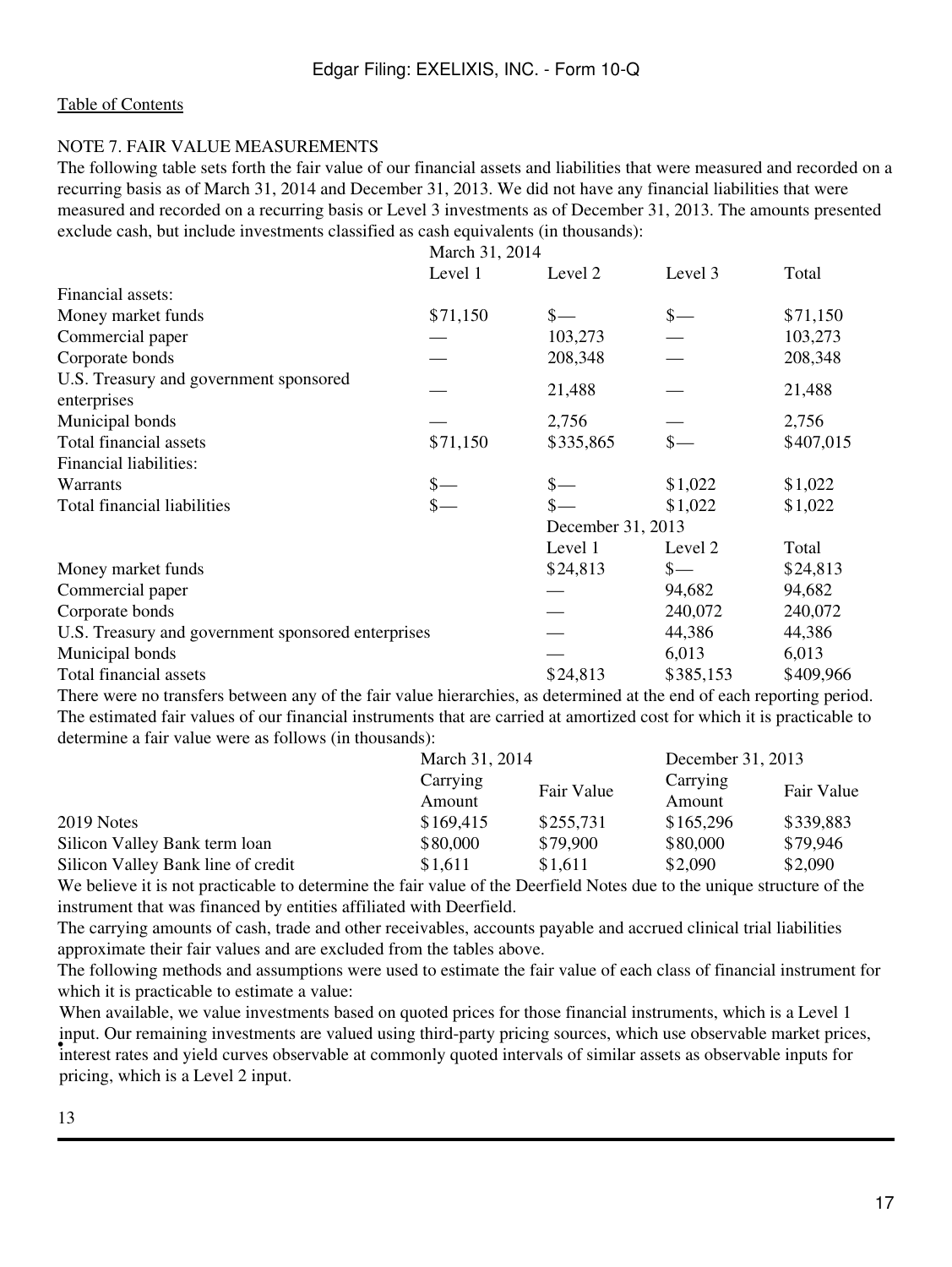• discount; the portion of the value allocated to the conversion option is included in Stockholders' equity on the The 2019 Notes are valued using a third-party pricing model that is based in part on average trading prices, which is a Level 2 input. The 2019 Notes are not marked-to-market and are shown at their initial fair value less the unamortized accompanying Consolidated Balance Sheets.

• discounted at an interest rate that is consistent with money-market rates that would have been earned on our We estimate the fair value of our other debt instruments, where possible, using the net present value of the payments non-interest-bearing compensating balances, which is a Level 2 input.

• volatility in developing our estimate of expected volatility. The fair value of the 2014 Deerfield Warrants were The 2014 Deerfield Warrants are valued using a Monte Carlo simulation model. The expected life is based on the contractual terms of the 2014 Deerfield Warrants, and in certain simulations, assumes the two year extension that would result from our exercise of the Extension Option. We consider implied volatility as well as our historical estimated using the following assumptions, which, except for risk-free interest rate, are Level 3 inputs (dollars in thousands):

|                                  |                | January 22, 2014 |      |
|----------------------------------|----------------|------------------|------|
|                                  | March 31, 2014 | (issuance date)  |      |
| Fair value of warrants           | \$1,022        | \$2,762          |      |
| Risk-free interest rate          | 0.98           | % 0.95           | $\%$ |
| Dividend yield                   |                | $\%$ —           | $\%$ |
| Volatility                       | 84             | %57              | $\%$ |
| Average expected life            | 3.0 years      | 3.2 years        |      |
| NOTE 8. STOCK-BASED COMPENSATION |                |                  |      |

We recorded and allocated employee stock-based compensation expenses for our equity incentive plans and our 2000 Employee Stock Purchase Plan ("ESPP") as follows (in thousands):

|                                                 | Three Months Ended March 31, |         |  |
|-------------------------------------------------|------------------------------|---------|--|
|                                                 | 2014                         | 2013    |  |
| Research and development expense                | \$1.565                      | \$1.407 |  |
| Selling, general and administrative expense     | 2,193                        | 1,268   |  |
| Total employee stock-based compensation expense | \$3,758                      | \$2,675 |  |

We use the Black-Scholes option pricing model to value our stock options. The expected life computation is based on historical exercise patterns and post-vesting termination behavior. We considered implied volatility as well as our historical volatility in developing our estimate of expected volatility. The fair value of employee stock option awards and ESPP purchases was estimated using the following assumptions and weighted average fair values:

|                                        |           | <b>Stock Options</b><br>Three Months Ended March 31, |           |      |
|----------------------------------------|-----------|------------------------------------------------------|-----------|------|
|                                        |           |                                                      |           |      |
|                                        | 2014      |                                                      | 2013      |      |
| Weighted average grant-date fair value | \$4.70    |                                                      | \$2.45    |      |
| Risk-free interest rate                | 1.59      |                                                      | % 0.78    | $\%$ |
| Dividend yield                         |           |                                                      | $\%$ —    | $\%$ |
| Volatility                             | 81        |                                                      | % 62      | $\%$ |
| Expected life                          | 5.5 years |                                                      | 5.2 years |      |
|                                        |           |                                                      |           |      |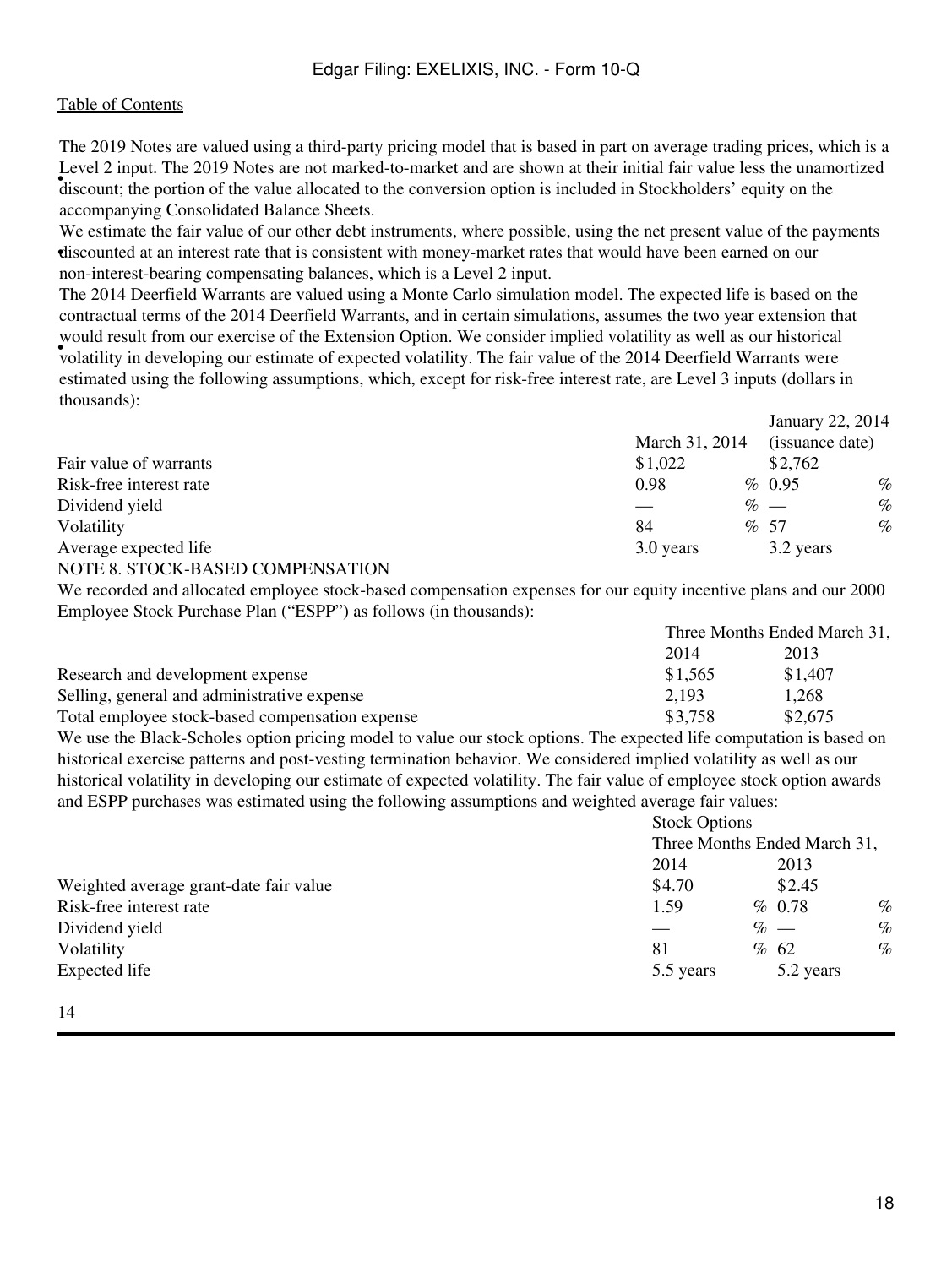|                                        | Employee Stock Purchase Plan<br>Three Months Ended March 31, |          |      |
|----------------------------------------|--------------------------------------------------------------|----------|------|
|                                        |                                                              |          |      |
|                                        | 2014                                                         | 2013     |      |
| Weighted average grant-date fair value | \$1.59                                                       | \$1.59   |      |
| Risk-free interest rate                | 0.08                                                         | % 0.15   | $\%$ |
| Dividend yield                         |                                                              | $\%$ —   | $\%$ |
| Volatility                             | 62                                                           | % 67     | $\%$ |
| Expected life                          | 6 months                                                     | 6 months |      |

Of the stock options outstanding as of March 31, 2014, 3,720,752 were granted subject to performance objectives tied to the achievement of goals set by the Compensation Committee of our Board of Directors and will vest in full or part based on achievement of such goals. As of March 31, 2014, we expect that achievement of some of those performance objectives is probable and have, therefore, recorded for stock-based compensation expense in connection with such awards. We have not included any stock-based compensation expense for stock options with performance objectives where the performance goals cannot be reasonably assured of achievement; the grant date fair value of such awards was \$6.9 million.

A summary of all stock option activity for the three months ended March 31, 2014 is presented below (dollars in thousands, except per share amounts):  $\cdots$ 

| Contractual | Intrinsic<br>Value        |
|-------------|---------------------------|
|             |                           |
|             |                           |
|             |                           |
|             |                           |
|             |                           |
| 4.46        | \$2                       |
| 3.35        | \$2                       |
|             | Remaining<br>Term (Years) |

As of March 31, 2014, \$26.6 million of total unrecognized compensation expense related to employee stock options was expected to be recognized over a weighted-average period of 2.52 years.

A summary of all restricted stock unit ("RSU") activity for the three months ended March 31, 2014 is presented below (dollars in thousands, except per share amounts):

|                                         | <b>Shares</b> | Weighted<br>Average<br><b>Grant Date</b><br>Fair Value | Weighted<br>Average<br>Remaining<br>Contractual<br>Term (Years) | Aggregate<br>Intrinsic<br>Value |
|-----------------------------------------|---------------|--------------------------------------------------------|-----------------------------------------------------------------|---------------------------------|
| Awards outstanding at December 31, 2013 | 1,810,521     | \$5.56                                                 |                                                                 |                                 |
| Awarded                                 | 32,096        | \$6.77                                                 |                                                                 |                                 |
| Released                                | (81,590)      | \$7.11                                                 |                                                                 |                                 |
| Forfeited                               | (14, 687)     | \$5.56                                                 |                                                                 |                                 |
| Awards outstanding at March 31, 2014    | 1,746,340     | \$5.51                                                 | 3.18                                                            | \$5,903                         |
|                                         |               |                                                        |                                                                 |                                 |

As of March 31, 2014, \$6.7 million of total unrecognized compensation expense related to employee RSUs was expected to be recognized over a weighted-average period of 3.18 years.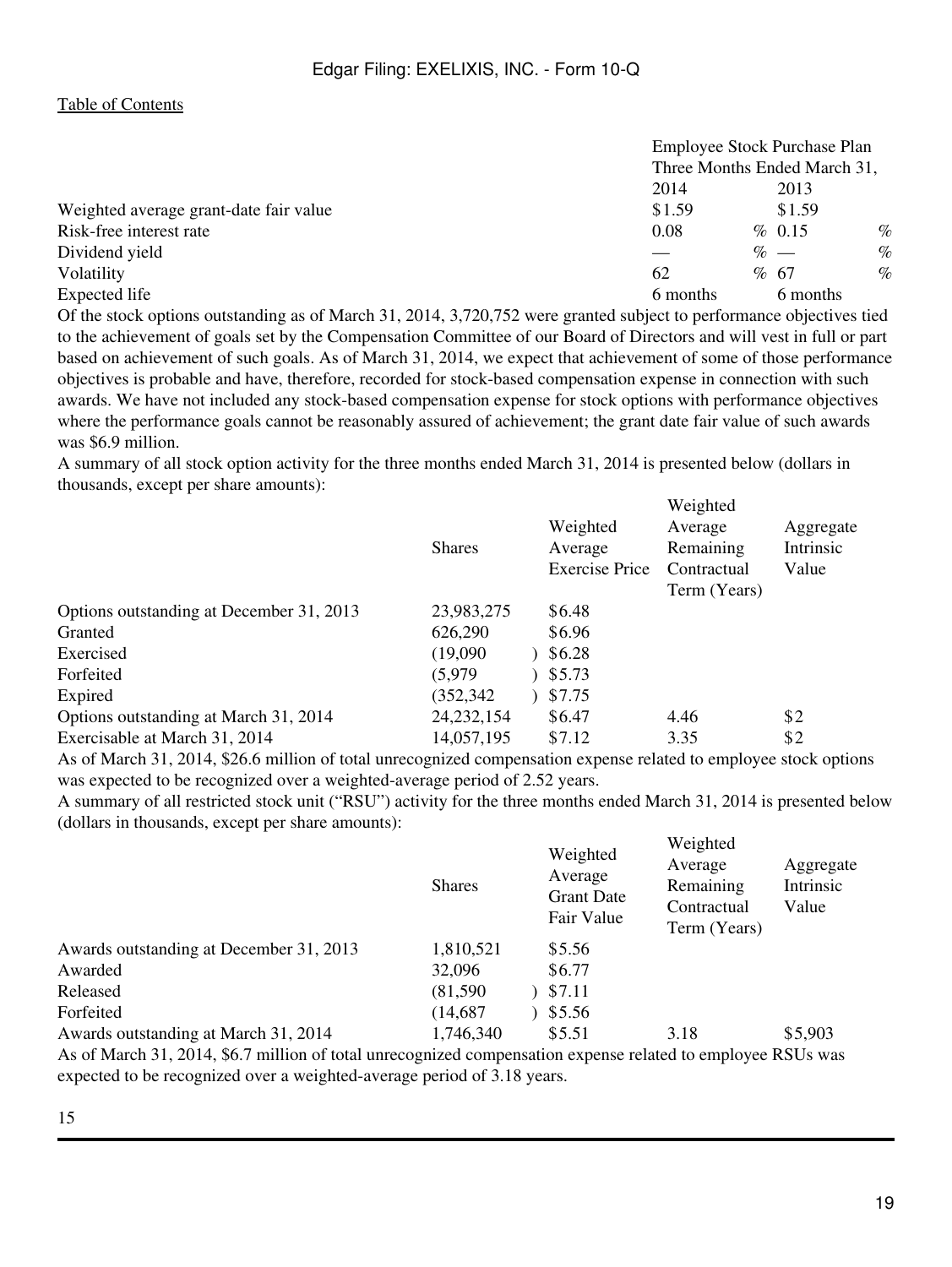## NOTE 9. NET LOSS PER SHARE

The following table sets forth a reconciliation of basic and diluted net loss per share (in thousands, except per share amounts):

|                                                                                                                     |          | Three Months Ended March 31, |  |  |
|---------------------------------------------------------------------------------------------------------------------|----------|------------------------------|--|--|
|                                                                                                                     | 2014     | 2013                         |  |  |
| Numerator:                                                                                                          |          |                              |  |  |
| Net loss                                                                                                            |          | $$(74,619) \quad $(44,729)$  |  |  |
| Denominator:                                                                                                        |          |                              |  |  |
| Shares used in computing basic and diluted net loss per share                                                       | 191.699  | 183.742                      |  |  |
| Net loss per share, basic and diluted                                                                               | \$(0.39) | $\sqrt{6.24}$                |  |  |
| The following table esta feath outstanding notatiol shape of common stools that are not included in the commutation |          |                              |  |  |

The following table sets forth outstanding potential shares of common stock that are not included in the computation of diluted net loss per share because, to do so would be anti-dilutive (in thousands):

|                                                                 | March 31 |        |
|-----------------------------------------------------------------|----------|--------|
|                                                                 | 2014     | 2013   |
| Convertible debt                                                | 54,123   | 54,123 |
| Outstanding stock options, unvested RSUs and ESPP contributions | 26,302   | 18,181 |
| <b>Warrants</b>                                                 | 2,186    | 1.441  |
| Total potentially dilutive shares                               | 82.611   | 73,745 |
|                                                                 |          |        |

### NOTE 10. CONCENTRATIONS OF CREDIT RISK

Financial instruments that potentially subject us to concentrations of credit risk are primarily trade and other receivables and investments. Investments consist of money market funds, taxable commercial paper, corporate bonds with high credit quality, U.S. Treasury and government sponsored enterprises, and municipal bonds. All investments are maintained with financial institutions that management believes are creditworthy.

Trade and other receivables are unsecured and are concentrated in the pharmaceutical and biotechnology industries. Accordingly, we may be exposed to credit risk generally associated with pharmaceutical and biotechnology companies. We have incurred no bad debt expense since inception. As of March 31, 2014, 70% of our trade receivables are with the specialty pharmacy that sells COMETRIQ in the United States and 6% are with our European distribution partner. Both of these customers pay promptly and within their respective payment terms. We have operations primarily in the United States, while some of our collaboration partners have headquarters outside of the United States and certain of our clinical trials for cabozantinib are conducted outside of the United States. During the three months ended March 31, 2013, 100% of our revenues were earned in the United States. During the second quarter of 2013, we initiated a Named Patient Use ("NPU") program through our distribution partner, Swedish Orphan Biovitrum, to support the distribution and commercialization of COMETRIQ for metastatic MTC primarily in the European Union and potentially other countries. During the three months ended March 31, 2014, 98%, of our revenues were earned in the United States; the remainder of our revenues were earned in the European Union under this NPU program. All of our long-lived assets are located in the United States.

The following table sets forth the percentage of revenues recognized under our collaboration agreements and product sales to the specialty pharmacy that represent 10% or more of total revenues during the three months ended March 31, 2014 and 2013:

|                                    |      | Three Months Ended March 31, |      |
|------------------------------------|------|------------------------------|------|
|                                    | 2014 | 2013                         |      |
| Collaboration agreement:           |      |                              |      |
| Bristol-Myers Squibb               |      | %81                          | $\%$ |
| Product sales:                     |      |                              |      |
| <b>Diplomat Specialty Pharmacy</b> | 98   | $\%$ 19                      | $\%$ |
|                                    |      |                              |      |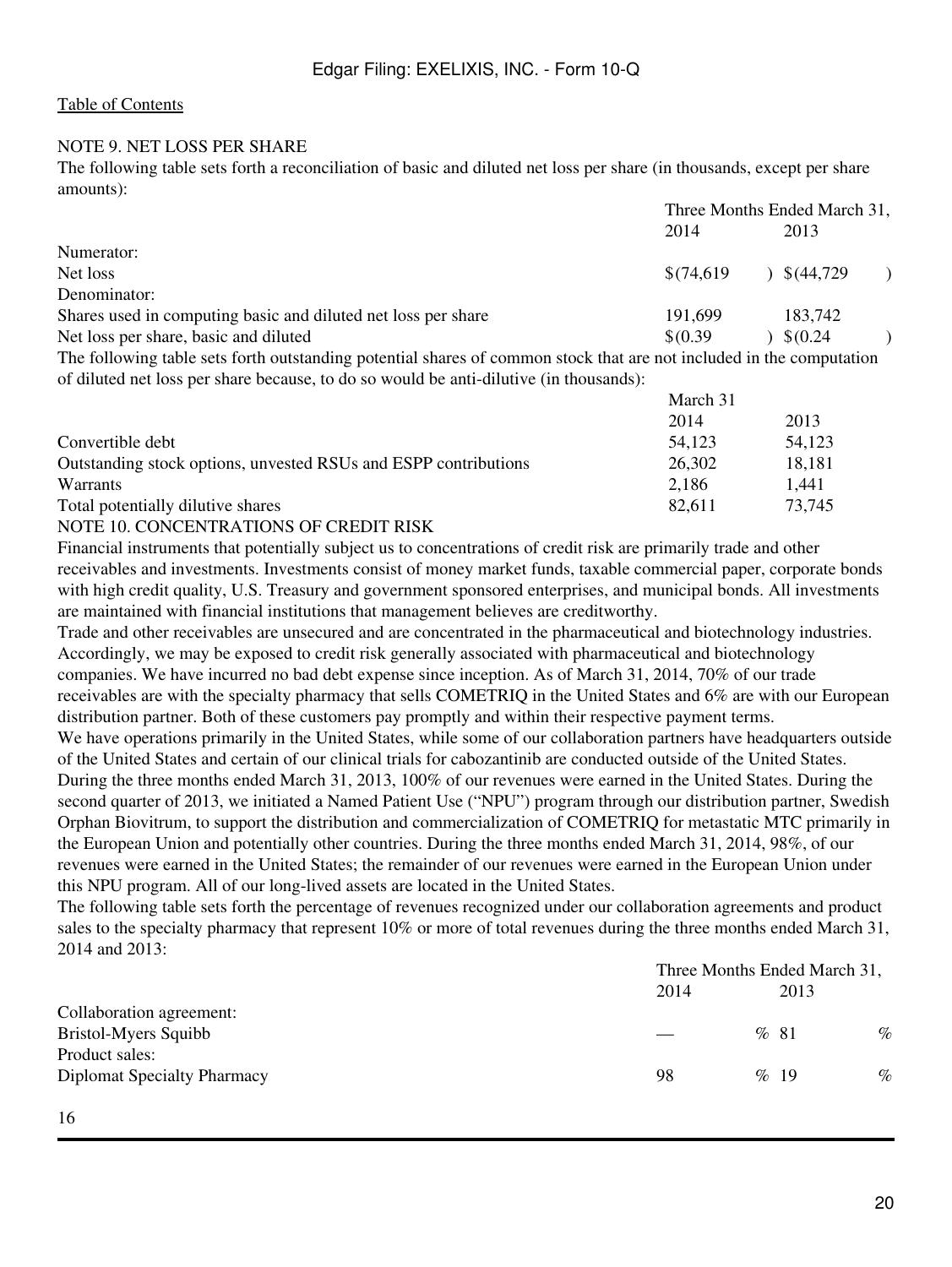<span id="page-20-0"></span>Item 2. Management's Discussion and Analysis of Financial Condition and Results of Operations.

The following discussion and analysis contains forward-looking statements. These statements are based on Exelixis, Inc.'s ("Exelixis," "we," "our" or "us") current expectations, assumptions, estimates and projections about our business and our industry, and involve known and unknown risks, uncertainties and other factors that may cause our or our industry's results, levels of activity, performance or achievements to be materially different from any future results, levels of activity, performance or achievements expressed or implied in, or contemplated by, the forward-looking statements. Words such as "believe," "anticipate," "expect," "intend," "planned," "focus," "objective," "will," "may," "could," "would," " "potential," "continue," "encouraging," or the negative of such terms or other similar expressions identify forward-looking statements. Our actual results and the timing of events may differ significantly from the results discussed in the forward-looking statements. Factors that might cause such a difference include those discussed in Part II, Item 1A of this Form 10-Q, as well as those discussed elsewhere in this report.

This discussion and analysis should be read in conjunction with our financial statements and accompanying notes included in this report and the financial statements and accompanying notes thereto included in our Annual Report on Form 10-K for the fiscal year ended December 31, 2013, filed with the Securities and Exchange Commission, or SEC, on February 20, 2014. Operating results are not necessarily indicative of results that may occur in future periods. We undertake no obligation to update any forward-looking statement to reflect events after the date of this report. Overview

We are a biopharmaceutical company committed to developing small molecule therapies for the treatment of cancer. Our two most advanced assets, COMETRIQ® (cabozantinib), our wholly-owned inhibitor of multiple receptor tyrosine kinases, and cobimetinib (GDC-0973/XL518), a potent, highly selective inhibitor of MEK, which we out-licensed to Genentech, Inc. (a member of the Roche Group), or Genentech, are currently the subject of six ongoing phase 3 pivotal trials. Top-line results from four of these pivotal trials are expected in 2014.

We are focusing our development and commercialization efforts primarily on COMETRIQ (cabozantinib), which was approved by the U.S. Food and Drug Administration, or FDA, on November 29, 2012, for the treatment of progressive, metastatic medullary thyroid cancer, or MTC, in the United States, where it became commercially available in late January 2013. In March 2014, the European Commission approved COMETRIQ for the treatment of adult patients with progressive, unresectable locally advanced or metastatic MTC. The European Commission granted conditional marketing authorization following a positive opinion from the European Committee for Medicinal Products for Human Use, or CHMP, issued in December 2013.

Cabozantinib is being evaluated in a broad development program, comprising over fifty clinical trials, including two ongoing phase 3 pivotal trials in metastatic castration-resistant prostate cancer, or CRPC, an ongoing phase 3 pivotal trial in metastatic renal cell cancer, or RCC, and an ongoing phase 3 pivotal trial in advanced hepatocellular cancer, or HCC. We believe cabozantinib has the potential to be a broadly-active and differentiated anti-cancer agent that can make a meaningful difference in the lives of patients. Our objective is to develop cabozantinib into a major oncology franchise, and we believe that the initial regulatory approvals of COMETRIQ (cabozantinib) for the approved MTC indications provide us with the opportunity to establish a commercial presence to further this objective. We currently expect top-line results from our two phase 3 pivotal trials of cabozantinib in CRPC, and from the overall survival analysis of our phase 3 pivotal trial of cabozantinib in progressive, metastatic MTC, in 2014.

Cobimetinib is also being evaluated in a broad development program, including a phase 3 clinical trial evaluating the combination of cobimetinib with vemurafenib versus vemurafenib alone in previously untreated BRAFV600 mutation positive patients with unresectable locally advanced or metastatic melanoma, which was initiated on November 1, 2012. Roche and Genentech have announced that they expect top-line results from this trial in 2014 and if the data are positive, to file a new drug application, or NDA, with the FDA in 2014.

We believe we are in a unique position as an independent biopharmaceutical company with a wholly-owned drug that has been approved in its first indication in both the United States and the European Union and has the potential to be a broadly active anti-cancer agent, and with a total of six ongoing phase 3 pivotal trials of two of our lead drug candidates. If the outcome from one or more of these pivotal clinical development programs is positive and subsequently leads to regulatory filings seeking marketing approval, our business could be positively impacted and create value for our stockholders. We therefore believe 2014 will be a critically important year for the company.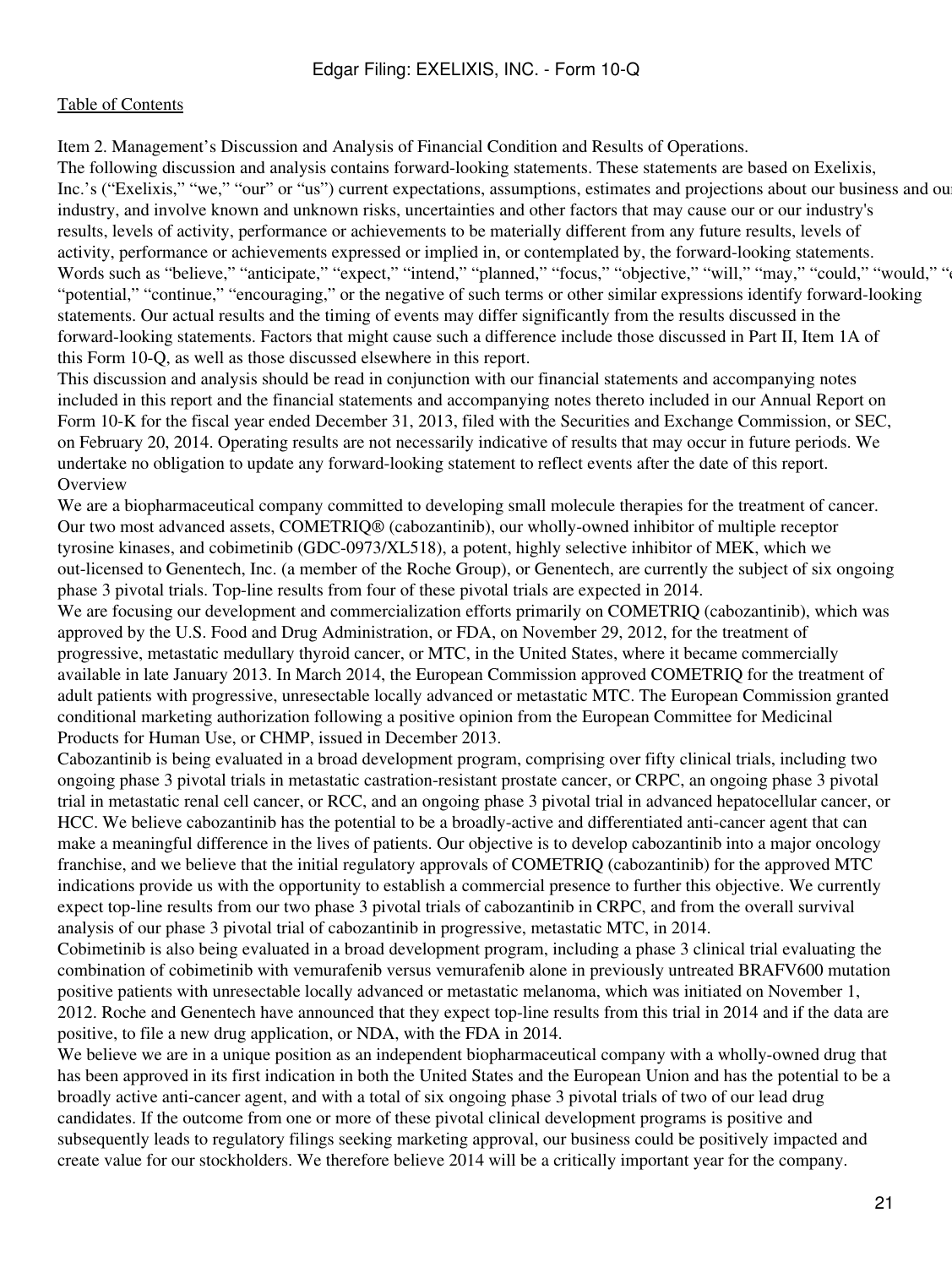#### Our Strategy

We believe that the available clinical data demonstrate that cabozantinib has the potential to be a broadly active anti-cancer agent, and our objective is to build cabozantinib into a major oncology franchise. The initial regulatory approvals of COMETRIQ (cabozantinib) for the approved MTC indications in the United States and European Union provide a niche market opportunity that allows us to gain commercialization experience while providing a solid foundation for potential expansion into larger cancer indications.

We are focusing our internal efforts on cancers for which we believe cabozantinib has significant therapeutic and commercial potential in the near term, while utilizing our Cooperative Research and Development Agreement, or CRADA, with the National Cancer Institute's Cancer Therapy Evaluation Program, or NCI-CTEP, and investigator sponsored trials, or ISTs, to generate additional data to allow us to prioritize future late stage trials in a cost-effective fashion. We believe that this staged approach to building value represents the most rational and effective use of our resources.

Beyond our efforts regarding cabozantinib, under the terms of our various collaboration agreements, we are working with our corporate partners to realize the potential value of the compounds and programs we have out-licensed to them. Most notable of these is cobimetinib, which is being evaluated by Roche and Genentech in a broad development program, including a phase 3 pivotal trial. In the aggregate, these partnered compounds could potentially be of significant value to us if their development progresses successfully. Collaborations

We have established a collaboration with Genentech for cobimetinib and other collaborations with leading pharmaceutical companies, including Bristol-Myers Squibb Company, or Bristol-Myers Squibb, Sanofi, Merck (known as MSD outside of the United States and Canada) and Daiichi Sankyo Company Limited, or Daiichi Sankyo, for compounds and programs in our portfolio. Pursuant to these collaborations, we have out-licensed compounds or programs to a partner for further development and commercialization, have no further development cost obligations related to such compounds or programs and may be entitled to receive milestones and royalties or a share of profits from commercialization. With respect to our partnered compounds, we are eligible to receive potential contingent payments under our collaborations totaling approximately \$2.3 billion in the aggregate on a non-risk adjusted basis, of which 10% are related to clinical development milestones, 42% are related to regulatory milestones and 48% are related to commercial milestones, all to be achieved by the various licensees.

Our collaboration with Genentech for cobimetinib continues to be of increasing importance to us in 2014 since cobimetinib is our most advanced partnered compound in development and has the greatest near-term potential for commercialization. As noted above, a multicenter, randomized, double-blind, placebo-controlled phase 3 clinical trial evaluating the combination of cobimetinib with vemurafenib versus vemurafenib alone in previously untreated BRAFV600 mutation positive patients with unresectable locally advanced or metastatic melanoma, known as coBRIM, was initiated on November 1, 2012. Roche and Genentech have announced that they expect top-line results from this trial and if the data are positive, to file a NDA with the FDA in 2014.

Preliminary results from BRIM7, an ongoing phase 1b dose escalation study conducted by Roche and Genentech of the BRAF inhibitor vemurafenib in combination with cobimetinib in patients with locally advanced/unresectable or metastatic melanoma carrying a BRAFV600 mutation were presented at the 2012 European Society for Medical Oncology Annual Meeting. Updated data from BRIM7 reported at the European Cancer Congress 2013 suggest that the preliminary safety profile and activity of the investigational combination of cobimetinib and vemurafenib are encouraging in BRAF inhibitor-naïve patients. Although the phase 1b dose escalation study was designed to evaluate the safety and tolerability of cobimetinib in combination with vemurafenib, objective responses (comprising complete or partial responses) were observed in 85% of the patients who had not been previously treated with a BRAF inhibitor. Roche and Genentech have announced that additional data from BRIM7 will be presented at the 10th European Association of Dermato-Oncology Congress (May 7-10, 2014) and at the 2014 American Society of Clinical Oncology Annual Meeting (May 30-June 3, 2014).

In addition, on the basis of strong scientific rationale and encouraging preclinical data, Genentech has initiated the following clinical trials of cobimetinib in combination with other agents:

A Phase 1b, Open-Label, Dose-Escalation Study of the Safety, Tolerability, and Pharmacokinetics of MEHD7945A<br>and Cohimatinih in Petiants with Locally Advanced or Meteotatio Solid Tymors with Mutant KBAS (NGT01086166 and Cobimetinib in Patients with Locally Advanced or Metastatic Solid Tumors with Mutant KRAS (NCT01986166);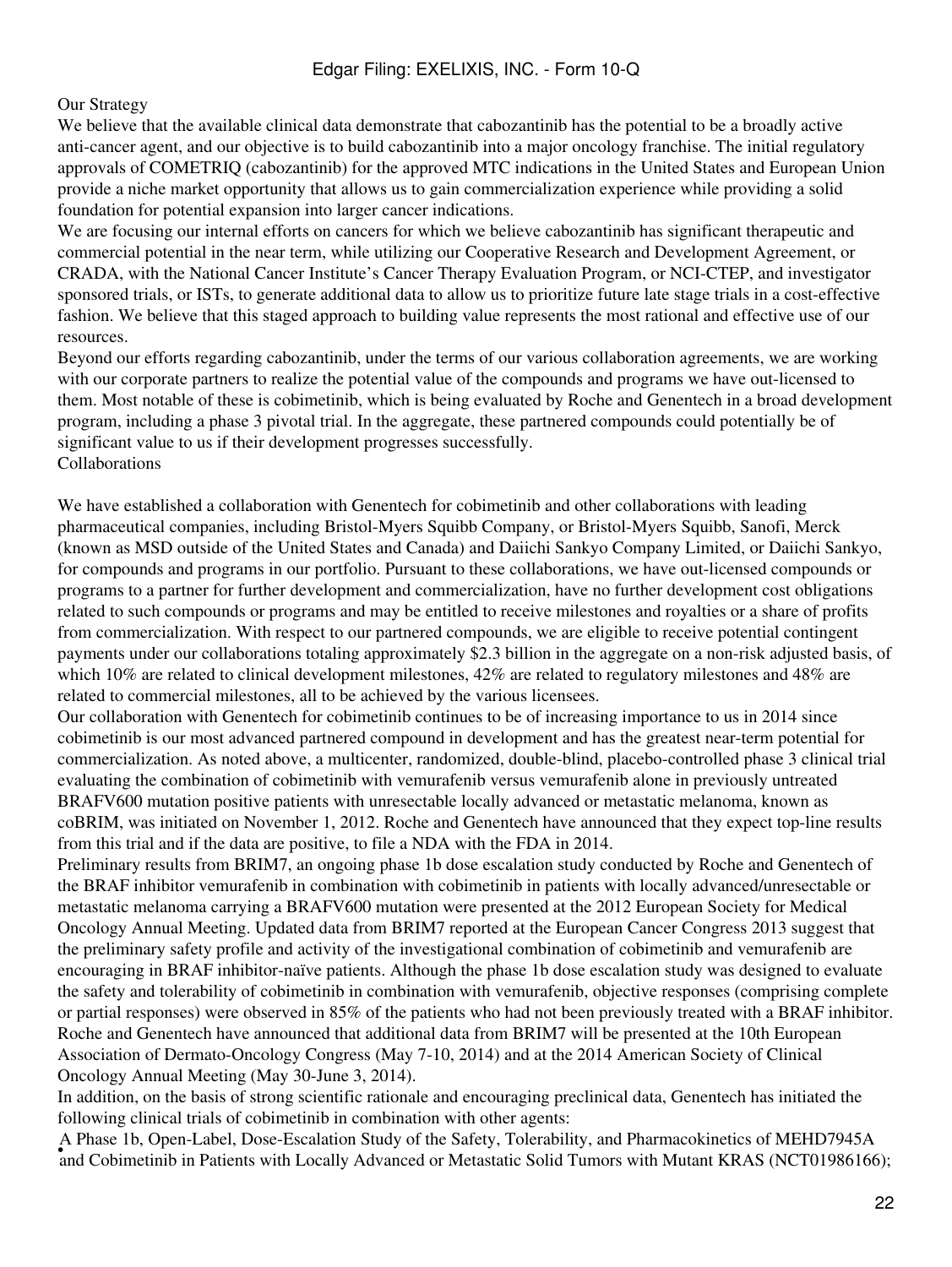• Combination with Vemurafenib and/or Cobimetinib in Patients with Advanced Solid Malignancies (NCT01974258); A Phase 1b, Open-Label Study Evaluating the Safety, Tolerability, and Pharmacokinetics of Onartuzumab in and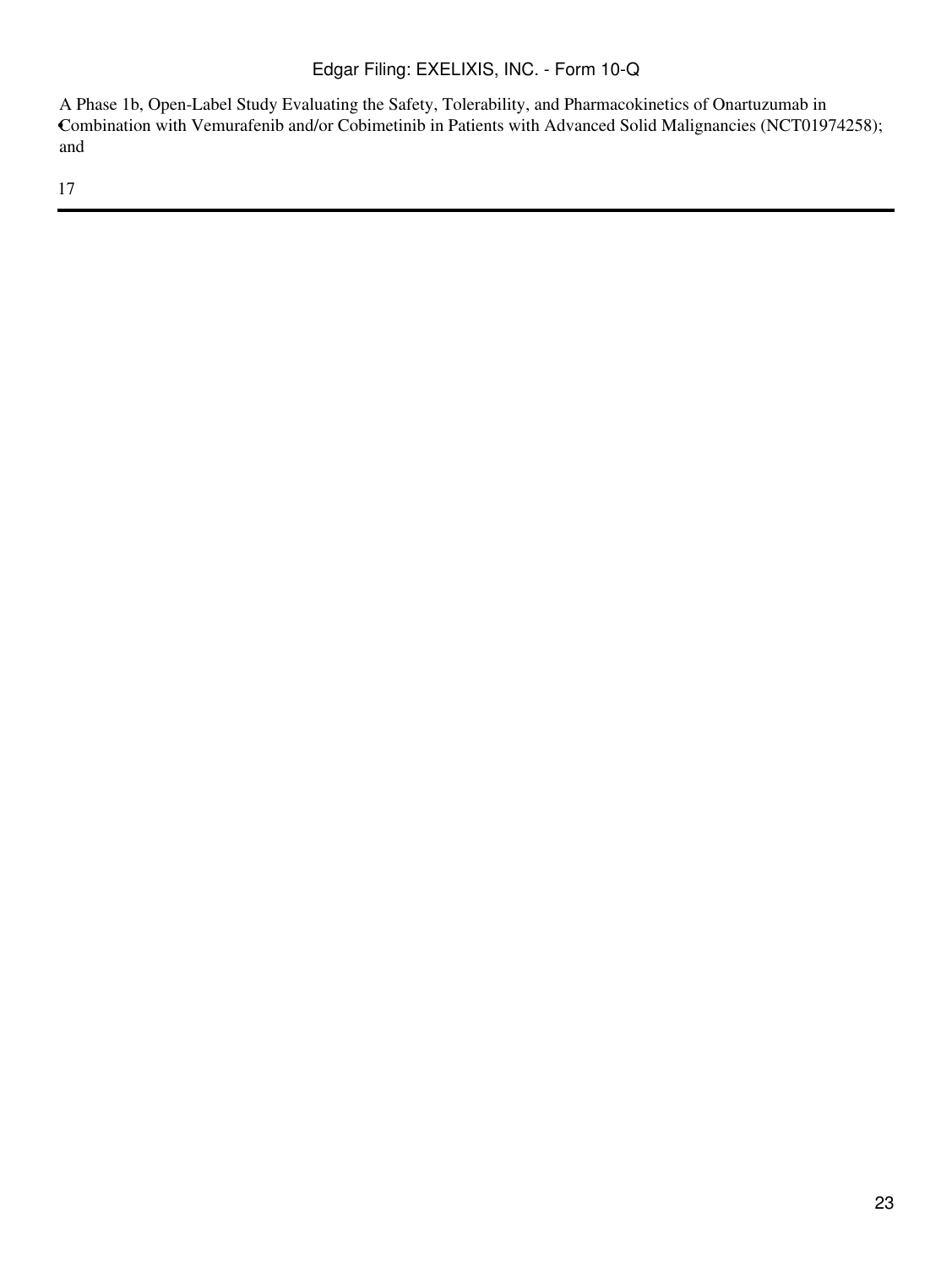•

A Phase 1b Study of the Safety and Pharmacology of MPDL3280A Administered with Cobimetinib in Patients with Locally Advanced or Metastatic Solid Tumors (NCT01988896).

Under the terms of our co-development agreement with Genentech for cobimetinib, we are entitled to an initial equal share of U.S. profits and losses for cobimetinib, which will decrease as sales increase, and will share equally in the U.S. marketing and commercialization costs. The profit share has multiple tiers: we are entitled to 50% of profits from the first \$200 million of U.S. actual sales, decreasing to 30% of profits from U.S. actual sales in excess of \$400 million. We are entitled to low double-digit royalties on ex-U.S. net sales. In November 2013, we exercised an option under the co-development agreement to co-promote in the United States. Under the co-promote agreement, we are allowed to provide up to 25% of the total sales force for cobimetinib in the United States if commercialized, and will call on customers and otherwise engage in promotional activities using that sales force, consistent with the terms of the co-development agreement and a co-promotion agreement to be entered into by the parties.

A development involving our collaboration with GlaxoSmithKline for foretinib (XL880) occurred subsequent to the end of the period covered by this report. In April 2014, we received a notice from GlaxoSmithKline of its intent to terminate the development of foretinib and to return it to us pursuant to the terms and conditions of the product development and commercialization agreement between the parties. We continue to work with GlaxoSmithKline on the transition of the program, which we expect will be completed in the third quarter of 2014. It is contemplated that in connection with the return of foretinib, the product development and commercialization agreement will terminate, although GlaxoSmithKline will continue to be entitled to a 3% royalty on net sales of any product incorporating cabozantinib, including COMETRIQ, and a 4% royalty on net sales of any product incorporating foretinib. Business Highlights for the Three Months Ended March 31, 2014 and Recent Developments Approval of  $COMETRIO^{(R)}$  (cabozantinib) by the European Commission

In March 2014, the European Commission approved COMETRIQ for the treatment of adult patients with progressive, unresectable locally advanced or metastatic MTC. The European Commission granted conditional marketing authorization following a positive opinion from CHMP, issued in December 2013. Similar to another drug approved in this setting, the approved indication for the European Union states that for patients in whom RET mutation status is not known or is negative, a possible lower benefit should be taken into account before individual treatment decisions. Additionally, the Committee for Orphan Medicinal Products (COMP) during its January 2014 meeting reviewed the designation for COMETRIQ (cabozantinib) as an orphan medicinal product for the treatment of MTC and recommended maintenance of orphan drug designation at the time of marketing authorization.

Pursuant to the terms of a commercialization and distribution agreement between Exelixis and Swedish Orphan Biovitrum, or Sobi, signed in February 2013, Sobi will support the commercialization of COMETRIQ in the European Union for the approved MTC indication through the end of 2015.

Interim Analysis of COMET-1

In March 2014, we were notified by the Independent Data Monitoring Committee, or IDMC, that a planned interim analysis of our COMET-1 phase 3 pivotal trial had been completed, and that the IDMC recommended the trial proceed to its final analysis, which we expect to read out in 2014.

Appointment of New Executive Vice President and General Counsel

In February 2014, we appointed Jeffrey J. Hessekiel, J.D., a veteran legal professional with more than a decade of corporate and commercial experience specific to the biopharmaceutical industry, as Executive Vice President and General Counsel.

## Amendment of Deerfield Facility

In January 2014, we entered into an amendment to our financing arrangement with Deerfield Private Design Fund, L.P. and Deerfield Private Design International, L.P. to provide us with an option to extend to July 1, 2018 from July 1, 2015 the maturity date of the indebtedness incurred by us under the financing arrangement. See "Certain Factors Important to Understanding Our Financial Condition and Results of Operations - Deerfield Facility" below for additional information on this financing arrangement.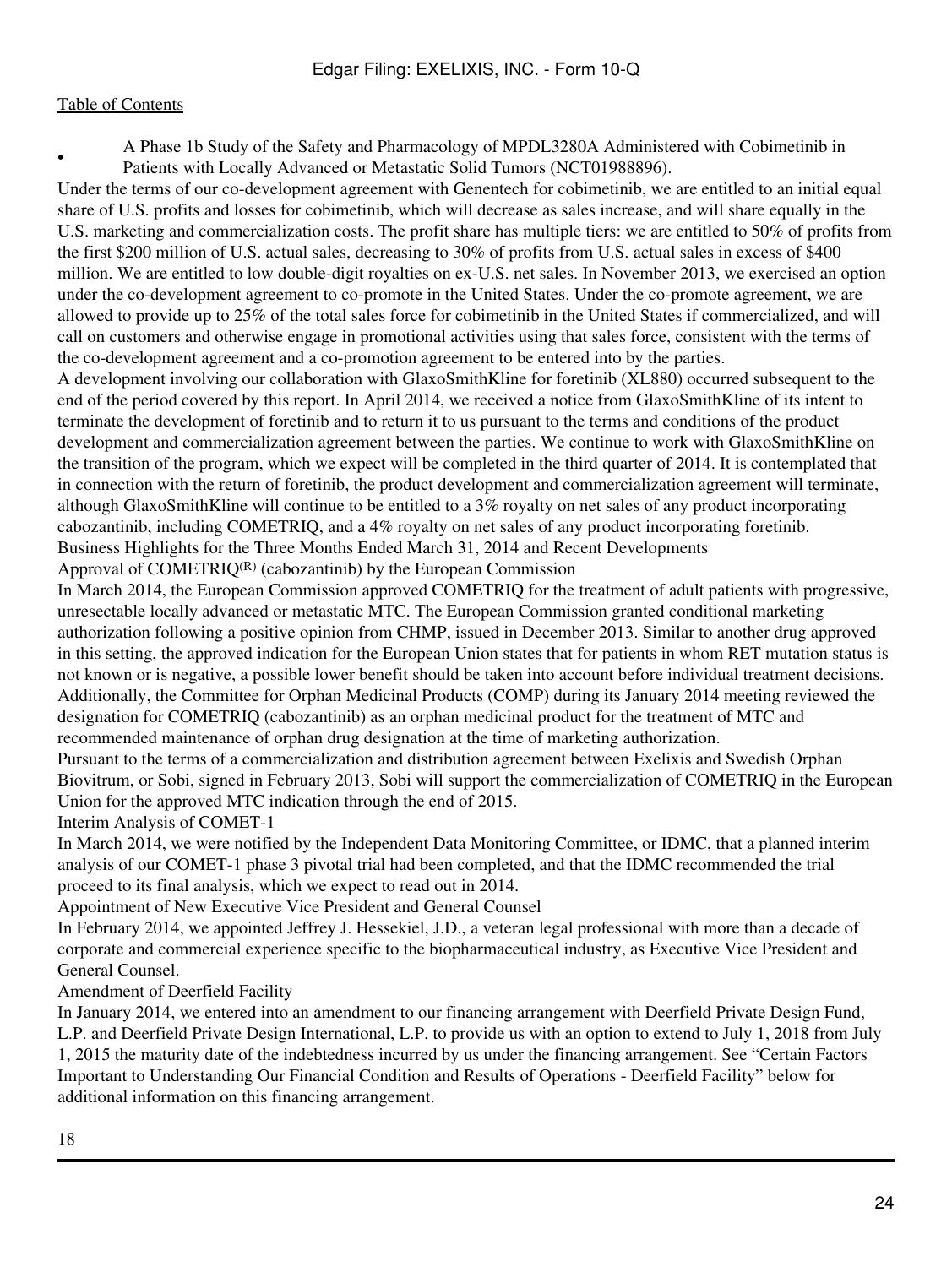#### Completion of Underwritten Public Offering

In January 2014, we completed an underwritten public offering of 10.0 million shares of common stock, raising net proceeds of \$75.6 million after deducting the underwriting discount and related offering expenses.

Certain Factors Important to Understanding Our Financial Condition and Results of Operations

Successful development of drugs is inherently difficult and uncertain. Our business requires significant investments in research and development over many years, and products often fail during the research and development process. Our long-term prospects depend upon our ability, and the ability of our partners to successfully commercialize new therapeutics in highly competitive areas such as cancer treatment. Our financial performance is driven by many factors, including those described below.

#### Limited Sources of Revenues

COMETRIQ was approved by the FDA for the treatment of progressive, metastatic MTC in the United States on November 29, 2012. We commercially launched COMETRIQ in the United States in late January 2013. We currently estimate that there are between 500 and 700 first- and second-line progressive, metastatic MTC patients diagnosed each year in the United States who will be eligible for COMETRIQ, and as a result we only expect to generate limited revenues from U.S. sales of COMETRIQ in MTC. Effective October 29, 2013, the wholesale acquisition price for COMETRIQ is \$10,395 for a 28-day supply of all dosage strengths. Prior to the approval of COMETRIQ, we had no pharmaceutical product that had received marketing approval, and from the commercial launch through March 31, 2014, we generated \$19.9 million in net revenues from the sale of COMETRIQ.

On March 25, 2014, the European Commission approved COMETRIQ for the treatment of adult patients with progressive, unresectable locally advanced or metastatic MTC. We currently believe that the patient population for the approved MTC indication in the European Union who will be eligible for COMETRIQ is similar to that in the United States, and as a result, we only expect to generate limited revenues from European Union sales of COMETRIQ in MTC. Timelines for securing reimbursement in the individual EU countries can vary considerably, with some countries taking twelve to eighteen months to approve products for reimbursement. We are working with Sobi, our distribution partner, on activities in preparation for the commercial launch of COMETRIQ in the approved MTC indication in the European Union. These activities include preparing submissions for securing reimbursement in individual countries of the European Union, undertaking promotional activities to raise awareness of COMETRIQ as a treatment for the approved MTC indication, and preparing the supply chain for distribution of COMETRIQ in the European Union.

We have derived substantially all of our revenues since inception from collaborative research and development agreements. Revenues from research and development collaborations depend on research funding, the achievement of milestones and royalties we earn from any future products developed from the collaborative research. During 2013, we completed the recognition of deferred revenue derived from research funding under our existing collaborative research and development agreements. Any future revenue derived from our existing collaborative research and development agreements will depend on the achievement of milestones and royalties we earn from any future products developed from the collaborations. We do not expect any significant contingent or milestone payments in 2014.

Our collaborative research and development agreements may be terminated or allowed to expire. In April 2014, we received a notice from GlaxoSmithKline of its intent to terminate the development of foretinib and return the compound to us pursuant to the terms and conditions of the product development and commercialization agreement between the parties. Once foretinib is returned to us, we will no longer be eligible to receive milestones or royalties from our collaborative arrangement with GlaxoSmithKline.

Clinical Development and Commercialization of COMETRIQ (cabozantinib)

 We have focused our development and commercialization efforts primarily on COMETRIQ (cabozantinib). However, the product candidate may fail to show adequate safety or efficacy in clinical testing. Furthermore, predicting the timing of the initiation or completion of clinical trials is difficult, and our trials may be delayed due to many factors, including factors outside of our control. The future development path of cabozantinib depends upon the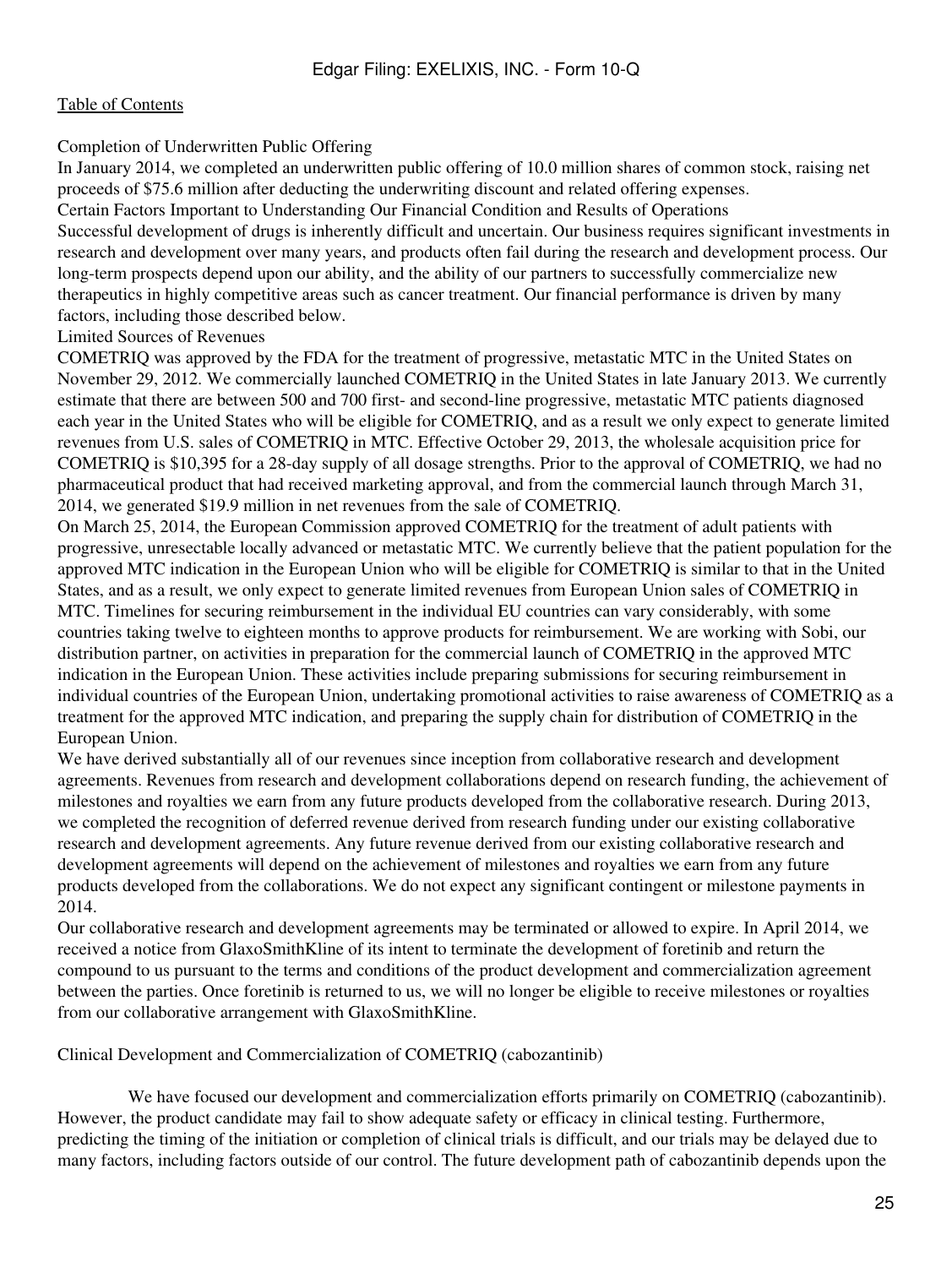results of each stage of clinical development. We expect to incur increased expenses for the development of cabozantinib as it advances in clinical development.

The commercial success of COMETRIQ will depend upon the degree of market acceptance of COMETRIQ among physicians, patients, health care payors, and the medical community. Establishing and maintaining sales, marketing, and distribution capabilities are expensive and time-consuming. Such expenses may be disproportional compared to the revenues we may be able to generate on sales of COMETRIQ and have an adverse impact on our results of operations. We expect to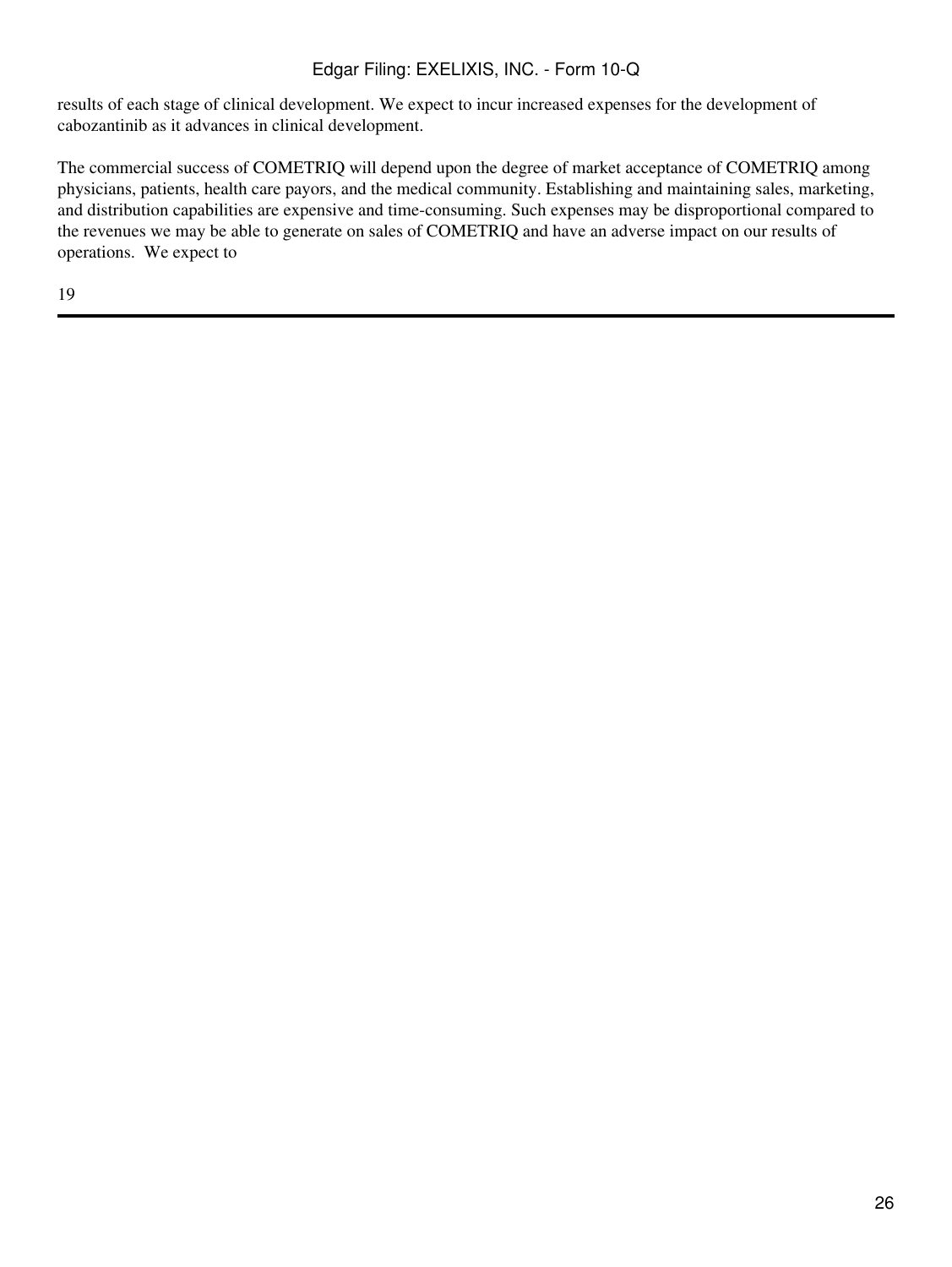incur increased expenses for the commercialization of COMETRIQ in connection with the approved MTC indications and any future indications for which COMETRIQ may be approved. Liquidity

As of March 31, 2014, we had \$407.7 million in cash and investments, which included short- and long-term restricted cash and investments of \$12.2 million and \$10.8 million, respectively, and short- and long-term unrestricted investments of \$116.0 million and \$111.2 million, respectively. We are required to maintain on deposit with Silicon Valley Bank or one of its affiliates short- and long-term unrestricted investments of \$1.4 million and \$81.8 million, respectively, pursuant to covenants in our loan and security agreement with Silicon Valley Bank. We anticipate that our current cash and cash equivalents, short- and long-term investments and product revenues will enable us to maintain our operations for a period of at least 12 months following the end of the first quarter of 2014. However, our future capital requirements will be substantial, and we may need to raise additional capital in the future. Our capital requirements will depend on many factors, and we may need to use available capital resources and raise additional capital significantly earlier than we currently anticipate.

Our minimum liquidity needs are also determined by financial covenants in our loan and security agreement with Silicon Valley Bank as well as other factors, which are described under "– Liquidity and Capital Resources – Cash Requirements."

Our ability to raise additional funds may be severely impaired if cabozantinib fails to show adequate safety or efficacy in clinical testing.

Convertible Senior Subordinated Notes

In August 2012, we issued and sold \$287.5 million aggregate principal amount of the 2019 Notes, for net proceeds of \$277.7 million. The 2019 Notes mature on August 15, 2019, unless earlier converted, redeemed or repurchased, and bear interest at a rate of 4.25% per annum, payable semi-annually in arrears on February 15 and August 15 of each year, beginning February 15, 2013. Subject to certain terms and conditions, at any time on or after August 15, 2016, we may redeem for cash all or a portion of the 2019 Notes. The redemption price will equal 100% of the principal amount of the 2019 Notes to be redeemed plus accrued and unpaid interest, if any, to, but excluding, the redemption date. Upon the occurrence of certain circumstances, holders may convert their 2019 Notes prior to the close of business on the business day immediately preceding May 15, 2019. On or after May 15, 2019, until the close of business on the second trading day immediately preceding August 15, 2019, holders may surrender their 2019 Notes for conversion at any time. Upon conversion, we will pay or deliver, as the case may be, cash, shares of our common stock or a combination of cash and shares of our common stock, at our election. The initial conversion rate of 188.2353 shares of common stock per \$1,000 principal amount of the 2019 Notes is equivalent to a conversion price of approximately \$5.31 per share of common stock and is subject to adjustment in connection with certain events. If a "Fundamental Change" (as defined in the indenture governing the 2019 Notes) occurs, holders of the 2019 Notes may require us to purchase for cash all or any portion of their 2019 Notes at a purchase price equal to 100% of the principal amount of the Notes to be purchased plus accrued and unpaid interest, if any, to, but excluding, the Fundamental Change purchase date. In addition, if certain bankruptcy and insolvency-related events of defaults occur, the principal of, and accrued and unpaid interest on, all of the then outstanding notes shall automatically become due and payable. If an event of default other than certain bankruptcy and insolvency-related events of defaults occurs and is continuing, the Trustee by notice to us or the holders of at least 25% in principal amount of the outstanding 2019 Notes by notice to us and the Trustee, may declare the principal of, and accrued and unpaid interest on, all of the then outstanding 2019 Notes to be due and payable.

In connection with the offering of the 2019 Notes, \$36.5 million of the proceeds were deposited into an escrow account which contains an amount of permitted securities sufficient to fund, when due, the total aggregate amount of the first six scheduled semi-annual interest payments on the 2019 Notes. As of March 31, 2014, we have used \$18.4 million of the amounts held in the escrow account to pay the required semi-annual interest payments. The short- and long-term amounts held in the escrow account as of March 31, 2014 were \$12.2 million and \$6.1 million, respectively, and are included in short- and long-term restricted cash and investments. We have pledged our interest in the escrow account to the Trustee as security for our obligations under the 2019 Notes. Deerfield Facility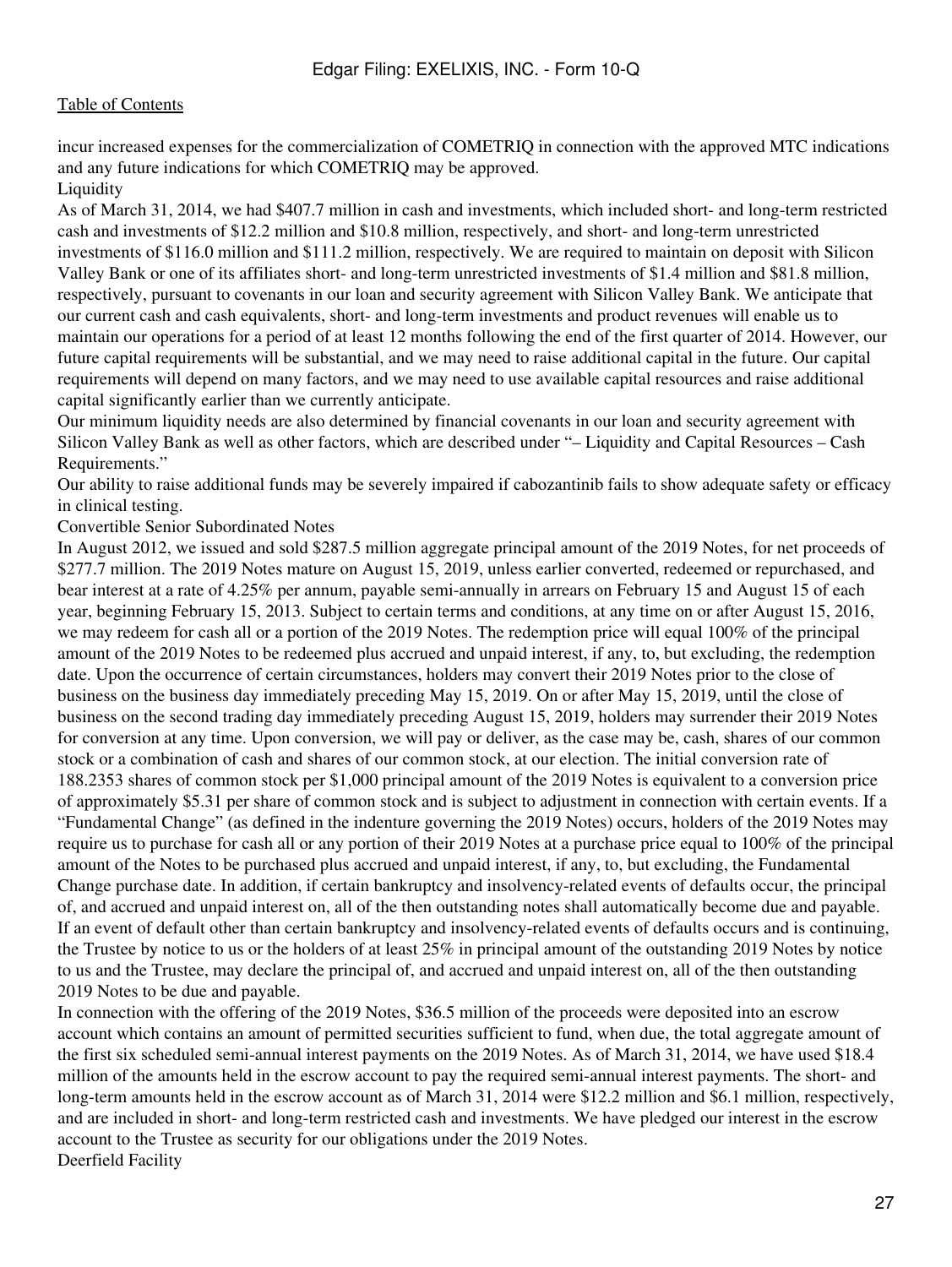In June 2010, we entered into a note purchase agreement with Deerfield Private Design Fund, L.P. and Deerfield Private Design International, L.P., or the Original Deerfield Purchasers, pursuant to which, on July 1, 2010, we sold to the Original Deerfield Purchasers an aggregate of \$124.0 million initial principal amount our Secured Convertible Notes due July 1, 2015, which we refer as the Deerfield Notes, for an aggregate purchase price of \$80.0 million, less closing fees and expenses of approximately \$2.0 million. As of March 31, 2014 and December 31, 2013, the remaining outstanding principal balance on the Deerfield Notes was \$104.0 million and \$114.0 million, respectively, which, subject to certain restrictions, is payable in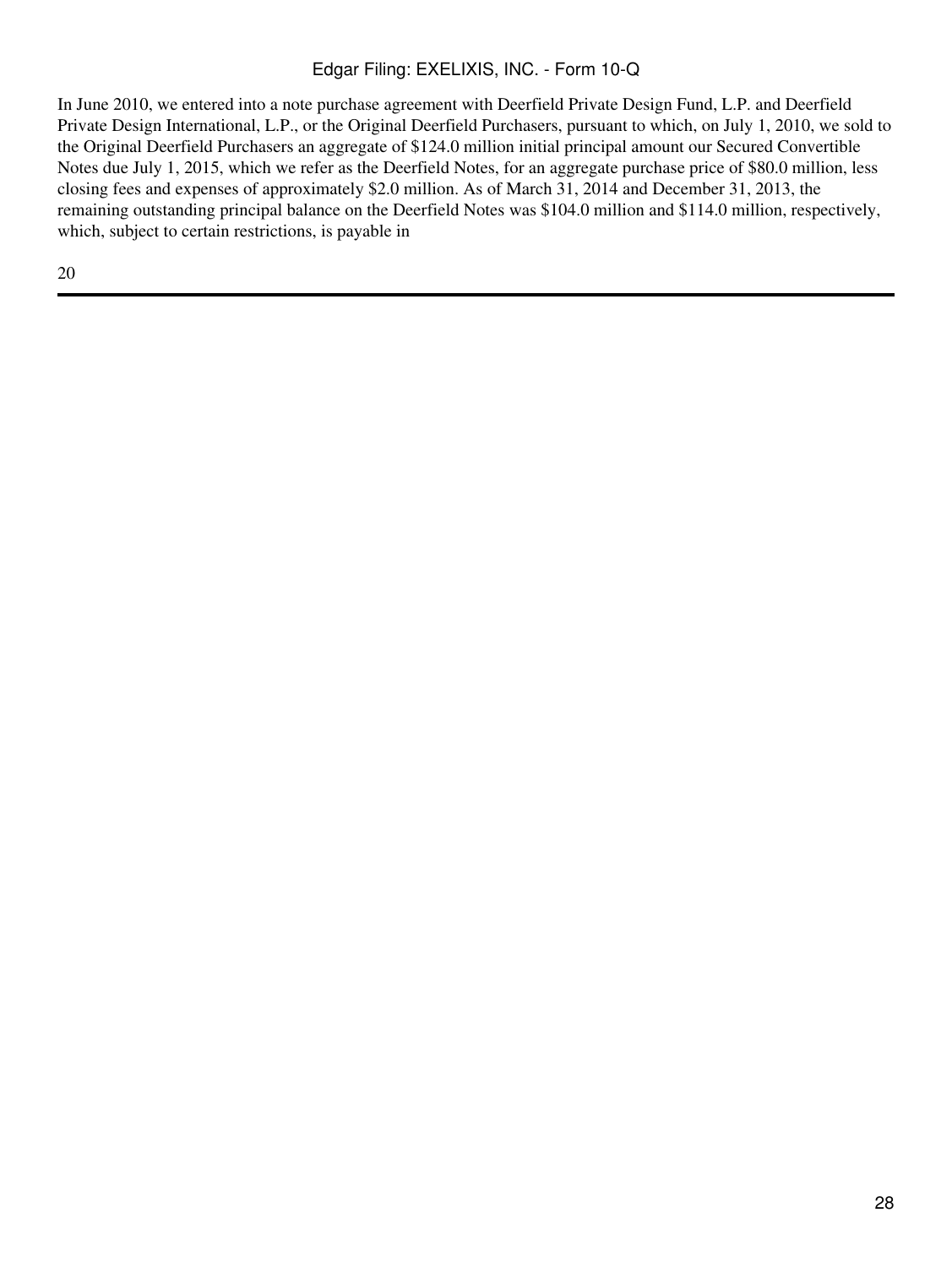cash or in stock at our discretion. We refer to the Original Deerfield Purchasers and the New Deerfield Purchasers (identified below) collectively as Deerfield.

The outstanding principal amount of the Deerfield Notes bears interest in the annual amount of \$6.0 million, payable quarterly in arrears. During the three months ended March 31, 2014 and 2013, total interest expense for the Deerfield Notes was \$4.2 million and \$3.9 million, respectively, including the stated coupon rate and the amortization of the debt discount and debt issuance costs. The non-cash expense relating to the amortization of the debt discount and debt issuance costs was \$2.7 million and \$2.4 million, respectively, during those periods. The balance of unamortized fees and costs was \$3.6 million and \$1.4 million as of March 31, 2014 and December 31, 2013, respectively, which is included in Other assets on the accompanying Consolidated Balance Sheets.

On August 6, 2012, the parties amended the note purchase agreement to permit the issuance of the 2019 Notes and modify certain optional prepayment rights. The amendment became effective upon the issuance of the 2019 Notes and the payment to the Original Deerfield Purchasers of a \$1.5 million consent fee. On August 1, 2013, the parties further amended the note purchase agreement to clarify certain of our other rights under the note purchase agreement. On January 22, 2014, the note purchase agreement was further amended to provide us with an option to extend the maturity date of our indebtedness under the note purchase agreement to July 1, 2018. Under the terms of the extension option, which expires on March 31, 2015, we have the right to require Deerfield Partners, L.P. and Deerfield International Master Fund, L.P., or the New Deerfield Purchasers, to acquire \$100 million principal amount of the Deerfield Notes and extend the maturity date to July 1, 2018. We are under no obligation to exercise the extension option. To exercise the extension option, we must provide a notice of exercise to Deerfield prior to March 31, 2015. If we exercise the extension option, the Deerfield Notes would mature on July 1, 2018 and bear interest on and after July 2, 2015 at the rate of 7.5% per annum to be paid in cash, quarterly in arrears, and 7.5% per annum to be paid in kind, quarterly in arrears, for a total interest rate of 15% per annum.

In each of January 2014 and 2013, we made mandatory prepayments of \$10.0 million on the Deerfield Notes. We will be required to make an additional mandatory prepayment on the Deerfield Notes in 2015 equal to 15% of certain revenues from collaborative arrangements, which we refer to as Development/Commercialization Revenue, received during the prior fiscal year, subject to a maximum prepayment amount of \$27.5 million. We have received no such revenue during the three months ended March 31, 2014. There is no minimum prepayment due in 2015. Our obligation to make annual mandatory prepayments equal to 15% of Development/Commercialization Revenue received by us during the prior fiscal year will apply in each of 2016, 2017 and 2018 if we exercise the extension option. However, we will only be obligated to make any such annual mandatory prepayment after exercise of the extension option if the New Deerfield Purchasers provide notice to us of their election to receive the prepayment. Mandatory prepayments relating to Development/Commercialization Revenue will continue to be subject to a maximum annual prepayment amount of \$27.5 million. The definition of "Development/Commercialization Revenue" expressly excludes any sale or distribution of drug or pharmaceutical products in the ordinary course of our business, and any proceeds from any Intellectual Property Sales (as further described below).

As a result of the January 2014 amendment, we are required to notify the applicable Deerfield entities of certain sales, assignments, grants of exclusive licenses or other transfers of our intellectual property pursuant to which we transfer all or substantially all of our legal or economic interests, defined as an Intellectual Property Sale, and the Deerfield entities may elect to require us to prepay the principal amount of the Deerfield Notes in an amount equal to (i) 100% of the cash proceeds of any Intellectual Property Sale relating to cabozantinib and (ii) 50% of the cash proceeds of any other Intellectual Property Sale.

Under the note purchase agreement as amended, we may voluntarily prepay the principal amount of the Deerfield Notes as follows (the amount at which we repay in each case below is referred to as the Prepayment Price): • prepayment and the applicable maturity date of the Deerfield Notes if the outstanding principal amount of the Prior to July 1, 2015: we may prepay all of the principal amount of the Deerfield Notes at any time at a prepayment price equal to the outstanding principal amount, plus accrued and unpaid interest through the date of such prepayment, plus all interest that would have accrued on the principal amount of the Deerfield Notes between the date of such Deerfield Notes as of such prepayment date had remained outstanding through the applicable maturity date, plus all other accrued and unpaid obligations; and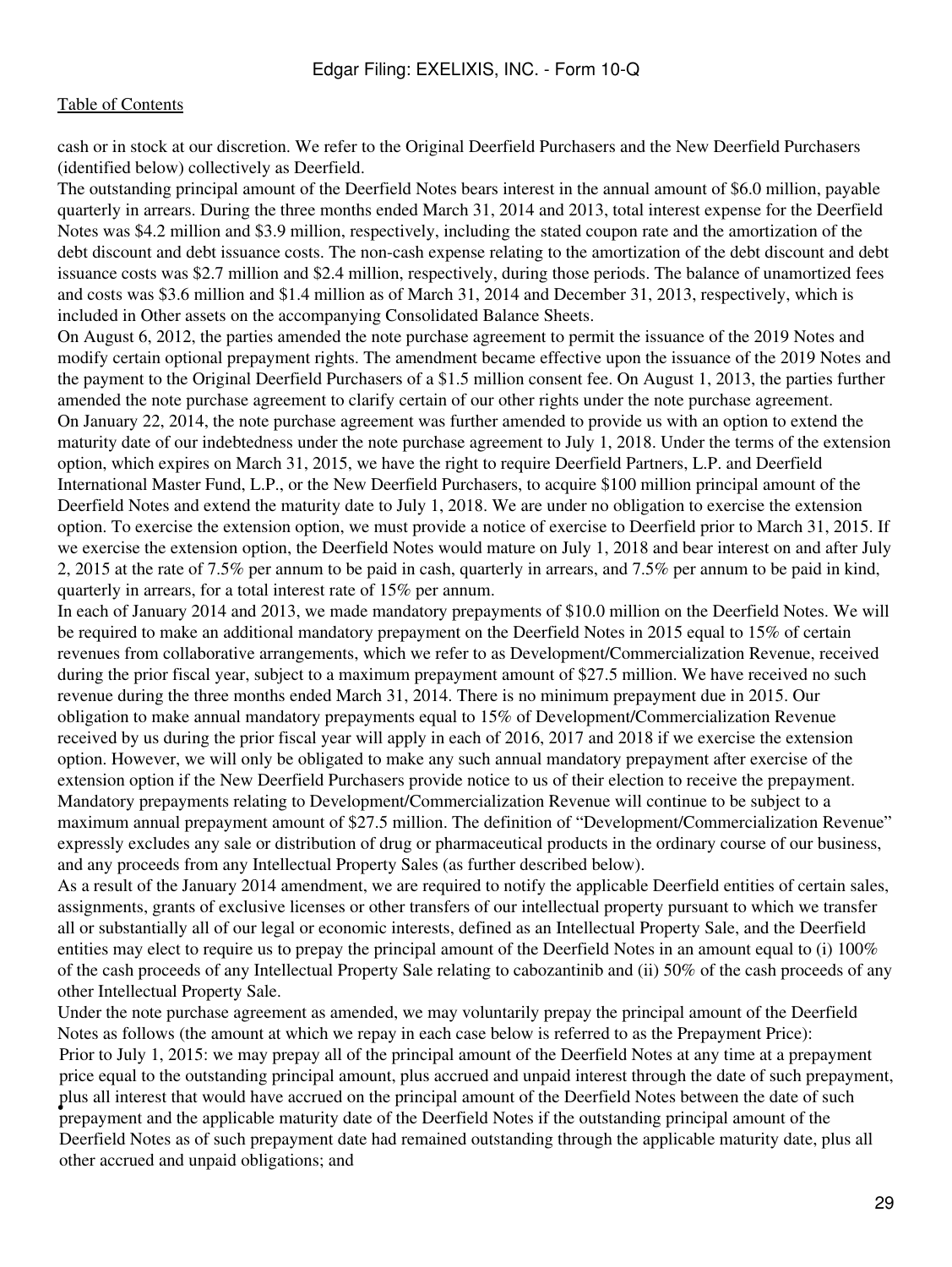in ough the date of such prepayment, plus, if prior to sury 1, 2017, an interest that would have accruded on the principal amount of the Deerfield Notes between the date of such prepayment and July 1, 2017, if the outstand If we exercise the extension option: we may prepay all of the principal amount of the Deerfield Notes at a prepayment price equal to 105% of the outstanding principal amount of the Deerfield Notes, plus all accrued and unpaid interest through the date of such prepayment, plus, if prior to July 1, 2017, all interest that would have accrued on the principal amount of the Deerfield Notes as of such prepayment date had remained outstanding through July 1, 2017, plus all other accrued and unpaid obligations, collectively referred to as the Prepayment Price.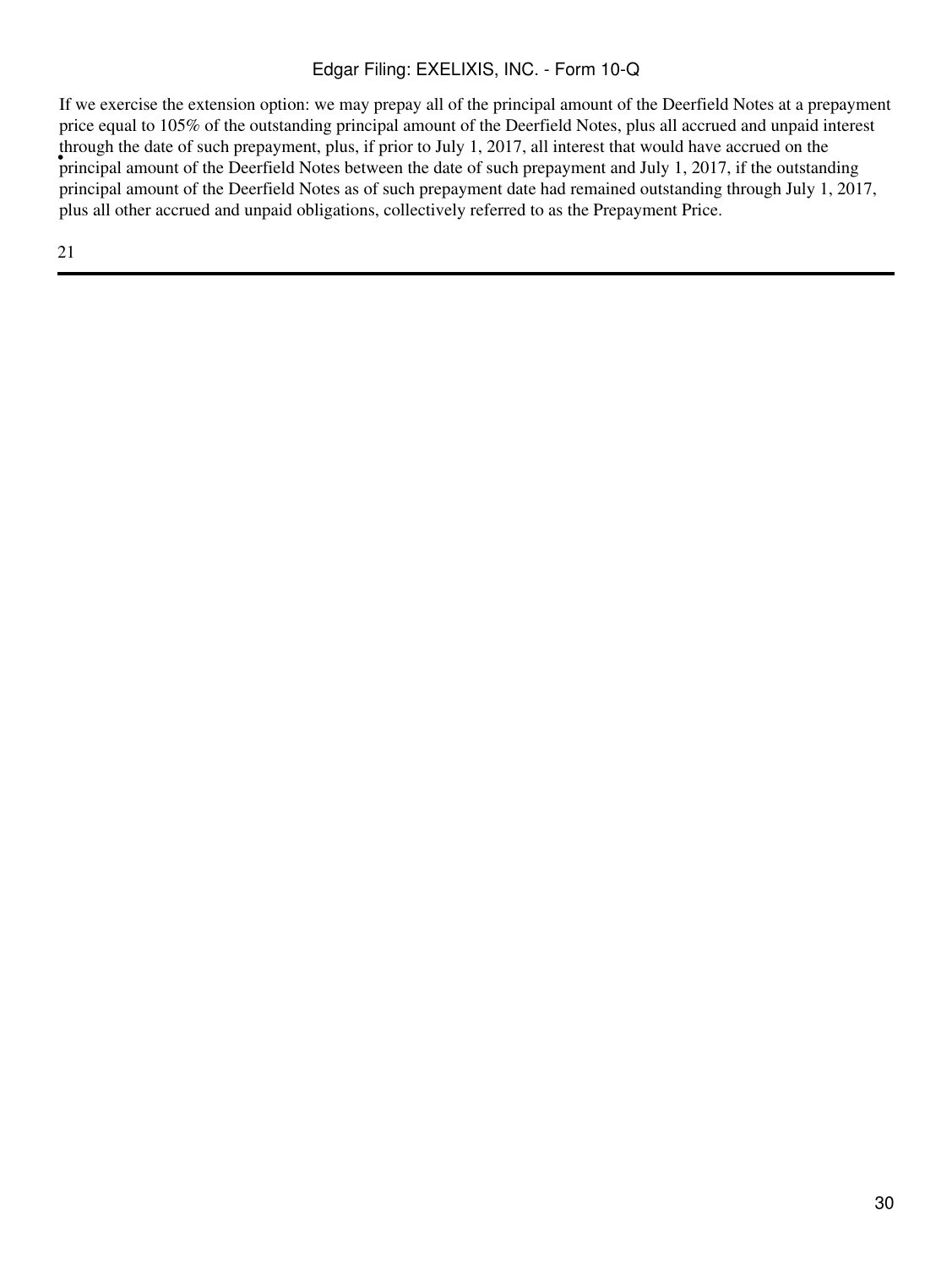In lieu of making any portion of the Prepayment Price or mandatory prepayment in cash, subject to certain limitations (including a cap on the number of shares issuable under the note purchase agreement), we have the right to convert all or a portion of the principal amount of the Deerfield Notes into, or satisfy all or any portion of the Prepayment Price amounts or mandatory prepayment amounts with shares of our common stock. Additionally, in lieu of making any payment of accrued and unpaid interest in respect of the Deerfield Notes in cash, subject to certain limitations, we may elect to satisfy any such payment with shares of our common stock. The number of shares of our common stock issuable upon conversion or in settlement of principal and interest obligations will be based upon the discounted trading price of our common stock over a specified trading period. Upon certain changes of control of our company, a sale or transfer of assets in one transaction or a series of related transactions for a purchase price of more than (i) \$400 million or (ii) 50% of our market capitalization, Deerfield may require us to prepay the Deerfield Notes at the Prepayment Price. Upon an event of default, Deerfield may declare all or a portion of the Prepayment Price to be immediately due and payable.

In connection with the January 2014 amendment to the note purchase agreement, on January 22, 2014 we issued to the New Deerfield Purchasers two-year warrants, which we refer to as the 2014 Deerfield Warrants, to purchase an aggregate of 1,000,000 shares of our common stock at an exercise price of \$9.70 per share. If we exercise the extension option, the exercise price will be reset to the lower of (i) the existing exercise price and (ii) 120% of the volume weighted average price of our common stock for the ten trading days immediately following the date of such extension election. The 2014 Deerfield Warrants are exercisable for a term of two years, subject to a two year extension if we exercise the extension option, and contain certain limitations that prevent the holder of the 2014 Deerfield Warrants from acquiring shares upon exercise of a Warrant that would result in the number of shares beneficially owned by the holder to exceed 9.98% of the total number of shares of our common stock then issued and outstanding. The number of shares for which the 2014 Deerfield Warrants are exercisable and the associated exercise prices are subject to certain adjustments as set forth in the 2014 Deerfield Warrants. In addition, upon certain changes in control of our company, to the extent the 2014 Deerfield Warrants are not assumed by the acquiring entity, or upon certain defaults under the 2014 Deerfield Warrants, the holder has the right to net exercise the 2014 Deerfield Warrants for shares of common stock, or be paid an amount in cash in certain circumstances where the current holders of our common stock would also receive cash, equal to the Black-Scholes Merton value of the 2014 Deerfield Warrants.

In connection with the issuance of the 2014 Deerfield Warrants, we entered into a registration rights agreement with Deerfield, pursuant to which we filed a registration statement with the SEC in February 2014 covering the resale of the shares of common stock issuable upon exercise of the 2014 Deerfield Warrants.

In connection with the note purchase agreement, we also entered into a security agreement in favor of Deerfield which provides that our obligations under the Deerfield Notes will be secured by substantially all of our assets except intellectual property. On August 1, 2013, the security agreement was amended to limit the extent to which voting equity interests in any of our foreign subsidiaries shall be secured assets.

The note purchase agreement as amended and the security agreement include customary representations and warranties and covenants made by us, including restrictions on the incurrence of additional indebtedness. Loan Agreement with Silicon Valley Bank

On May 22, 2002, we entered into a loan and security agreement with Silicon Valley Bank for an equipment line of credit. On December 21, 2004, December 21, 2006 and December 21, 2007, we amended the loan and security agreement to provide for additional equipment lines of credit and on June 2, 2010, we further amended the loan and security agreement to provide for a new seven-year term loan in the amount of \$80.0 million. As of March 31, 2014, the combined outstanding principal balance due under the lines of credit and term loan was \$81.6 million, compared to \$82.1 million as of December 31, 2013. The principal amount outstanding under the term loan accrues interest at 1.0% per annum, which interest is due and payable monthly. We are required to repay the term loan in one balloon principal payment, representing 100% of the principal balance and accrued and unpaid interest, on May 31, 2017. We are required to repay any advances under an equipment line of credit in 48 equal monthly payments of principal and interest. We have the option to prepay all, but not less than all, of the amounts advanced under the term loan, provided that we pay all unpaid accrued interest thereon that is due through the date of such prepayment and the interest on the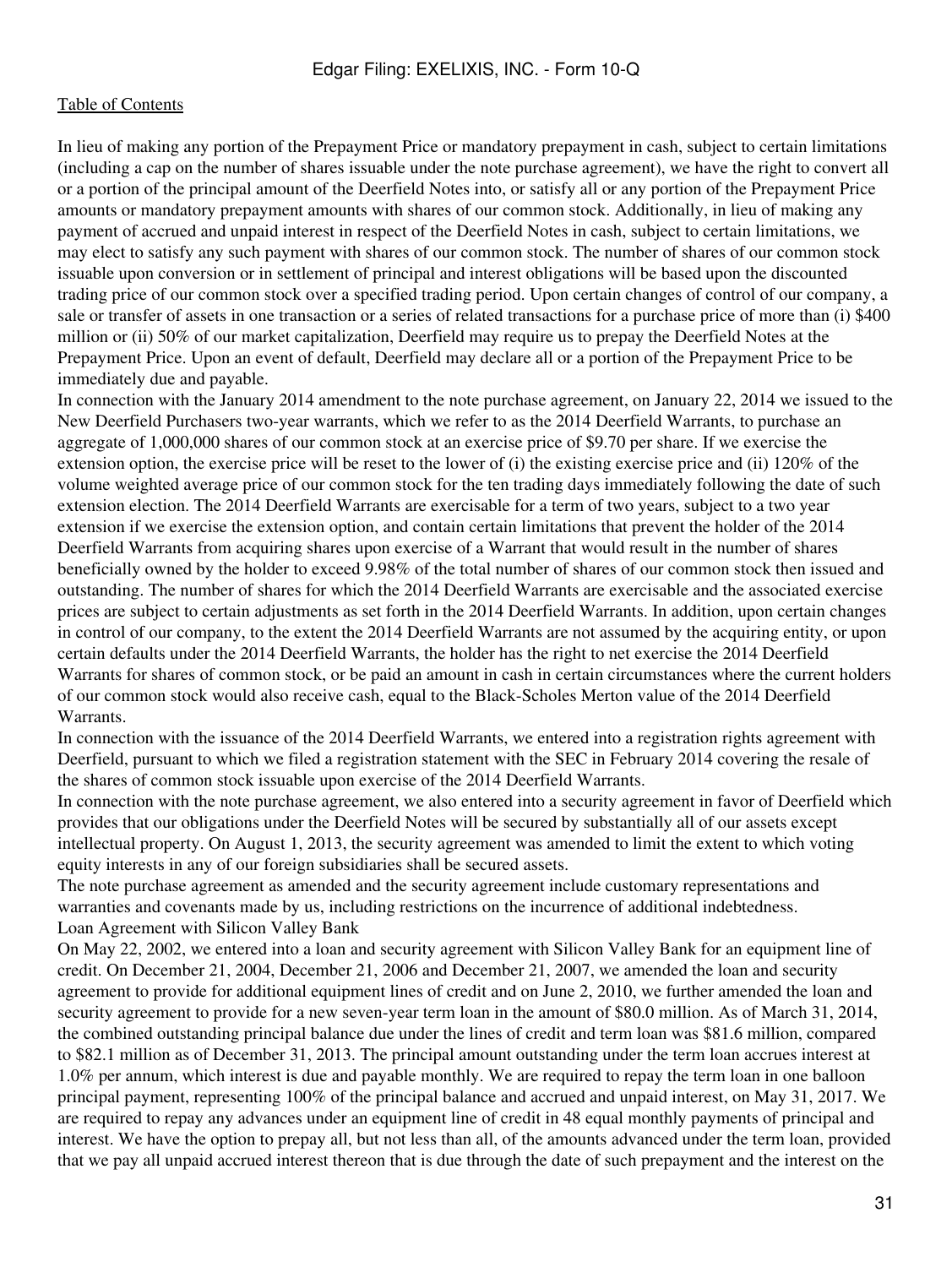entire principal balance of the term loan that would otherwise have been paid after such prepayment date until the maturity date of the term loan. We have the option to prepay without penalty any advance under an equipment line of credit other than advances under a single equipment line of credit, which has a 1.0% prepayment penalty, provided that we pay all unpaid accrued interest thereon that is due through the date of such prepayment. In accordance with the terms of the loan and security agreement, we are required to maintain an amount equal to at least 100%, but not to exceed 107%, of the outstanding principal balance of the term loan and all equipment lines of credit under the loan and security agreement on deposit in one or more investment accounts with Silicon Valley Bank or one of its affiliates as support for our obligations under the loan and security agreement (although we are entitled to retain income earned or the amounts maintained in such accounts). Any amounts outstanding under the term loan during the continuance of an event of default under the loan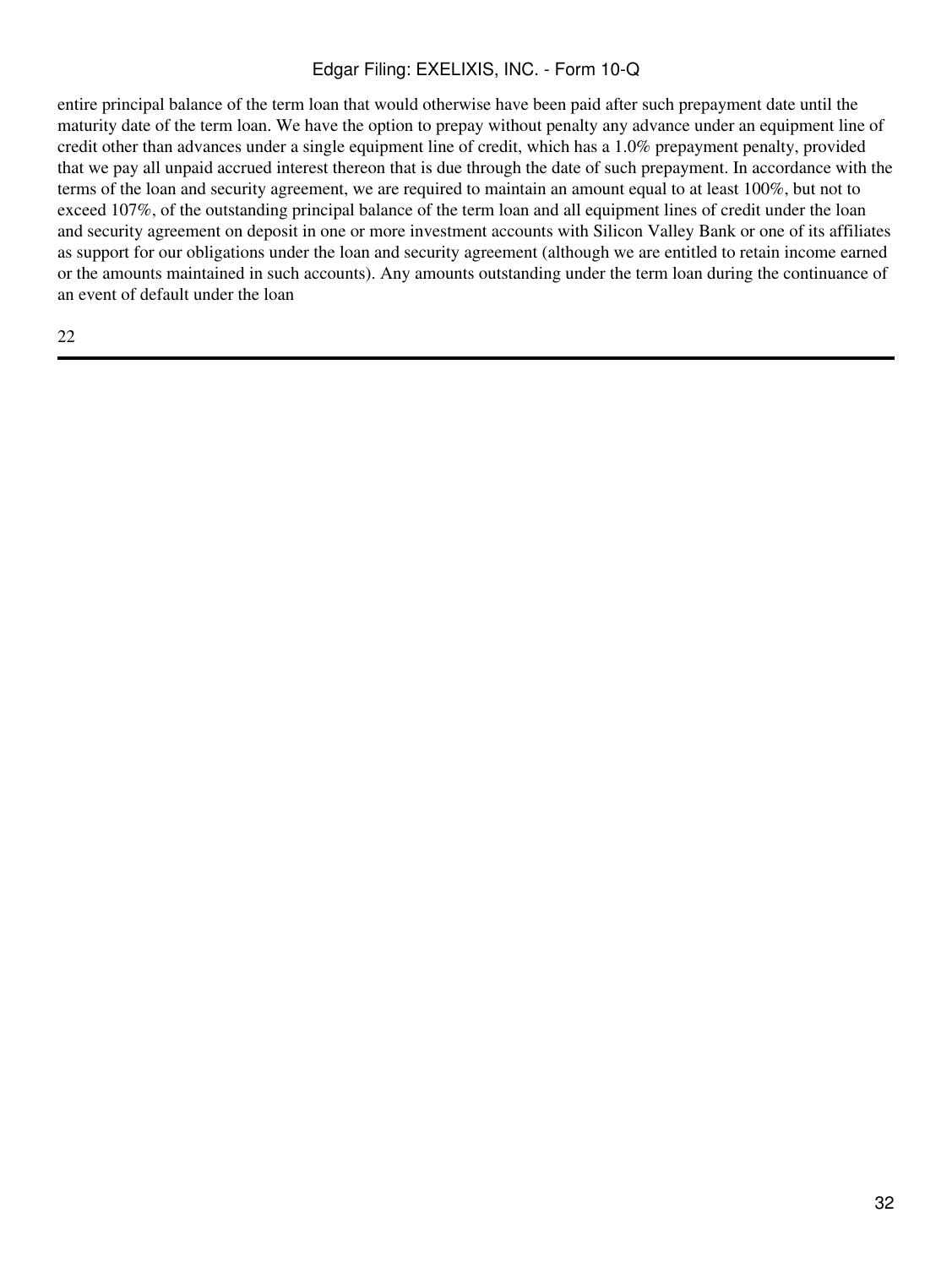and security agreement will, at the election of Silicon Valley Bank, bear interest at a per annum rate equal to 6.0%. If one or more events of default under the loan and security agreement occurs and continues beyond any applicable cure period, Silicon Valley Bank may declare all or part of the obligations under the loan and security agreement to be immediately due and payable and stop advancing money or extending credit to us under the loan and security agreement.

#### Restructurings

Between March 2010 and May 2013, we implemented five restructurings, referred to collectively as the Restructurings, as a consequence of our decision to focus our proprietary resources and development efforts on the development and commercialization of cabozantinib and strategy to manage costs. The aggregate reduction in headcount from the Restructurings was 429 employees. Charges and credits related to the Restructurings were recorded in periods other than those in which the Restructurings were implemented as a result of sublease activities for certain of our buildings in South San Francisco, California, changes in assumptions regarding anticipated sublease activities, the effect of the passage of time on our discounted cash flow computations, previously planned employee terminations, and sales of excess equipment and other assets.

We have recorded aggregate restructuring charges of \$53.3 million in connection with the Restructurings, of which \$29.4 million related to facility charges, \$21.7 million related to termination benefits, \$2.2 million related to the impairment of excess equipment and other assets, and an additional minor amount related to legal and other fees. For the three months ended March 31, 2014 and 2013, we recorded restructuring charges of \$46,000 and \$0.1 million, respectively. The charges for both periods presented were related to the effect of the passage of time on our discounted cash flow computations. During the three months ended March 31, 2014, those charges were partially offset by \$0.1 million in recoveries recorded in connection with the sale of excess equipment and other assets.

We expect to pay accrued facility charges of \$12.2 million, net of cash received from our subtenants, through the end of our lease terms of the buildings, the last of which ends in 2017. With respect to our Restructurings, we expect to incur additional restructuring charges of approximately \$2.5 million which relates to the effect of the passage of time on our discounted cash flow computations for the exit, in prior periods, of certain of our South San Francisco buildings. These charges will be recorded through the end of the building lease terms, the last of which ends in 2017. The Restructurings have resulted in aggregate cash expenditures of \$36.6 million, net of \$11.3 million in cash received from subtenants and \$2.9 million in cash received in connection with the sale of excess equipment and other assets. Net cash expenditures for the Restructurings were \$1.2 million and \$2.4 million during the three months ended March 31, 2014 and 2013, respectively.

The restructuring charges that we expect to incur in connection with the Restructurings are subject to a number of assumptions, and actual results may materially differ. We may also incur other material charges not currently contemplated due to events that may occur as a result of, or associated with, the Restructurings. Critical Accounting Estimates

The preparation of our consolidated financial statements is in conformity with accounting principles generally accepted in the United States which requires management to make judgments, estimates and assumptions that affect the reported amounts of assets, liabilities, revenue and expenses, and related disclosures. On an ongoing basis, management evaluates its estimates including, but not limited to, those related to inventory, revenue recognition, valuation of long-lived assets, certain accrued liabilities including clinical trial accruals and restructuring liability, valuation of warrants, share-based compensation and the valuation of the debt and equity components of our convertible debt at issuance. We base our estimates on historical experience and on various other market-specific and other relevant assumptions that we believe to be reasonable under the circumstances, the results of which form the basis for making judgments about the carrying values of assets and liabilities that are not readily apparent from other sources. Our senior management has discussed the development, selection, and disclosure of these estimates with the Audit Committee of our Board of Directors. Actual results could differ materially from these estimates. An accounting policy is considered to be critical if it requires an accounting estimate to be made based on assumptions about matters that are highly uncertain at the time the estimate is made, and if different estimates that reasonably could have been used, or changes in the accounting estimates that are reasonably likely to occur periodically, could materially impact the financial statements. We believe our critical accounting policies relating to inventory, revenue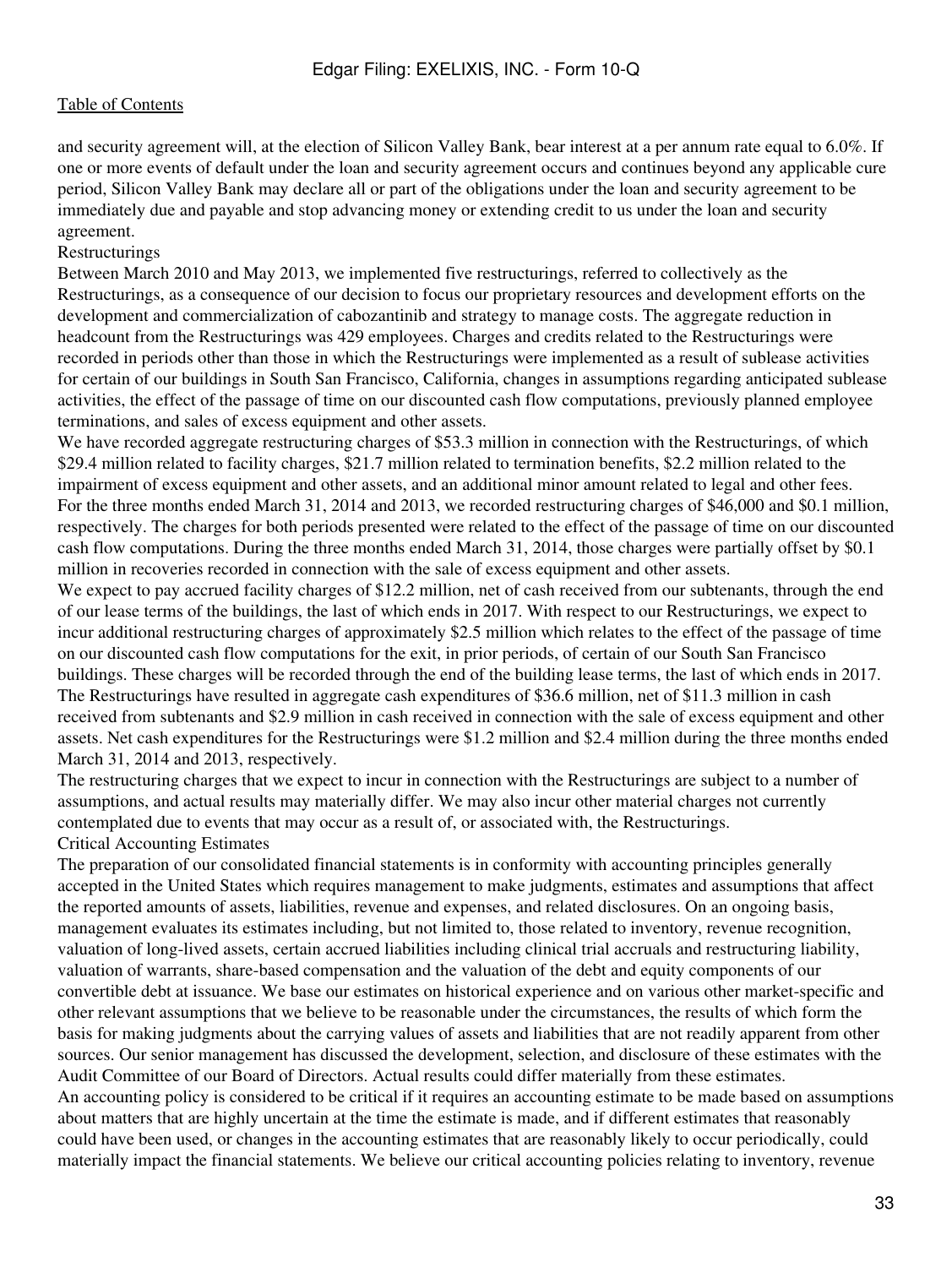recognition, cost of goods sold, clinical trial accruals, restructuring liability, share based compensation and warrant valuation reflect the more significant estimates and assumptions used in the preparation of our consolidated financial statements.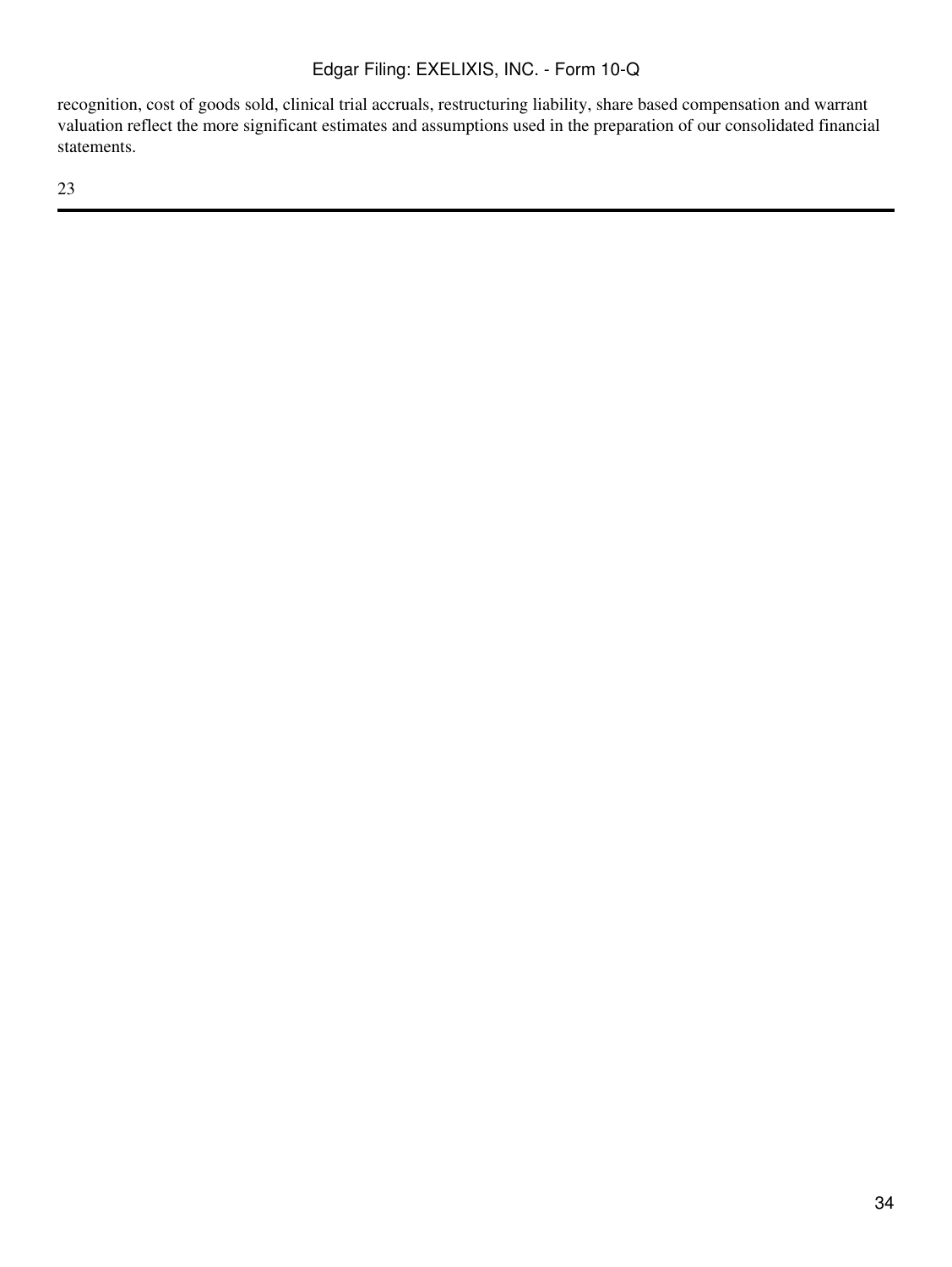Other than the addition of warrant valuation, there have been no significant changes in our critical accounting policies and estimates during the three months ended March 31, 2014, as compared to the critical accounting policies and estimates disclosed in "Management's Discussion and Analysis of Financial Condition and Results of Operations" included in our Annual Report on Form 10-K for the year ended December 31, 2013. Warrant Valuation

Our estimate of the fair value of the 2014 Deerfield Warrants, requires us to determine the appropriate fair value model and a number of complex and subjective assumptions. The most significant assumptions are our estimates of the expected volatility and the expected term of the warrant. The value of the warrant is derived from its potential for appreciation. The more volatile the stock, the more valuable the warrant becomes because of the greater possibility of significant changes in stock price. Because there is a market for options on our common stock, we have considered implied volatilities as well as our historical realized volatilities when developing an estimate of expected volatility. The expected term of the warrant also has a significant effect on the value of the warrant. The longer the term, the more time the warrant holder has to allow the stock price to increase without a cash investment and thus, the more valuable the warrant. Further, lengthier warrant terms provide more opportunity to exploit market highs. Based on the terms of the warrant and evidence of warrant holder activity, we estimate the expected term of the warrant to be equal to the underlying contractual term. We are also required to estimate the likelihood of a two year extension that would result from our exercise of the extension option. We remeasure this warrant liability at each reporting date and review our valuation assumptions at each respective valuation date. The assumptions used in calculating the fair value of the warrant represents management's best estimates, but these estimates involve inherent uncertainties and the application of management judgment. As a result, if factors change and we use different assumptions, our warrant valuation could be materially different in the future.

#### Fiscal Year Convention

Exelixis adopted a 52- or 53-week fiscal year that generally ends on the Friday closest to December 31st. Fiscal year 2013, a 52-week year, ended on December 27, 2013, and fiscal year 2014, a 53-week year, will end on January 2, 2015. For convenience, references in this report as of and for the fiscal quarters ended March 29, 2013 and March 28, 2014, and as of the fiscal year ended December 27, 2013, are indicated as ended March 31, 2013, March 31, 2014, and December 31, 2013, respectively.

Results of Operations

Revenues

Total revenues by category were as follows (dollars in thousands):

|                                                                    | Three Months Ended March 31, |         |
|--------------------------------------------------------------------|------------------------------|---------|
|                                                                    | 2014                         | 2013    |
| Net product revenues                                               | \$4,905                      | \$1,856 |
| License revenues $(1)$                                             |                              | 4,012   |
| Contract revenues (2)                                              |                              | 3,801   |
| Total revenues                                                     | \$4,905                      | \$9,669 |
| Dollar change                                                      | \$(4,764)                    |         |
| Percentage change                                                  | (49                          | $)\%$   |
| (1) Includes amortization of upfront payments.                     |                              |         |
| (2) Includes contingent and milestone payments.                    |                              |         |
| Total revenues by customer were as follows (dollars in thousands): |                              |         |
|                                                                    | Three Months Ended March 31. |         |

|                                    | 2014      | 2013    |  |
|------------------------------------|-----------|---------|--|
| <b>Diplomat Specialty Pharmacy</b> | \$4,825   | \$1,856 |  |
| Other                              | 80        |         |  |
| Bristol-Myers Squibb               |           | 7,813   |  |
| Total revenues                     | \$4,905   | \$9,669 |  |
| Dollar change                      | \$(4,764) |         |  |
|                                    |           |         |  |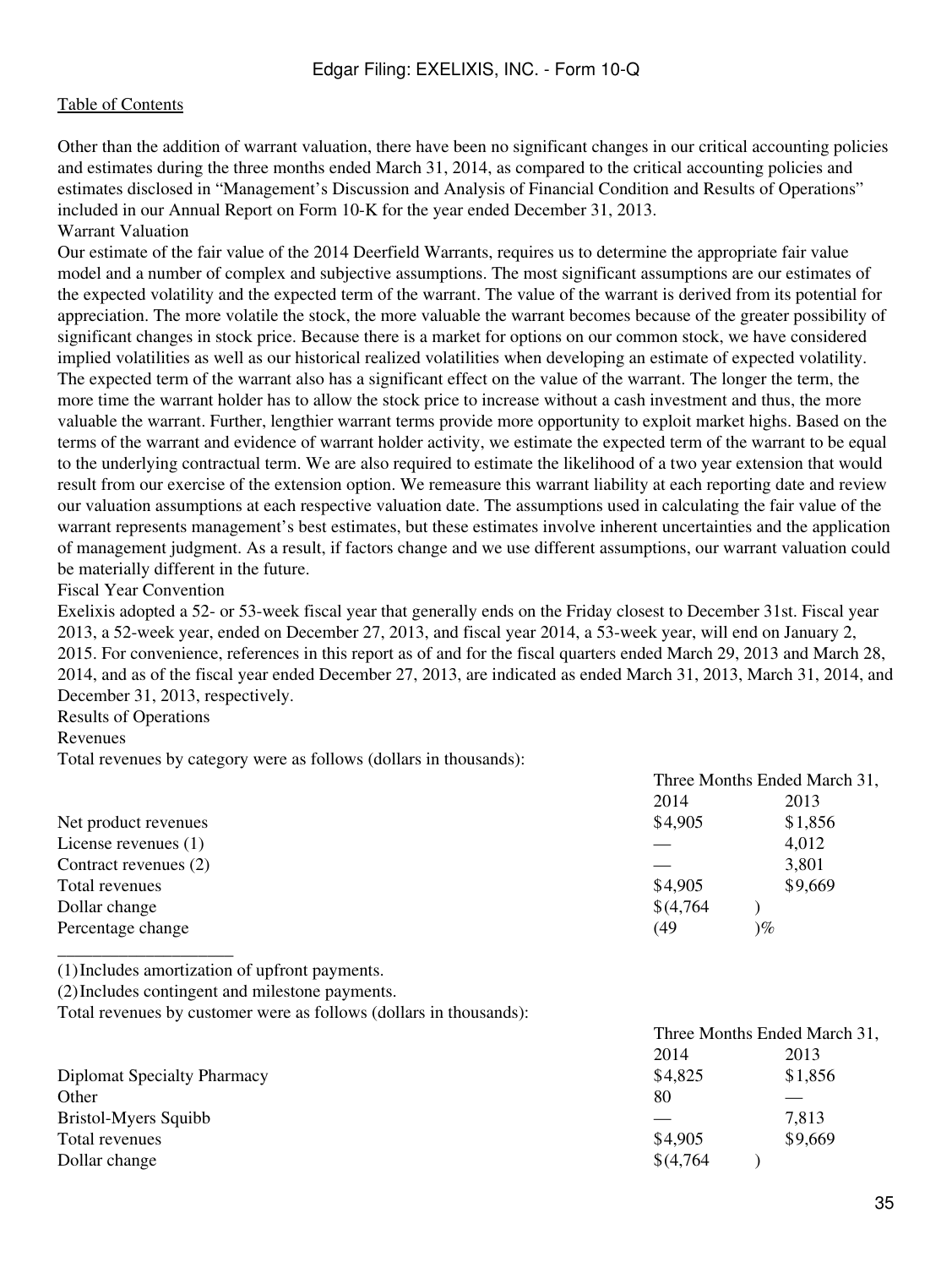Percentage change (49 )  $\%$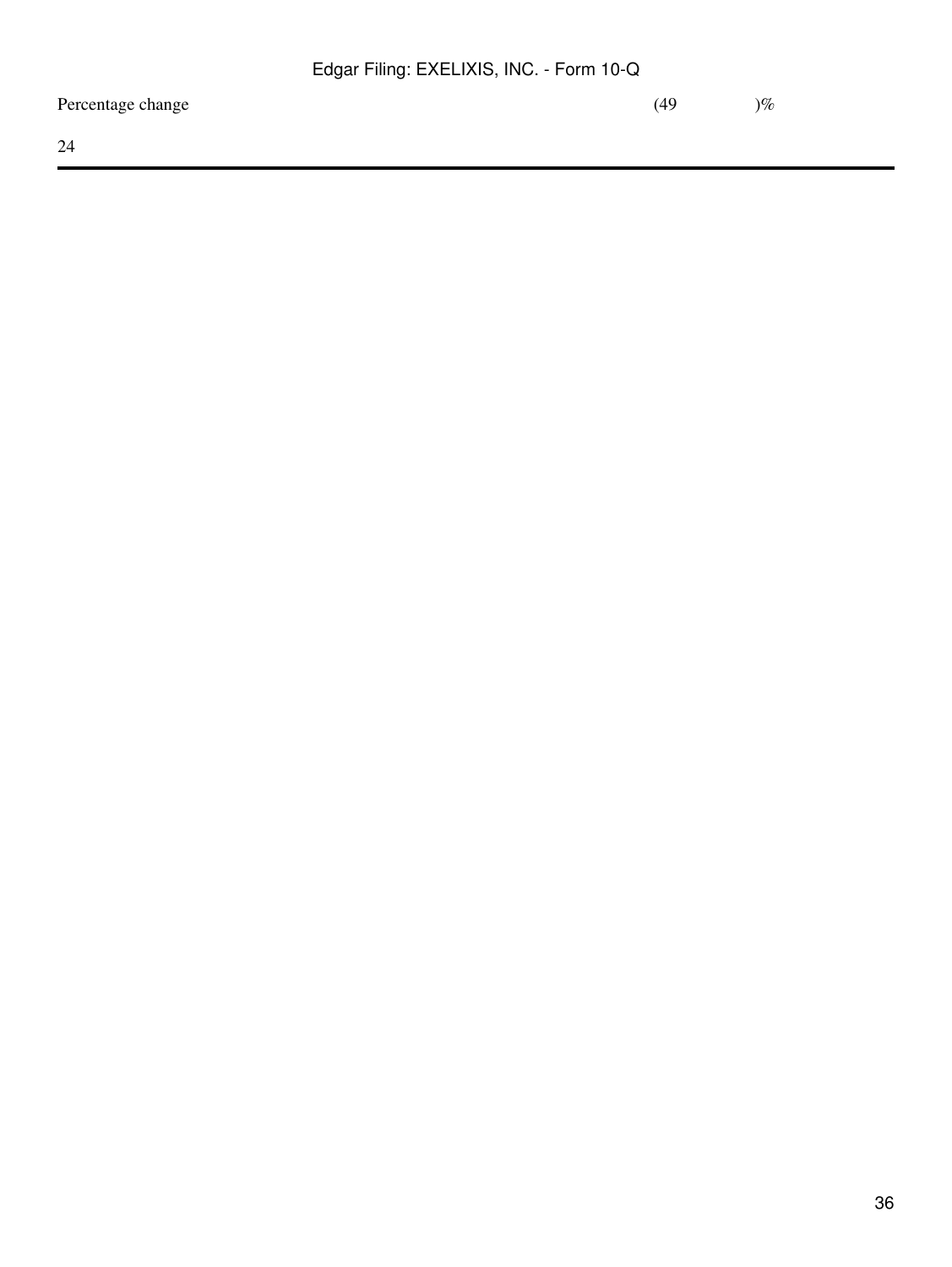#### [Table of Contents](#page-1-0)

Revenues for the three months ended March 31, 2014 were \$4.9 million, consisting entirely of product revenue related to the sale of COMETRIQ, compared to \$9.7 million for the comparable period in 2013, consisting of \$1.9 million of product revenue related to the sale of COMETRIQ and \$7.8 million of license and contact revenue. The increase in product revenue reflects the increase in sales of COMETRIQ following its commercial launch in the United States in January 2013. The decrease in license and contract revenue was the result of having fully recognized all revenues from our collaboration agreements with Bristol-Myers Squibb in the prior period.

#### Cost of Goods Sold

Cost of goods sold is related to our product revenues and consists primarily of a 3% royalty we are required to pay GlaxoSmithKline, and to a lesser extent, indirect labor costs, the cost of manufacturing and other third party logistics costs for our product. A significant portion of the manufacturing costs for product sales was incurred prior to regulatory approval of COMETRIQ for the treatment of progressive, metastatic MTC and, therefore, was expensed as research and development costs when those costs were incurred, rather than capitalized as inventory.

The cost of goods sold was \$0.3 million for both the three months ended March 31, 2014 and 2013. Our gross margin was 94% and 85%, for the three months ended March 31, 2014 and 2013, respectively. The cost of goods sold and product gross margins we have experienced in this early stage of our product launch may not be representative of what we may experience going forward.

Research and Development Expenses

Total research and development expenses were as follows (dollars in thousands):

|                                   | Three Months Ended March 31, |          |  |
|-----------------------------------|------------------------------|----------|--|
|                                   | 2014                         | 2013     |  |
| Research and development expenses | \$54.847                     | \$32,735 |  |
| Dollar change                     | \$22,112                     |          |  |
| Percentage change                 | 68                           | $\%$     |  |

Research and development expenses consist primarily of clinical trial expenses, personnel expenses, allocation of general corporate costs, consulting and outside services, expenses for temporary employees and stock-based compensation.

The increase for the three months ended March 31, 2014, as compared to the comparable period in 2013, was predominantly driven by an increase in clinical trial costs, which includes services performed by third-party contract research organizations and other vendors who support our clinical trials. The increase in clinical trial costs was \$18.2 million, or 118%, for the three months ended March 31, 2014 as compared to the comparable period in 2013. The increase in clinical trial costs related predominantly to clinical trial activities for METEOR, our phase 3 pivotal trial in metastatic RCC and to a lesser degree COMET-1, our phase 3 pivotal trial in metastatic CRPC, as well as start-up costs incurred in connection with CELESTIAL, our phase 3 pivotal trial in advanced HCC. Clinical trial costs for METEOR included a \$7.5 million comparator drug purchase during the three months ended March 31, 2014. The increases in costs for those trials was partially offset by lower clinical trial expenses as a result of the continued wind down of various studies for cabozantinib, most notably our randomized discontinuation trial and EXAM, our phase 3 pivotal trial in MTC.

There were additional increases in research and development expenses for three months ended March 31, 2014 related to personnel, temporary personnel, and consulting and outside services. Personnel increased by \$2.1 million primarily due to hiring undertaken as a result of increased clinical trial activities, as well as wage increases. Temporary personnel increased by \$1.0 million primarily due to increased clinical trial activities. Consulting and outside services increased by \$0.8 million primarily as a result of the engagement of additional medical science liaisons required to support our increased clinical trial activities.

Historically, we grouped our research and development expenses into three categories: development, drug discovery and other. As noted under "Overview", we are focusing our development and commercialization efforts primarily on cabozantinib to maximize the therapeutic and commercial potential of this compound, and as a result, we expect nearly all of our future research and development expenses to relate to the clinical development of cabozantinib. Additionally, as a consequence of our focus on cabozantinib, we have discontinued all of our drug discovery efforts. As a result of this shift in business strategy and the limited relevance of the disclosure with respect to our current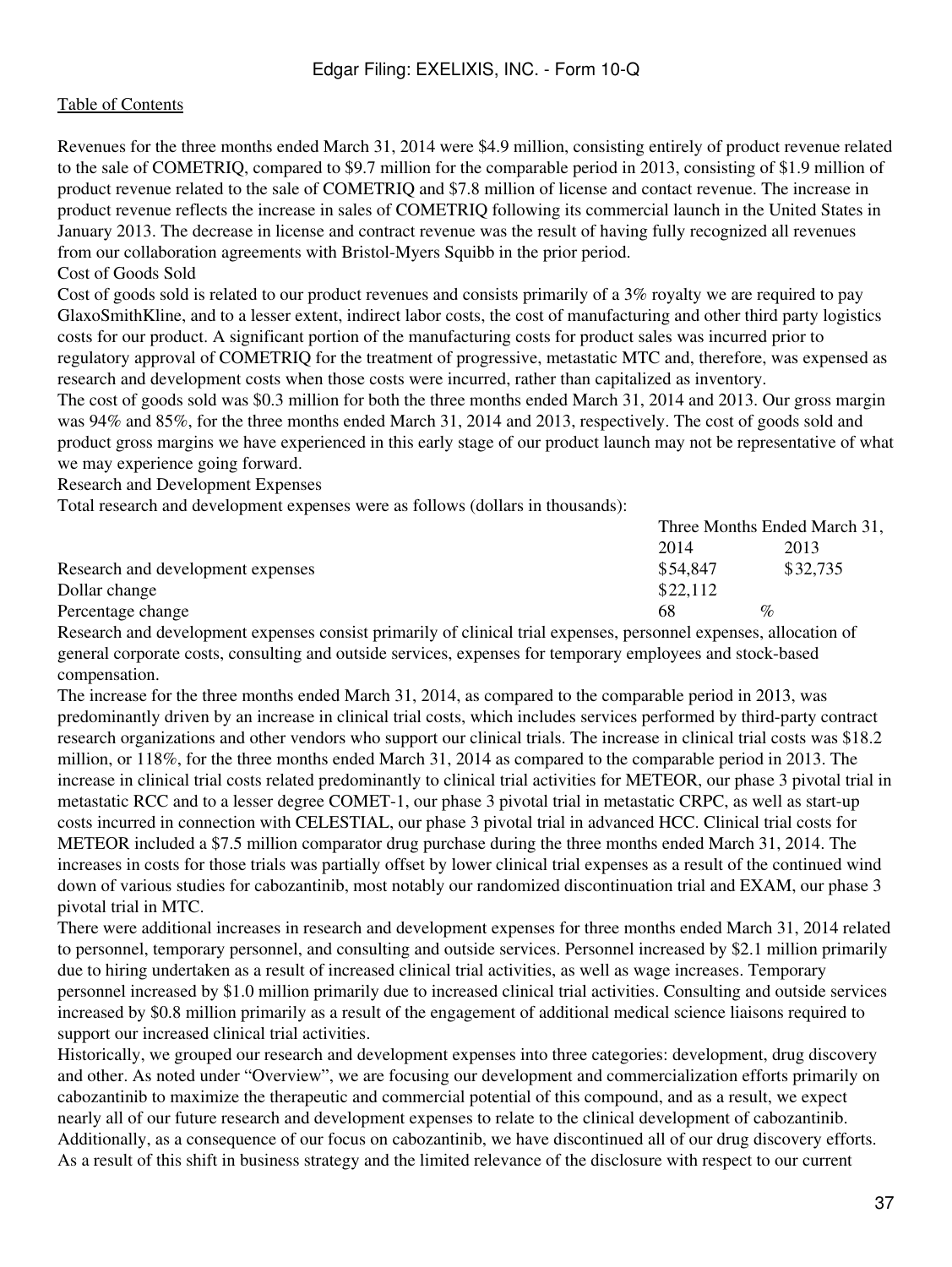operations, we no longer disclose the breakdown of our research and development expenses by category.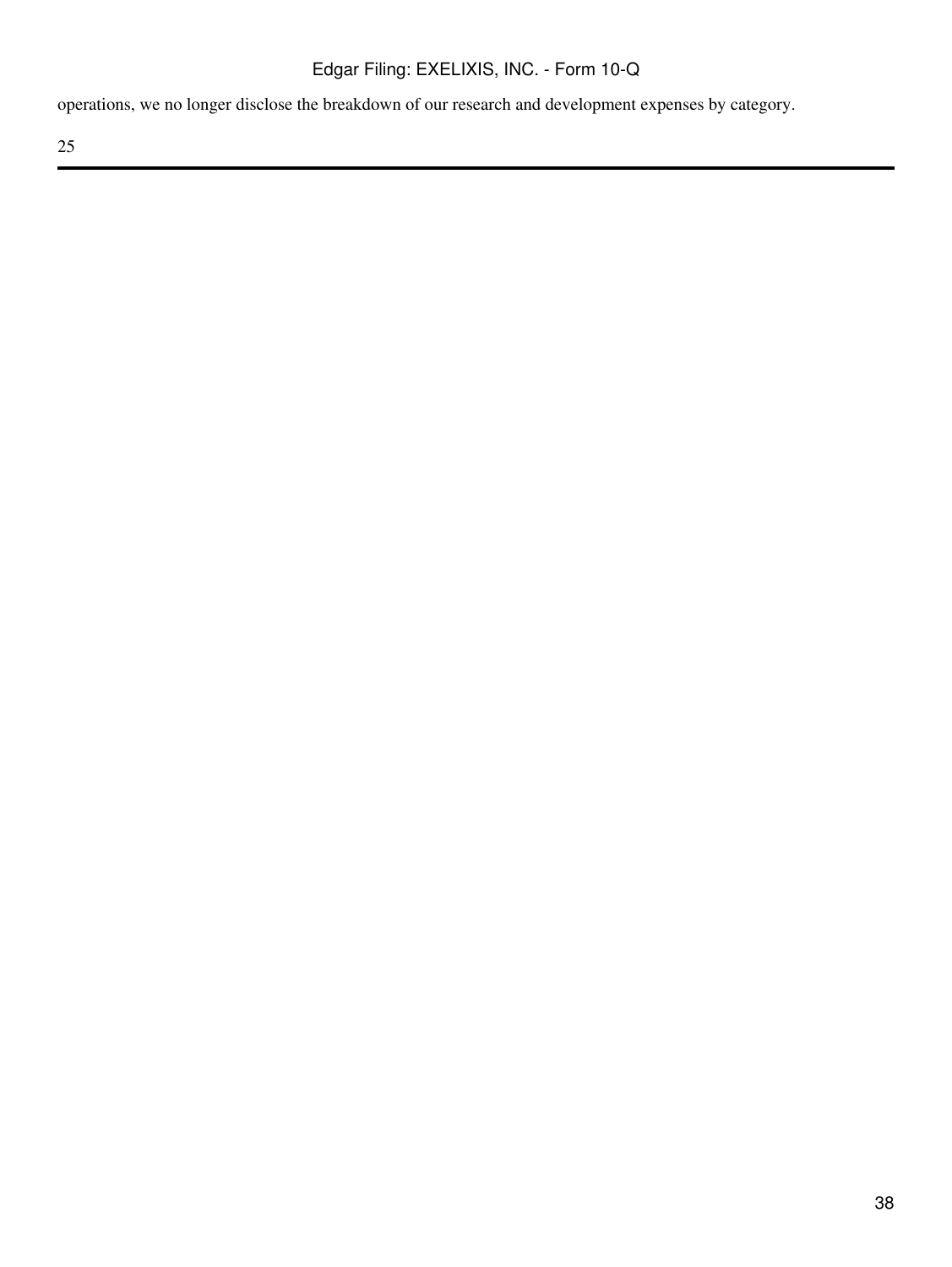We expect to continue to incur significant development costs for cabozantinib in future periods as we evaluate its potential in a variety of cancer indications through a broad development program, including two ongoing phase 3 pivotal trials in metastatic CRPC, a phase 3 pivotal trial in metastatic RCC, and an ongoing phase 3 pivotal trial in advanced HCC. We also expect to expand the cabozantinib development program to other solid tumor indications, based on encouraging interim data that have emerged from our phase 2 randomized discontinuation trial, as well as other clinical trials. In addition, postmarketing commitments in connection with the approval of COMETRIQ in progressive, metastatic MTC dictate that we conduct additional studies in that indication.

We do not have reliable estimates regarding the timing of our clinical trials. We estimate that typical phase 1 clinical trials last approximately one year, phase 2 clinical trials last approximately one to two years and phase 3 clinical trials last approximately two to four years. However, the length of time may vary substantially according to factors relating to the particular clinical trial, such as the type and intended use of the drug candidate, the clinical trial design and the ability to enroll suitable patients.

We do not have reliable estimates of total costs for a particular drug candidate, or for cabozantinib for a particular indication, to reach the market. Our potential therapeutic products are subject to a lengthy and uncertain regulatory process that may involve unanticipated additional clinical trials and may not result in receipt of the necessary regulatory approvals. Failure to receive the necessary regulatory approvals would prevent us from commercializing the product candidates affected. In addition, clinical trials of our potential product candidates may fail to demonstrate safety and efficacy, which could prevent or significantly delay regulatory approval.

Selling, General and Administrative Expenses

Total selling, general and administrative expenses were as follows (dollars in thousands):

|                                              | Three Months Ended March 31, |          |  |
|----------------------------------------------|------------------------------|----------|--|
|                                              | 2014                         | 2013     |  |
| Selling, general and administrative expenses | \$14.691                     | \$10,545 |  |
| Dollar change                                | \$4,146                      |          |  |
| Percentage change                            | 39                           | $\%$     |  |
|                                              |                              |          |  |

Selling, general and administrative expenses consist primarily of personnel expenses, consulting and outside services, facility costs, employee stock-based compensation expense, marketing and patent costs.

Of the increase for the three months ended March 31, 2014, as compared to the comparable period in 2013, \$2.1 million was the result of increased personnel expenses, the majority of which reflects the expansion of our U.S. sales force. The remaining increases were related to an increase of \$0.9 million of employee stock-based compensation expenses, and an increase of \$0.5 million of marketing expenses, which includes an increase in expenses for cobimetinib under our collaboration agreement with Genentech.

Total Other Income (Expense), Net

Total other income (expense), net, were as follows (dollars in thousands):

|                                | Three Months Ended March 31, |      |            |  |
|--------------------------------|------------------------------|------|------------|--|
|                                | 2014                         |      | 2013       |  |
| Interest income and other, net | \$2,131                      |      | \$338      |  |
| Interest expense               | (11,762)                     |      | (11,057)   |  |
| Total other expense, net       | \$(9,631)                    |      | \$(10,719) |  |
| Dollar change                  | \$1,088                      |      |            |  |
| Percentage change              | (10                          | $\%$ |            |  |

Total other income (expense), net consists primarily of interest expense incurred on our debt, partially offset by interest income earned on our cash and investments and other non-operating gains and losses. Interest expense includes aggregate non-cash interest expense on both the 2019 Notes and the Deerfield Notes of \$7.0 million for the three months ended March 31, 2014 as compared to \$6.3 million for the three months ended March 31, 2013. The overall decrease in total other income (expense), net was due in part to a \$1.7 million unrealized gain on the March 31, 2014 revaluation of the 2014 Deerfield Warrants issued to the New Deerfield Purchasers in connection with the January 2014 amendment to our note purchase agreement with Deerfield.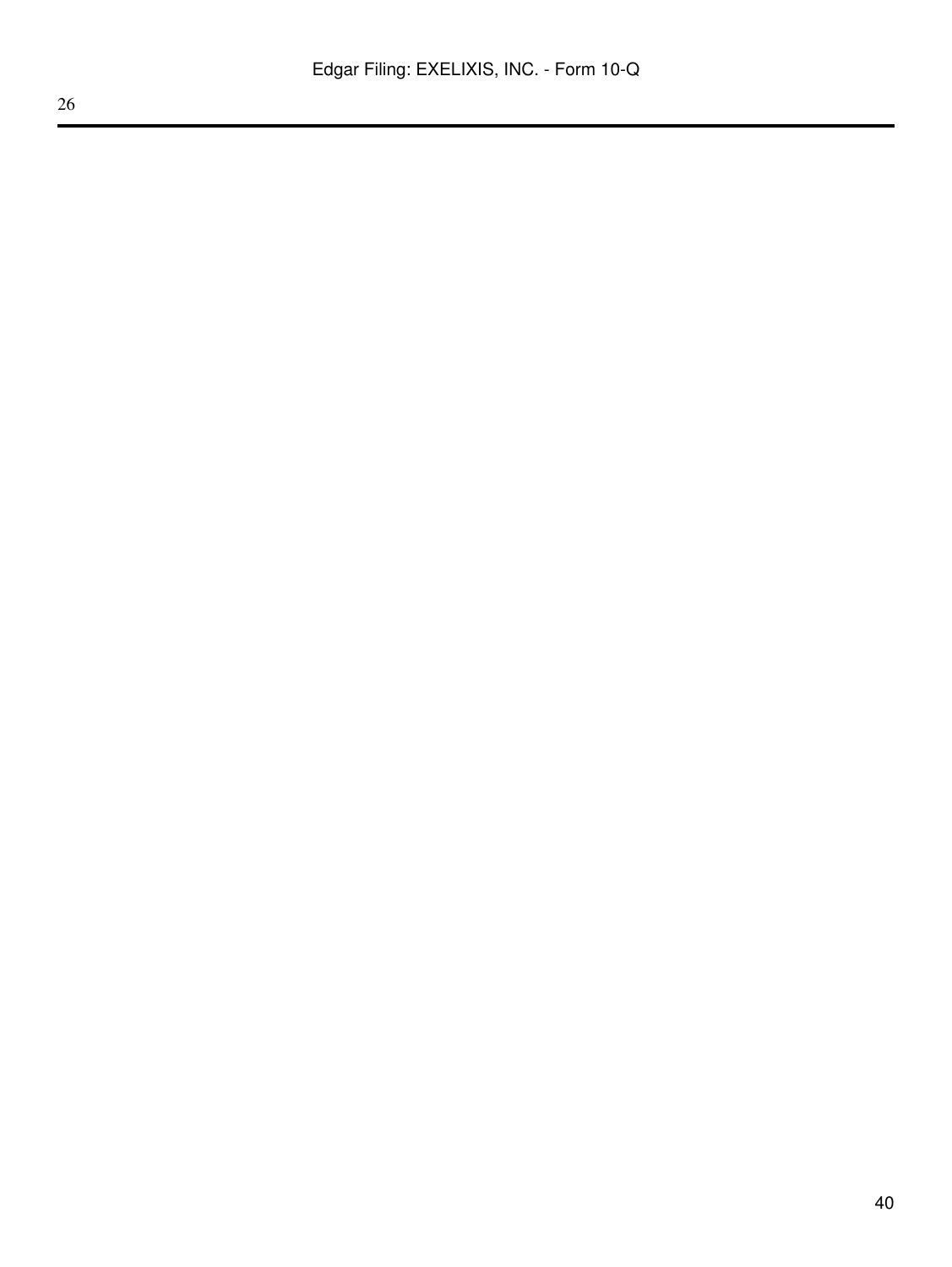#### Liquidity and Capital Resources

Sources and Uses of Cash

The following table summarizes our cash flow activities (in thousands):

|                                                                            | Three Months Ended March 31, |                       |  |
|----------------------------------------------------------------------------|------------------------------|-----------------------|--|
|                                                                            | 2014                         | 2013                  |  |
| Net loss                                                                   | \$(74,619)                   | $\frac{\$(44,729)}{}$ |  |
| Adjustments to reconcile net loss to net cash used in operating activities | 10,980                       | 11,568                |  |
| Changes in operating assets and liabilities                                | (8, 447)                     | (21,254)              |  |
| Net cash used in operating activities                                      | (72,086)                     | (54, 415)             |  |
| Net cash provided by (used in) investing activities                        | 60,360                       | 66,353                |  |
| Net cash (used in) provided by financing activities                        | 65,287                       | (10,775)              |  |
| Net (decrease) increase in cash and cash equivalents                       | 53,561                       | 1,163                 |  |
| Cash and cash equivalents at beginning of period                           | 103,978                      | 170,069               |  |
| Cash and cash equivalents at end of period                                 | \$157,539                    | \$171,232             |  |

To date, we have financed our operations primarily through the sale of equity, payments and loans from collaborators and banks, debt financing arrangements and equipment financing facilities. We have also financed certain of our research and development activities under our agreements with various collaborators. As of March 31, 2014, we had \$407.7 million in cash and investments, which included short- and long-term restricted cash and investments of \$12.2 million and \$10.8 million, respectively, and short- and long-term unrestricted investments of \$116.0 million and \$111.2 million, respectively, compared to \$415.9 million in cash and investments, which included short- and long-term restricted cash and investments of \$12.2 million and \$16.9 million and short- and long-term unrestricted investments of \$1.8 million and \$81.9 million, respectively, as of December 31, 2013. As of March 31, 2014, we are required to maintain on deposit with Silicon Valley Bank or one of its affiliates short- and long-term unrestricted investments of \$1.4 million and \$81.8 million, respectively, pursuant to covenants in our loan and security agreement with Silicon Valley Bank, compared with \$1.8 million and \$81.9 million, respectively, as of December 31, 2013. Operating Activities

Our operating activities used cash of \$72.1 million for the three months ended March 31, 2014, compared to \$54.4 million for the three months ended March 31, 2013.

Cash used in operating activities for the three months ended March 31, 2014 related primarily to our \$65.0 million operating losses for the period, and cash payments that resulted in a \$10.3 million reduction in accounts payable and other accrued expenses, which was offset by non-cash expenses for accretion of debt discount totaling \$7.0 million, stock-based compensation totaling \$3.8 million, investment amortization totaling \$1.5 million, and depreciation and amortization totaling \$0.5 million. Our operating expenses were largely attributable to the development of cabozantinib. In addition, we paid \$1.4 million for restructuring activities during the period.

Cash used in operating activities for the three months ended March 31, 2013 related primarily to our \$43.7 million in operating expenses for the period, less non-cash expenses for stock-based compensation and depreciation and amortization totaling \$2.7 million and \$0.8 million, respectively. In addition, we paid \$2.4 million for the Restructurings during the period. All of our license and contract revenues during the three months ended March 31, 2013 were non-cash, which was reflected in the \$7.1 million reduction in deferred revenue during the period. Cash paid for interest was significantly lower than our interest expense due in large part to \$6.3 million of non-cash interest expense related to the accretion of the Deerfield Notes and the 2019 Notes.

Except for 2011, we have been in a net loss position since inception and our cash used in operating activities has been primarily driven by our net loss. Operating cash flows can differ from our consolidated net loss as a result of differences in the timing of cash receipts and earnings recognition and non-cash charges. Going forward for at least the next several years, we expect to continue to use cash for operating activities as we incur net losses associated with our research and development activities, primarily with respect to manufacturing and development expenses for cabozantinib.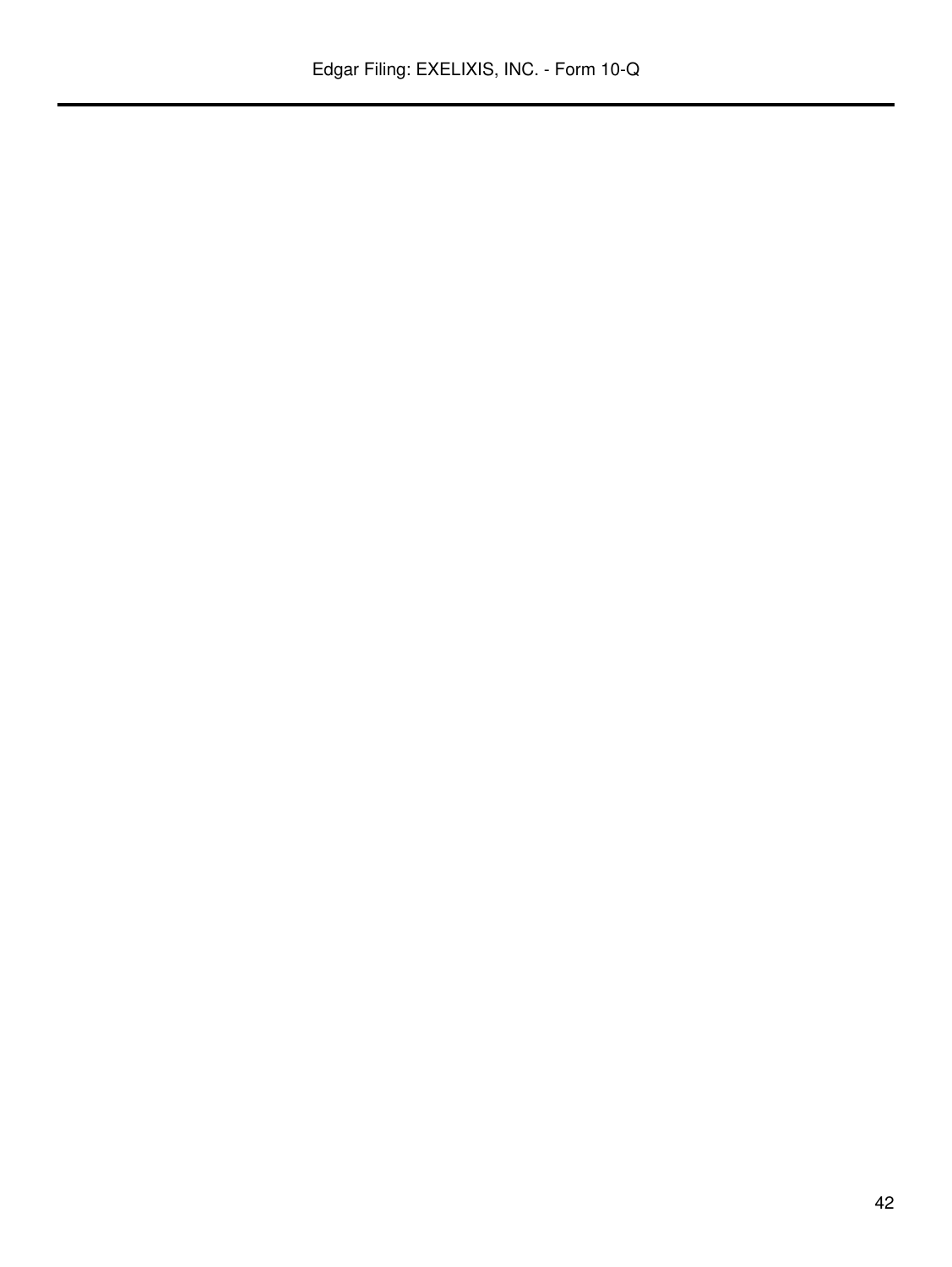Investing Activities

Our investing activities provided cash of \$60.4 million for the three months ended March 31, 2014, compared \$66.4 million for the three months ended March 31, 2013.

Cash provided by investing activities for the 2014 period was primarily due to the maturity of investments of \$90.3 million, less investment purchases of \$35.9 million.

Cash provided by investing activities for the 2013 period was primarily due to the maturity of investments of \$157.1 million, less investment purchases of \$96.2 million.

Financing Activities

Our financing activities provided cash of \$65.3 million for the three months ended March 31, 2014, compared to cash used of \$10.8 million for the three months ended March 31, 2013.

Cash provided by our financing activities for 2014 was primarily due to the issuance of 10.0 million shares of common stock in January 2014 for net proceeds of \$75.6 million. The cash provided by the issuance of common stock was partially offset by principal payments on debt of \$10.5 million.

Cash used for financing activities for 2013 was primarily due to principal payments on debt of \$10.8 million. Proceeds from common stock and debt issuances are used for general working capital purposes, such as research and development activities and other general corporate purposes. Over the next several years, we are required to make certain payments on notes and bank obligations. See "--Certain Factors Important to Understanding Our Financial Condition and Results of Operations," for a description of those payment obligations.

Cash Requirements

We have incurred net losses since inception through the quarter ended March 31, 2014, with the exception of the 2011 fiscal year. We anticipate net losses and negative operating cash flow for the foreseeable future. For the three months ended March 31, 2014, we had a net loss of \$74.6 million; as of March 31, 2014, we had an accumulated deficit of \$1.6 billion. We commercially launched COMETRIQ for the treatment of progressive, metastatic MTC in the United States in late January 2013. From the commercial launch through March 31, 2014, we have generated \$19.9 million in net revenues from the sale of COMETRIQ. We have derived substantially all of our revenues to date from collaborative research and development agreements. Revenues from research and development collaborations depend on research funding, the achievement of milestones, and royalties we earn from any future products developed from the collaborative research. If we are unable to successfully achieve milestones or our collaborators fail to develop successful products, we will not earn the revenues contemplated under such collaborative agreements. The amount of our net losses will depend, in part, on the rate of growth, if any, in our sales of COMETRIQ, license and contract revenues and on the level of our expenses. These losses have had and will continue to have an adverse effect on our stockholders' equity and working capital. Our research and development expenditures and selling, general and administrative expenses have exceeded our revenues for each year other than 2011, and we expect to spend significant additional amounts to fund the continued development of cabozantinib. As a result, we expect to continue to incur substantial operating expenses, and, consequently, we will need to generate significant additional revenues to achieve future profitability. Because of the numerous risks and uncertainties associated with developing drugs, we are unable to predict the extent of any future losses or when we will become profitable, if at all.

We anticipate that our current cash and cash equivalents, short- and long-term investments and product revenues will enable us to maintain our operations for a period of at least 12 months following the end of the first quarter of 2014. However, our future capital requirements will be substantial, and we may need to raise additional capital in the future. Our capital requirements will depend on many factors, and we may need to use available capital resources and raise additional capital significantly earlier than we currently anticipate. These factors include:

•the progress and scope of the development and commercialization activities with respect to cabozantinib; •repayment of the 2019 Notes;

•repayment of the Deerfield Notes;

•

•repayment of our loan from Silicon Valley Bank;

the commercial success of COMETRIQ and the revenues we generate;

•the level of payments received under existing collaboration agreements, licensing agreements and other arrangements;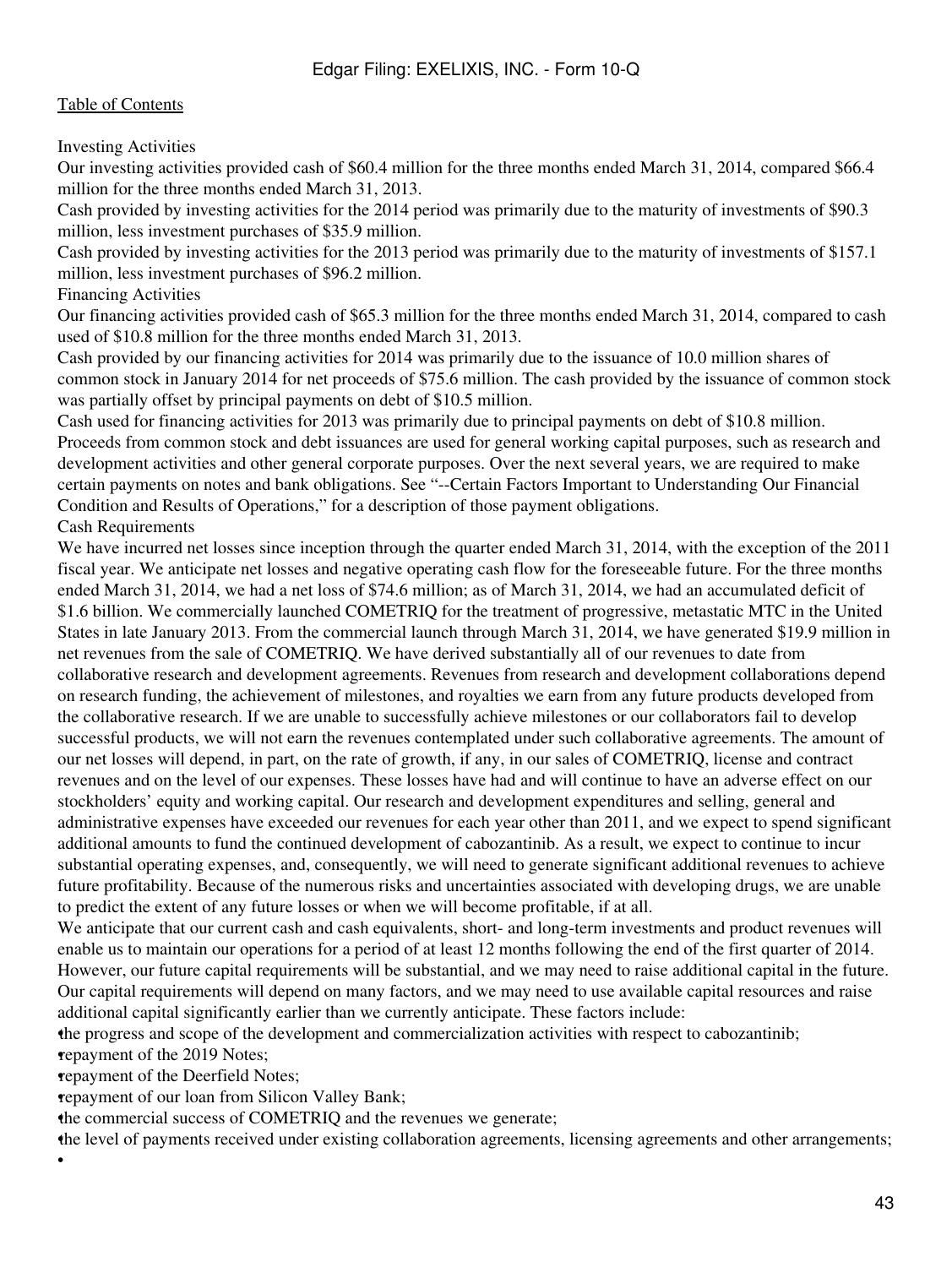the degree to which we conduct funded development activity on behalf of partners to whom we have out-licensed compounds or programs;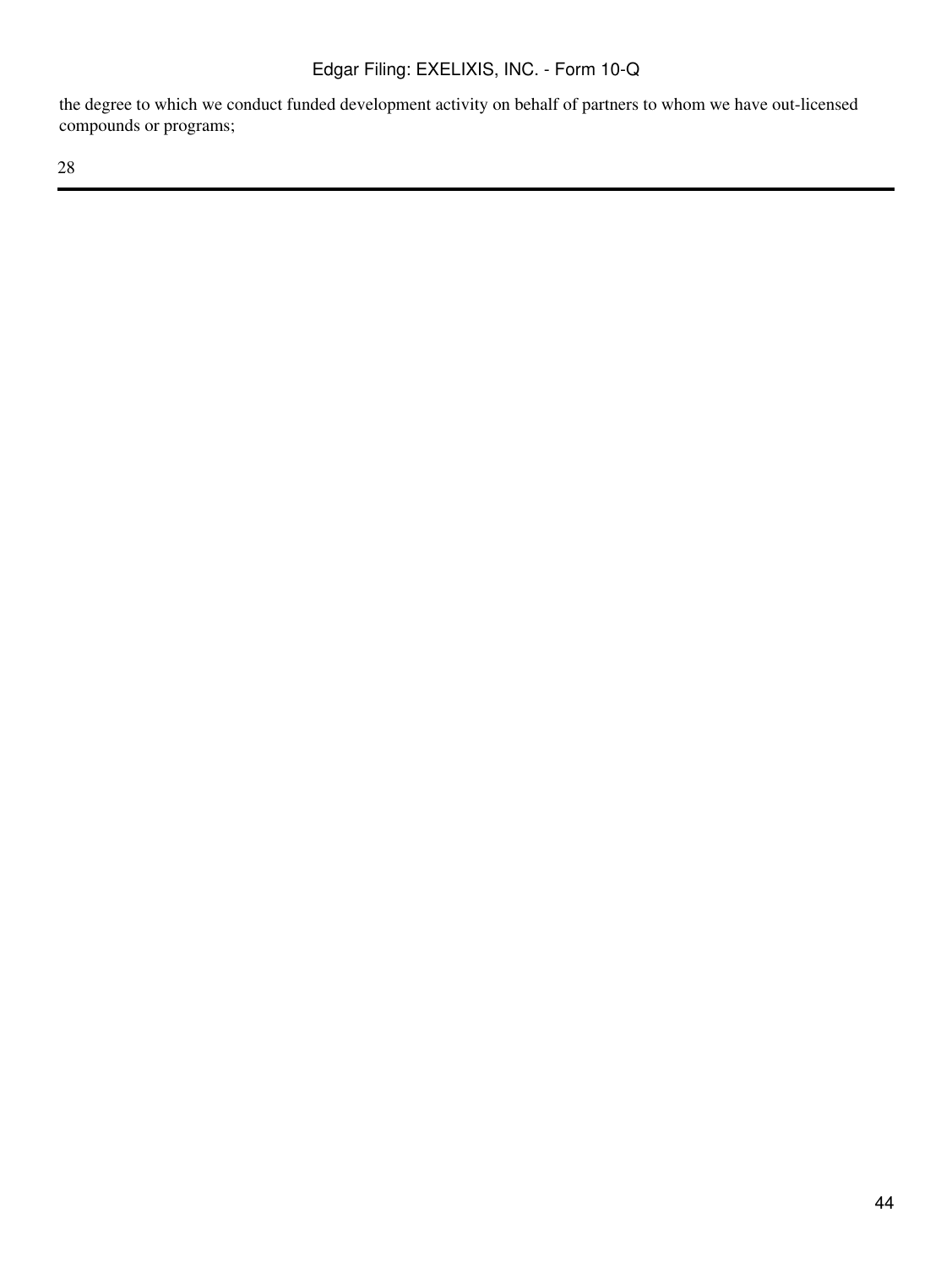whener we enter the new condomation agreements, needsing agreements or other and particular, with respect to COMETRIQ (cabozantinib)) that provide additional capital; whether we enter into new collaboration agreements, licensing agreements or other arrangements (including, in •our ability to control costs;

• agreements with third parties; our ability to remain in compliance with, or amend or cause to be waived, financial covenants contained in

• credit; the amount of our cash and cash equivalents, short- and long-term investments that serve as collateral for bank lines of

•future clinical trial results;

our need to expand our product and clinical development efforts;

•the cost and timing of regulatory approvals;

the cost of clinical and research supplies of our product candidates;

• Genentech; our obligation to share U.S. marketing and commercialization costs for cobimetinib under our collaboration with

•our ability to share the costs of our clinical development efforts with third parties;

the effect of competing technological and market developments;

• and the filing, maintenance, prosecution, defense and enforcement of patent claims and other intellectual property rights;

•the cost of any acquisitions of or investments in businesses, products and technologies.

We may seek to raise funds through the sale of equity or debt securities or through external borrowings. In addition, we may enter into additional strategic partnerships, collaborative arrangements or other strategic transactions. It is unclear whether any such partnership, arrangement or transaction will occur, on satisfactory terms or at all, or what the timing and nature of such a partnership, arrangement or transaction may be. The sale of equity or convertible debt securities in the future may be dilutive to our stockholders, and debt-financing arrangements may require us to pledge certain assets and enter into covenants that would restrict certain business activities or our ability to incur further indebtedness, and may contain other terms that are not favorable to our stockholders or us. If we are unable to obtain adequate funds on reasonable terms, we may be required to curtail operations significantly or obtain funds by entering into financing, supply or collaboration agreements on unattractive terms or we may be required to relinquish rights to technology or product candidates or to grant licenses on terms that are unfavorable to us.

We may need to obtain additional funding in order to stay in compliance with financial covenants contained in our loan and security agreement with Silicon Valley Bank. The loan and security agreement requires that we maintain an amount equal to at least 100%, but not to exceed 107%, of the outstanding principal balance of the term loan and all equipment lines of credit under the loan and security agreement at all times in one or more investment accounts with Silicon Valley Bank or one of its affiliates as support for our obligations under the loan and security agreement. If the balance on our deposit account(s) falls below the required level for more than 10 days, Silicon Valley Bank may declare all or part of the obligations under the loan and security agreement to be immediately due and payable and stop advancing money or extending credit to us. If we are unable to remain in compliance with our financial covenants or if we are unable to renegotiate such covenants and the lender exercises its remedies under the agreement, we would not be able to operate under our current operating plan.

Item 3. Quantitative and Qualitative Disclosures About Market Risk

Our market risks at March 31, 2014 have not changed significantly from those discussed in Item 7A of our Annual Report on Form 10-K for the year ended December 31, 2013, filed with the Securities and Exchange Commission on February 20, 2014.

Our exposure to market risk for changes in interest rates relates primarily to our investment portfolio and our long-term debt. As of March 31, 2014, and December 31, 2013, a decrease in the interest rates of one percentage point would have had a net adverse change in the fair value of interest rate sensitive assets and liabilities of \$8.3 million and \$8.2 million, respectively.

In addition, we have exposure to fluctuations in certain foreign currencies in countries in which we conduct clinical trials. As of March 31, 2014, and December 31, 2013, approximately \$4.6 million and \$4.9 million, respectively, of our clinical accrual balance was owed in foreign currencies. An adverse change of one percentage point in the foreign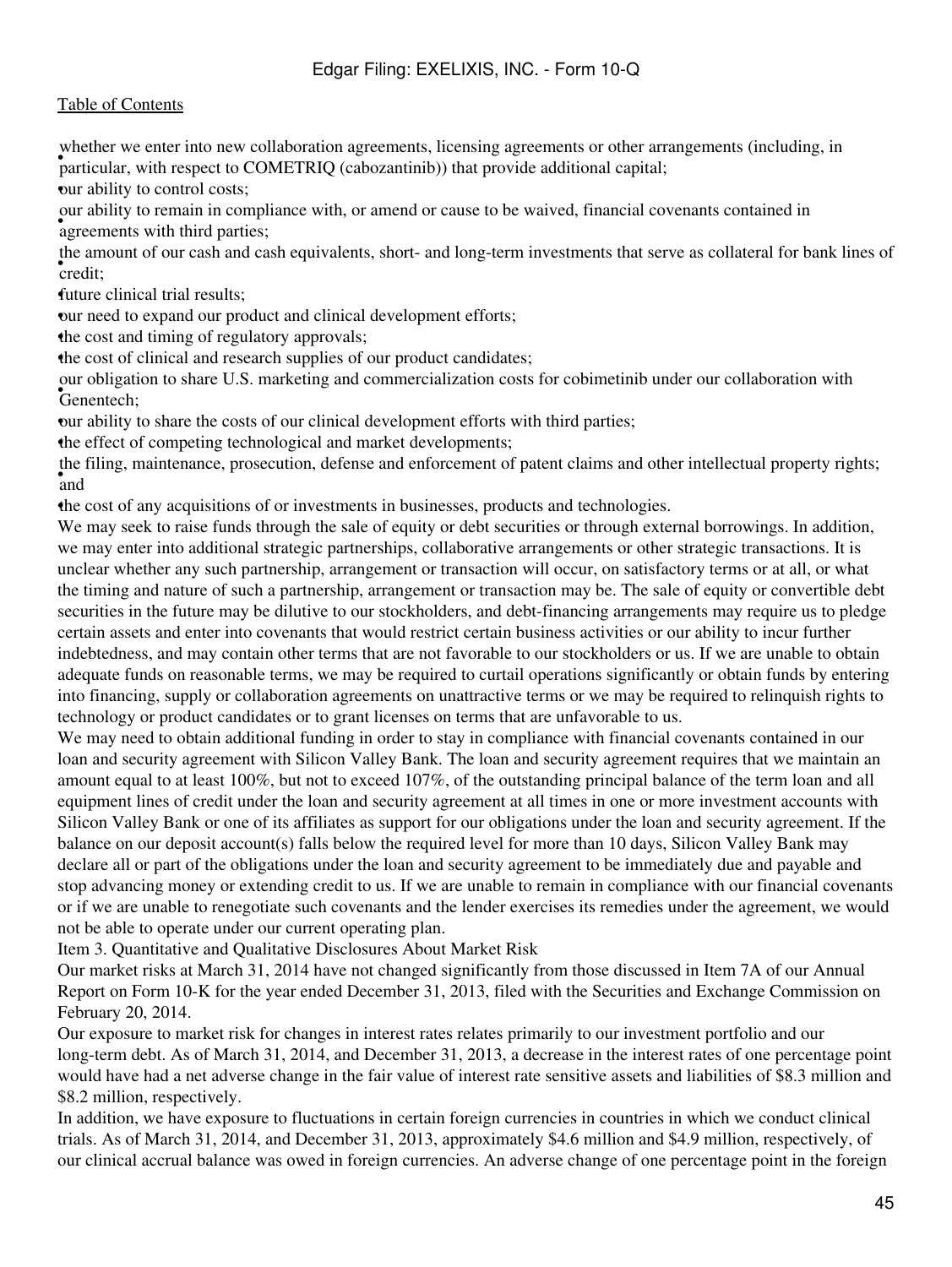currency exchange rates would have not resulted in a material impact for any periods presented.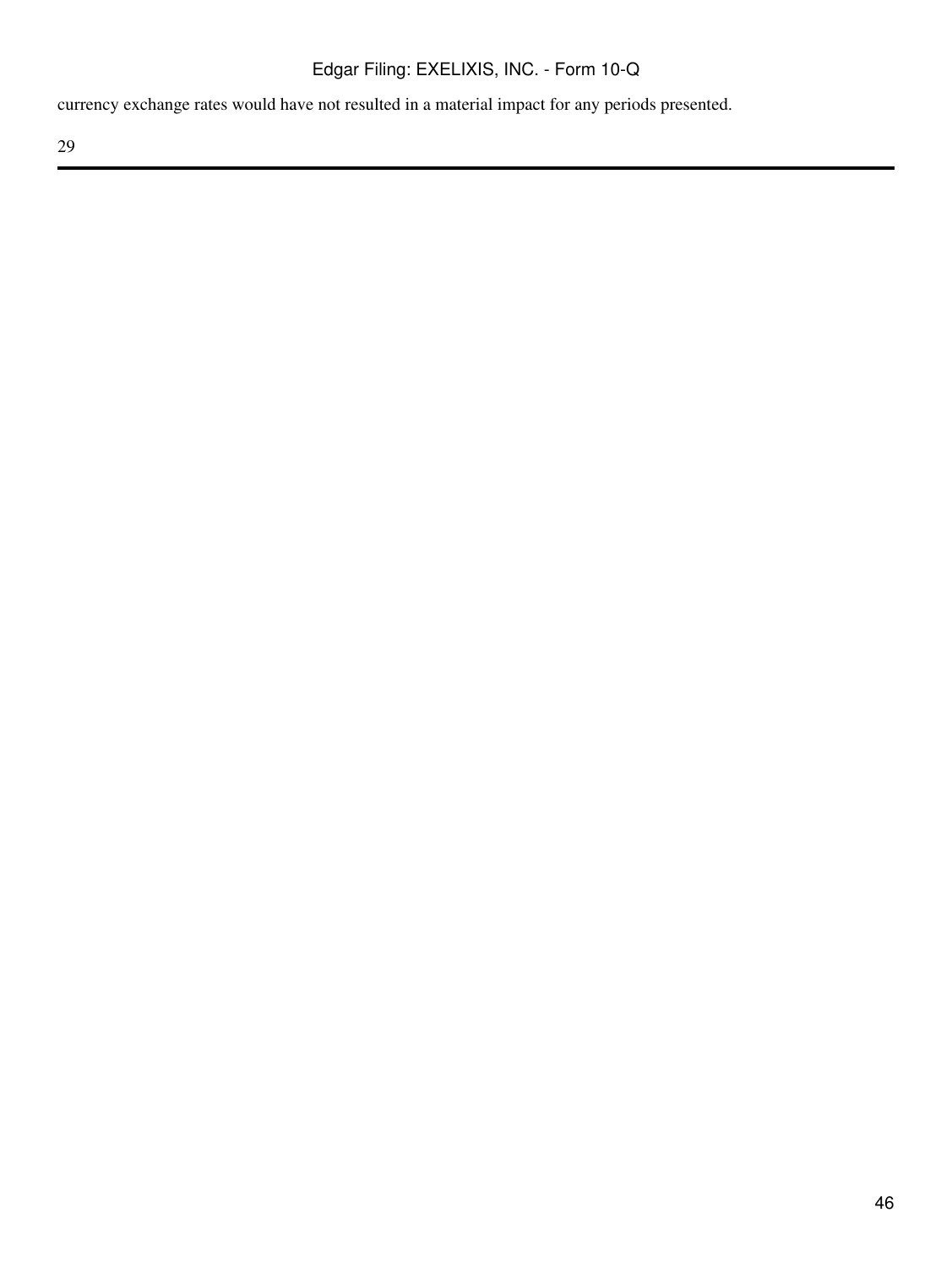Item 4. Controls and Procedures.

Evaluation of disclosure controls and procedures. Based on the evaluation of our disclosure controls and procedures (as defined in Rules 13a-15(e) or 15d-15(e) of the Securities Exchange Act of 1934, as amended, or the Exchange Act) required by Rules 13a-15(b) or 15d-15(b) of the Exchange Act, our Chief Executive Officer and Chief Financial Officer have concluded that as of the end of the period covered by this report, our disclosure controls and procedures were effective.

Limitations on the Effectiveness of Controls. A control system, no matter how well conceived and operated, can provide only reasonable, not absolute, assurance that the objectives of the control system are met. Because of inherent limitations in all control systems, no evaluation of controls can provide absolute assurance that all control issues, if any, within an organization have been detected. Accordingly, our disclosure controls and procedures are designed to provide reasonable, not absolute, assurance that the objectives of our disclosure control system are met and, as set forth above, our principal executive officer and principal financial officer have concluded, based on their evaluation as of the end of the period covered by this report, that our disclosure controls and procedures were effective to provide reasonable assurance that the objectives of our disclosure control system were met.

Changes in internal control over financial reporting. There were no changes in our internal control over financial reporting that occurred during our most recent fiscal quarter that have materially affected, or are reasonably likely to materially affect, our internal control over financial reporting.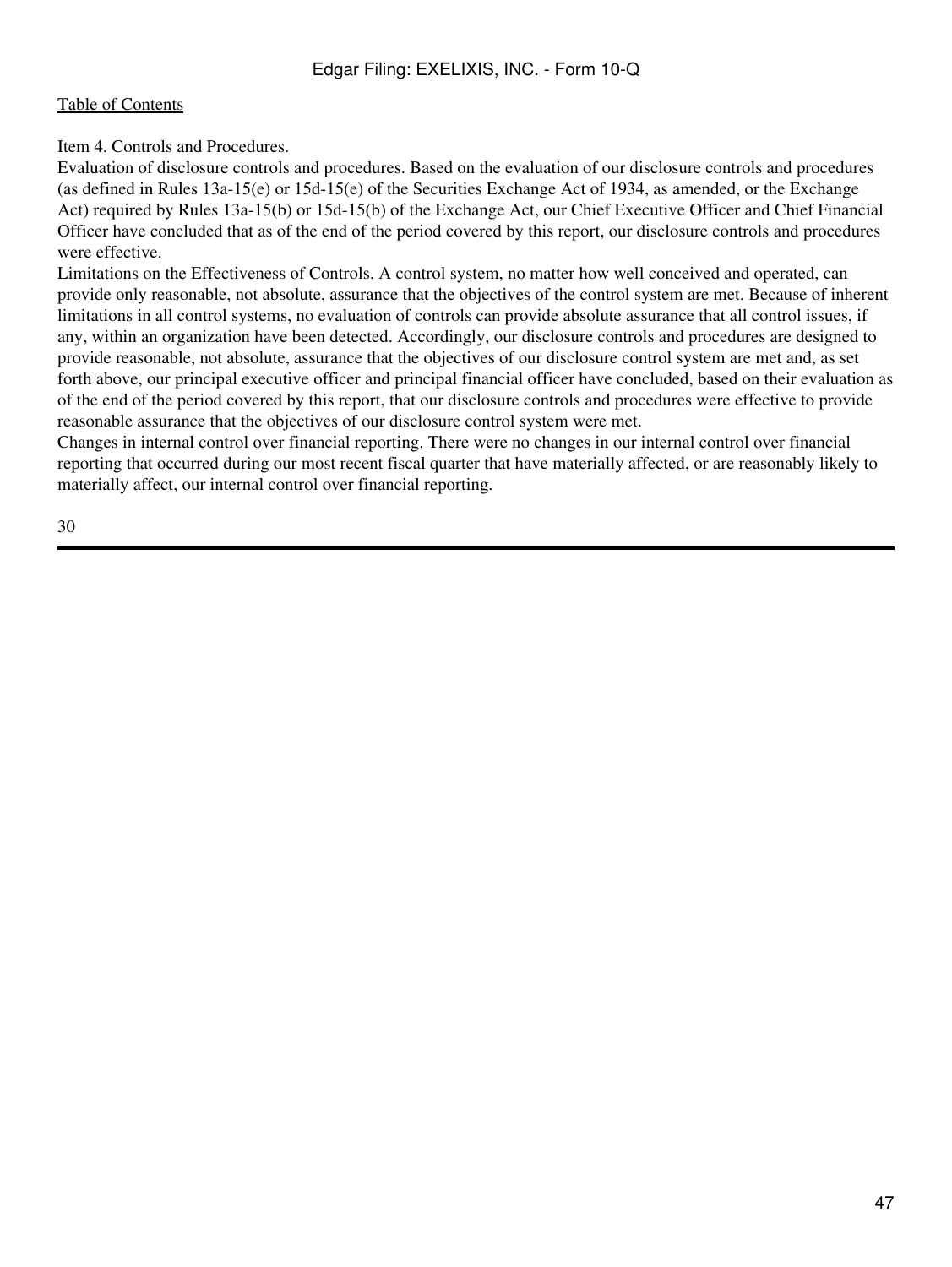#### PART II. OTHER INFORMATION

Item 1. Legal Proceedings

We are not a party to any material legal proceedings. We may from time to time become a party to various legal proceedings arising in the ordinary course of business.

Item 1A. Risk Factors

In addition to the factors discussed elsewhere in this report and our other reports filed with the SEC, the following are important factors that could cause actual results or events to differ materially from those contained in any forward-looking statements made by us or on our behalf. The risks and uncertainties described below are not the only ones we face. Additional risks and uncertainties not presently known to us or that we deem immaterial also may impair our business operations. If any of the following risks or such other risks actually occurs, our business could be harmed.

Risks Related to Our Need for Additional Financing and Our Financial Results

If additional capital is not available to us, we may be forced to delay, reduce or eliminate our product development programs or commercialization efforts and we may breach our financial covenants.

We may need to raise additional capital to:

fund our operations and clinical trials;

•continue our research and development efforts;

for commercial sale; and commercialize cabozantinib or any other future product candidates, if any such candidates receive regulatory approval

• collaboration with Genentech or any similar costs we are obligated to fund under collaborations we may enter into in fund the U.S. marketing and commercialization costs for cobimetinib we are obligated to share under our the future.

As of March 31, 2014, we had \$407.7 million in cash and investments, which included short- and long-term restricted cash and investments of \$12.2 million and \$10.8 million, respectively, and short- and long-term unrestricted investments of \$116.0 million and \$111.2 million, respectively. We are required to maintain on deposit with Silicon Valley Bank or one of its affiliates short- and long-term unrestricted investments of \$1.4 million and \$81.8 million, respectively, pursuant to covenants in our loan and security agreement with Silicon Valley Bank. We anticipate that our current cash and cash equivalents, short- and long-term investments and product revenues will enable us to maintain our operations for a period of at least 12 months following the end of the first quarter of 2014. However, our future capital requirements will be substantial, and we may need to raise additional capital in the future. Our capital requirements will depend on many factors, and we may need to use available capital resources and raise additional capital significantly earlier than we currently anticipate. These factors include:

• (cabozantinib); the progress and scope of the development and commercialization activities with respect to COMETRIQ®

epayment of our \$207.9 minion aggregate principal repayment of our \$287.5 million aggregate principal amount of the 2019 Notes, that mature on August 15, 2019,

million, and if we exercise our Extension option, for which we may be subject to similar mandatory prepayment million, and if we exercise our Extension option, for which we may be subject to similar mandatory prepayment repayment of the \$104.0 million principal amount outstanding of the Deerfield Notes, for which we will be required to make a mandatory prepayment in 2015 equal to 15% of certain revenues from collaborative arrangements (other than intercompany arrangements) received during the prior fiscal year, subject to a maximum prepayment amount of \$27.5 obligations in 2016, 2017 and 2018, in each case unless we are able to repay the Deerfield Notes with our common stock, which we are only able to do under specified conditions;

• March 31, 2014, of \$81.6 million; repayment of our term loan and line of credit from Silicon Valley Bank, which had an outstanding balance at

the commercial success of COMETRIQ and the revenues we generate;

•the level of payments received under existing collaboration agreements, licensing agreements and other arrangements; **COMPOUNDS** or programs; the degree to which we conduct funded development activity on behalf of partners to whom we have out-licensed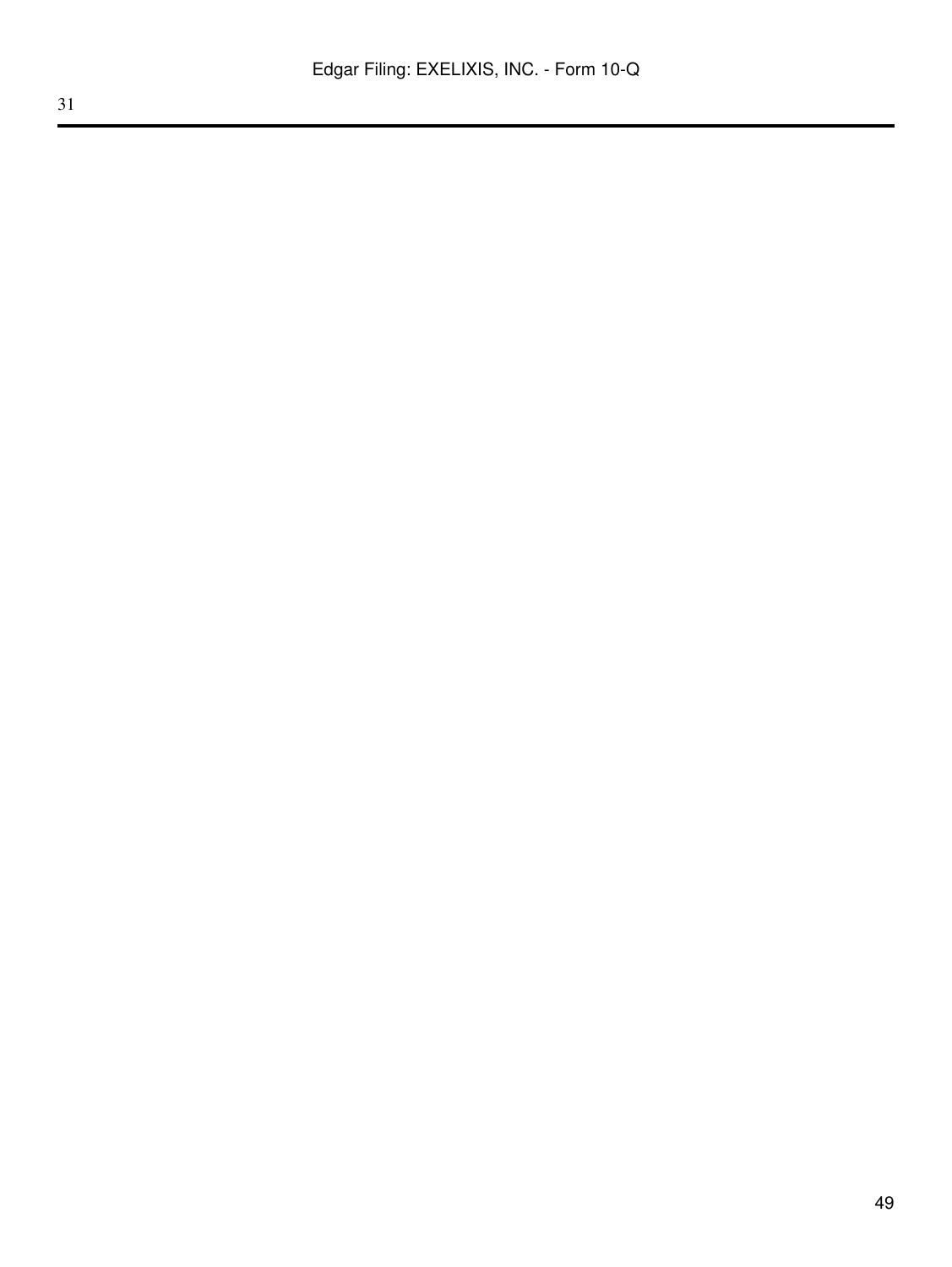### [Table of Contents](#page-1-0)

• whether we enter into new collaboration agreements, licensing agreements or other arrangements (including, in particular, with respect to cabozantinib) that provide additional capital;

•our ability to control costs;

• agreements with third parties; our ability to remain in compliance with, or amend or cause to be waived, financial covenants contained in

• credit; the amount of our cash and cash equivalents, short- and long-term investments that serve as collateral for bank lines of

•future clinical trial results;

our need to expand our product and clinical development efforts;

•the cost and timing of regulatory approvals;

•the cost of clinical and research supplies of our product candidates;

• Genentech; our obligation to share U.S. marketing and commercialization costs for cobimetinib under our collaboration with

•our ability to share the costs of our clinical development efforts with third parties;

the effect of competing technological and market developments;

• and the filing, maintenance, prosecution, defense and enforcement of patent claims and other intellectual property rights;

•the cost of any acquisitions of or investments in businesses, products and technologies.

We may seek to raise funds through the sale of equity or debt securities or through external borrowings. In addition, we may enter into additional strategic partnerships, collaborative arrangements or other strategic transactions. It is unclear whether any such partnership, arrangement or transaction will occur, on satisfactory terms or at all, or what the timing and nature of such a partnership, arrangement or transaction may be. The sale of equity or convertible debt securities in the future may be dilutive to our stockholders, and debt-financing arrangements may require us to pledge certain assets and enter into covenants that would restrict certain business activities or our ability to incur further indebtedness, and may contain other terms that are not favorable to our stockholders or us. If we are unable to obtain adequate funds on reasonable terms, we may be required to curtail operations significantly or obtain funds by entering into financing, supply or collaboration agreements on unattractive terms or we may be required to relinquish rights to technology or product candidates or to grant licenses on terms that are unfavorable to us.

We may need to obtain additional funding in order to stay in compliance with financial covenants contained in our loan and security agreement with Silicon Valley Bank. This agreement contains covenants or events of default requiring us to maintain specified collateral balances. The failure to comply with these covenants could result in an acceleration of the underlying debt obligations. If we are unable to remain in compliance with such covenants or if we are unable to renegotiate such covenants and the lender exercises its remedies under the agreement, we would not be able to operate under our current operating plan.

We have a history of net losses. We expect to continue to incur net losses, and we may not achieve or maintain profitability.

We have incurred annual net losses since inception through the year ended March 31, 2014, with the exception of the 2011 fiscal year. We anticipate net losses and negative operating cash flow for the foreseeable future. For the three months ended March 31, 2014, we had a net loss of \$74.6 million; as of March 31, 2014, we had an accumulated deficit of \$1.6 billion. We commercially launched COMETRIQ for the treatment of progressive, metastatic MTC in the United States in late January 2013. From the commercial launch through March 31, 2014, we have generated \$19.9 million in net revenues from the sale of COMETRIQ. We have derived substantially all of our revenues since inception from collaborative research and development agreements. Revenues from research and development collaborations depend on research funding, the achievement of milestones, and royalties we earn from any future products developed from the collaborative research. If we are unable to successfully achieve milestones or our collaborators fail to develop successful products, we will not earn the revenues contemplated under such collaborative agreements. The amount of our net losses will depend, in part, on the rate of growth, if any, in our sales of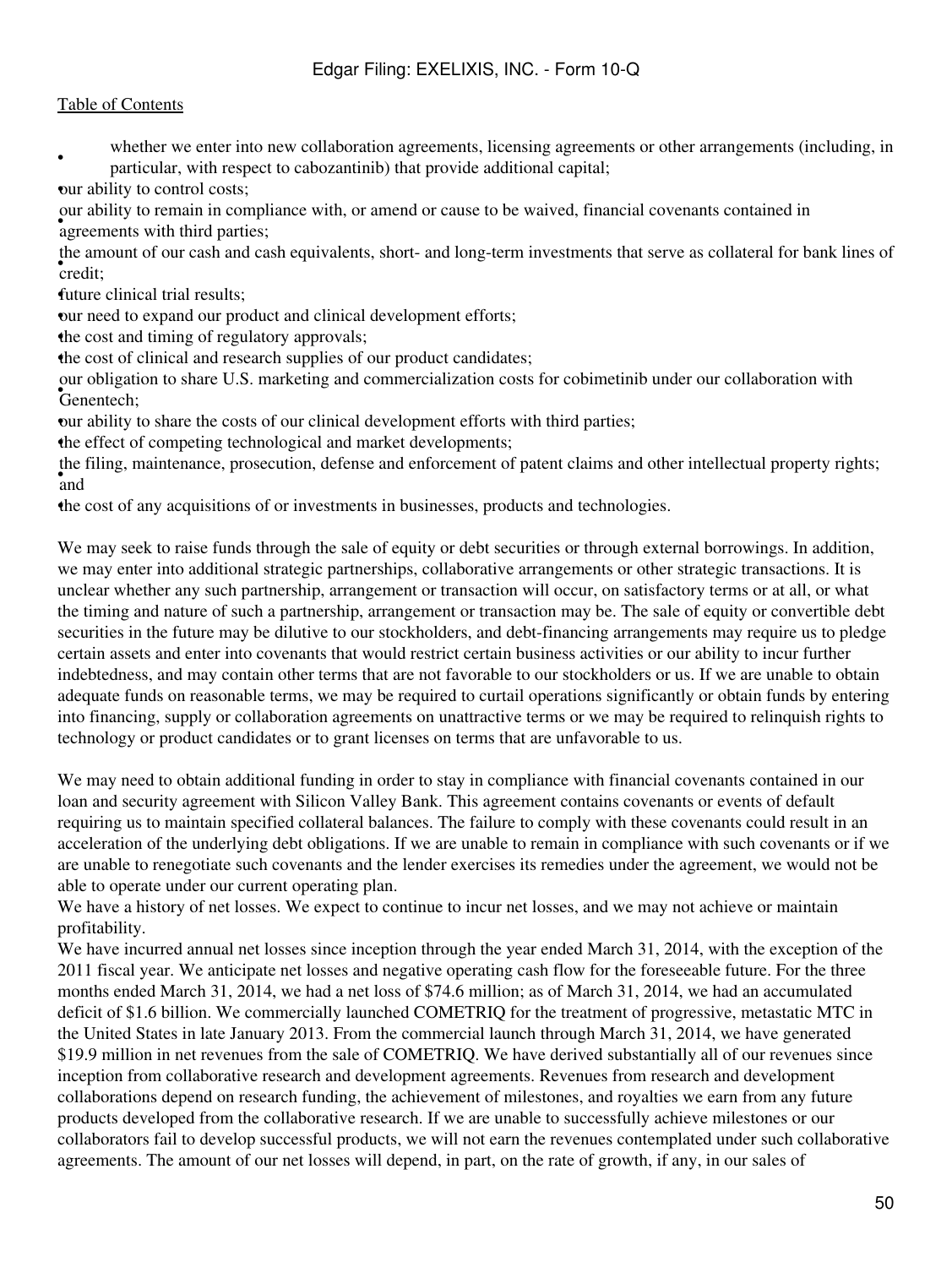COMETRIQ, license and contract revenues and on the level of our expenses. These losses have had and will continue to have an adverse effect on our stockholders' equity and working capital. Our research and development expenditures and general and administrative expenses have exceeded our revenues for each year other than 2011, and we expect to spend significant additional amounts to fund the continued development of cabozantinib. As a result, we expect to continue to incur substantial operating expenses, and, consequently, we will need to generate significant additional revenues to achieve future profitability. Because of the numerous risks and uncertainties associated with developing drugs, we are unable to predict the extent of any future losses or whether or when we will become profitable, if at all.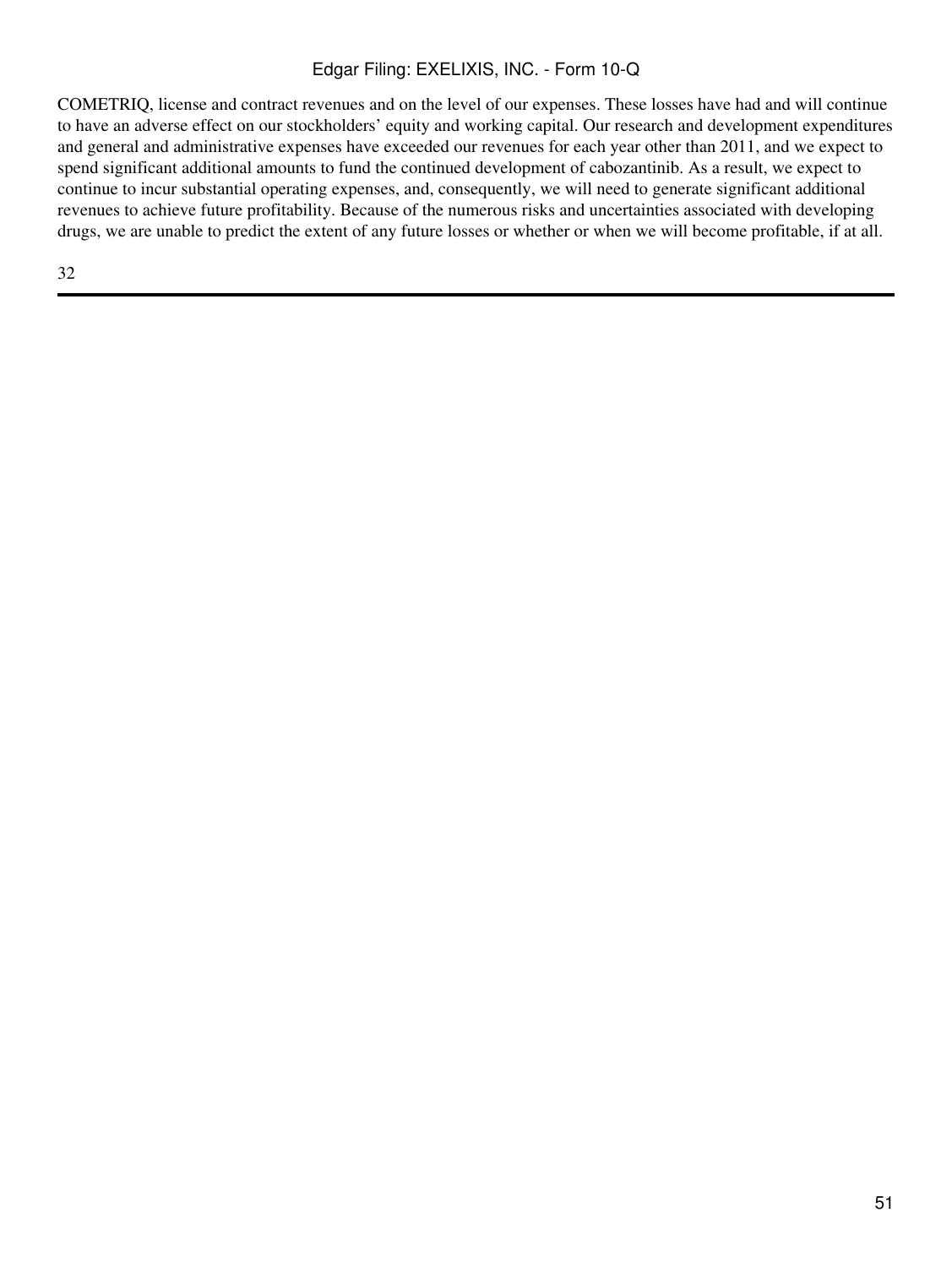Our significant level of indebtedness could limit cash flow available for our operations and expose us to risks that could adversely affect our business, financial condition and results of operations.

We incurred significant additional indebtedness and substantial debt service requirements as a result of our offering of the 2019 Notes in August 2012. As of March 31, 2014, our total consolidated indebtedness through maturity was \$473.1 million (excluding trade payables). We may also incur additional indebtedness to meet future financing needs. If we incur additional indebtedness, it would increase our interest expense, leverage and operating and financial costs. Our indebtedness could have significant negative consequences for our business, results of operations and financial condition, including:

Fluxing R more difficult for us to meet our payment and other oongations ander the 2<br>our loan and security agreement with Silicon Valley Bank or our other indebtedness; making it more difficult for us to meet our payment and other obligations under the 2019 Notes, the Deerfield Notes,

Fourth of default in we have compared in all of our debt becoming immediately due and payable; resulting in an event of default if we fail to comply with the financial and other restrictive covenants contained in our •increasing our vulnerability to adverse economic and industry conditions;

subjecting as to the risk of increased sensitivity to interest rate increases on our indeptedness rates, including borrowings under our loan and security agreement with Silicon Valley Bank; subjecting us to the risk of increased sensitivity to interest rate increases on our indebtedness with variable interest

imiting our ability to obtain additional financing;

reducing the amount of our cash flow available for other purposes, including clinical trials, research and development, requiring the dedication of a substantial portion of our cash flow from operations to service our indebtedness, thereby capital expenditures, working capital and other general corporate purposes;

•limiting our flexibility in planning for, or reacting to, changes in our business;

• a "Fundamental Change" as specified in the indenture governing the 2019 Notes, or to settle conversions of the 2019 preventing us from raising funds necessary to purchase the 2019 Notes in the event we are required to do so following Notes in cash;

• Notes into shares of common stock; and dilution experienced by our existing stockholders as a result of the conversion of the 2019 Notes or the Deerfield

• better access to capital resources. placing us at a possible competitive disadvantage with less leveraged competitors and competitors that may have

We cannot assure you that we will continue to maintain sufficient cash reserves or that our business will continue to generate cash flow from operations at levels sufficient to permit us to pay principal, premium, if any, and interest on our indebtedness, or that our cash needs will not increase. If we are unable to generate sufficient cash flow or otherwise obtain funds necessary to make required payments, or if we fail to comply with the various requirements of the 2019 Notes, the Deerfield Notes, our loan and security agreement with Silicon Valley Bank, or any indebtedness which we have incurred or may incur in the future, we would be in default, which would permit the holders or the Trustee of the 2019 Notes or other indebtedness to accelerate the maturity of such notes or other indebtedness and could cause defaults under the 2019 Notes, the Deerfield Notes, our loan and security agreement with Silicon Valley Bank or our other indebtedness. Any default under the 2019 Notes, the Deerfield Notes, our loan and security agreement with Silicon Valley Bank, or any indebtedness that we have incurred or may incur in the future could have a material adverse effect on our business, results of operations and financial condition.

If a Fundamental Change occurs, holders of the 2019 Notes may require us to purchase for cash all or any portion of their 2019 Notes at a purchase price equal to 100% of the principal amount of the Notes to be purchased plus accrued and unpaid interest, if any, to, but excluding, the Fundamental Change purchase date. We may not have sufficient funds to purchase the notes upon a Fundamental Change. In addition, the terms of any borrowing agreements which we may enter into from time to time may require early repayment of borrowings under circumstances similar to those constituting a Fundamental Change. Furthermore, any repurchase of 2019 Notes by us may be considered an event of default under such borrowing agreements.

We may not realize the expected benefits of our initiatives to control costs.

Managing costs is a key element of our business strategy. Consistent with this element of our strategy, and as a consequence of our decision to focus our proprietary resources and development efforts on the late-stage development and commercialization of cabozantinib, between March 2010 and May 2013 we implemented five restructurings,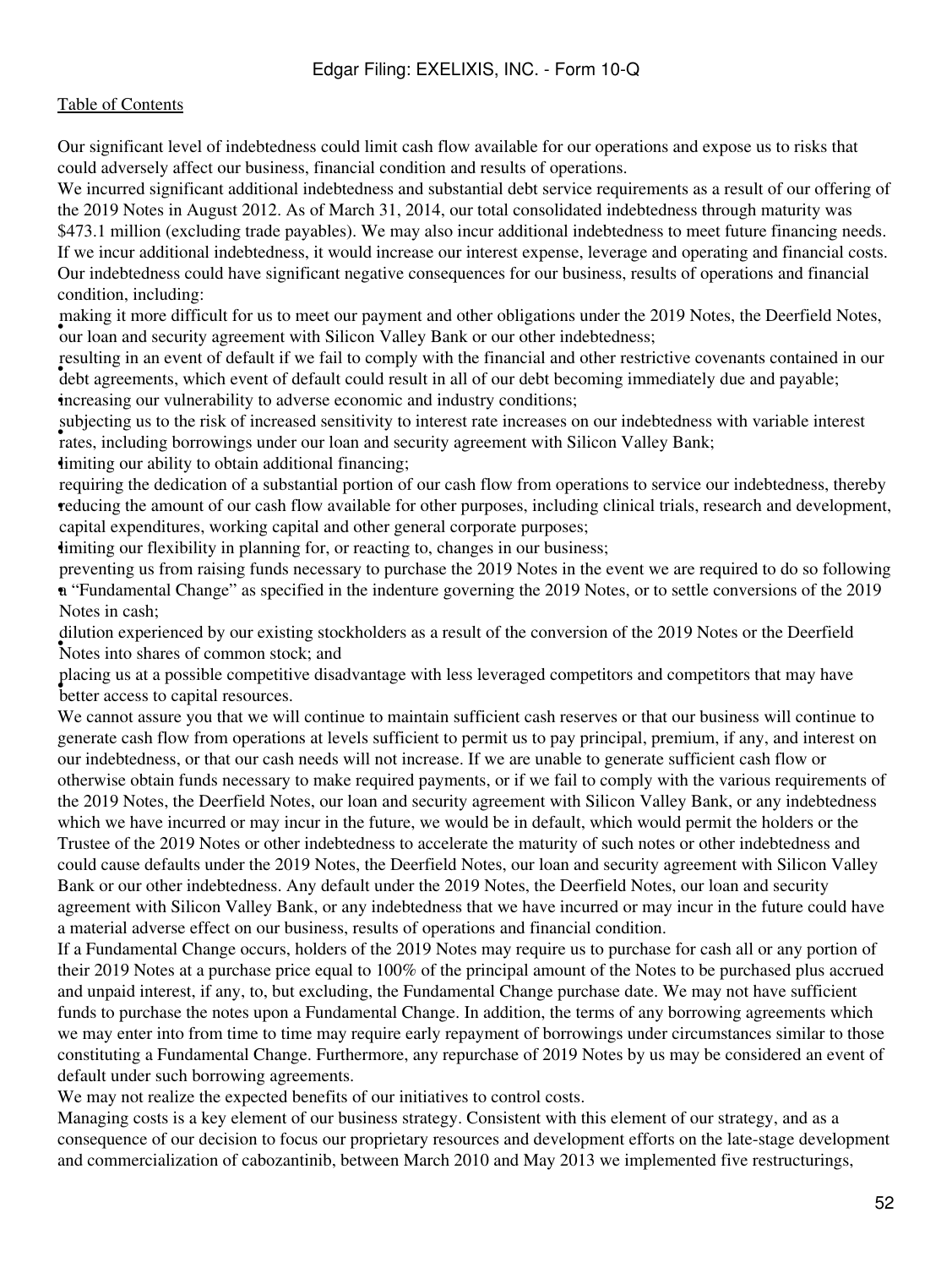which resulted in an aggregate reduction in headcount of 429 employees. We have recorded aggregate restructuring charges of \$53.3 million from inception through March 31, 2014 in connection with the restructurings and anticipate that we will incur additional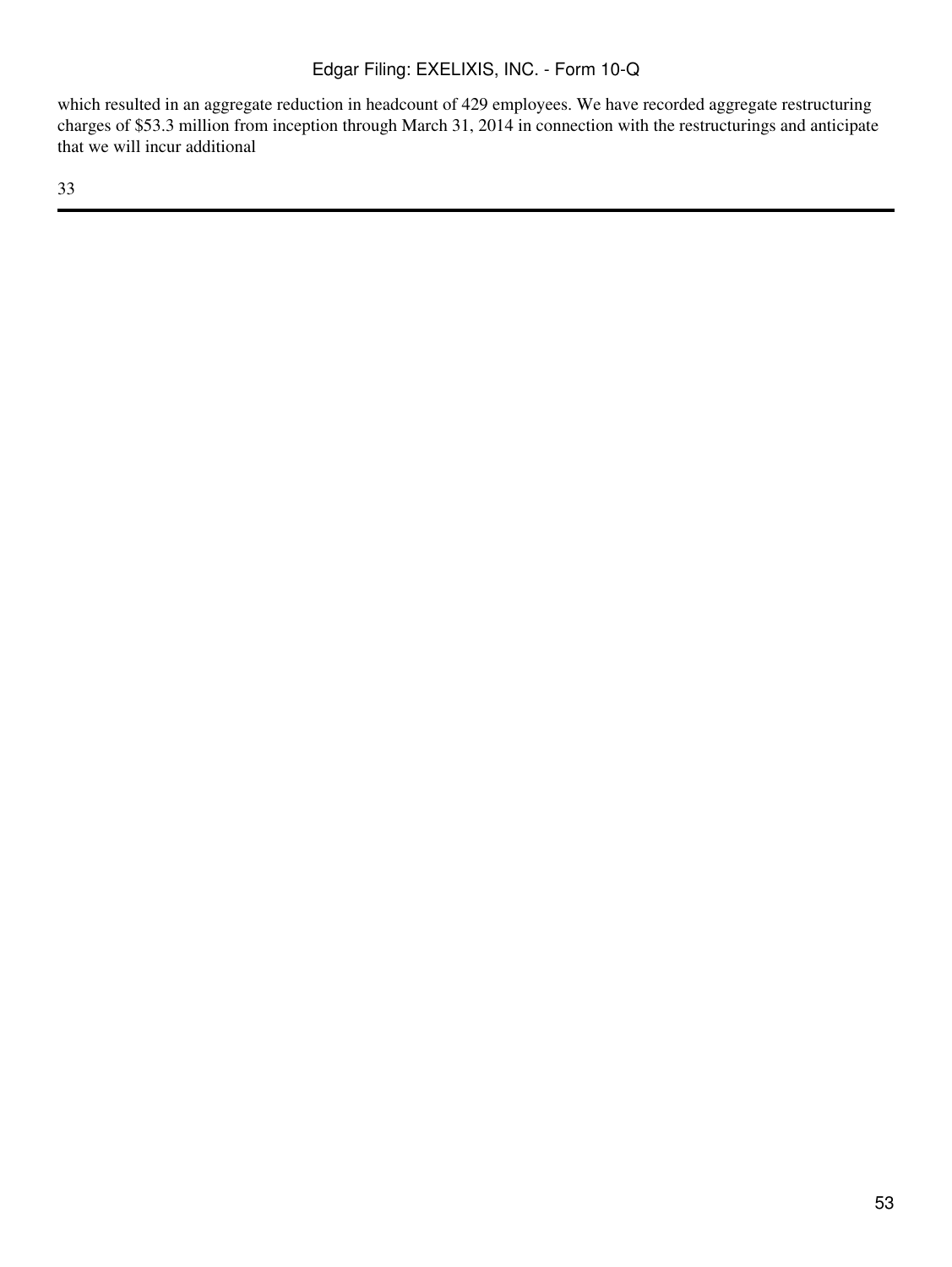restructuring charges related to the exit of all or portions of certain of our buildings in South San Francisco, California. These charges will be recorded through the end of the building lease terms, the last of which ends in 2017. As part of these restructurings, we have entered into sublease agreements for certain of our facilities in South San Francisco. We are still assessing our ability to sublease portions of our facilities in light of the workforce reductions as well as the potential for sublease income. Estimates for sublease income would require significant assumptions regarding the time required to contract with subtenants, the amount of idle space we would be able to sublease and potential future sublease rates. If we are able to vacate portions of our facilities, we would need to continue to update our estimate of the lease exit costs in our financial statements until we were able to negotiate an exit to the lease or negotiate a sublease for the remaining term of the lease.

If we experience excessive unanticipated inefficiencies or incremental costs in connection with restructuring activities, such as unanticipated inefficiencies caused by reducing headcount, we may be unable to meaningfully realize cost savings and we may incur expenses in excess of what we anticipate. Either of these outcomes could prevent us from meeting our strategic objectives and could adversely impact our results of operations and financial condition. We are exposed to risks related to foreign currency exchange rates.

Most of our foreign expenses incurred are associated with establishing and conducting clinical trials for cabozantinib. The amount of expenses incurred will be impacted by fluctuations in the currencies of those countries in which we conduct clinical trials. Our agreements with the foreign sites that conduct such clinical trials generally provide that payments for the services provided will be calculated in the currency of that country, and converted into U.S. dollars using various exchange rates based upon when services are rendered or the timing of invoices. When the U.S. dollar weakens against foreign currencies, the U.S. dollar value of the foreign-currency denominated expense increases, and when the U.S. dollar strengthens against these currencies, the U.S. dollar value of the foreign-currency denominated expense decreases. Consequently, changes in exchange rates may affect our financial position and results of operations.

Global credit and financial market conditions could negatively impact the value of our current portfolio of cash equivalents, short-term investments or long-term investments and our ability to meet our financing objectives. Our cash and cash equivalents are maintained in highly liquid investments with remaining maturities of 90 days or less at the time of purchase. Our short-term and long-term investments consist primarily of readily marketable debt securities with remaining maturities of more than 90 days at the time of purchase. While as of the date of this report we are not aware of any downgrades, material losses, or other significant deterioration in the fair value of our cash equivalents, short-term investments or long-term investments since March 31, 2014, no assurance can be given that a deterioration in conditions of the global credit and financial markets would not negatively impact our current portfolio of cash equivalents or investments or our ability to meet our financing objectives.

We may not achieve expected benefits as a result of changes to our corporate structure.

During 2013, we engaged in intercompany transactions with a newly established wholly-owned foreign subsidiary pursuant to which such subsidiary acquired the existing and future intellectual property rights to exploit cabozantinib in jurisdictions outside of the United States, and we may establish additional wholly-owned foreign subsidiaries in the future. We established this structure in anticipation of an increase in the international nature of our business activities and to reduce our overall effective tax rate through changes in how we develop and use our intellectual property and the structure of our international procurement and sales, including by entering into transfer-pricing arrangements that establish transfer prices for our intercompany transactions. One of our objectives is to achieve a reduction in our overall effective tax rate in the future as a result. There can be no assurance that the taxing authorities of the jurisdictions in which we determine to operate or to which we will otherwise be deemed to have sufficient tax nexus will not challenge the tax benefits that we expect to realize as a result of the new structure. In addition, future changes to U.S. or non-U.S. tax laws, including proposed legislation to reform U.S. taxation of international business activities, would negatively impact the anticipated tax benefits of the new structure. Any benefits to our tax rate will also depend on our ability to operate our business in a manner consistent with the new structure of our corporate organization and applicable taxing provisions, including by eliminating the amount of cash distributed to us by our subsidiaries. If the intended tax treatment is not accepted by the applicable taxing authorities, changes in tax law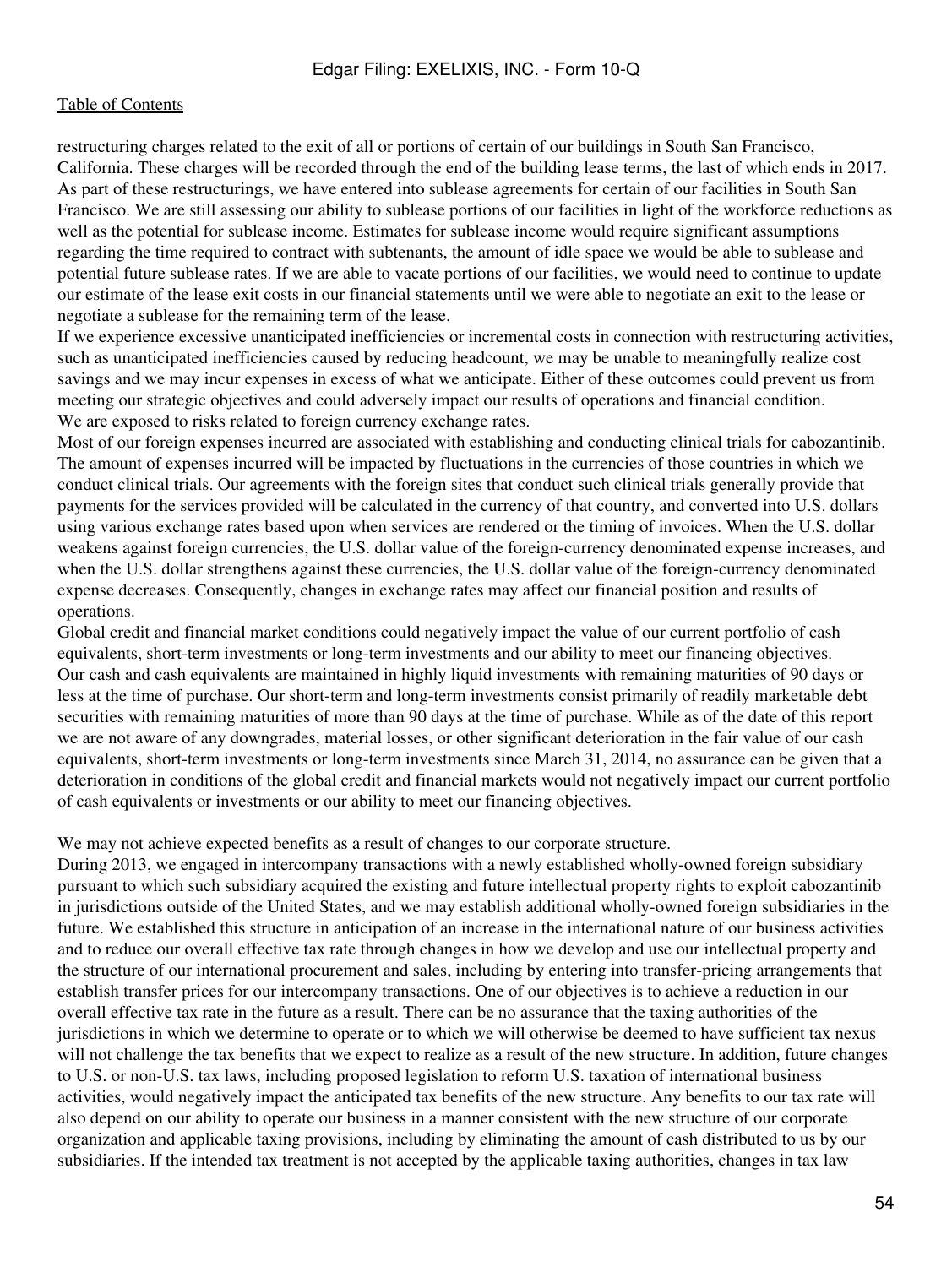negatively impact the structure or we do not operate our business consistent with the new structure and applicable tax provisions, we may fail to achieve the financial efficiencies that we anticipate as a result of the changes to our corporate structure, and our future operating results and financial condition may be negatively impacted.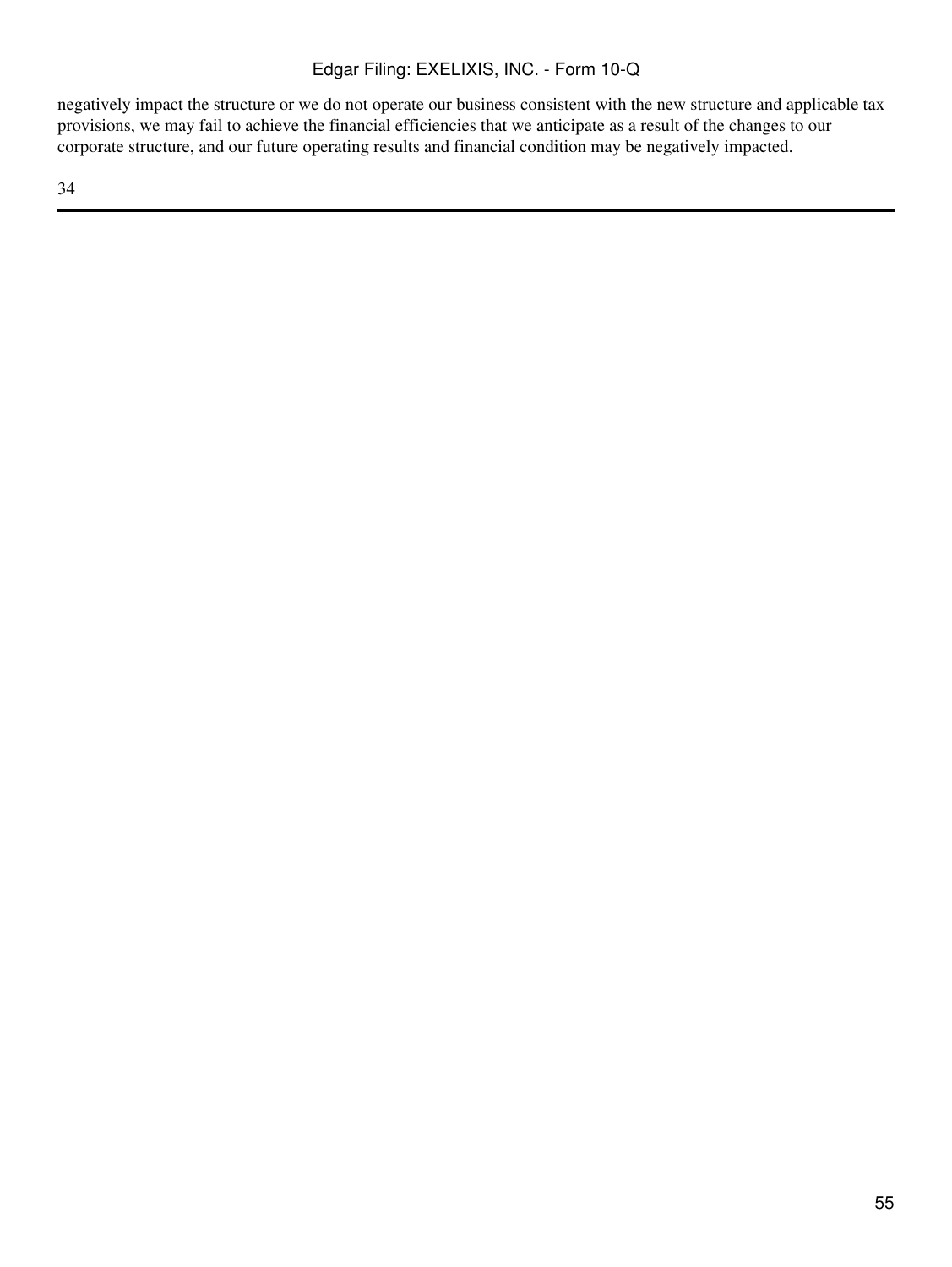#### Risks Related to  $COMETRIO^{(R)}$  (cabozantinib)

We are dependent on the successful development and commercialization of COMETRIQ.

The success of our business is dependent upon the successful development and commercialization of COMETRIQ. As part of our strategy, we are dedicating substantially all of our proprietary resources to advance COMETRIQ as aggressively as possible. On November 29, 2012, the FDA approved COMETRIQ for the treatment of progressive, metastatic MTC in the United States and we commercially launched COMETRIQ in late January 2013. In March 2014, the European Commission approved COMETRIQ for the treatment of adult patients with progressive, unresectable locally advanced or metastatic MTC. The European Commission granted conditional marketing authorization following a positive opinion from CHMP, issued in December 2013. We view the approvals of COMETRIQ by the FDA and European Commission for the applicable MTC indications as transitional events towards our objective of developing COMETRIQ into a major oncology franchise. Our ability to realize this objective is contingent on, among other things, successful clinical development, regulatory approval and market acceptance of COMETRIQ. If we encounter difficulties in the development of COMETRIQ in other indications beyond the approved MTC indications due to any of the factors discussed in this "Risk Factors" section or otherwise, or we do not receive regulatory approval in such indications or are unable to successfully commercialize cabozantinib in such other indications if approved, we will not have the resources necessary to continue our business in its current form. The commercial success of COMETRIQ will depend upon the degree of market acceptance of COMETRIQ among physicians, patients, health care payors, and the medical community.

Our ability to commercialize COMETRIQ for the approved MTC indications and potentially other indications, if approved, will be highly dependent upon the extent to which COMETRIQ gains market acceptance among physicians, patients, health care payors such as Medicare and Medicaid, and the medical community. If COMETRIQ does not achieve an adequate level of acceptance, we may not generate significant future product revenues, and we may not become profitable. The degree of market acceptance of COMETRIQ will depend upon a number of factors, including: •the effectiveness, or perceived effectiveness, of COMETRIQ in comparison to competing products;

**COMPETER** products; the existence of any significant side effects of COMETRIQ, as well as their severity in comparison to those of any

•potential advantages or disadvantages in relation to alternative treatments;

the timing of market entry relative to competitive treatments;

indications for which COMETRIQ is approved;

the ability to offer COMETRIO for sale at competitive prices;

relative convenience and ease of administration;

•the strength of sales, marketing and distribution support; and

sufficient third-party coverage or reimbursement.

If we are unable to establish and maintain adequate sales, marketing and distribution capabilities or enter into or maintain agreements with third parties to do so, we may be unable to successfully commercialize COMETRIQ. We have established a small internal commercial organization that we believe is commensurate with the size of the market opportunity for the applicable approved MTC indications in the United States and European Union. We have also designed our commercial organization to maintain flexibility, and to enable us to quickly scale up if additional indications are approved in the future. We believe we have created an efficient commercial organization, taking advantage of outsourcing options where prudent to maximize the effectiveness of our commercial expenditures. However, we may not be able to correctly judge the size and experience of the sales and marketing force and the scale of distribution necessary to successfully market and sell COMETRIQ. Establishing and maintaining sales, marketing, and distribution capabilities are expensive and time-consuming. Such expenses may be disproportional compared to the revenues we may be able to generate on sales of COMETRIQ and have an adverse impact on our results of operations. If we are unable to establish and maintain adequate sales, marketing and distribution capabilities, independently or with others, we may not be able to generate product revenues and our business may be adversely affected.

We currently rely on a single third party logistics provider to handle shipping and warehousing of our commercial supply of COMETRIQ and a single specialty pharmacy to dispense COMETRIQ to patients in fulfillment of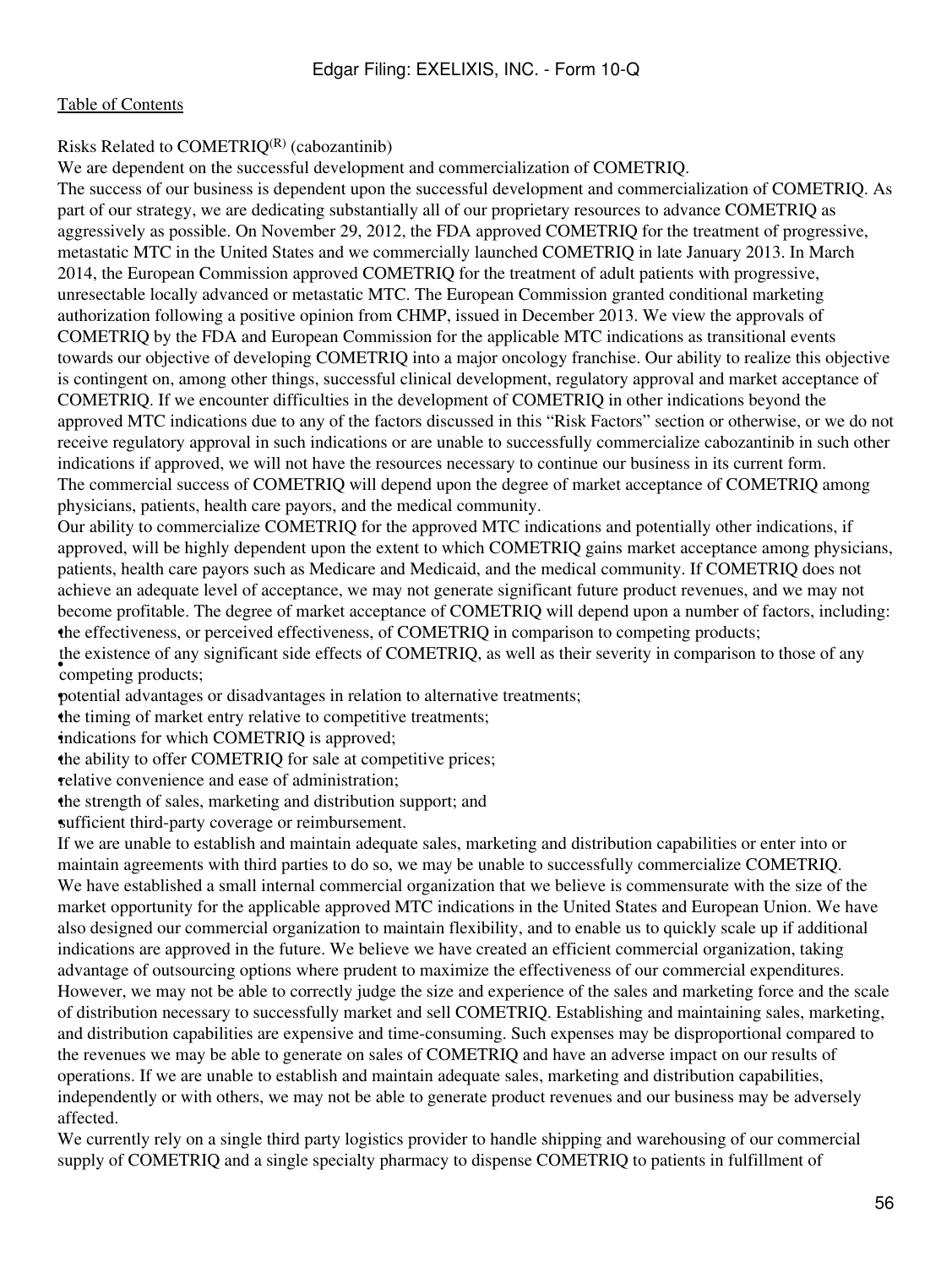prescriptions in the United States. We will also rely on a third party, Sobi, to distribute and commercialize COMETRIQ for the treatment of the applicable approved MTC indication primarily in the European Union and potentially other countries in the event that COMETRIQ is approved for commercial sale in those jurisdictions. Sobi is currently supporting access to cabozantinib under a NPU program in the European Union and other regions outside of the United States. Our current and anticipated future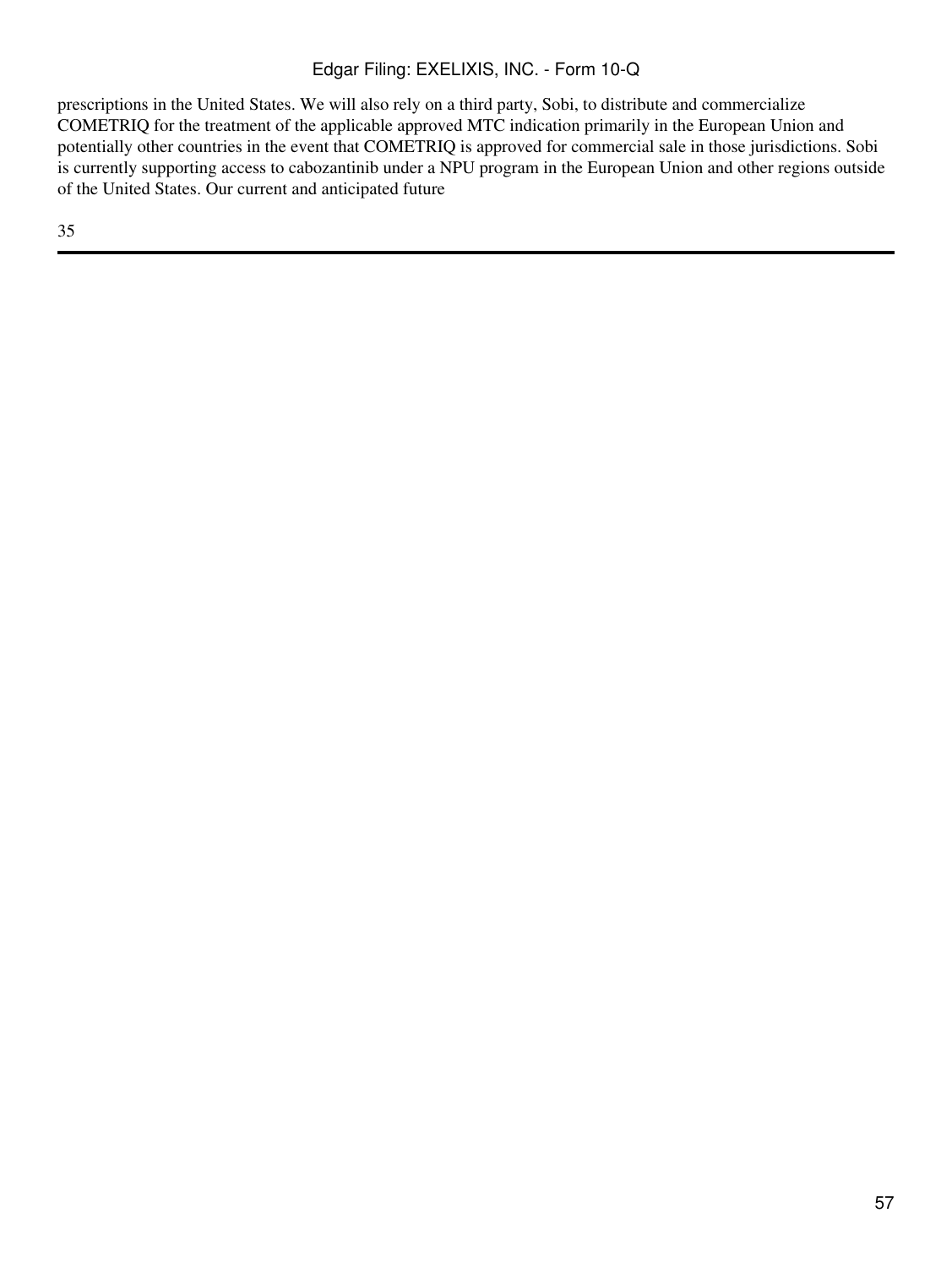dependence upon these or other third parties may adversely affect our future profit margins and our ability to supply COMETRIQ to the marketplace on a timely and competitive basis. For example, if our third party logistics provider's warehouse suffers a fire or damage from another type of disaster, the commercial supply of COMETRIQ could be destroyed, resulting in a disruption in our commercialization efforts. These or other third parties may not be able to provide services in the time we require to meet our commercial timelines and objectives or to meet regulatory requirements. We may not be able to maintain or renew our arrangements with third parties, or enter into new arrangements, on acceptable terms, or at all. Third parties could terminate or decline to renew our arrangements based on their own business priorities, at a time that is costly or inconvenient for us. If we are unable to contract for logistics services or distribution of COMETRIQ on acceptable terms, our commercialization efforts may be delayed or otherwise adversely affected.

We are subject to certain healthcare laws, regulation and enforcement; our failure to comply with those laws could have a material adverse effect on our results of operations and financial condition.

We are subject to certain healthcare laws and regulations and enforcement by the federal government and the states in which we conduct our business. The laws that may affect our ability to operate include, without limitation: persons from knowingry and withdry soliciting, receiving, ordering or paying remaneration, ancelly or maneerly, exchange for or to induce either the referral of an individual for, or the purchase, order or recommendation o the federal healthcare programs' Anti-Kickback Law, which constrains our marketing practices, educational programs, pricing policies, and relationships with healthcare providers or other entities, by prohibiting, among other things, persons from knowingly and willfully soliciting, receiving, offering or paying remuneration, directly or indirectly, in good or service for which payment may be made under federal healthcare programs such as the Medicare and Medicaid programs;

• individuals or entities from knowingly presenting, or causing to be presented, claims for payment from Medicare, federal civil and criminal false claims laws and civil monetary penalty laws, which prohibit, among other things, Medicaid, or other third-party payors that are false or fraudulent;

statements relating to healthcare matters; federal criminal laws that prohibit executing a scheme to defraud any healthcare benefit program or making false

privacy and security of health information in certain circumstances, many of which differ from each other in state law equivalents of each of the above federal laws, such as anti-kickback and false claims laws which may apply to items or services reimbursed by any third-party payor, including commercial insurers, and state laws governing the significant ways and may not have the same effect, thus complicating compliance efforts;

officials (which could include, for example, certain medical professionals); the Foreign Corrupt Practices Act, a U.S. law which regulates certain financial relationships with foreign government

ederal and state consumer protection and activities that potentially harm consumers; federal and state consumer protection and unfair competition laws, which broadly regulate marketplace activities and

• on our marketed drugs (participation in these programs and compliance with the applicable requirements may subject state and federal government price reporting laws that require us to calculate and report complex pricing metrics to government programs, where such reported priced may be used in the calculation of reimbursement and/or discounts us to potentially significant discounts on our products, increased infrastructure costs, and potentially limit our ability to offer certain marketplace discounts); and

• investment in infrastructure to ensure that tracking is performed properly, and some of these laws result in the public state and federal marketing expenditure tracking and reporting laws, which generally require certain types of expenditures in the United States to be tracked and reported (compliance with such requirements may require disclosure of various types of payments and relationships, which could potentially have a negative effect on our business and/or increase enforcement scrutiny of our activities).

In addition, certain marketing practices, including off-label promotion, may also violate false claims laws. If our operations are found to be in violation of any of the laws described above or any other governmental regulations that apply to us, we, or our officers or employees, may be subject to penalties, including civil and criminal penalties, damages, fines, withdrawal of regulatory approval, the curtailment or restructuring of our operations, the exclusion from participation in federal and state healthcare programs and imprisonment, any of which could adversely affect our ability to sell COMETRIQ or operate our business and also adversely affect our financial results.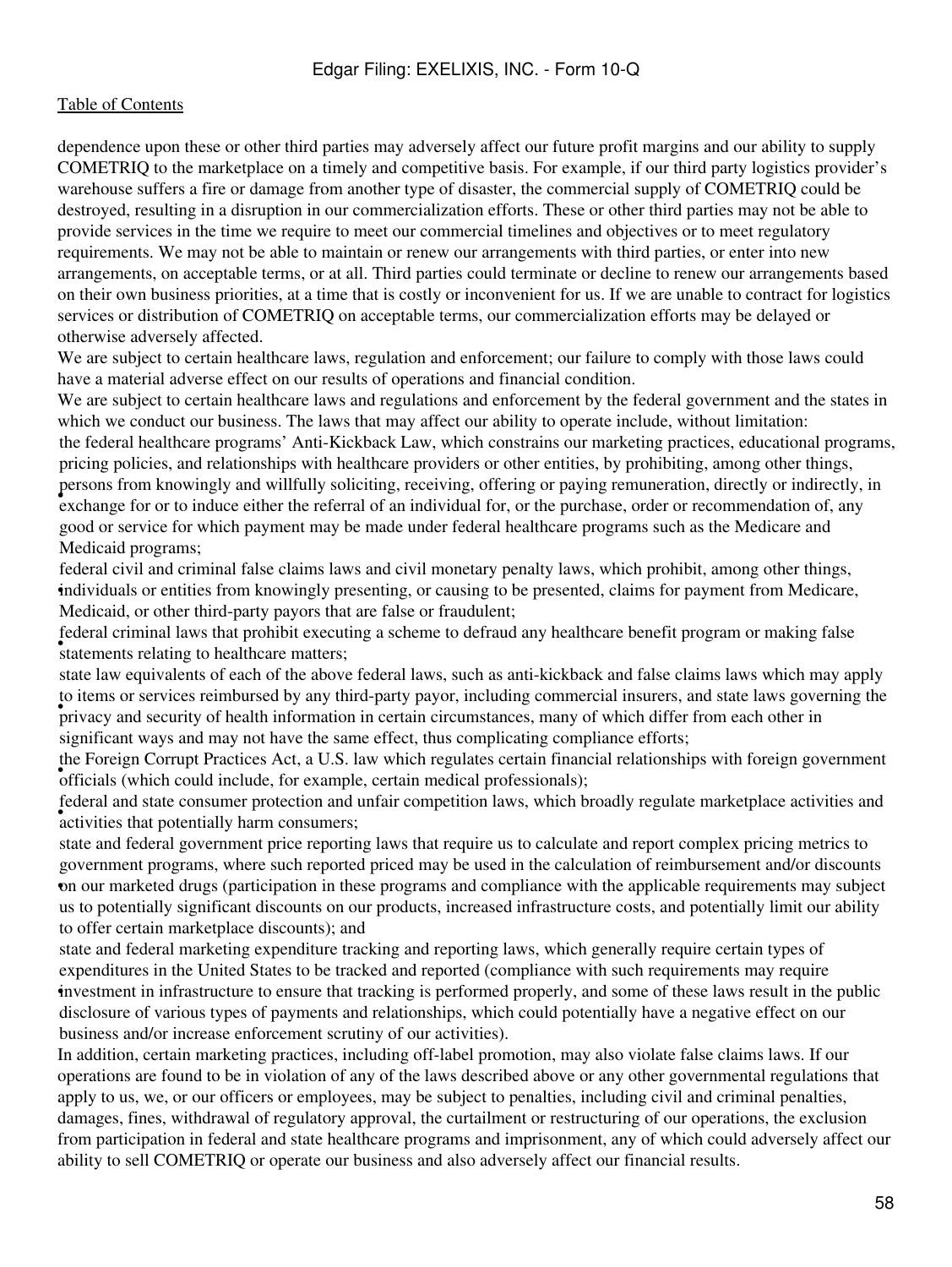Numerous federal and state laws, including state security breach notification laws, state health information privacy laws and federal and state consumer protection laws, govern the collection, use and disclosure of personal information. Other countries also have, or are developing, laws governing the collection, use and transmission of personal information. In addition, most healthcare providers who are expected to prescribe our products and from whom we obtain patient health information are subject to privacy and security requirements under the federal Health Insurance Portability and Accountability Act of 1996, or HIPAA. Although we are not directly subject to HIPAA, we could be subject to criminal penalties if we knowingly obtain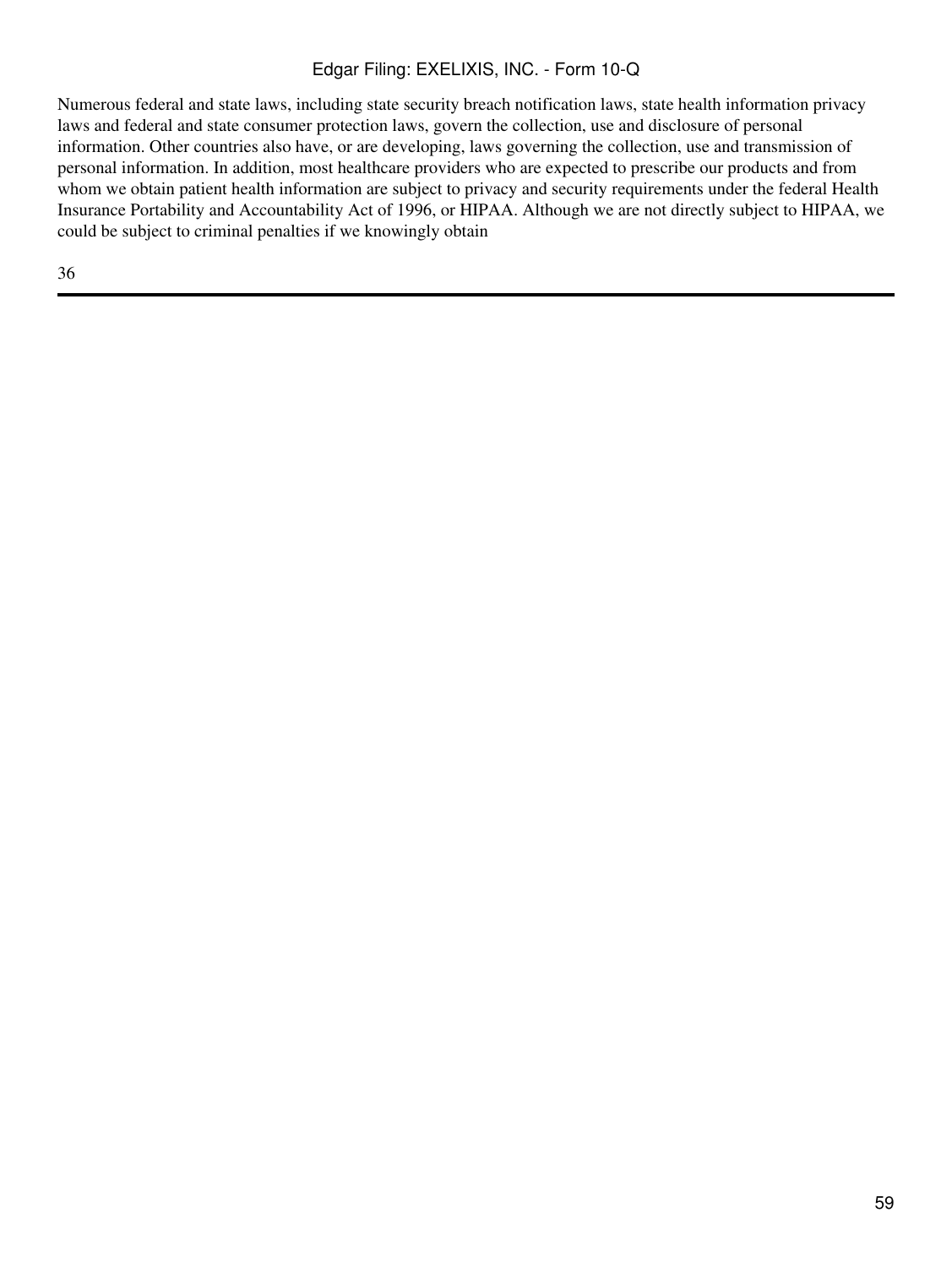individually identifiable health information from a HIPAA-covered entity in a manner that is not authorized or permitted by HIPAA. The legislative and regulatory landscape for privacy and data protection continues to evolve, and there has been an increasing amount of focus on privacy and data protection issues with the potential to affect our business, including recently enacted laws in a majority of states requiring security breach notification. These laws could create liability for us or increase our cost of doing business. International laws, such as the EU Data Privacy Directive (95/46/EC) and Swiss Federal Act on Data Protection, regulate the processing of personal data within Europe and between European countries and the United States. Failure to provide adequate privacy protections and maintain compliance with safe harbor mechanisms could jeopardize business transactions across borders and result in significant penalties.

If we are unable to obtain adequate coverage and reimbursement from third-party payors for COMETRIQ, our revenues and prospects for profitability will suffer.

Our ability to successfully commercialize COMETRIQ will be highly dependent on the extent to which coverage and reimbursement for it is, and will be, available from third-party payors, including governmental payors, such as Medicare and Medicaid, and private health insurers. Many patients will not be capable of paying for COMETRIQ themselves and will rely on third-party payors to pay for, or subsidize, their medical needs. If third-party payors do not provide coverage or reimbursement for COMETRIQ, our revenues and prospects for profitability will suffer. In addition, even if third-party payors provide some coverage or reimbursement for COMETRIQ, the availability of such coverage or reimbursement for prescription drugs under private health insurance and managed care plans often varies based on the type of contract or plan purchased.

In addition, in some foreign countries, particularly the countries in the European Union, the pricing of prescription pharmaceuticals is subject to governmental control. In these countries, price negotiations with governmental authorities can take six to twelve months or longer after the receipt of regulatory marketing approval for a product. To obtain reimbursement and/or pricing approval in some countries, we may be required to conduct a clinical trial that compares the cost effectiveness of COMETRIQ to other available therapies. The conduct of such a clinical trial could be expensive and result in delays in the commercialization of COMETRIQ. Third-party payors are challenging the prices charged for medical products and services, and many third-party payors limit reimbursement for newly-approved health care products. In particular, third-party payors may limit the indications for which they will reimburse patients who use COMETRIQ. Cost-control initiatives could decrease the price we might establish for COMETRIQ, which would result in lower product revenues to us.

Current healthcare laws and regulations and future legislative or regulatory reforms to the healthcare system may affect our ability to sell COMETRIQ profitably.

The United States and some foreign jurisdictions are considering or have enacted a number of legislative and regulatory proposals to change the healthcare system in ways that could affect our ability to sell COMETRIQ profitably. Among policy makers and payors in the United States and elsewhere, there is significant interest in promoting changes in healthcare systems with the stated goals of containing healthcare costs, improving quality and/or expanding access. In the United States, the pharmaceutical industry has been a particular focus of these efforts and has been significantly affected by major legislative initiatives.

For example, under the Patient Protection and Affordable Care Act, as amended by the Health Care and Education Affordability Reconciliation Act of 2010, collectively referred to as the PPACA, enacted in March 2010, substantial changes may be made to the way healthcare is financed by both governmental and private insurers, and those changes may significantly affect the pharmaceutical industry. Among other things, the PPACA creates a new system of health insurance "exchanges," designed to make health policies available to individuals and certain groups though state- or federally-administered marketplaces, beginning in 2014. In connection with such exchanges, certain "essential health benefits" are intended to be made more consistent across plans, setting basically a baseline coverage level. While prescription drugs are broadly considered "essential," there is some discretion to the plans as to what categories of prescription drug products will be covered (and the scope of coverage in each category). We cannot predict at this time whether COMETRIQ would be covered by the health plans offered in any or all of the exchanges. Failure to be covered by plans offered in the exchanges could have a material adverse impact on our business. We anticipate that the PPACA, as well as other healthcare reform measures that may be adopted in the future, may result in more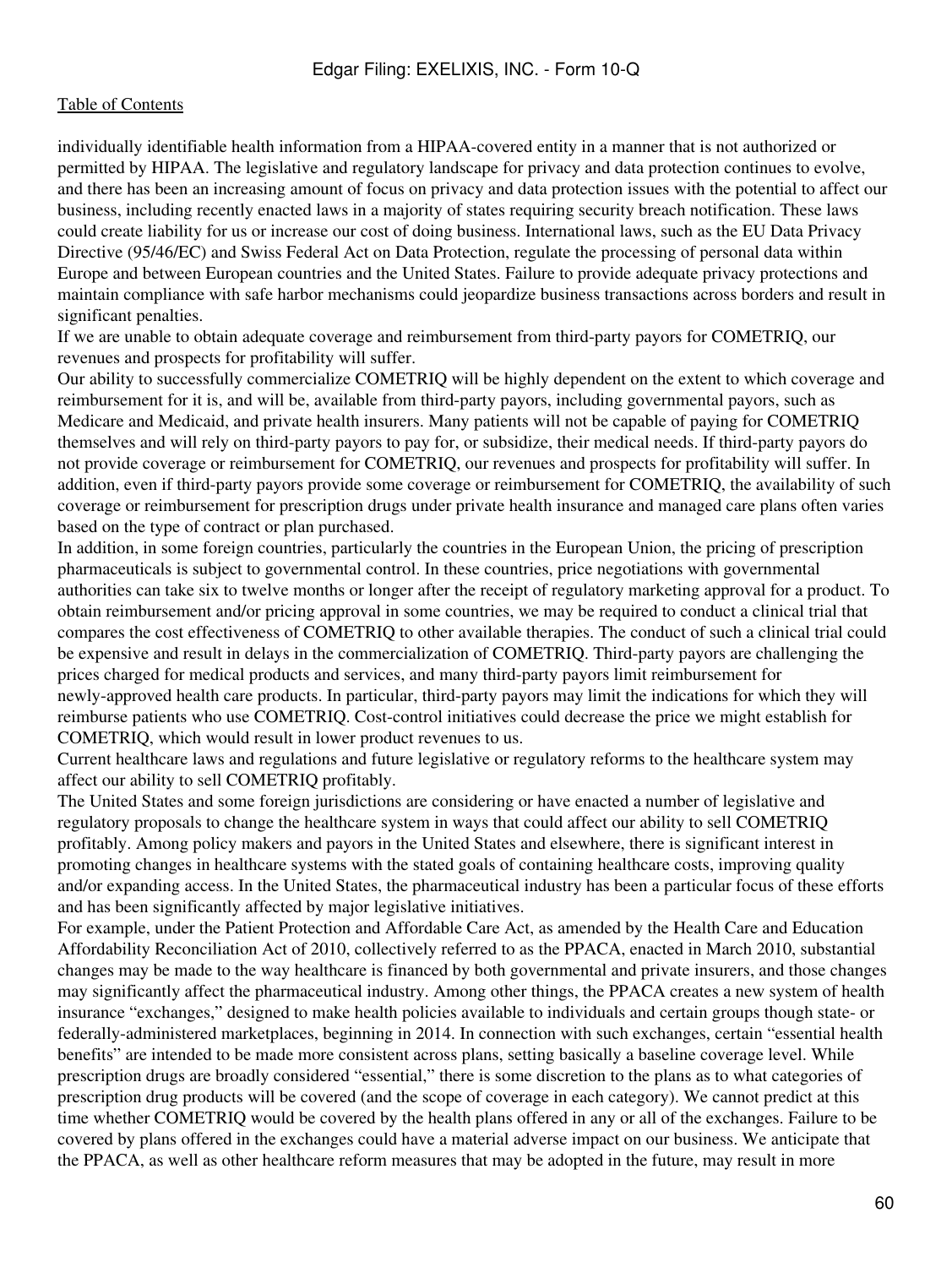rigorous coverage criteria and an additional downward pressure on the price that we receive for COMETRIQ and any subsequently approved product, and could seriously harm our business. Under the Budget Control Act of 2011, as amended, federal budget "sequestration" became effective in March 2013, automatically reducing payments under various government programs, including, for example, certain Medicare provider and supplier reimbursement payments. Sequestration may have a material adverse effect on our customers and accordingly, our financial operations. Any reduction in reimbursement from Medicare or other government programs may result in a similar reduction in payments from private payors. Insurers may also refuse to provide any coverage of uses of approved products for medical indications other than those for which the FDA has granted market approvals. As a result, significant uncertainty exists as to whether and how much third-party payors will reimburse for newly-approved drugs, which in turn will put pressure on the pricing of drugs.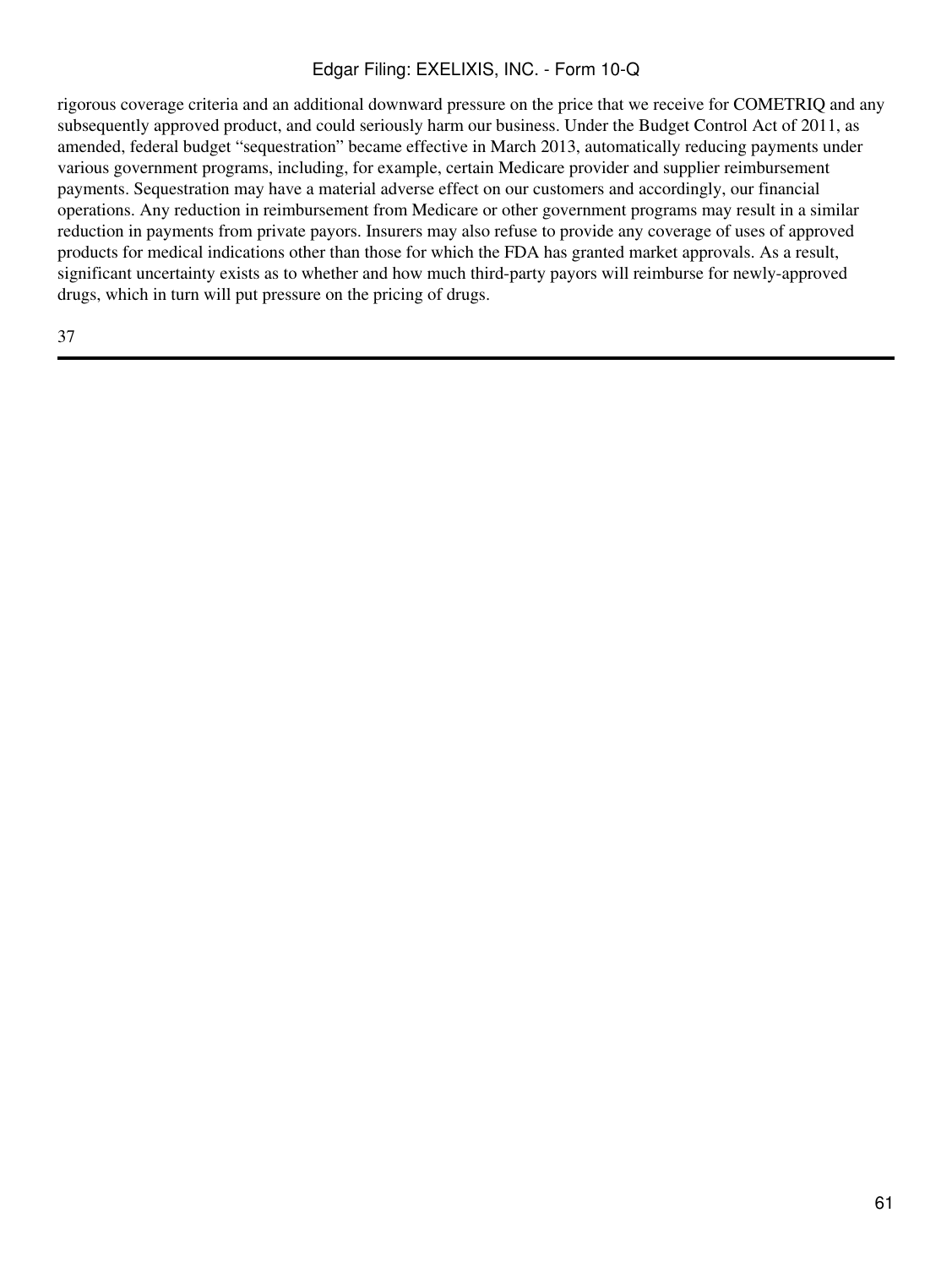We also cannot be certain that COMETRIQ will successfully be placed on the list of drugs covered by particular commercial or government health plan formularies, nor can we predict the negotiated price for COMETRIQ, which will be determined by market factors. Many states have also created preferred drug lists for their Medicaid programs, and include drugs on those lists only when the manufacturers agree to pay a supplemental rebate. If COMETRIQ is not included on these preferred drug lists, physicians may not be inclined to prescribe it to their Medicaid patients, thereby diminishing the potential market for COMETRIQ.

As a result of the overall trend towards cost-effectiveness criteria and managed healthcare in the United States, third-party payors are increasingly attempting to contain healthcare costs by limiting both coverage and the level of reimbursement of new drugs. They may use tiered reimbursement and may adversely affect demand for COMETRIQ by placing it in an expensive tier. They may also refuse to provide any coverage of uses of approved products for medical indications other than those for which the FDA has granted market approvals. As a result, significant uncertainty exists as to whether and how much third-party payors will reimburse for newly approved drugs, which in turn will put pressure on the pricing of drugs. Further, we do not have experience in ensuring approval by applicable third-party payors outside of the United States for coverage and reimbursement of COMETRIQ. We also anticipate pricing pressures in connection with the sale of COMETRIQ due to the increasing influence of health maintenance organizations and additional legislative proposals.

Our competitors may develop products and technologies that make cabozantinib obsolete.

The pharmaceutical industry is highly fragmented and is characterized by rapid technological change. In particular, the area of kinase-targeted therapies is a rapidly evolving and competitive field. We face, and will continue to face, intense competition from biotechnology, biopharmaceutical and pharmaceutical companies, as well as academic research institutions, clinical reference laboratories and government agencies that are pursuing research activities similar to ours. Some of our competitors have entered into collaborations with leading companies within our target markets, including some of our existing collaborators. Some of our competitors are further along in the development of their products than we are. In addition, delays in the development of cabozantinib for the treatment of additional tumor types beyond progressive, metastatic MTC could allow our competitors to bring products to market before us, which would impair our ability to commercialize cabozantinib in such tumor types. Our future success will depend upon our ability to maintain a competitive position with respect to technological advances. The markets for which we intend to pursue regulatory approval of cabozantinib are highly competitive. Further, our competitors may be more effective at using their technologies to develop commercial products. Many of the organizations competing with us have greater capital resources, larger research and development staff and facilities, more experience in obtaining regulatory approvals and more extensive product manufacturing and commercial capabilities than we do. As a result, our competitors may be able to more easily develop technologies and products that would render our technologies and products, and those of our collaborators, obsolete and noncompetitive. There may also be drug candidates of which we are not aware at an earlier stage of development that may compete with cabozantinib. In addition, cabozantinib may compete with existing therapies that have long histories of use, such as chemotherapy and radiation treatments in cancer indications.

We believe that the principal competing anti-cancer therapy to COMETRIQ in progressive, metastatic MTC is AstraZeneca's RET, VEGFR and EGFR inhibitor vandetanib, which has been approved by the FDA and the European Commission for the treatment of symptomatic or progressive MTC in patients with unresectable, locally advanced or metastatic disease. In addition, we believe that COMETRIQ also faces competition as a treatment for progressive, metastatic MTC from off-label use of Bayer's and Onyx Pharmaceuticals' (a wholly-owned subsidiary of Amgen) multikinase inhibitor sorafenib, Pfizer's multikinase inhibitor sunitinib, and Ariad Pharmaceutical's multikinase inhibitor ponatinib.

We believe that if cabozantinib is approved for the treatment of the indications for which we currently have ongoing phase 3 pivotal trials, its potential principal competition in such indications may include the following:

• CYP17 inhibitor abiraterone; Medivation's androgen receptor inhibitor enzalutamide; and chemotherapeutic agents, CRPC (castration-resistant prostate cancer): Bayer's and Algeta's alpha-pharmaceutical radium 223; Janssen Biotech's including Sanofi's cabazitaxel and generic docetaxel;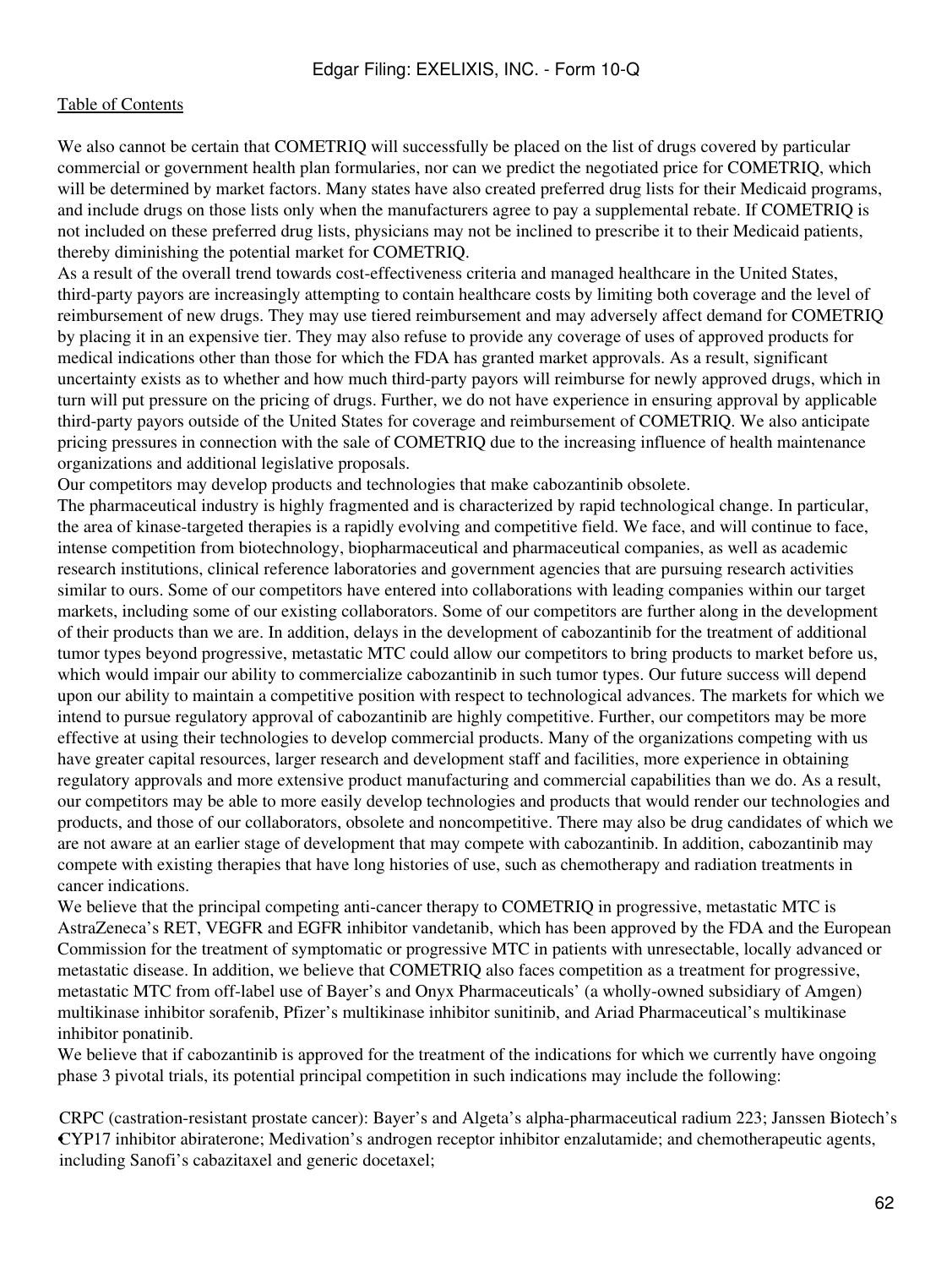• Pharmaceuticals' sorafenib; GlaxoSmithKline's pazopanib; and Genentech's bevacizumab; and RCC (renal cell cancer): Pfizer's axitinib, sunitinib and temsirolimus; Novartis' everolimus; Bayer's and Onyx race (hepatoeentalar). Bayer's and On.<br>ramucirumab; and ArQule's tivantinib. HCC (hepatocellular): Bayer's and Onyx Pharmaceuticals' sorafenib; Bayer's regorafenib; ImClone System's

Examples of potential competition for cabozantinib in other cancer indications include: other VEGF pathway inhibitors, including Genentech's bevacizumab; other RET inhibitors including Eisai's lenvatinib; other MET inhibitors, including Amgen's AMG 208, Pfizer's crizotinib and Genentech's onartuzumab; and other agents such as ArQule's tivantinib.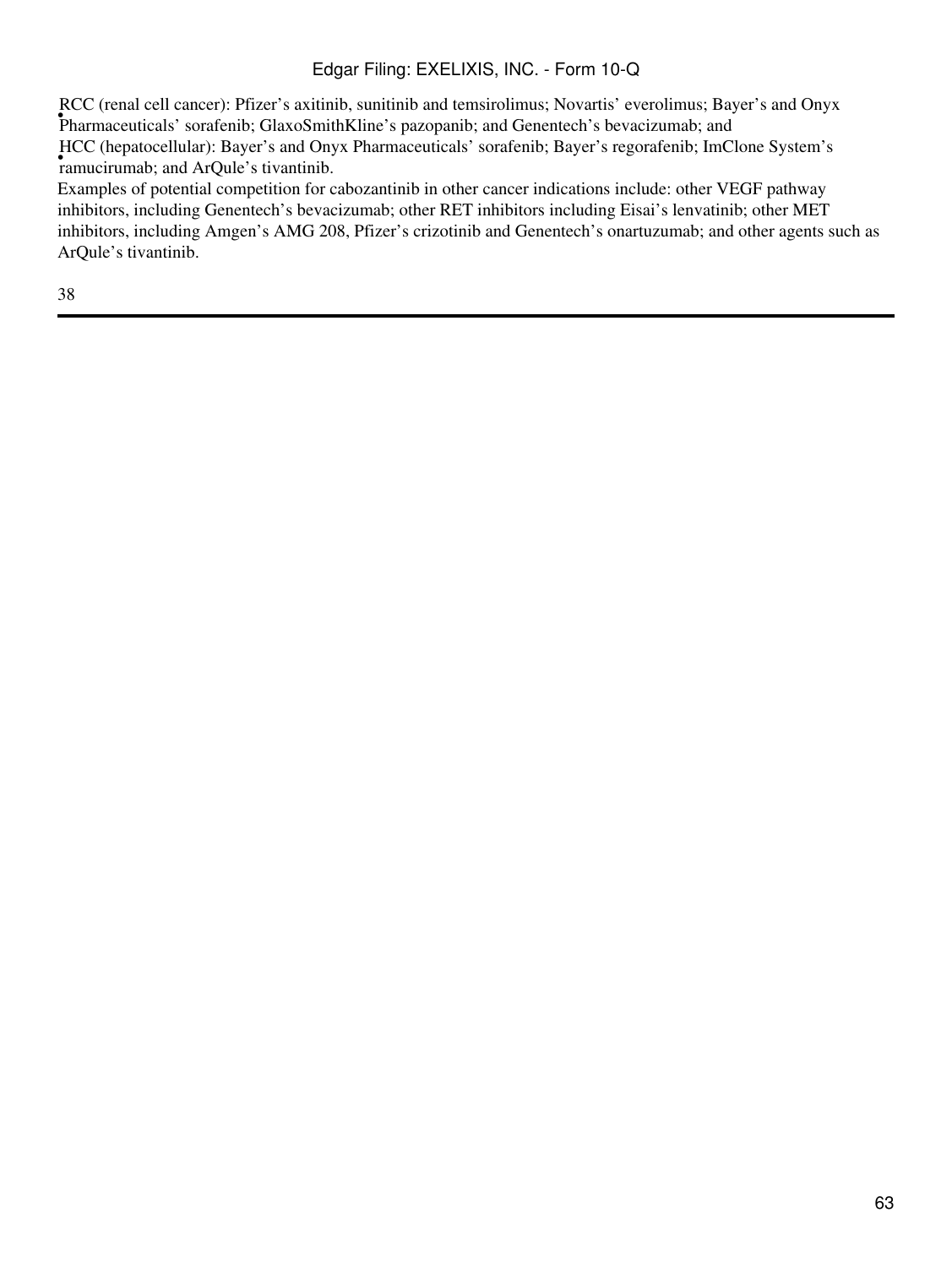We lack the manufacturing capabilities and experience necessary to enable us to produce COMETRIQ for clinical development or for commercial sale and rely on third parties to do so, which subjects us to various risks. We do not have the manufacturing capabilities or experience necessary to enable us to produce materials for our clinical trials or for commercial sale of COMETRIQ and rely on third party contractors to do so. These third parties must comply with applicable regulatory requirements, including the FDA's current Good Manufacturing Practices, or GMP. Our current and anticipated future dependence upon these third parties may adversely affect our future profit margins and our ability to develop and commercialize COMETRIQ on a timely and competitive basis. These third parties may not be able to produce material on a timely basis or manufacture material at the quality or in the quantity required to meet our development and commercial timelines and applicable regulatory requirements. We may not be able to maintain or renew our existing third party manufacturing and supply arrangements, or enter into new arrangements, on acceptable terms, or at all. Our third party manufacturers and suppliers could terminate or decline to renew our manufacturing and supply arrangements based on their own business priorities, at a time that is costly or inconvenient for us. If we are unable to contract for the production of materials in sufficient quantity and of sufficient quality on acceptable terms, our clinical trials and commercialization efforts may be delayed or otherwise adversely affected.

Our third-party manufacturers may not be able to comply with the GMP regulations, other applicable FDA regulatory requirements or similar regulations applicable outside of the United States. Additionally, if we are required to enter into new manufacturing or supply arrangements, we may not be able to obtain approval from the FDA of any alternate manufacturer or supplier in a timely manner, or at all, which could delay or prevent the clinical development and commercialization of COMETRIQ. Failure of our third party manufacturers or suppliers or us to obtain approval from the FDA or to comply with applicable regulations could result in sanctions being imposed on us, including fines, civil penalties, delays in or failure to grant marketing approval of COMETRIQ, injunctions, delays, suspension or withdrawal of approvals, license revocation, seizures or recalls of products and compounds, operating restrictions and criminal prosecutions, any of which could have a significant adverse effect on our business. In addition, COMETRIQ requires precise, high-quality manufacturing. The failure to achieve and maintain these high manufacturing standards, including the incidence of manufacturing errors, could result in patient injury or death, product recalls or withdrawals, delays or failures in product testing or delivery, cost overruns or other problems that could have also a significant adverse effect on our business.

Clinical testing of cabozantinib is a lengthy, costly, complex and uncertain process and may fail to demonstrate safety and efficacy.

Cabozantinib is being evaluated in a comprehensive development program for the treatment of CRPC, RCC, HCC and a variety of other indications beyond progressive, metastatic MTC. Clinical trials are inherently risky and may reveal that cabozantinib is ineffective or has unacceptable toxicity or other side effects that may significantly decrease the likelihood of regulatory approval in such indications.

The results of preliminary studies do not necessarily predict clinical or commercial success, and later-stage clinical trials may fail to confirm the results observed in earlier-stage trials or preliminary studies. Although we have established timelines for manufacturing and clinical development of cabozantinib based on existing knowledge of our compounds in development and industry metrics, we may not be able to meet those timelines.

We may experience numerous unforeseen events, during or as a result of clinical testing, that could delay or prevent commercialization of cabozantinib for the treatment of CRPC, RCC, HCC and other indications, including: •cabozantinib may not prove to be efficacious or may cause, or potentially cause, harmful side effects;

**had expected to be promising;** negative or inconclusive clinical trial results may require us to conduct further testing or to abandon projects that we

our compensors may discover or comour competitors may discover or commercialize other compounds or therapies that show significantly improved safety

• cancellation of clinical testing; and patient registration or enrollment in our clinical testing may be lower than we anticipate, resulting in the delay or

• regulators or institutional review boards may withhold authorization of cabozantinib, or delay, suspend or terminate clinical research for various reasons, including noncompliance with regulatory requirements or their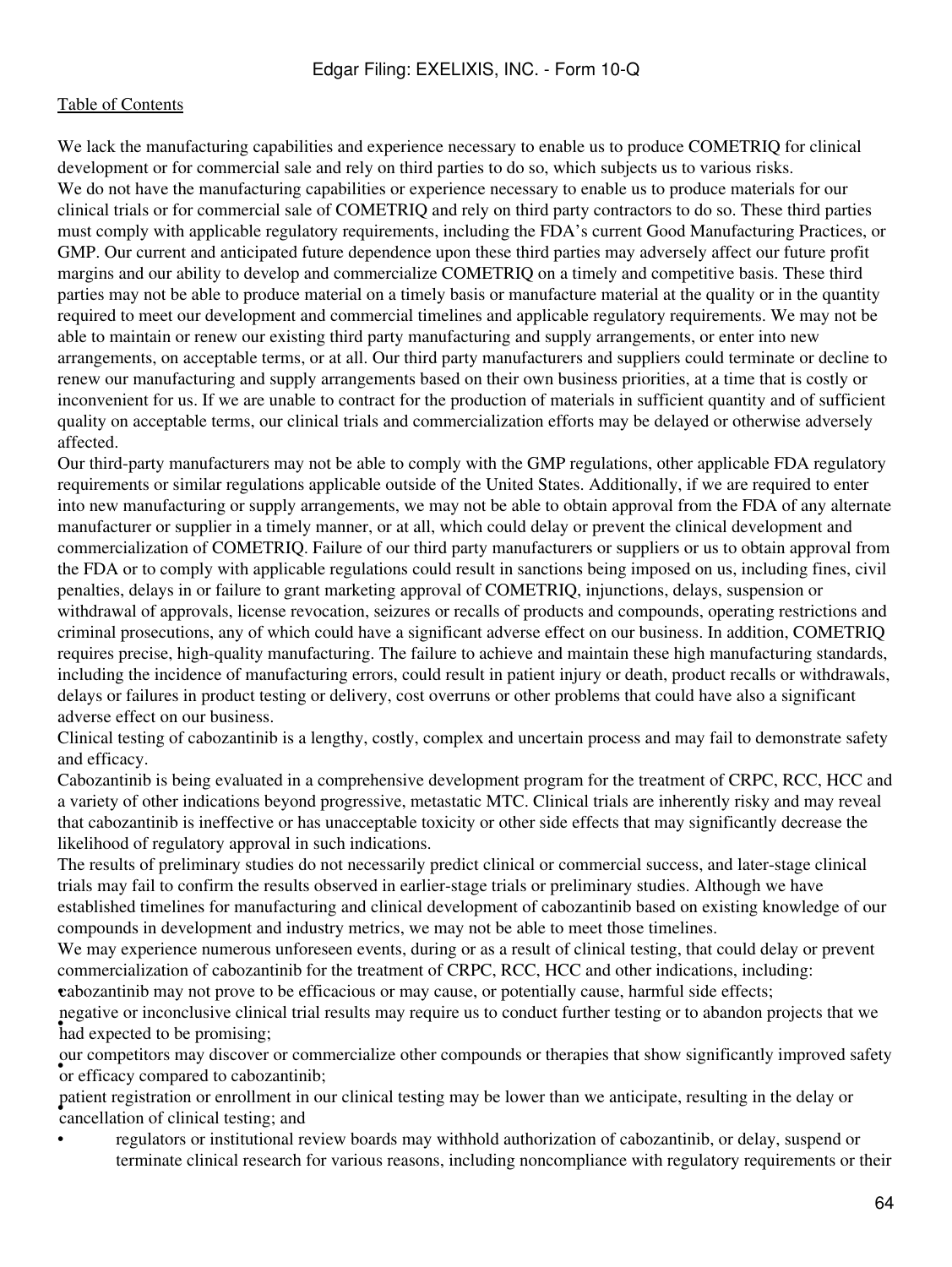determination that participating patients are being exposed to unacceptable health risks. If we were to have significant delays in or termination of our clinical testing of cabozantinib as a result of any of the events described above or otherwise, our expenses could increase and our ability to generate revenues could be impaired, either of which could adversely impact our financial results.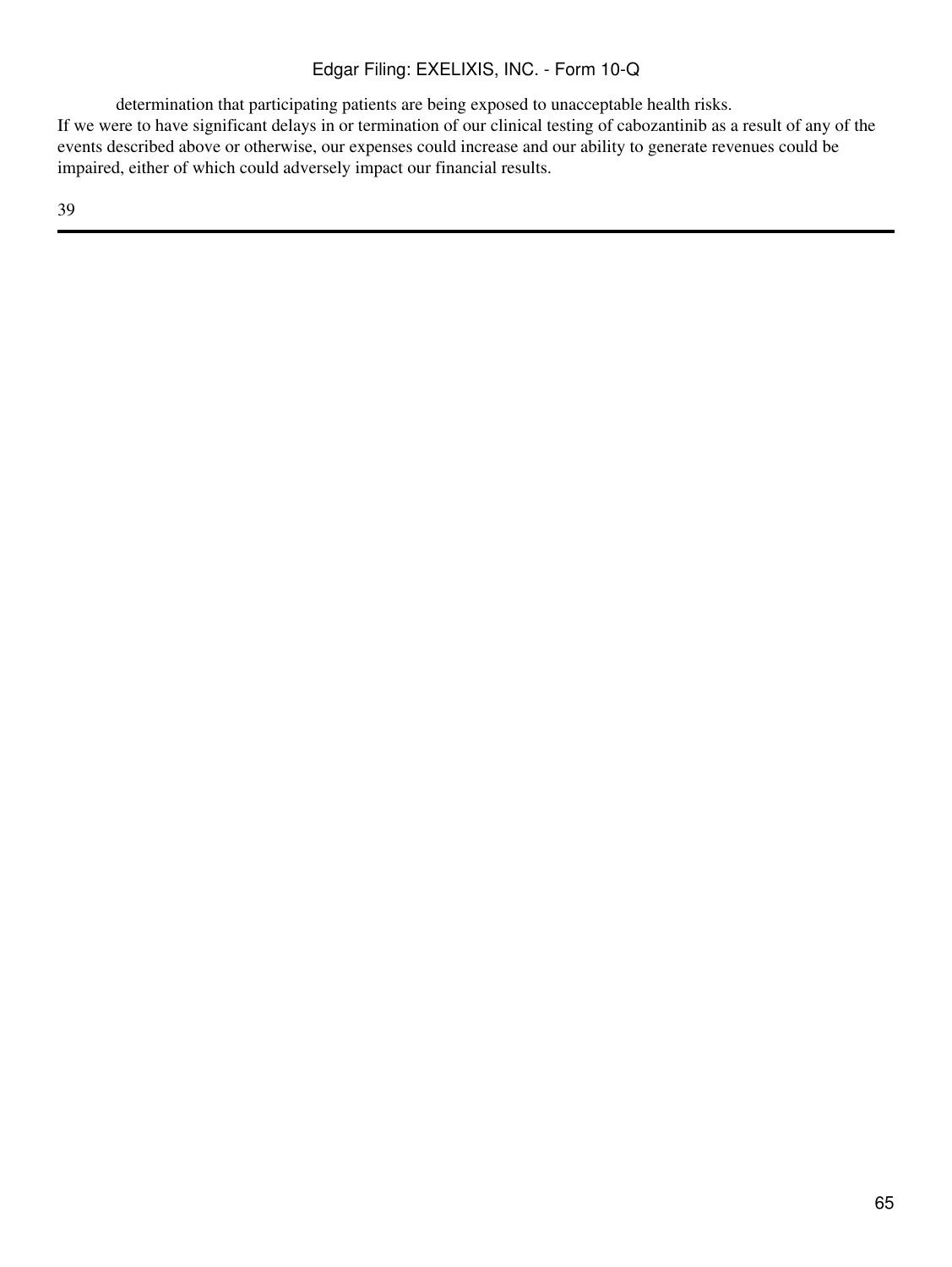We have limited experience in conducting clinical trials and may not be able to rapidly or effectively continue the further development of cabozantinib or meet current or future requirements of the FDA or regulatory authorities in other jurisdictions, including those identified based on our discussions with the FDA or such other regulatory authorities. Our planned clinical trials may not begin on time, or at all, may not be completed on schedule, or at all, may not be sufficient for registration of cabozantinib or may not result in an approvable product.

Completion of clinical trials may take several years or more, but the length of time generally varies substantially according to the type, complexity, novelty and intended use of cabozantinib. The duration and the cost of clinical trials may vary significantly over the life of a project as a result of factors relating to the clinical trial, including, among others:

•the number of patients who ultimately participate in the clinical trial;

•the duration of patient follow-up that is appropriate in view of the results or required by regulatory authorities; the number of clinical sites included in the trials; and

•the length of time required to enroll suitable patient subjects.

Any delay could limit our ability to generate revenues, cause us to incur additional expense and cause the market price of our common stock to decline significantly. Our partners under our collaboration agreements may experience similar risks with respect to the compounds we have out-licensed to them. If any of the events described above were to occur with such programs or compounds, the likelihood of receipt of milestones and royalties under such collaboration agreements could decrease.

If third parties upon which we rely do not perform as contractually required or expected, we may not be able to obtain regulatory approval for or commercialize cabozantinib for the treatment of additional indications beyond the approved MTC indications.

We do not have the ability to independently conduct clinical trials for cabozantinib, including our postmarketing commitments for COMETRIQ for the treatment of progressive, metastatic MTC, and we rely on third parties we do not control such as the federal government (including NCI-CTEP, with whom we have our CRADA), third-party contract research organizations, or CROs, medical institutions, clinical investigators and contract laboratories to conduct our clinical trials. If these third parties do not successfully carry out their contractual duties or regulatory obligations or meet expected deadlines, if the third parties need to be replaced or if the quality or accuracy of the data they obtain is compromised due to the failure to adhere to our clinical protocols or regulatory requirements or for other reasons, our preclinical development activities or clinical trials may be extended, delayed, suspended or terminated, and we may not be able to obtain regulatory approval for or commercialize cabozantinib for additional indications beyond the applicable approved MTC indications in the United States and European Union.

Cabozantinib is subject to a lengthy and uncertain regulatory process that may not result in the necessary regulatory approvals, which could adversely affect our ability to commercialize cabozantinib.

Cabozantinib, as well as the activities associated with its research, development and commercialization, are subject to extensive regulation by the FDA and other regulatory agencies in the United States and by comparable authorities in other countries. Failure to obtain regulatory approval for cabozantinib would prevent us from promoting its use. We have only limited experience in preparing and filing the applications necessary to gain regulatory approvals. The process of obtaining regulatory approvals in the United States and other foreign jurisdictions is expensive, and often takes many years, if approval is obtained at all, and can vary substantially based upon the type, complexity and novelty of the product candidates involved. For example, before an NDA or NDA supplement can be submitted to the FDA, or Marketing Authorization Application to the European Medicines Agency or any application or submission to regulatory authorities in other jurisdictions, the product candidate must undergo extensive clinical trials, which can take many years and require substantial expenditures.

In December 2011, we initiated COMET-2, our first phase 3 pivotal trial of cabozantinib in patients with metastatic CRPC, with pain response as the primary efficacy endpoint for the trial. We were not able to reach a timely agreement with the FDA for a Special Protocol Assessment, or SPA, on the proposed design and analysis of the COMET-2 trial. We originally submitted the proposed protocol for this trial using primary endpoints of pain reduction and bone scan response to the FDA in June 2011 with a request for a SPA. The FDA's final response prior to our discontinuation of the SPA process, which we received in October 2011, raised the following concerns regarding the COMET-2 trial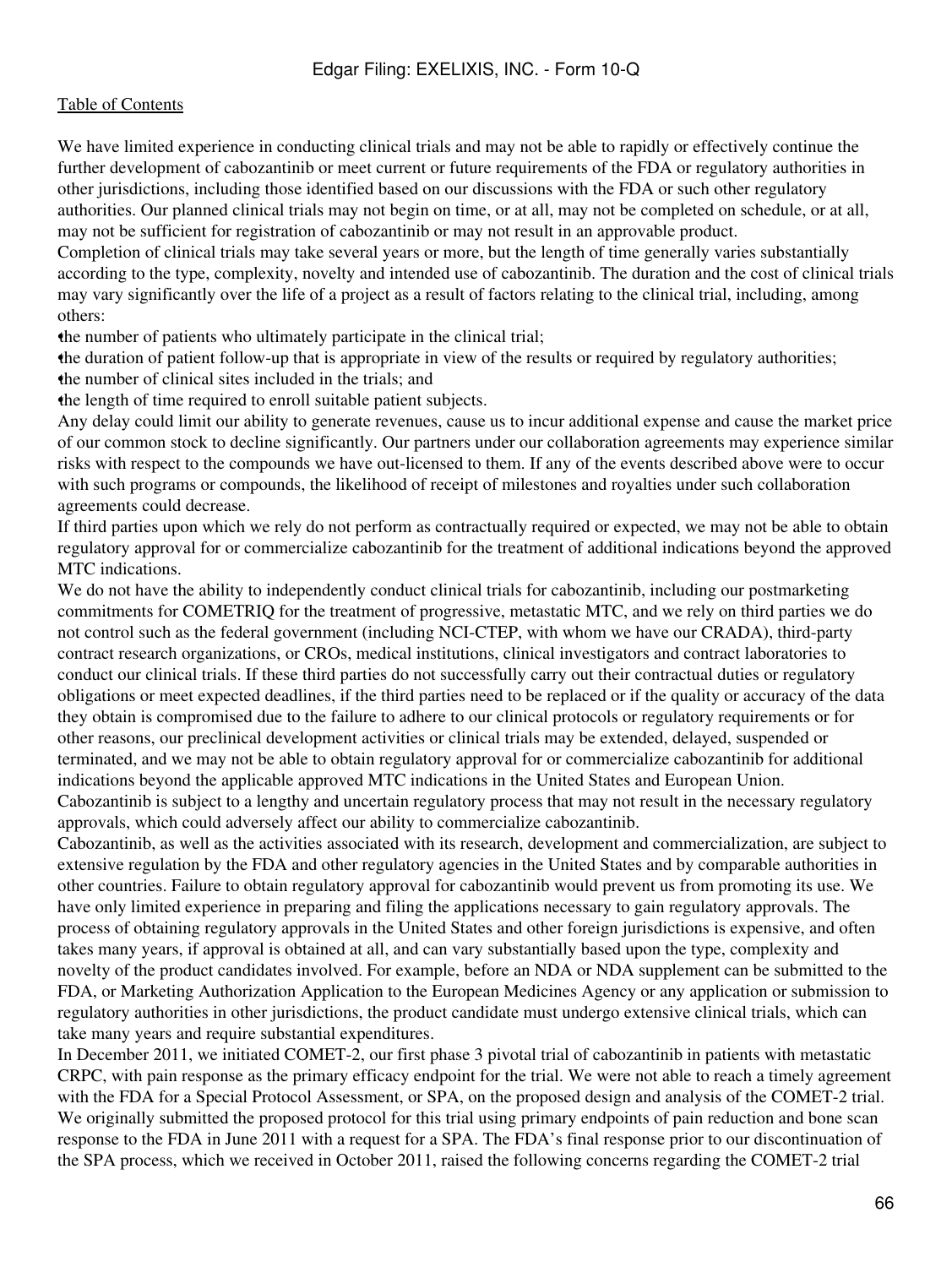design in the context of its consideration of a SPA for the trial, among other comments:

• concern about the and mitoxantrone; a concern about the ability to maintain blinding of the trial due to differences in toxicity profiles between cabozantinib

with less toxicity by opioid therapy; a view that the assumed magnitude of pain improvement is modest and could represent a placebo effect or be attained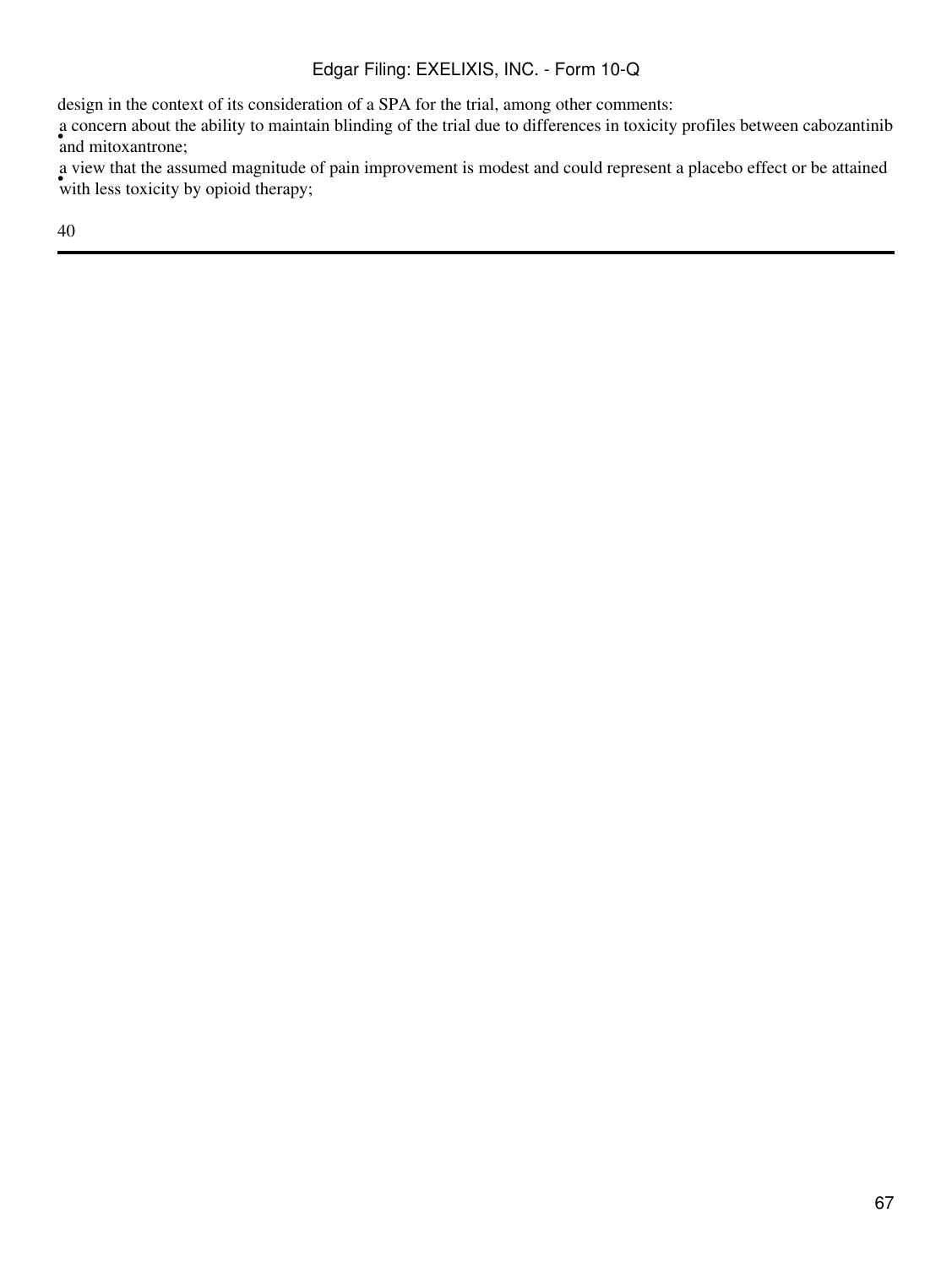• cabozantinib will have on pain is mediated by anti-tumor activity, that anti-tumor activity should translate into an a view that symptomatic improvement should be supported by evidence of anti-tumor activity, an acceptable safety profile and lack of survival decrement. The FDA also expressed the view that if the effect that we believe improvement in overall survival; and

studies will always be more secure. The FDA advised that for a single randomized trial to support an NDA, the trial a recommendation that if we use pain response as a primary efficacy endpoint, that we conduct two adequate and well-controlled trials to demonstrate effectiveness as, according to the FDA, a conclusion based on two persuasive must be well designed, well conducted, internally consistent and provide statistically persuasive efficacy findings so that a second trial would be ethically or practically impossible to perform.

In the context of its consideration of a SPA for the COMET-2 trial, the FDA also recommended that overall survival be the primary efficacy endpoint. The final FDA response prior to our discontinuation of the SPA process stated that we could choose to conduct the trial in the absence of a SPA agreement. We elected to proceed with initiation of the COMET-2 trial and the COMET-1 trial, and to discontinue further attempts to secure a SPA agreement with respect to the COMET-2 trial. We initiated the COMET-2 trial with a pain palliation endpoint in December 2011 and the COMET-1 trial with an overall survival endpoint in May 2012.

Any clinical trial may fail to produce results satisfactory to the FDA or regulatory authorities in other jurisdictions. For example, the FDA could determine that the design of a clinical trial is inadequate to produce reliable results. The regulatory process also requires preclinical testing, and data obtained from preclinical and clinical activities are susceptible to varying interpretations. The FDA has substantial discretion in the approval process and may refuse to approve any NDA (regardless of prior receipt of a SPA) or decide that our data is insufficient for approval and require additional preclinical, clinical or other studies. For example, varying interpretations of the data obtained from preclinical and clinical testing could delay, limit or prevent regulatory approval of cabozantinib.

In addition, delays or rejections may be encountered based upon changes in regulatory policy for product approval during the period of product development and regulatory agency review. Changes in regulatory approval policy, regulations or statutes or the process for regulatory review during the development or approval periods of cabozantinib may cause delays in the approval or rejection of an application.

Even if the FDA or a comparable authority in another jurisdiction approves cabozantinib, the approval may impose significant restrictions on the indicated uses, conditions for use, labeling, distribution, advertising, promotion, marketing and/or production of cabozantinib and may impose ongoing requirements for post-approval studies, including additional research and development and clinical trials. For example, in connection with the FDA's approval of COMETRIQ for the treatment of progressive, metastatic MTC, we are subject to the various postmarketing requirements, including a requirement to conduct a phase 2 clinical trial comparing a lower dose of COMETRIQ to the approved dose of 140 mg daily COMETRIQ in progressive, metastatic MTC and to conduct other clinical pharmacology and preclinical studies. These agencies also may impose various civil or criminal sanctions for failure to comply with regulatory requirements, including withdrawal of product approval.

Risks Related to Our Relationships with Third Parties

We are dependent upon our collaborations with major companies, which subjects us to a number of risks. We have established collaborations with leading pharmaceutical and biotechnology companies, including Genentech, Bristol-Myers Squibb, Sanofi, Merck (known as MSD outside of the United States and Canada) and Daiichi Sankyo, for the development and ultimate commercialization of certain compounds generated from our research and development efforts. We may pursue collaborations for selected unpartnered preclinical and clinical programs and compounds. Our dependence on our relationships with existing collaborators for the development and commercialization of compounds under the collaborations subjects us to, and our dependence on future collaborators for development and commercialization of additional compounds will subject us to, a number of risks, including: being the section of the amount of 0.5. marketing obligated to share under our collaboration with Genentech; we may not be able to control the amount of U.S. marketing and commercialization costs for cobimetinib we are

we are not able to confror the amount and thring or resources that our condidentiers or potential rature condiders will devote to the development or commercialization of drug candidates or to their marketing and distributi we are not able to control the amount and timing of resources that our collaborators or potential future collaborators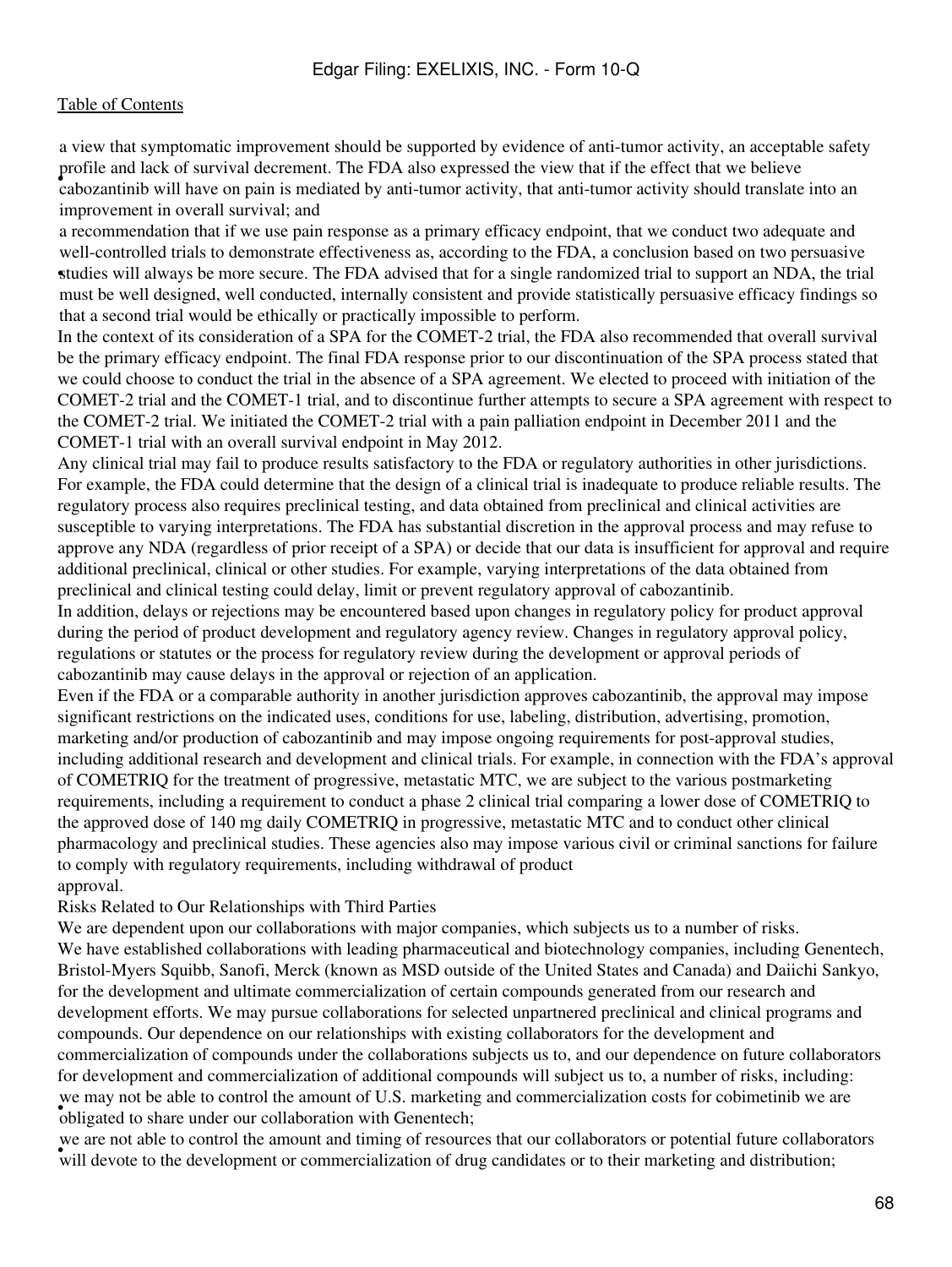• abandon a drug candidate, repeat or conduct new clinical trials or require a new formulation of a drug candidate for collaborators may delay clinical trials, provide insufficient funding for a clinical trial program, stop a clinical trial or clinical testing;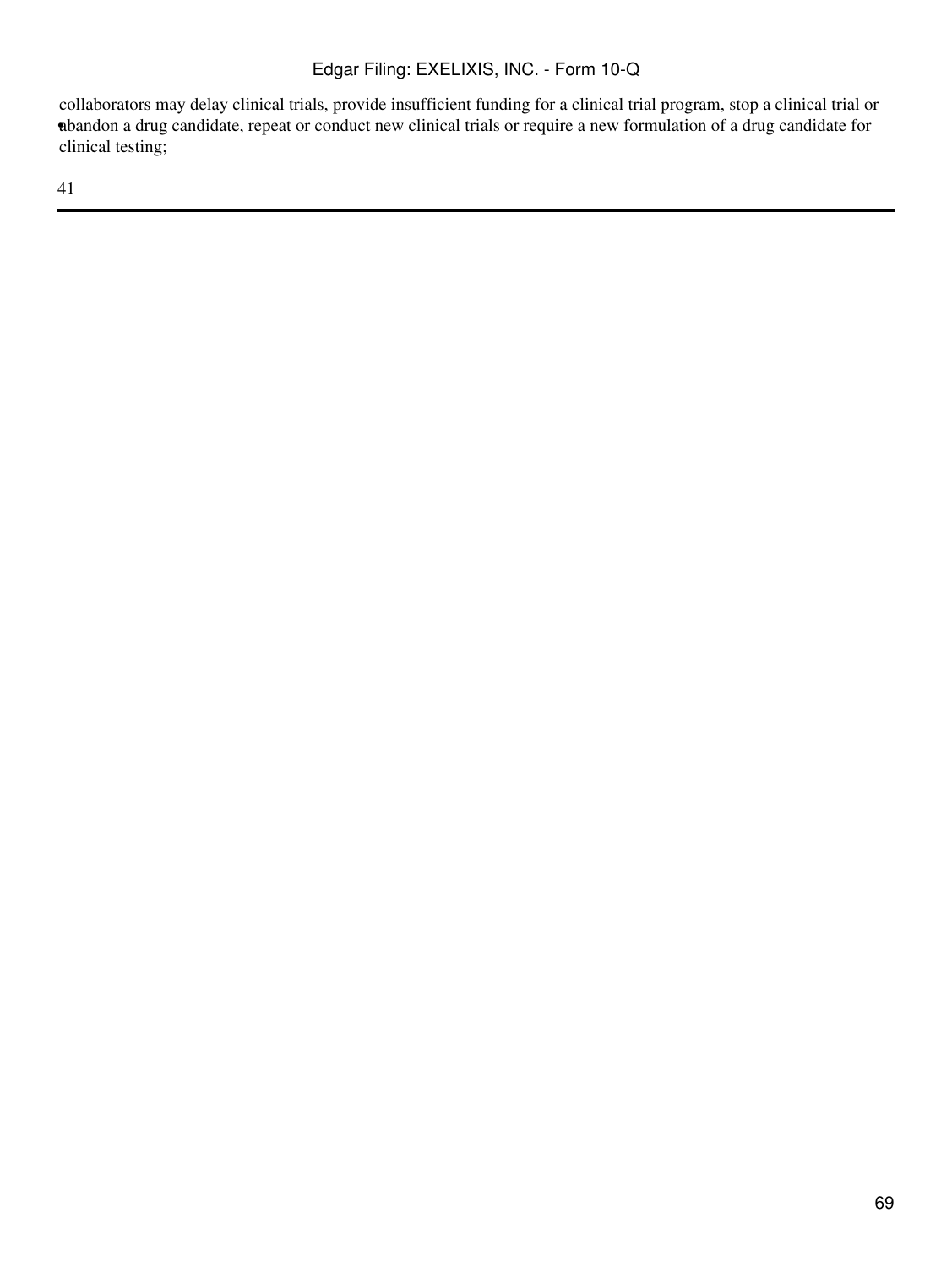• development or commercialization of our drug candidates or that result in costly litigation or arbitration that diverts disputes may arise between us and our collaborators that result in the delay or termination of the research, management's attention and resources;

•collaborators may experience financial difficulties;

•collaborators may not be successful in their efforts to obtain regulatory approvals in a timely manner, or at all; • information in such a way as to invite litigation that could jeopardize or invalidate our proprietary information or collaborators may not properly maintain or defend our intellectual property rights or may use our proprietary expose us to potential litigation;

business comonations or significant enanges in a condoctator is business.<br>willingness or ability to complete its obligations under any arrangement; business combinations or significant changes in a collaborator's business strategy may adversely affect a collaborator's

in collaboration with others, including our competitors; a collaborator could independently move forward with a competing drug candidate developed either independently or

exclusivity; we may be precluded from entering into additional collaboration arrangements with other parties in an area or field of

•future collaborators may require us to relinquish some important rights, such as marketing and distribution rights; and • **of our drug candidates**. collaborations may be terminated or allowed to expire, which would delay, and may increase the cost of development

If any of these risks materialize, our product development efforts could be delayed and otherwise adversely affected, which could adversely impact our business, operating results and financial condition.

We may not receive revenue from our collaborations.

Historically, we have derived substantially all of our revenues since inception from collaborative research and development agreements. Revenues from research and development collaborations depend on the achievement of milestones, and royalties we earn from any future products developed by our collaborators. If our collaborators fail to develop successful products, or if any of these agreements is terminated early, whether unilaterally or by mutual agreement, we will not earn the revenues contemplated under such collaborative agreements.

Most of our collaboration agreements contain early termination provisions. In addition, from time to time we review and assess certain aspects of our collaborations, partnerships and agreements and may amend or terminate, either by mutual agreement or pursuant to any applicable early termination provisions, such collaborations, partnerships or agreements if we deem them to be no longer in our economic or strategic interests.

We may be unable to establish collaborations for selected preclinical and clinical compounds.

We may pursue new collaborations with leading pharmaceutical and biotechnology companies for the development and ultimate commercialization of selected preclinical and clinical programs and compounds, particularly those drug candidates for which we believe that the capabilities and resources of a partner can accelerate development and help to fully realize their therapeutic and commercial potential. We may not be able to negotiate additional collaborations on acceptable terms, or at all. We are unable to predict when, if ever, we will enter into any additional collaborations because of the numerous risks and uncertainties associated with establishing additional collaborations. If we are unable to negotiate additional collaborations, we may not be able to realize value from a particular drug candidate. Risks Related to Our Intellectual Property

If we are unable to adequately protect our intellectual property, third parties may be able to use our technology, which could adversely affect our ability to compete in the market.

Our success will depend in part upon our ability to obtain patents and maintain adequate protection of the intellectual property related to our technologies and products. The patent positions of biopharmaceutical companies, including our patent position, are generally uncertain and involve complex legal and factual questions. We will be able to protect our intellectual property rights from unauthorized use by third parties only to the extent that our technologies are covered by valid and enforceable patents or are effectively maintained as trade secrets. We will continue to apply for patents covering our technologies and products as, where and when we deem appropriate. However, these applications may be challenged or may fail to result in issued patents. In addition, because patent applications can take many years to issue, there may be pending applications, unknown to us, which may later result in issued patents that cover the production, manufacture, commercialization or use of our product candidates. Our existing patents and any future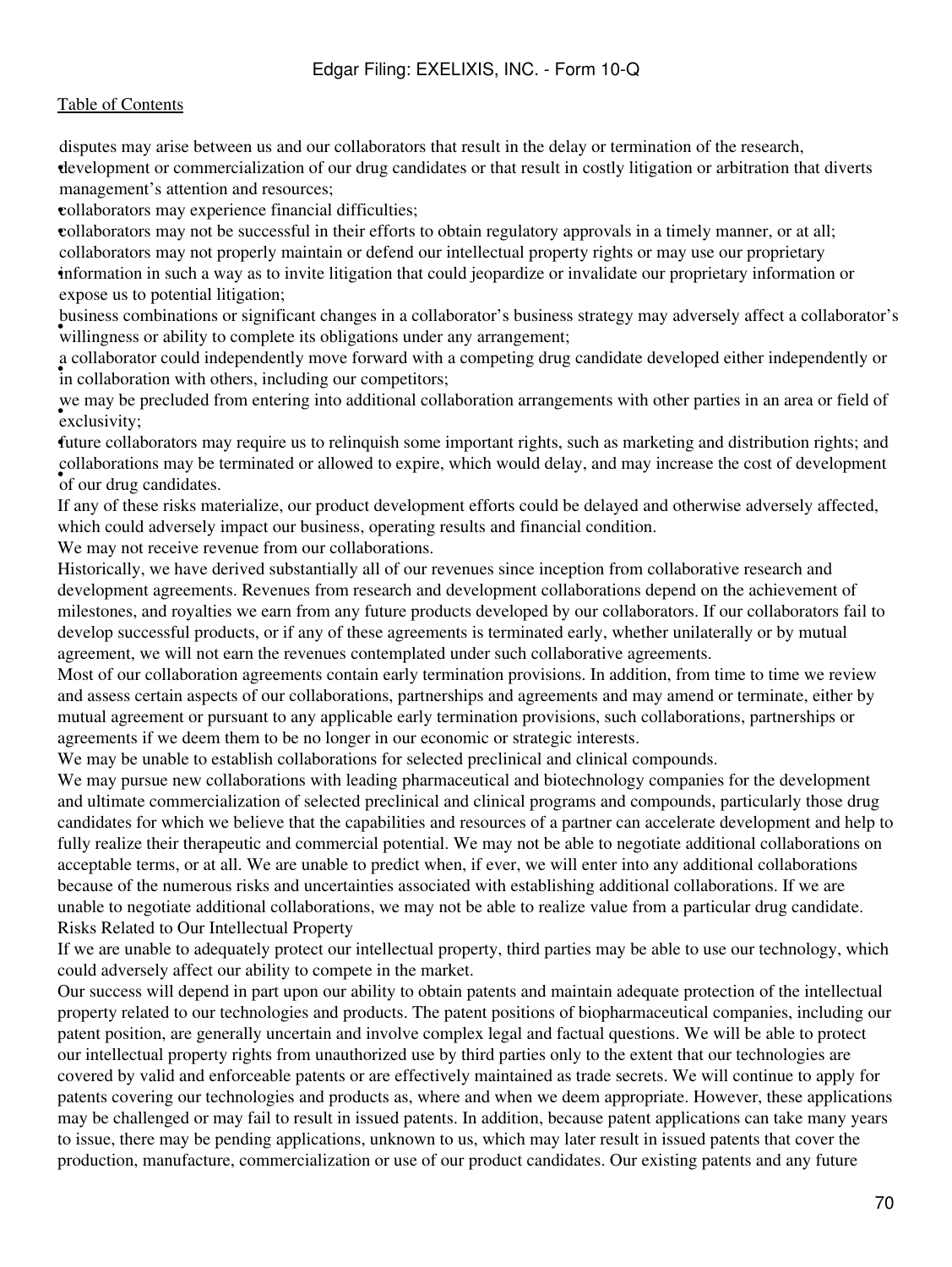patents we obtain may not be sufficiently broad to prevent others from practicing our technologies or from developing competing products. Furthermore,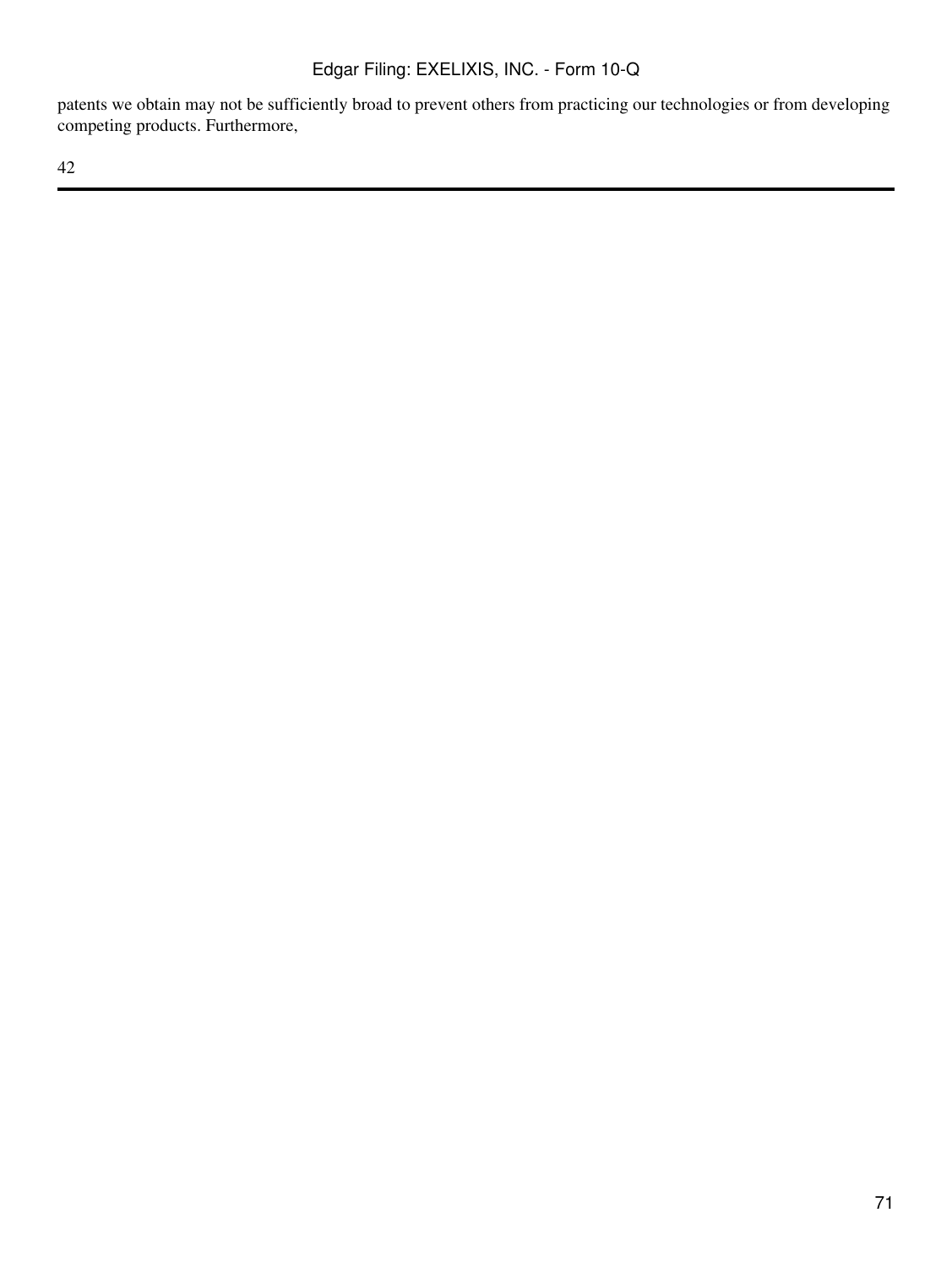others may independently develop similar or alternative technologies or design around our patents. In addition, our patents may be challenged or invalidated or may fail to provide us with any competitive advantages, if, for example, others were the first to invent or to file patent applications for closely related inventions.

The laws of some foreign countries do not protect intellectual property rights to the same extent as the laws of the United States, and many companies have encountered significant problems in protecting and defending such rights in foreign jurisdictions. Many countries, including certain countries in Europe, have compulsory licensing laws under which a patent owner may be compelled to grant licenses to third parties (for example, the patent owner has failed to "work" the invention in that country or the third party has patented improvements). In addition, many countries limit the enforceability of patents against government agencies or government contractors. In these countries, the patent owner may have limited remedies, which could materially diminish the value of the patent. Compulsory licensing of life-saving drugs is also becoming increasingly popular in developing countries either through direct legislation or international initiatives. Such compulsory licenses could be extended to include our products or product candidates, which could limit our potential revenue opportunities. Moreover, the legal systems of certain countries, particularly certain developing countries, do not favor the aggressive enforcement of patent and other intellectual property protection, which makes it difficult to stop infringement. We rely on trade secret protection for some of our confidential and proprietary information. We have taken security measures to protect our proprietary information and trade secrets, but these measures may not provide adequate protection. While we seek to protect our proprietary information by entering into confidentiality agreements with employees, collaborators and consultants, we cannot assure you that our proprietary information will not be disclosed, or that we can meaningfully protect our trade secrets. In addition, our competitors may independently develop substantially equivalent proprietary information or may otherwise gain access to our trade secrets.

Litigation or third-party claims of intellectual property infringement could require us to spend substantial time and money and adversely affect our ability to develop and commercialize products.

Our commercial success depends in part upon our ability to avoid infringing patents and proprietary rights of third parties and not to breach any licenses that we have entered into with regard to our technologies and the technologies of third parties. Other parties have filed, and in the future are likely to file, patent applications covering genes and gene fragments, techniques and methodologies relating to model systems and products and technologies that we have developed or intend to develop. If patents covering technologies required by our operations are issued to others, we may have to obtain licenses from third parties, which may not be available on commercially reasonable terms, or at all, and may require us to pay substantial royalties, grant a cross-license to some of our patents to another patent holder or redesign the formulation of a product candidate so that we do not infringe third-party patents, which may be impossible to obtain or could require substantial time and expense.

Third parties may accuse us of employing their proprietary technology without authorization. In addition, third parties may obtain patents that relate to our technologies and claim that use of such technologies infringes on their patents. Regardless of their merit, such claims could require us to incur substantial costs, including the diversion of management and technical personnel, in defending ourselves against any such claims or enforcing our patents. In the event that a successful claim of infringement is brought against us, we may be required to pay damages and obtain one or more licenses from third parties. We may not be able to obtain these licenses at a reasonable cost, or at all. Defense of any lawsuit or failure to obtain any of these licenses could adversely affect our ability to develop and commercialize products.

We may be subject to damages resulting from claims that we, our employees or independent contractors have wrongfully used or disclosed alleged trade secrets of their former employers.

Many of our employees and independent contractors were previously employed at universities or other biotechnology, biopharmaceutical or pharmaceutical companies, including our competitors or potential competitors. We may be subject to claims that these employees, independent contractors or we have inadvertently or otherwise used or disclosed trade secrets or other proprietary information of their former employers, or used or sought to use patent inventions belonging to their former employers. Litigation may be necessary to defend against these claims. Even if we are successful in defending against these claims, litigation could result in substantial costs and divert management's attention. If we fail in defending such claims, in addition to paying money claims, we may lose valuable intellectual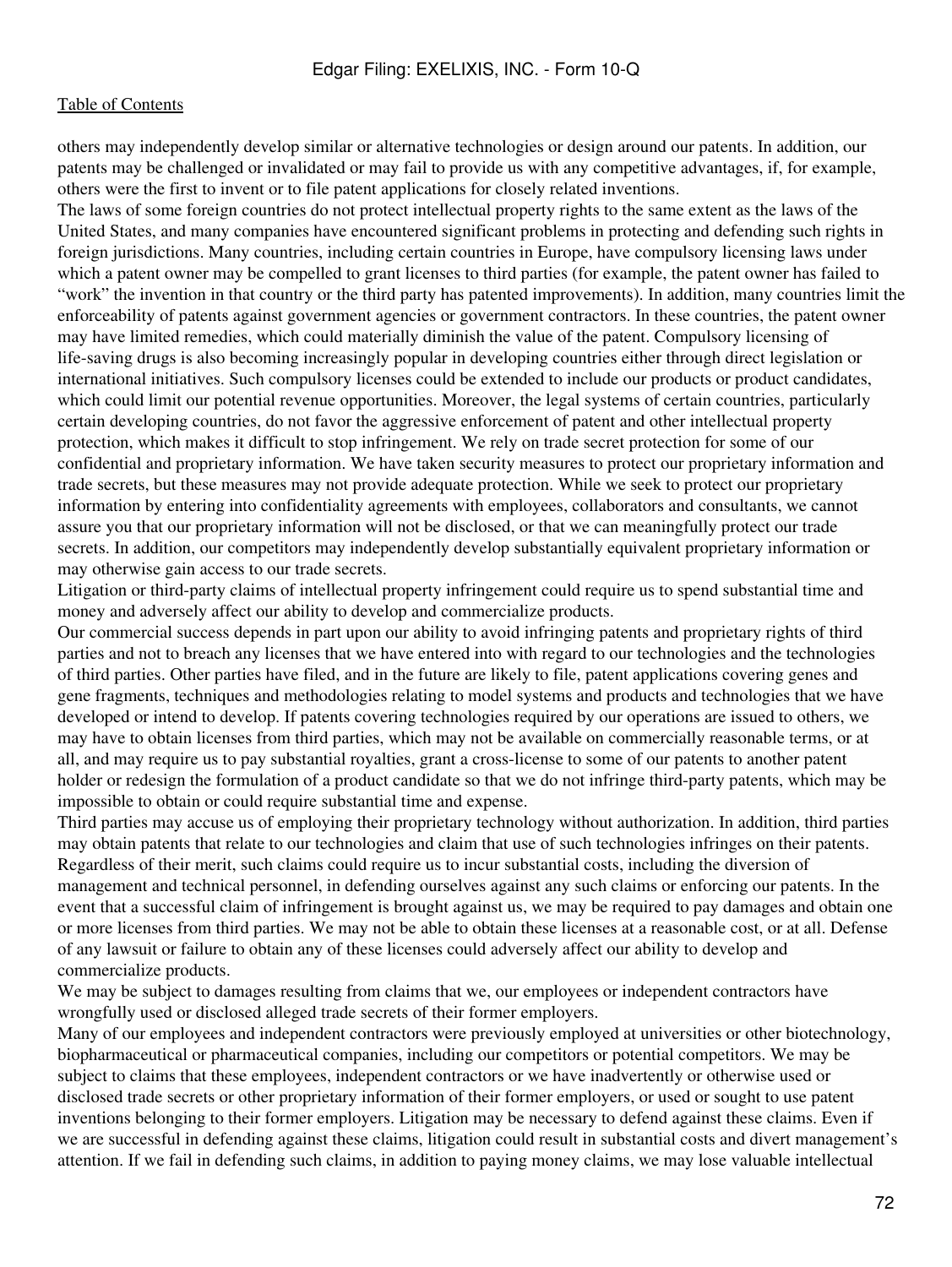property rights or personnel. A loss of key research personnel and/or their work product could hamper or prevent our ability to commercialize certain product candidates, which could severely harm our business.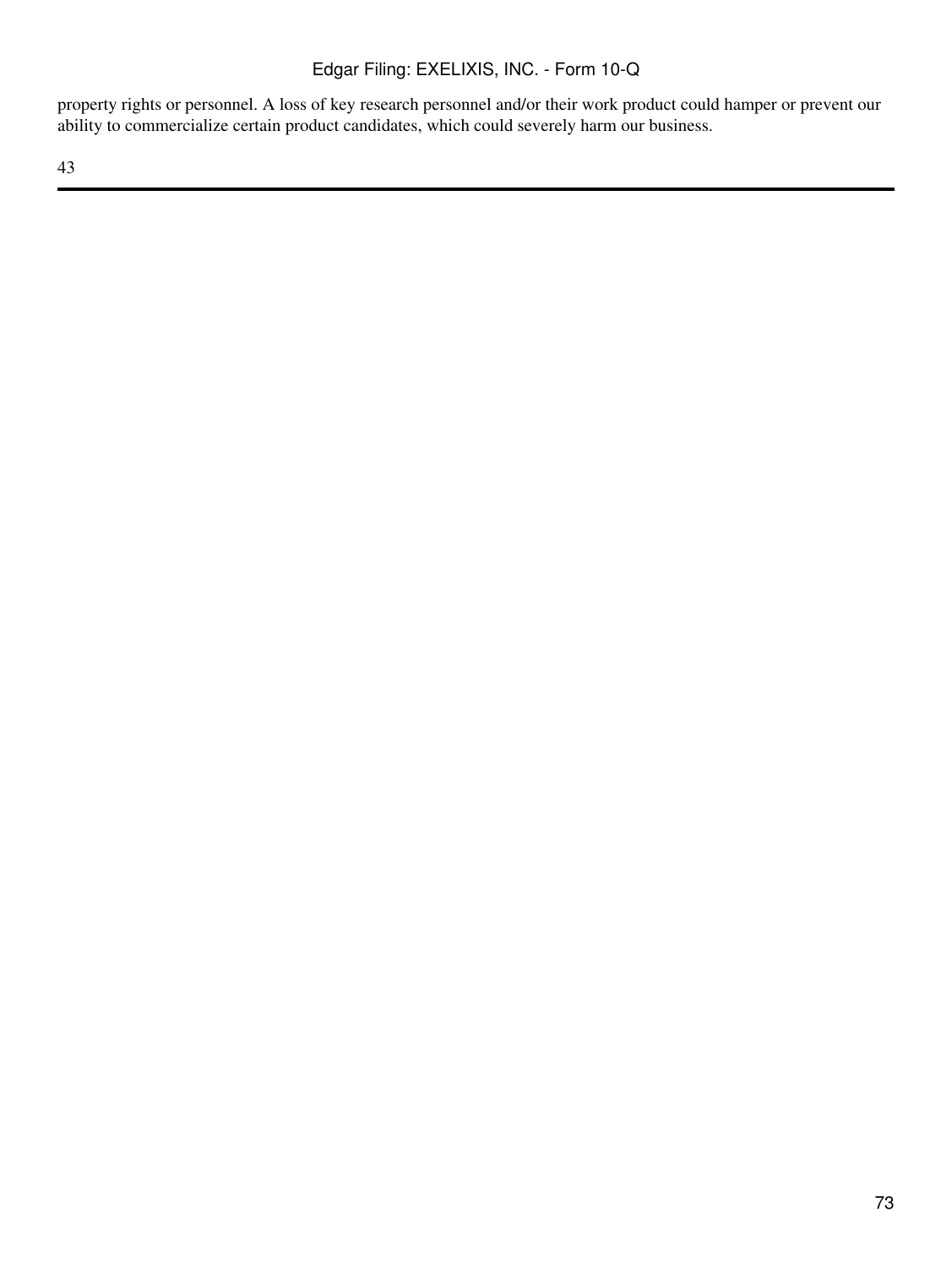Risks Related to Employees and Location

The loss of key personnel or the inability to retain and, where necessary, attract additional personnel could impair our ability to expand our operations.

We are highly dependent upon the principal members of our management and scientific staff, the loss of whose services might adversely impact the achievement of our objectives and the continuation of existing collaborations. Also, we may not have sufficient personnel to execute our business plan. Retaining and, where necessary, recruiting qualified clinical and scientific personnel will be critical to support activities related to advancing our clinical and preclinical development programs, and supporting our collaborative arrangements and our internal proprietary research and development efforts. The restructurings we have engaged in could have an adverse impact on our ability to retain and recruit qualified personnel. Competition is intense for experienced clinical personnel, and we may be unable to retain or recruit clinical personnel with the expertise or experience necessary to allow us to pursue collaborations, develop our products and core technologies or expand our operations to the extent otherwise possible. Further, all of our employees are employed "at will" and, therefore, may leave our employment at any time. Our collaborations with outside scientists may be subject to restriction and change.

We work with scientific and clinical advisors and collaborators at academic and other institutions that assist us in our research and development efforts. These advisors and collaborators are not our employees and may have other commitments that limit their availability to us. Although these advisors and collaborators generally agree not to do competing work, if a conflict of interest between their work for us and their work for another entity arises, we may lose their services. In such a circumstance, we may lose work performed by them, and our development efforts with respect to the matters on which they were working may be significantly delayed or otherwise adversely affected. In addition, although our advisors and collaborators sign agreements not to disclose our confidential information, it is possible that valuable proprietary knowledge may become publicly known through them.

Our headquarters are located near known earthquake fault zones, and the occurrence of an earthquake or other disaster could damage our facilities and equipment, which could harm our operations.

Our headquarters are located in South San Francisco, California, and therefore our facilities are vulnerable to damage from earthquakes. We do not carry earthquake insurance. We are also vulnerable to damage from other types of disasters, including fire, floods, power loss, communications failures, terrorism and similar events since any insurance we may maintain may not be adequate to cover our losses. If any disaster were to occur, our ability to operate our business at our facilities could be seriously, or potentially completely, impaired. In addition, the unique nature of our research activities could cause significant delays in our programs and make it difficult for us to recover from a disaster. Accordingly, an earthquake or other disaster could materially and adversely harm our ability to conduct business.

Security breaches may disrupt our operations, subject us to liability and harm our operating results.

Our network security and data recovery measures may not be adequate to protect against computer viruses, break-ins, and similar disruptions from unauthorized tampering with our computer systems. The misappropriation, theft, sabotage or any other type of security breach with respect to any of our proprietary and confidential information that is electronically stored, including research or clinical data, could subject us to liability and have a material adverse impact on our business, operating results and financial condition. Additionally, any break-in or trespass at our facilities that results in the misappropriation, theft, sabotage or any other type of security breach with respect to our proprietary and confidential information, including research or

clinical data, or that results in damage to our research and development equipment and assets, could subject us to liability and have a material adverse impact on our business, operating results and financial condition. Risks Related to Environmental and Product Liability

We use hazardous chemicals and radioactive and biological materials in our business. Any claims relating to improper handling, storage or disposal of these materials could be time consuming and costly.

Our research and development processes involve the controlled use of hazardous materials, including chemicals and radioactive and biological materials. Our operations produce hazardous waste products. We cannot eliminate the risk of accidental contamination or discharge and any resultant injury from these materials. Federal, state and local laws and regulations govern the use, manufacture, storage, handling and disposal of hazardous materials. We may face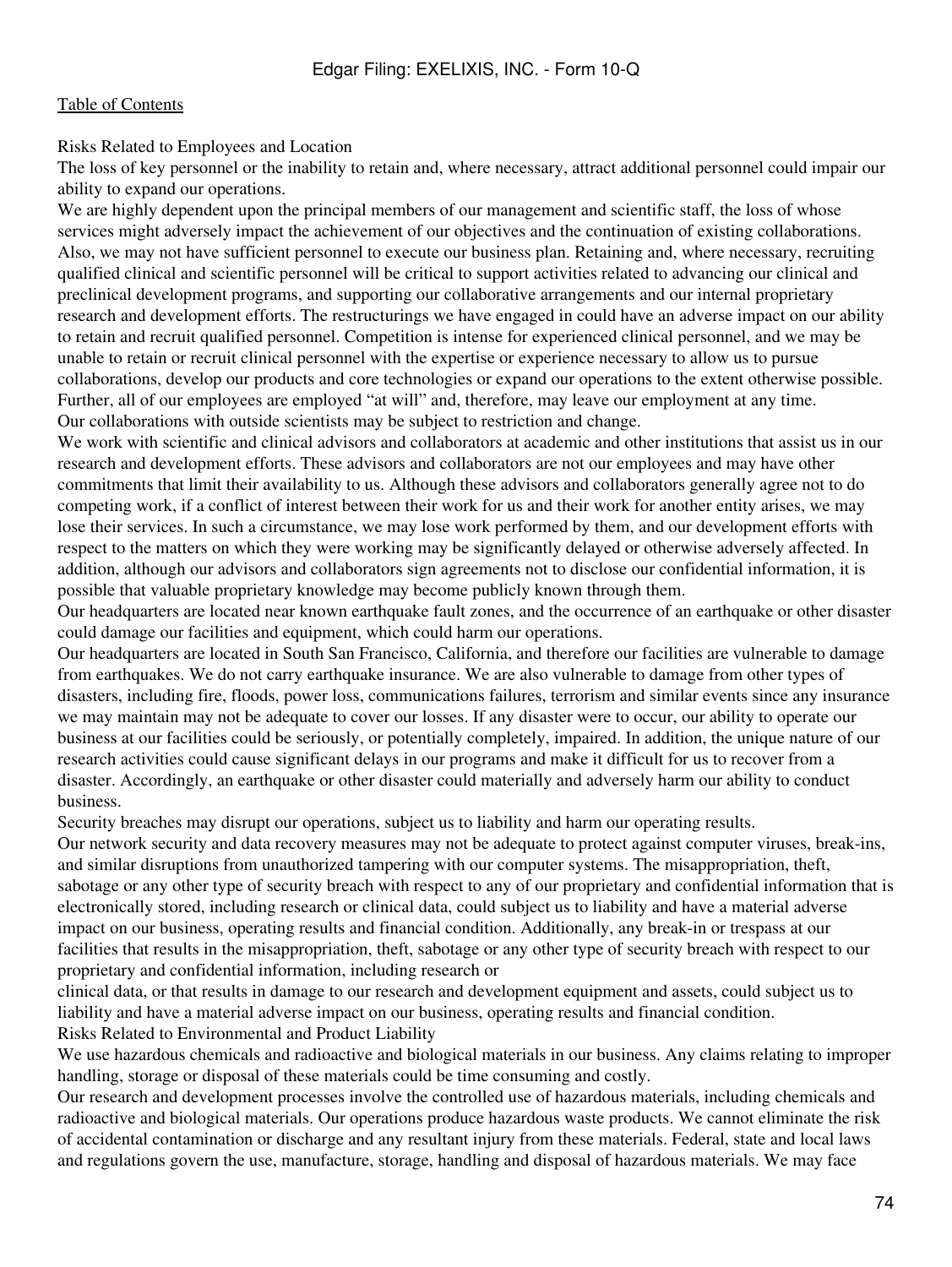liability for any injury or contamination that results from our use or the use by third parties of these materials, and such liability may exceed our insurance coverage and our total assets. Compliance with environmental laws and regulations may be expensive, and current or future environmental regulations may impair our research, development and production efforts.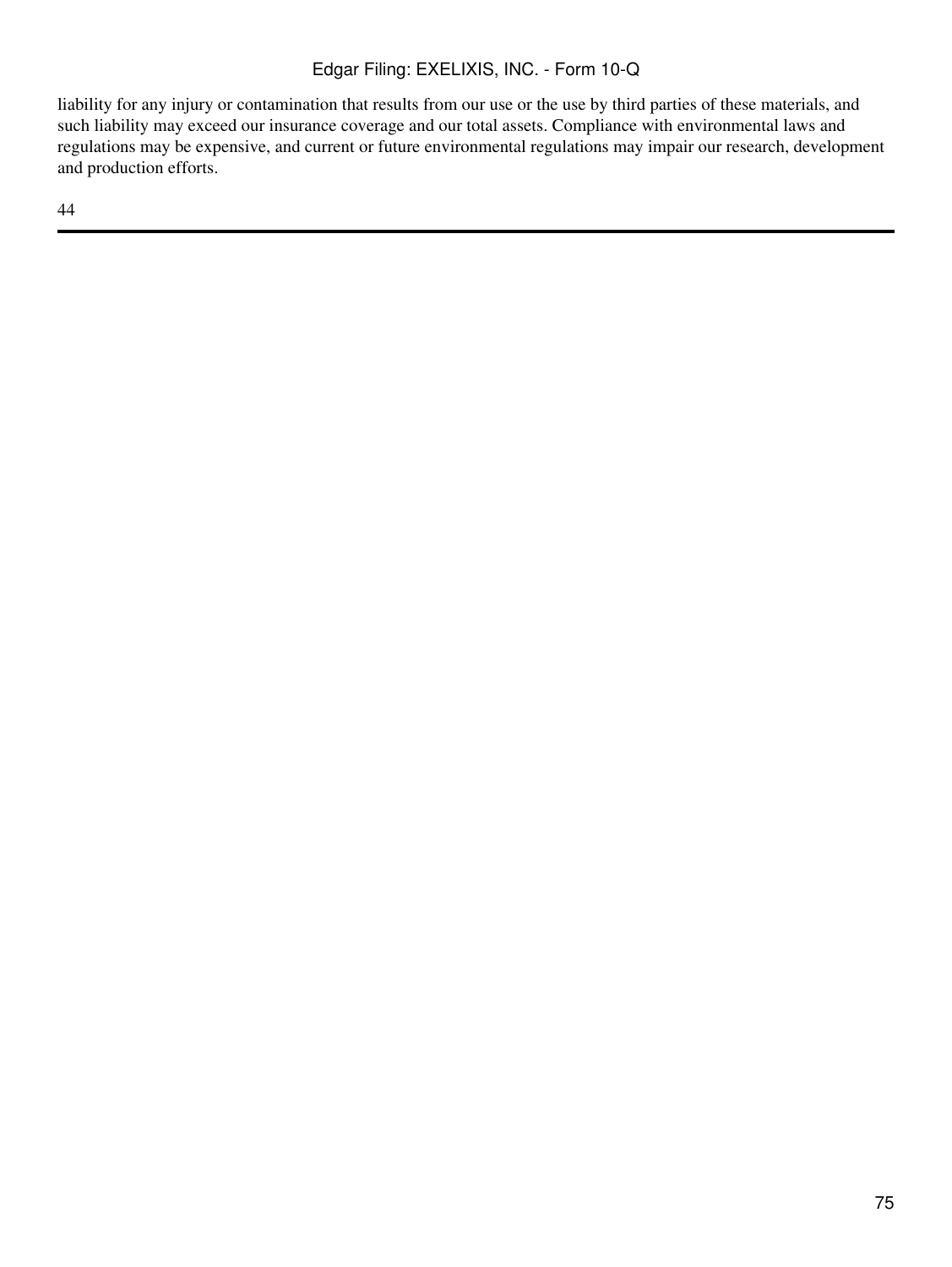In addition, our collaborators may use hazardous materials in connection with our collaborative efforts. In the event of a lawsuit or investigation, we could be held responsible for any injury caused to persons or property by exposure to, or release of, these hazardous materials used by these parties. Further, we may be required to indemnify our collaborators against all damages and other liabilities arising out of our development activities or products produced in connection with these collaborations.

We face potential product liability exposure far in excess of our limited insurance coverage.

We may be held liable if any product we or our collaborators develop causes injury or is found otherwise unsuitable during product testing, manufacturing, marketing or sale. Regardless of merit or eventual outcome, product liability claims could result in decreased demand for our product candidates, injury to our reputation, withdrawal of patients from our clinical trials, substantial monetary awards to third parties and the inability to commercialize any products that we may develop. These claims might be made directly by consumers, health care providers, pharmaceutical companies or others selling or testing our products. We have obtained limited product liability insurance coverage for our clinical trials and commercial activities for cabozantinib in the amount of \$15.0 million per occurrence and \$15.0 million in the aggregate. However, our insurance may not reimburse us or may not be sufficient to reimburse us for expenses or losses we may suffer. Moreover, if insurance coverage becomes more expensive, we may not be able to maintain insurance coverage at a reasonable cost or in sufficient amounts to protect us against losses due to liability. On occasion, juries have awarded large judgments in class action lawsuits for claims based on drugs that had unanticipated side effects. In addition, the pharmaceutical, biopharmaceutical and biotechnology industries, in general, have been subject to significant medical malpractice litigation. A successful product liability claim or series of claims brought against us could harm our reputation and business and would decrease our cash reserves.

Risks Related to Our Common Stock and the 2019 Notes

We expect that our quarterly results of operations will fluctuate, and this fluctuation could cause our stock price to decline, causing investor losses.

Our quarterly operating results have fluctuated in the past and are likely to fluctuate in the future. A number of factors, many of which we cannot control, could subject our operating results to volatility, including:

•the progress and scope of our development and commercialization activities;

the commercial success of COMETRIQ and the revenues we generate;

•recognition of upfront licensing or other fees or revenues;

•payments of non-refundable upfront or licensing fees, or payment for cost-sharing expenses, to third parties; neceptance of our technologies and platforms;

•the success rate of our efforts leading to milestone payments and royalties;

the introduction of new technologies or products by our competitors;

out-licensed to them; the timing and willingness of collaborators to further develop or, if approved, commercialize our product candidates

our ability to enter into new collaborative relationships;

the termination or non-renewal of existing collaborations;

•the timing and amount of expenses incurred for clinical development and manufacturing of cabozantinib;

relating to such expenses decreed in prior periods relating to such expenses becomes more certain; adjustments to expenses accrued in prior periods based on management's estimates after the actual level of activity

•the impairment of acquired goodwill and other assets;

•the impact of our restructuring activities; and

• expenditures. general and industry-specific economic conditions that may affect our collaborators' research and development

A large portion of our expenses, including expenses for facilities, equipment and personnel, are relatively fixed in the short term. If we fail to achieve anticipated levels of revenues, whether due to the expiration or termination of existing contracts, our failure to obtain new contracts, our inability to meet milestones or for other reasons, we may not be able to correspondingly reduce our operating expenses, which could significantly harm our operating results for a particular fiscal period.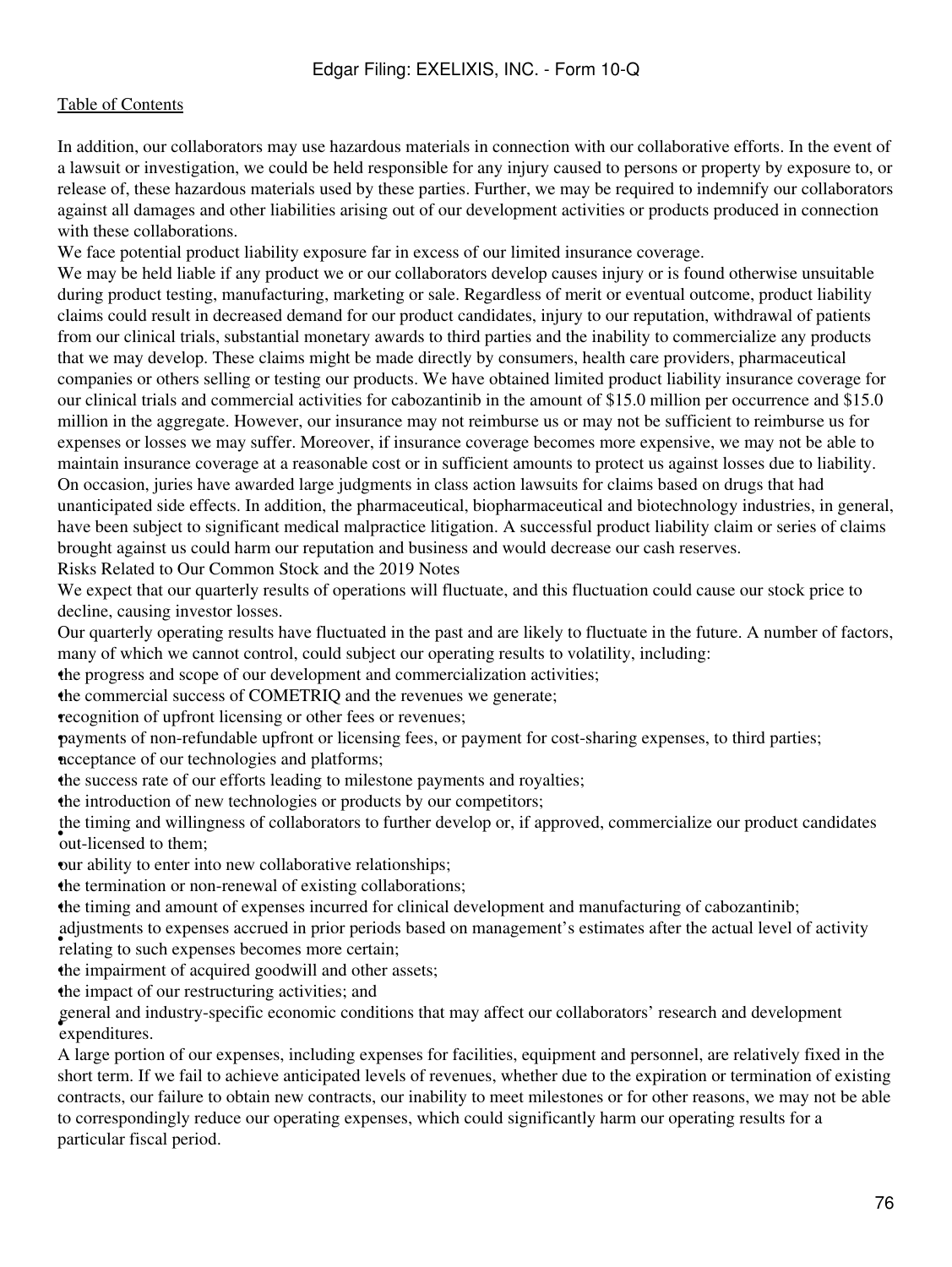Due to the possibility of fluctuations in our revenues and expenses, we believe that quarter-to-quarter comparisons of our operating results are not a good indication of our future performance. As a result, in some future quarters, our operating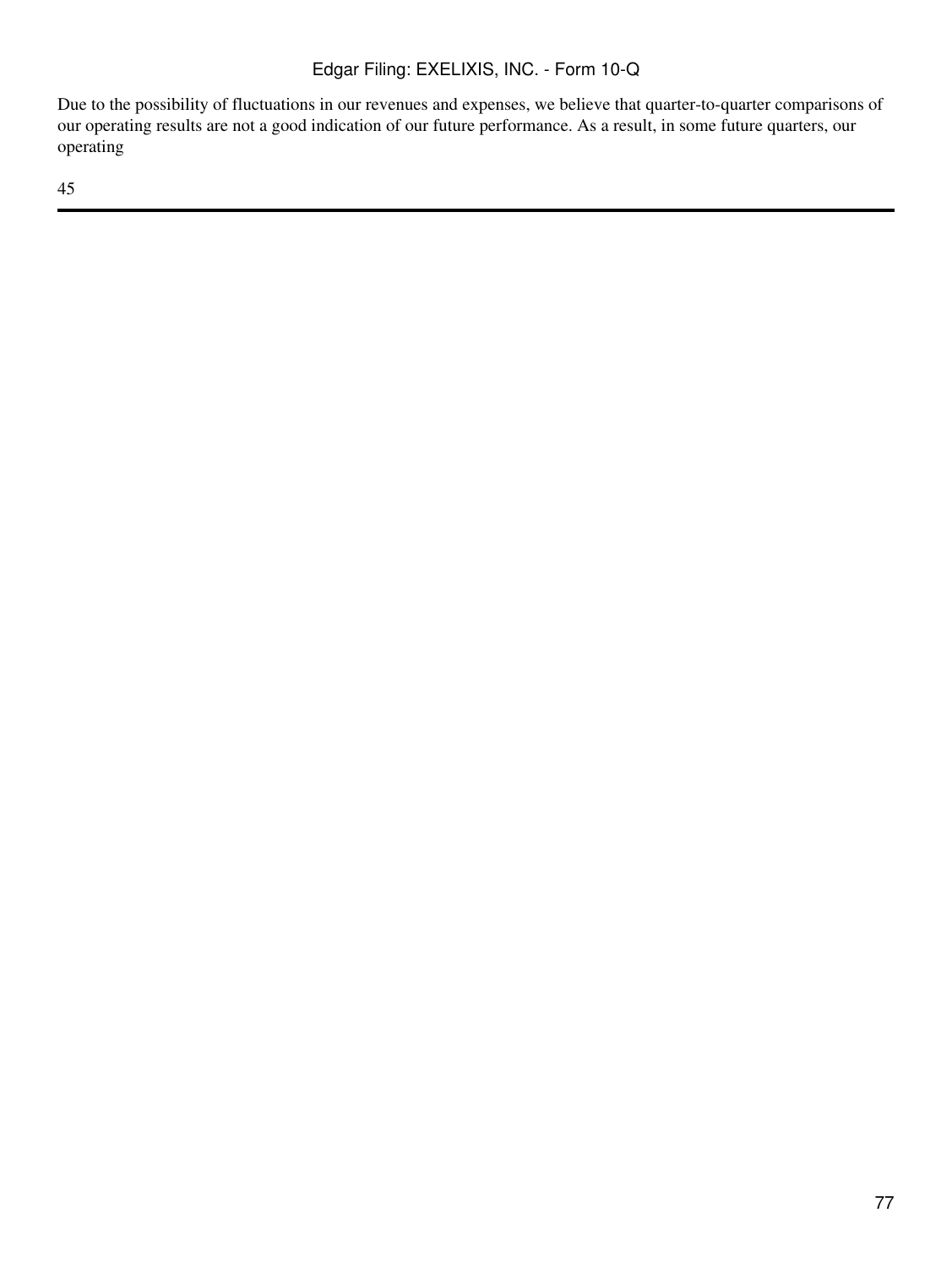results may not meet the expectations of securities analysts and investors, which could result in a decline in the price of our common stock.

Our stock price may be extremely volatile.

The trading price of our common stock has been highly volatile, and we believe the trading price of our common stock will remain highly volatile and may fluctuate substantially due to factors such as the following, many of which we cannot control:

•adverse results or delays in our or our collaborators' clinical trials;

• collaborators' product candidates or those of our competitors or actions taken by regulatory agencies with respect to announcement of FDA approval or non-approval, or delays in the FDA review process, of cabozantinib or our our, our collaborators' or our competitors' clinical trials;

the commercial success of COMETRIQ and the revenues we generate;

• clinical development, the completion of a clinical trial, the filing for regulatory approval or the establishment of the timing of achievement of our clinical, regulatory, partnering and other milestones, such as the commencement of collaborative arrangements for one or more of our out-licensed programs and compounds;

•actions taken by regulatory agencies with respect to cabozantinib or our clinical trials for cabozantinib;

the announcement of new products by our competitors;

•quarterly variations in our or our competitors' results of operations;

•developments in our relationships with our collaborators, including the termination or modification of our agreements; •conflicts or litigation with our collaborators;

•litigation, including intellectual property infringement and product liability lawsuits, involving us;

failure to achieve operating results projected by securities analysts;

•changes in earnings estimates or recommendations by securities analysts; •financing transactions;

• developments in the biotechnology, biopharmaceutical or pharmaceutical industry;

significant stockholders; sales of large blocks of our common stock or sales of our common stock by our executive officers, directors and

•departures of key personnel or board members;

•developments concerning current or future collaborations;

•FDA or international regulatory actions;

•third-party reimbursement policies;

•disposition of any of our subsidiaries, technologies or compounds; and

• performance or the operating performance of our competitors. general market, economic and political conditions and other factors, including factors unrelated to our operating

These factors, as well as general economic, political and market conditions, may materially adversely affect the market price of our common stock. Excessive volatility may continue for an extended period of time following the date of this report.

In the past, following periods of volatility in the market price of a company's securities, securities class action litigation has often been instituted. A securities class action suit against us could result in substantial costs and divert management's attention and resources, which could have a material and adverse effect on our business. Future sales of our common stock or conversion of our convertible notes, or the perception that such sales or

conversions may occur, may depress our stock price.

A substantial number of shares of our common stock is reserved for issuance upon conversion of the 2019 Notes, upon the exercise of stock options, upon vesting of restricted stock unit awards, upon sales under our employee stock purchase program, upon exercise of certain warrants issued to Deerfield and upon conversion of the Deerfield Notes. The issuance and sale of substantial amounts of our common stock, including upon conversion of the 2019 Notes or the Deerfield Notes, or the perception that such issuances and sales may occur, could adversely affect the market price of our common stock and impair our ability to raise capital through the sale of additional equity or equity-related securities in the future at a time and price that we deem appropriate. Trading of the 2019 Notes is likely to influence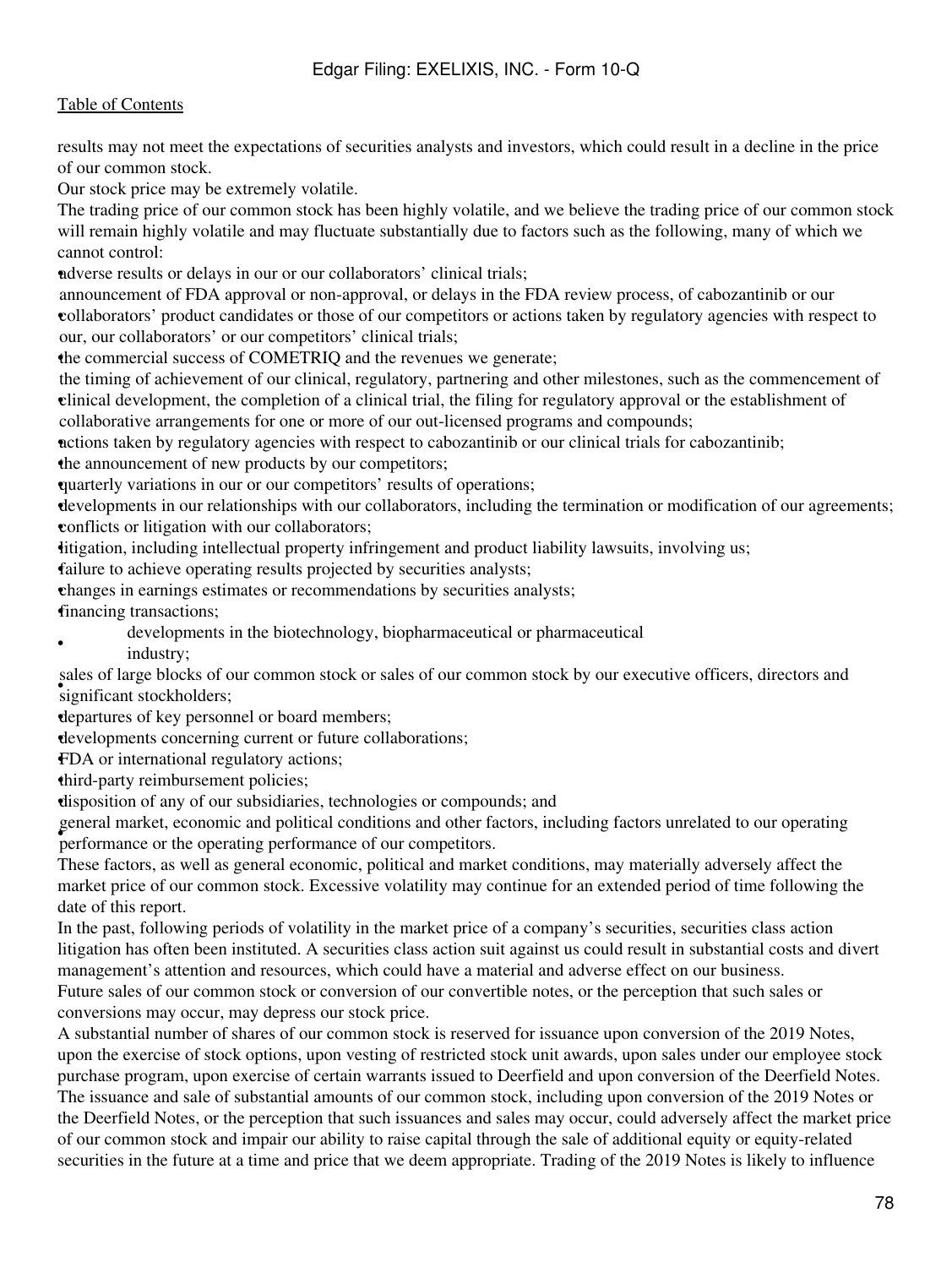and be influenced by the market for our common stock. For example, the price of our common stock could be affected by possible sales of common stock by investors who view the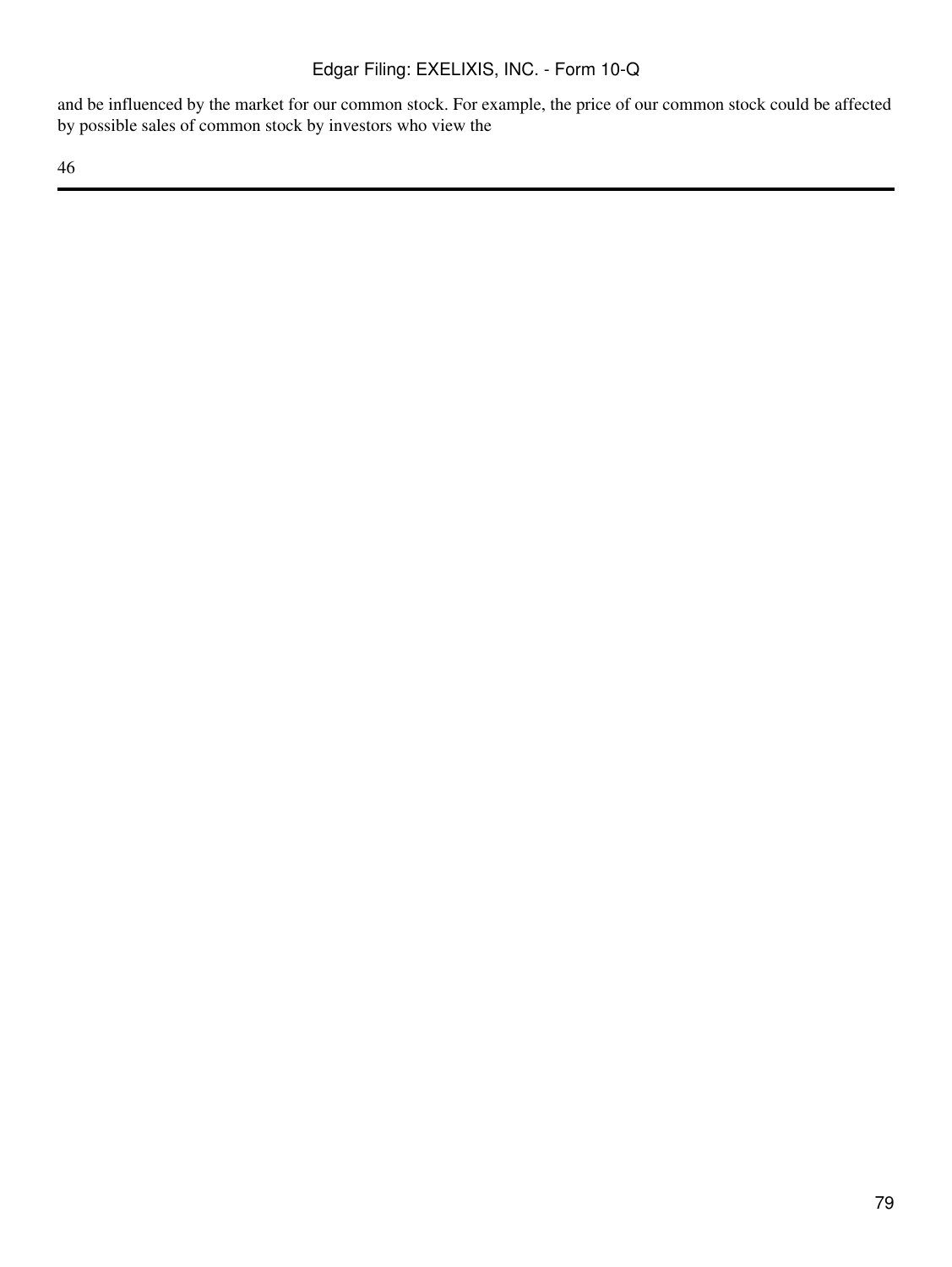2019 Notes as a more attractive means of equity participation in our company and by hedging or arbitrage trading activity that we expect to occur involving our common stock.

The accounting method for convertible debt securities that may be settled in cash, such as the 2019 Notes, could have a material effect on our reported financial results.

Under Accounting Standards Codification, or ASC, Subtopic 470-20, issuers of certain convertible debt instruments that have a net settlement feature and may be settled in cash upon conversion, including partial cash settlement, are required to separately account for the liability (debt) and equity (conversion option) components of the instrument. As a result of the application of ASC 470-20, we recognized \$143.2 million as the initial debt discount with a corresponding increase to paid-in capital, the equity component, for the 2019 Notes. We will be required to record the amortization of this debt discount over the terms of the 2019 Notes, which may adversely affect our reported or future financial results and the market price of our common stock. In addition, if the 2019 Notes become convertible, we could be required under applicable accounting rules to reclassify all or a portion of the outstanding principal of the 2019 Notes as a current rather than long-term liability, which would result in a material reduction of our net working capital. Finally, we use the if-converted method to compute earnings per

share, which could be more dilutive than using the treasury stock method.

Certain provisions applicable to the 2019 Notes and the Deerfield Notes could delay or prevent an otherwise beneficial takeover or takeover attempt

Certain provisions applicable to the 2019 Notes and the indenture pursuant to which the 2019 Notes were issued, and the Deerfield Notes and the note purchase agreement governing the Deerfield Notes, could make it more difficult or more expensive for a third party to acquire us. For example, if an acquisition event constitutes a Fundamental Change under the indenture for the 2019 Notes or a Major Transaction under the note purchase agreement governing the Deerfield Notes, holders of the 2019 Notes or the Deerfield Notes, applicable, will have the right to require us to purchase their notes in cash. In addition, if an acquisition event constitutes a Make-Whole Fundamental Change under the indenture for the 2019 Notes, we may be required to increase the conversion rate for holders who convert their 2019 Notes in connection with such Make-Whole Fundamental Change. In any of these cases, and in other cases, our obligations under the 2019 Notes and the indenture pursuant to which such notes were issued and the Deerfield Notes and the note purchase agreement governing the Deerfield Notes, as well as provisions of our organizational documents and other agreements, could increase the cost of acquiring us or otherwise discourage a third party from acquiring us or removing incumbent management.

Anti-takeover provisions in our charter documents and under Delaware law could make an acquisition of us, which may be beneficial to our stockholders, more difficult and may prevent or deter attempts by our stockholders to replace or remove our current management, which could cause the market price of our common stock to decline.

Provisions in our corporate charter and bylaws may discourage, delay or prevent an acquisition of our company, a change in control, or attempts by our stockholders to replace or remove members of our current Board of Directors. Because our Board of Directors is responsible for appointing the members of our management team, these provisions could in turn affect any attempt by our stockholders to replace current members of our management team. These provisions include:

•a classified Board of Directors;

•a prohibition on actions by our stockholders by written consent;

•the inability of our stockholders to call special meetings of stockholders;

• institute a "poison pill" that would work to dilute the stock ownership of a potential hostile acquirer, effectively the ability of our Board of Directors to issue preferred stock without stockholder approval, which could be used to preventing acquisitions that have not been approved by our Board of Directors;

imitations on the removal of directors; and

•advance notice requirements for director nominations and stockholder proposals.

Moreover, because we are incorporated in Delaware, we are governed by the provisions of Section 203 of the Delaware General Corporation Law, which prohibits a person who owns in excess of 15% of our outstanding voting stock from merging or combining with us for a period of three years after the date of the transaction in which the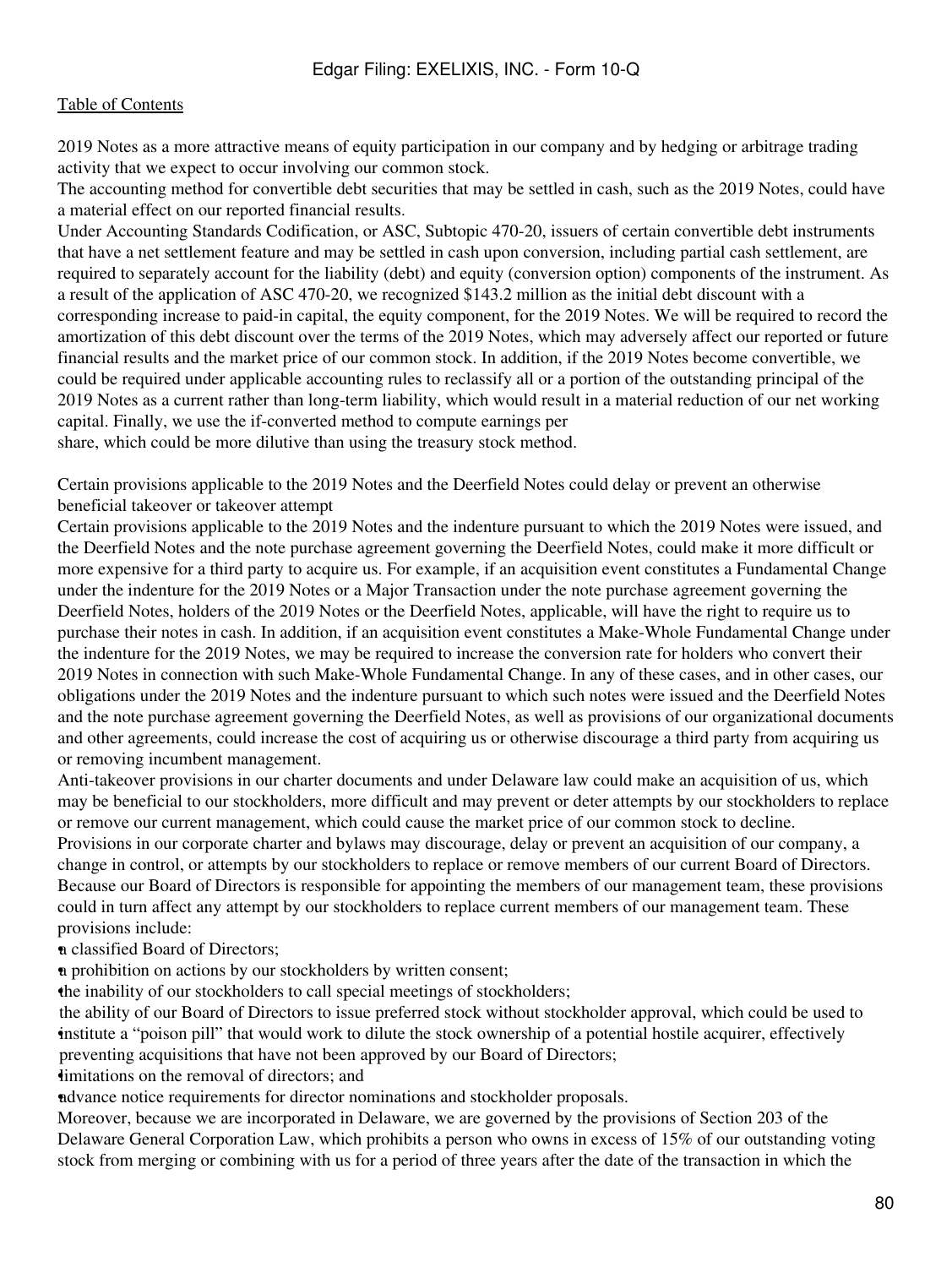person acquired in excess of 15% of our outstanding voting stock, unless the merger or combination is approved in a prescribed manner.

Item 2. Unregistered Sales of Equity Securities and Use of Proceeds

On March 26, 2014, an accredited investor transferee cashless exercised a warrant and pursuant thereto we issued an aggregate of 31,097 shares of common stock. The warrant was originally issued to Symphony Evolution Holdings LLC in June 2009 in connection with a clinical development financing arrangement. The warrants issued in June 2009 were exercisable for an aggregate of 254,853 shares of common stock and had an exercise price of \$6.05 per share. The number of shares issued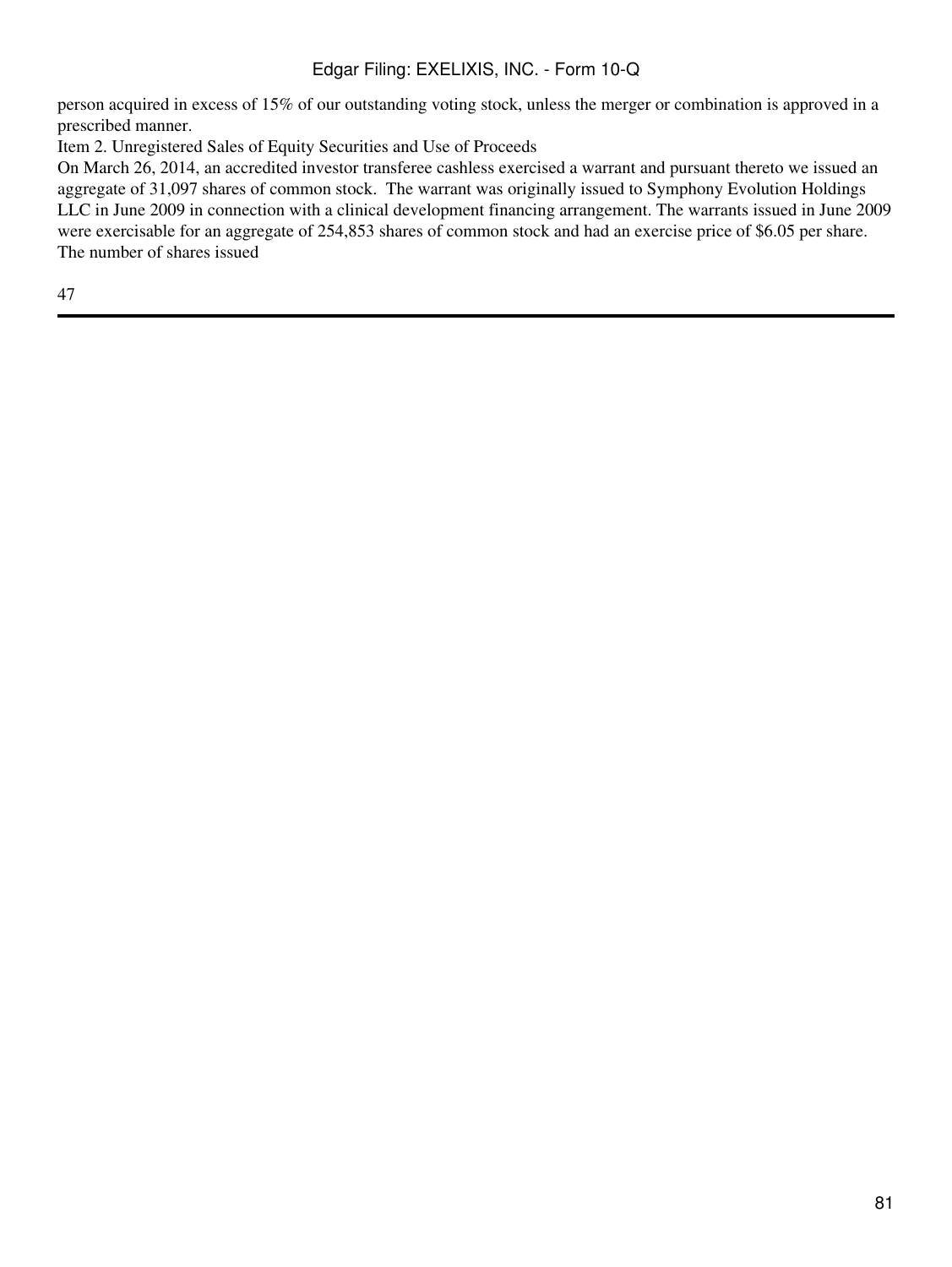upon exercise of the June 2009 warrants was reduced by an aggregate of 223,756 shares to effect the cashless exercise of such warrants in accordance with their terms. All of the shares of common stock were issued pursuant to the exemption from the registration requirements of the Securities Act of 1933, as amended, or the Securities Act, afforded by Section 3(a)(9) of the Securities Act. We received no cash proceeds from such issuances of common stock.

Item 3. Defaults Upon Senior Securities. Not applicable.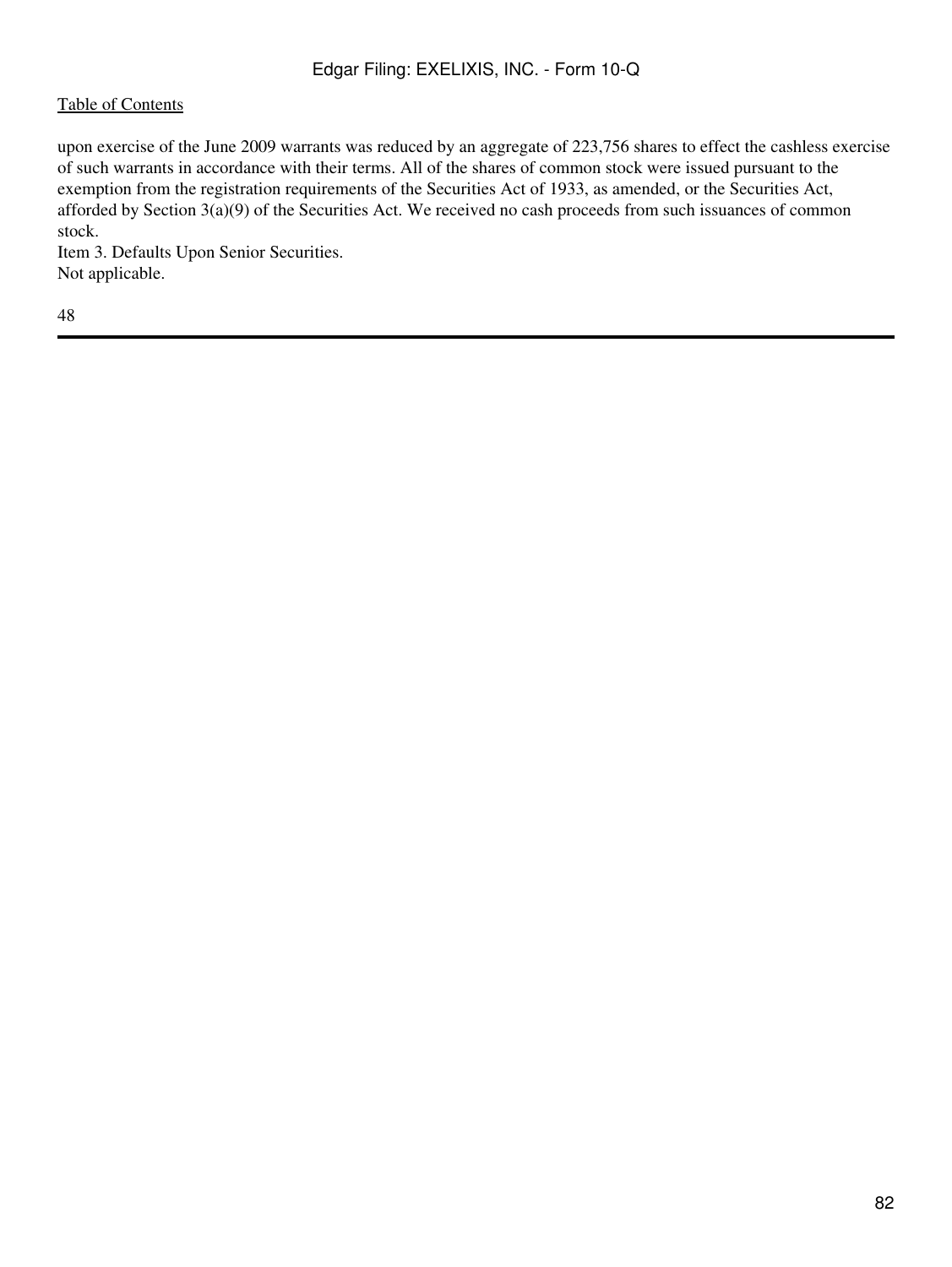Item 4. Mine Safety Disclosures. Not applicable. Item 5. Other Information. Not applicable. Item 6. Exhibits. (a) Exhibits See the Exhibit Index immediately following the signature page to this Quarterly Report on Form 10-Q, which is incorporated by reference here.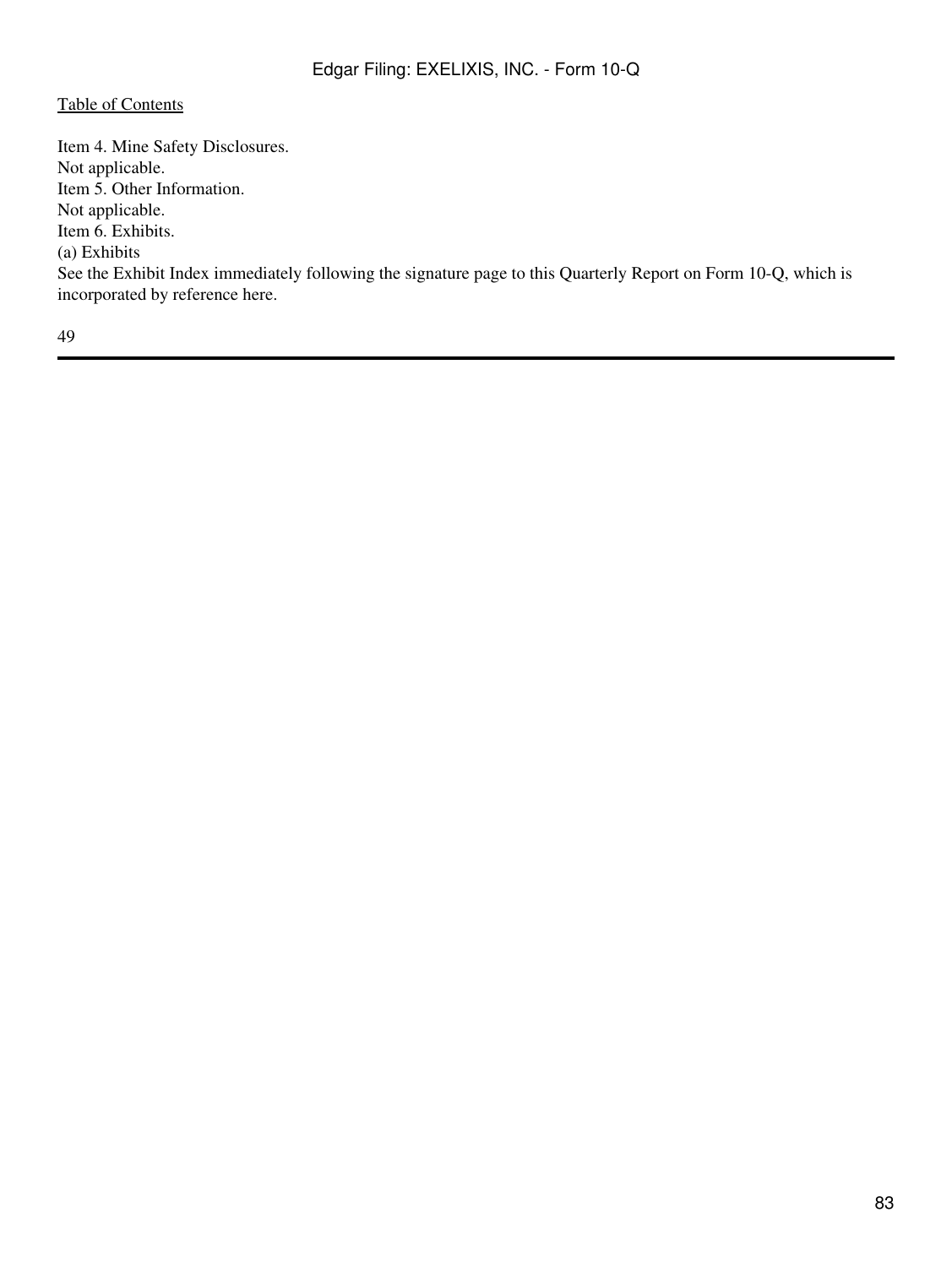## SIGNATURES

Pursuant to the requirements of the Securities Exchange Act of 1934, the registrant has duly caused this report to be signed on its behalf by the undersigned thereunto duly authorized.

#### EXELIXIS, INC.

May 1, 2014 /s/ FRANK KARBE<br>Date Frank Karbe Frank Karbe Executive Vice President and Chief Financial Officer (Duly Authorized Officer and Principal Financial and Accounting Officer)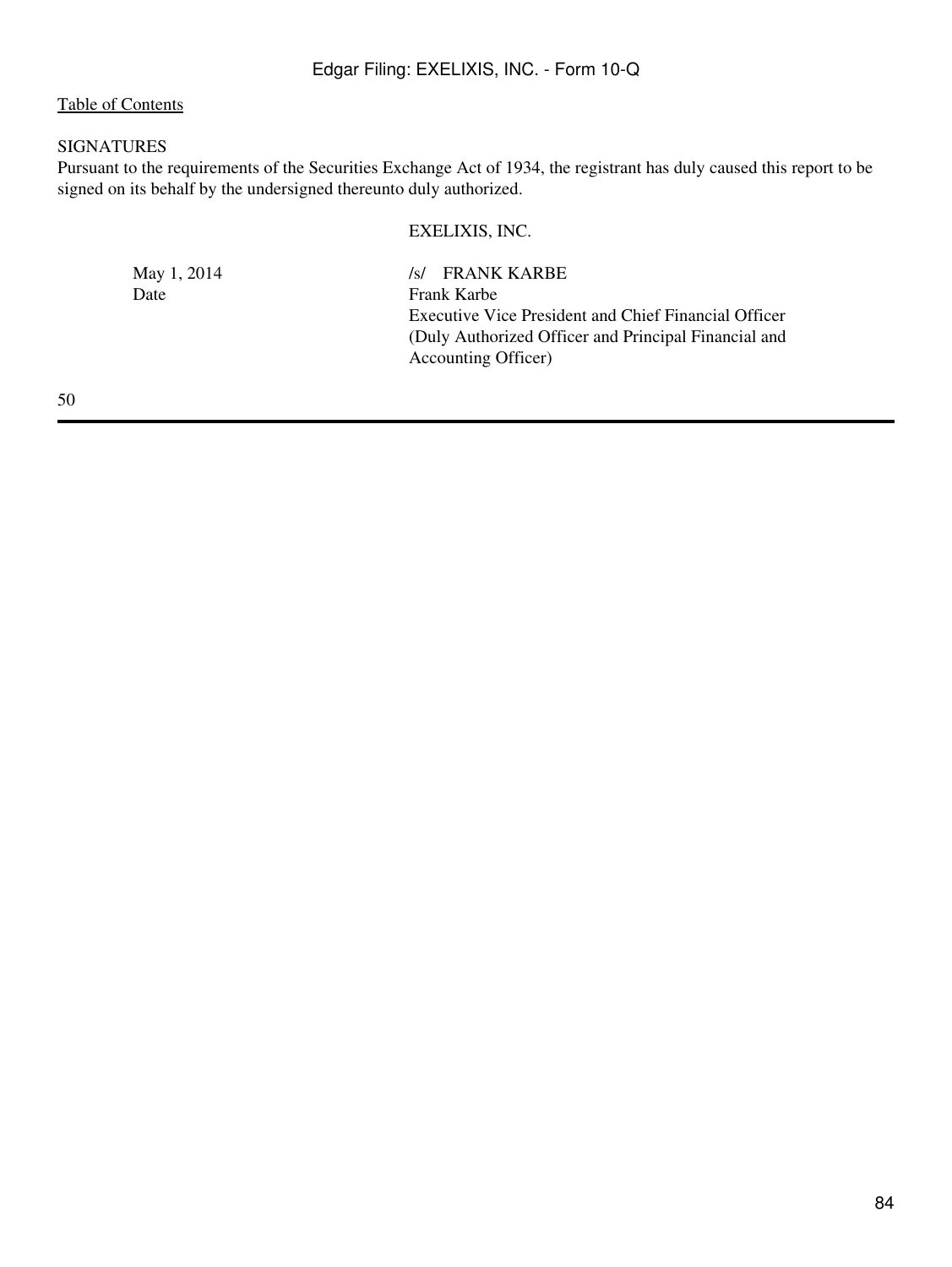# EXHIBIT INDEX

|                   |                                                                                                                                                                                                                                                 | Incorporation by Reference |             |                                   |                    |                   |
|-------------------|-------------------------------------------------------------------------------------------------------------------------------------------------------------------------------------------------------------------------------------------------|----------------------------|-------------|-----------------------------------|--------------------|-------------------|
| Exhibit<br>Number | <b>Exhibit Description</b>                                                                                                                                                                                                                      | Form                       | File Number | Exhibit/<br>Appendix<br>Reference | <b>Filing Date</b> | Filed<br>Herewith |
| 3.1               | Amended and Restated Certificate of<br>Incorporation of Exelixis, Inc.<br>Certificate of Amendment of                                                                                                                                           | $10-K$                     | 000-30235   | 3.1                               | 3/10/2010          |                   |
| 3.2               | Amended and Restated Certificate of<br>Incorporation of Exelixis, Inc.<br>Certificate of Amendment of                                                                                                                                           | $10-K$                     | 000-30235   | 3.2                               | 3/10/2010          |                   |
| 3.3               | Amended and Restated Certificate of<br>Incorporation of Exelixis, Inc.                                                                                                                                                                          | $8-K$                      | 000-30235   | 3.1                               | 5/25/2012          |                   |
| 3.4               | Amended and Restated Bylaws of<br>Exelixis, Inc.                                                                                                                                                                                                | $8-K$                      | 000-30235   | 3.1                               | 12/5/2011          |                   |
| 4.1               | Specimen Common Stock Certificate.                                                                                                                                                                                                              | $S-1$ ,<br>as amended      | 333-96335   | 4.1                               | 4/7/2000           |                   |
| 4.2               | Form of Warrant, dated June 10,<br>2009, to purchase 500,000 shares of<br>Exelixis, Inc. common stock in favor<br>of Symphony Evolution Holdings<br>LLC.                                                                                        | $10-Q$ ,<br>as amended     | 000-30235   | 4.4                               | 7/30/2009          |                   |
| 4.3               | Warrant Purchase Agreement, dated<br>June 9, 2005, between Exelixis, Inc.<br>and Symphony Evolution Holdings<br>LLC.                                                                                                                            | $10-Q$                     | 000-30235   | 4.4                               | 8/5/2010           |                   |
| $4.4*$            | Form Warrant to Purchase Common<br>Stock of Exelixis, Inc. issued or<br>issuable to Deerfield Private Design<br>Fund, L.P., Deerfield Private Design<br>International, L.P., Deerfield Partners,<br>L.P. and Deerfield International<br>Limited | $8-K$                      | 000-30235   | 4.9                               | 6/9/2008           |                   |
| 4.5               | Form of Note, dated July 1, 2010, in<br>favor of Deerfield Private Design<br>International, L.P.                                                                                                                                                | $10-Q$                     | 000-30235   | 10.1<br>(Exhibit A-1)             | 8/5/2010           |                   |
| 4.6               | Form of Note, dated July 1, 2010, in<br>favor of Deerfield Private Design<br>Fund, L.P.                                                                                                                                                         | $10-Q$                     | 000-30235   | 10.1<br>(Exhibit A-2)             | 8/5/2010           |                   |
| 4.7               | Form of Amended and Restated<br>Secured Convertible Note issuable to<br>entities affiliated with Deerfield<br>Management Company, L.P.                                                                                                          | $8-K$                      | 000-30235   | 10.1 (Exhibit<br>A)               | 1/22/2014          |                   |
| 4.8               | <b>Registration Rights Agreement dated</b><br>January 22, 2014 by and among<br>Exelixis, Inc., Deerfield Partners, L.P.<br>and Deerfield International Master                                                                                   | 8-K                        | 000-30235   | 4.2                               | 1/22/2014          |                   |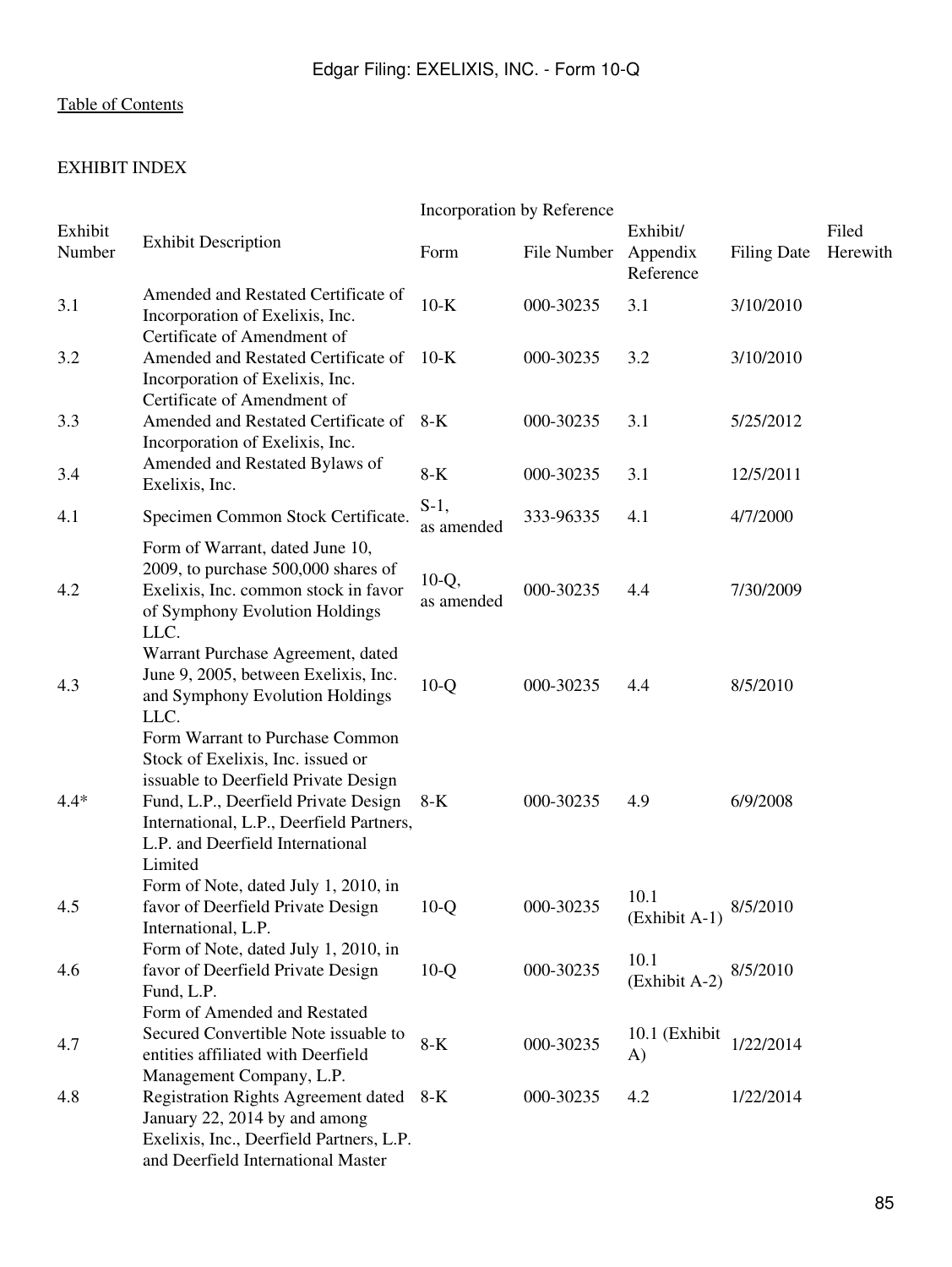|      | Fund, L.P.                                 |     |           |              |           |
|------|--------------------------------------------|-----|-----------|--------------|-----------|
|      | Form of Warrant to Purchase                |     |           |              |           |
|      | Common Stock of Exelixis, Inc.             |     |           |              |           |
| 4.9  | issued to Deerfield Partners, L.P. and 8-K |     | 000-30235 | 4.1          | 1/22/2014 |
|      | Deerfield International Master Fund,       |     |           |              |           |
|      | L.P.                                       |     |           |              |           |
|      | Indenture dated August 14, 2012 by         |     |           |              |           |
| 4.10 | and between Exelixis, Inc. and Wells 8-K   |     | 000-30235 | 4.1          | 8/14/2012 |
|      | Fargo Bank, National Association           |     |           |              |           |
|      | First Supplemental Indenture dated         |     |           |              |           |
|      | August 14, 2012 to Indenture dated         |     |           |              |           |
| 4.11 | August 14, 2012 by and between             | 8-K | 000-30235 | 4.2          | 8/14/2012 |
|      | Exelixis, Inc. and Wells Fargo Bank,       |     |           |              |           |
|      | <b>National Association</b>                |     |           |              |           |
| 4.12 | Form of 4.25% Convertible Senior           | 8-K | 000-30235 | 4.2 (Exhibit | 8/14/2012 |
|      | Subordinated Note due 2019                 |     |           | A)           |           |
|      |                                            |     |           |              |           |